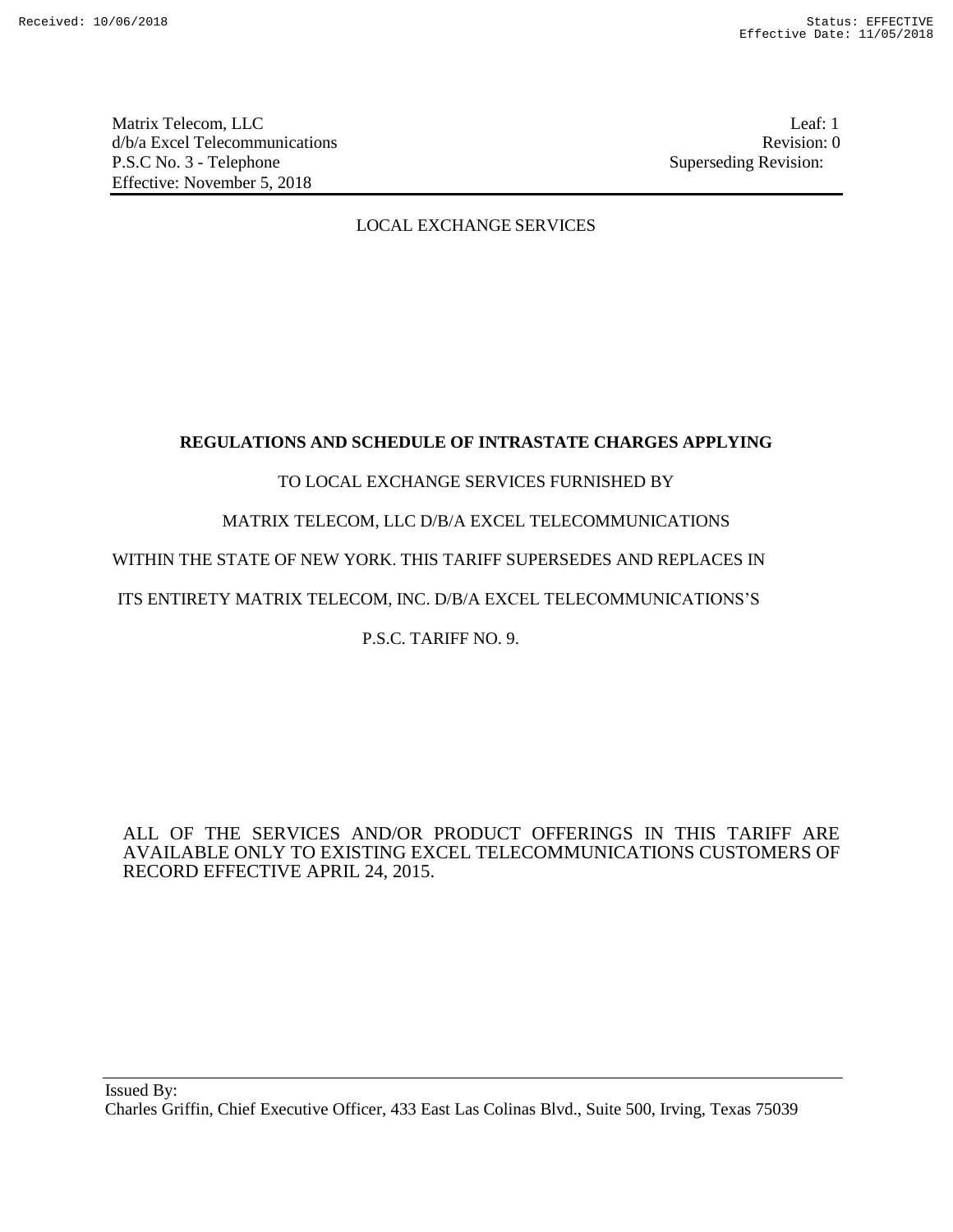Matrix Telecom, LLC Leaf: 2 d/b/a Excel Telecommunications **Review** and the set of the set of the set of the set of the set of the set of the set of the set of the set of the set of the set of the set of the set of the set of the set of the set of th P.S.C No. 3 - Telephone Superseding Revision: Effective: November 5, 2018

## LOCAL EXCHANGE SERVICES

### **Contacting the Public Service Commission**

In the case of a dispute between the Customer and the Company which cannot be resolved with mutual satisfaction, the Customer may file a complaint by contacting the New York State Department of Public Service by phone, online or by mail.

1. By Phone:

Helpline (for complaints/inquiries): 1-800-342-3377 for Continental United States or, 1-800-662-1220 for Hearing/Speech Impaired: TDD or, 518-472-8502 for fax

2. Online:

http://www.dps.ny.gov/complaints.html or,

3. By Mail:

NYS Department of Public Service Office of Consumer Services 3 Empire State Plaza Albany, NY 12223-1350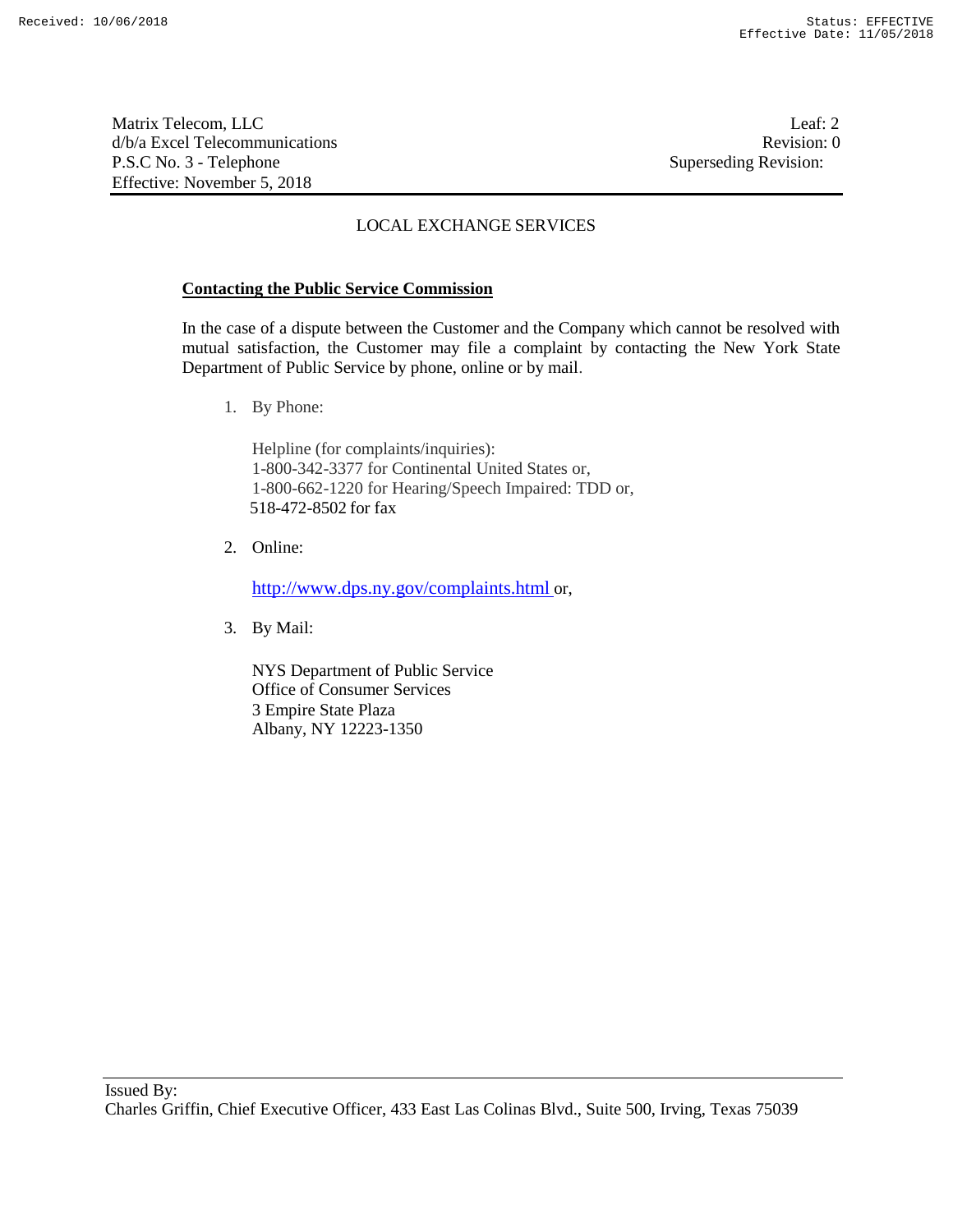Matrix Telecom, LLC<br>  $d/b/a$  Excel Telecommunications<br>
O Revision: 0 d/b/a Excel Telecommunications P.S.C No. 3 - Telephone Superseding Revision: Effective: November 5, 2018

## LOCAL EXCHANGE SERVICES

## **TABLE OF CONTENTS**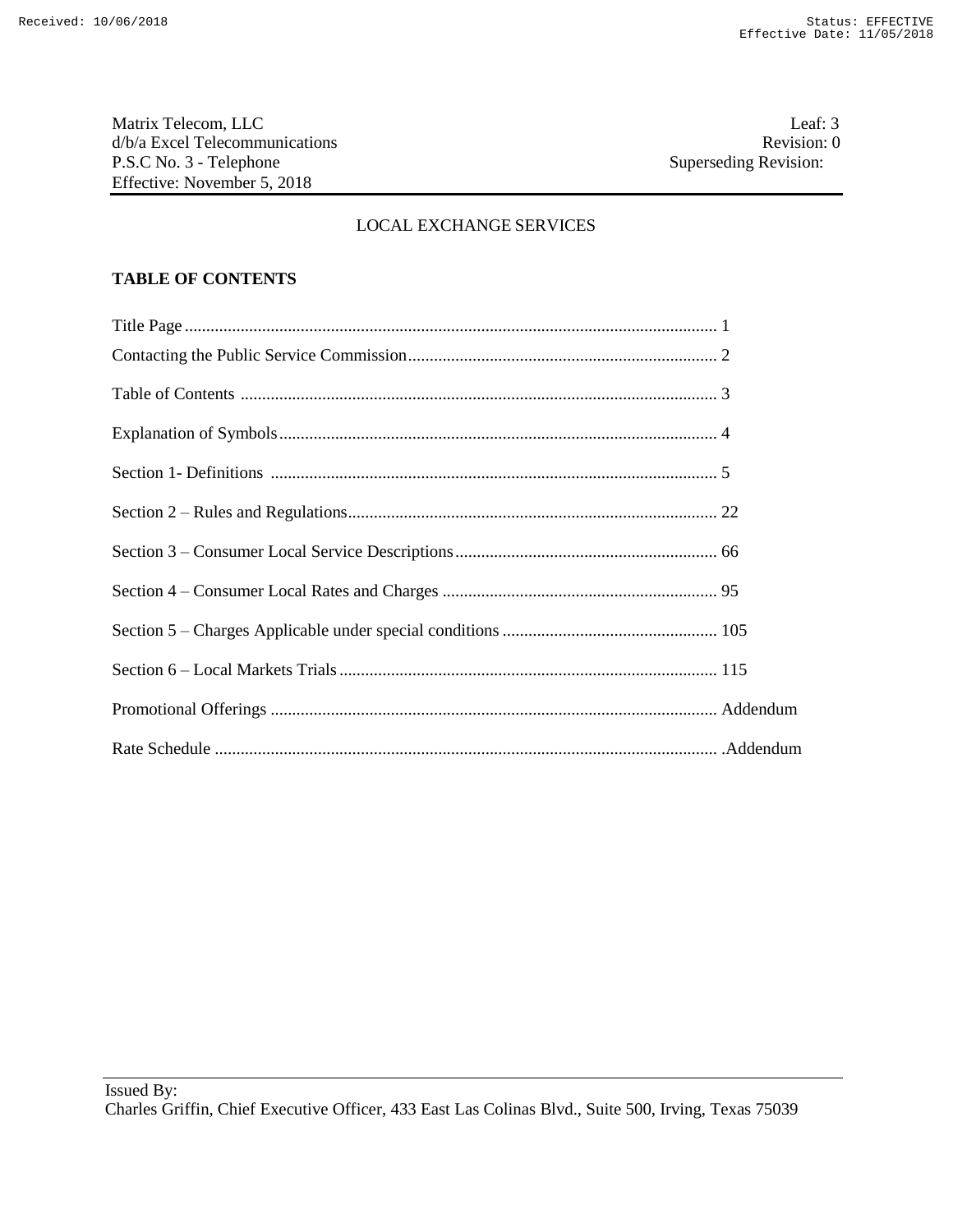Matrix Telecom, LLC Leaf: 4 d/b/a Excel Telecommunications Revision: 0<br>
P.S.C No. 3 - Telephone Superseding Revision: 0 P.S.C No. 3 - Telephone Effective: November 5, 2018

## LOCAL EXCHANGE SERVICES

#### **EXPLANATION OF SYMBOLS**

- (C) Indicates a Change in Regulations
- (D) Indicates a Discontinued Rate or Regulation
- (E) Indicates a Correction of an Error Made During a Revision
- (I) Indicates a Rate Increase
- (M) Indicates a Move of Text but no Change in Text, Rate or Regulation
- (N) Indicates a New Rate or Regulation
- (R) Indicates a Rate Reduction
- (T) Indicates a Change in Text but no Change in Rate or Regulation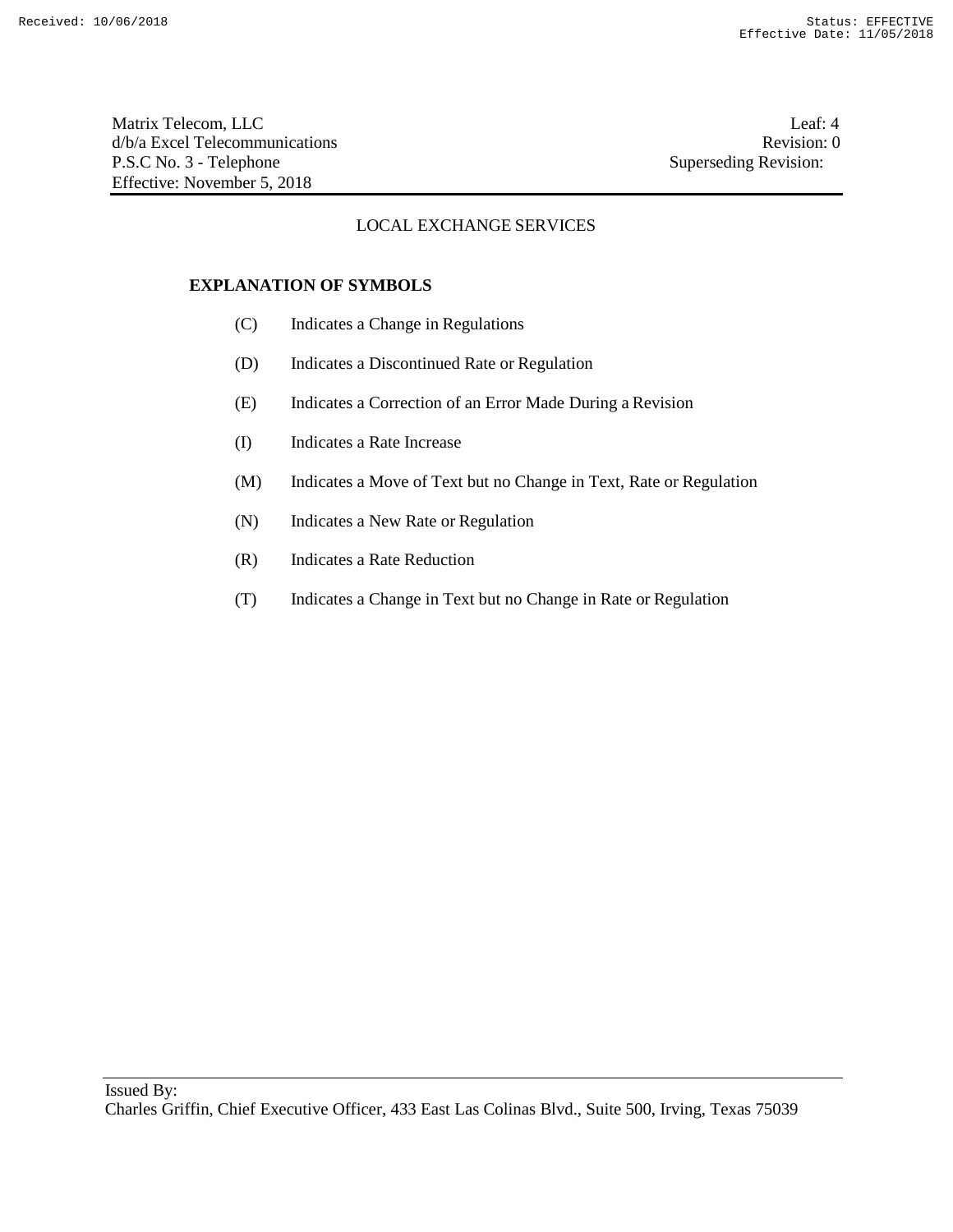Matrix Telecom, LLC Leaf: 5 d/b/a Excel Telecommunications **Review Revision: 0** P.S.C No. 3 - Telephone Superseding Revision: Effective: November 5, 2018

## LOCAL EXCHANGE SERVICES

#### **SECTION 1 - DEFINITIONS**

The definitions specified herein apply to the intrastate local exchange services and facilities furnished by Matrix Telecom, LLC d/b/a Excel Telecommunications (hereinafter also referred to as "the Company") in the State of New York.

ACCESS LINE - A central office line which provides access to the telephone network for local and long distance telephone services.

AIR LINE MEASUREMENT - The shortest distance between two points.

ANCILLARY DEVICES - All terminal equipment except telephone instruments, PBX-PABX systems, key systems and data services.

ANSWERING EQUIPMENT - Equipment that will automatically answer incoming calls and make an announcement. It may also be equipped to record messages.

APPLICANT - Any person, partnership, cooperative corporation, corporation, or any combination thereof requesting affirmative service or action from the Company.

AUTHORIZED USER - A person, firm or corporation (other than the customer) who has been authorized by the Company to communicate over a private line or channel according to the terms of the tariff and (1) on whose premises a station of the private line service is located or (2) who receives from or sends to the customer over such private line or channel communications relating solely to the business of the customer.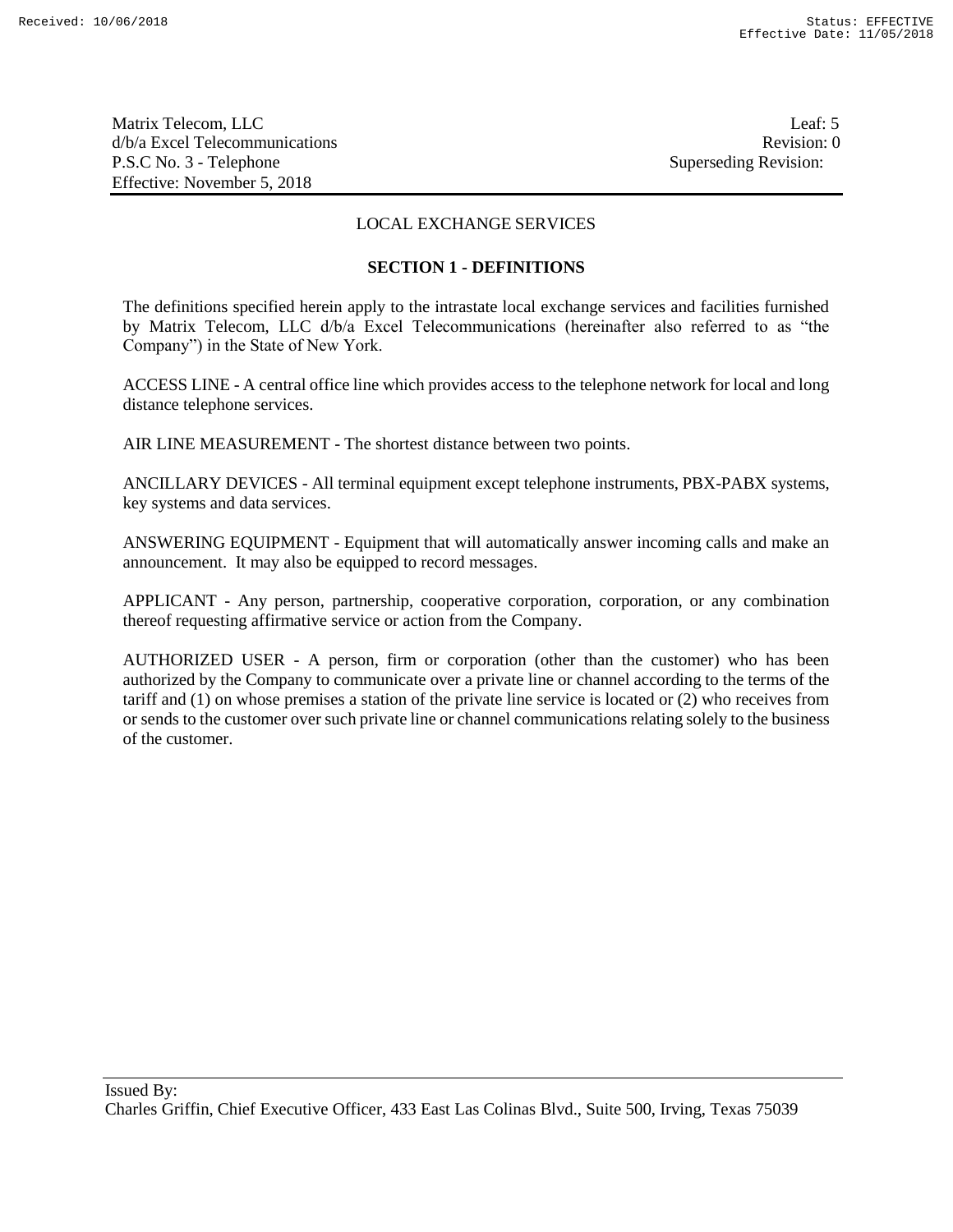Matrix Telecom, LLC Leaf: 6 d/b/a Excel Telecommunications **Review** and the set of the set of the set of the set of the set of the set of the set of the set of the set of the set of the set of the set of the set of the set of the set of the set of th P.S.C No. 3 - Telephone Superseding Revision: Effective: November 5, 2018

## LOCAL EXCHANGE SERVICES

### **SECTION 1 - DEFINITIONS - (Continued)**

BUILDING - A structure under one roof, or two or more structures under separate roofs but connected by passageways, in which the wires or cables of the Company can be safely run provided the plant facility requirements are not appreciably greater than would normally be required if all structures were under one roof. In those cases where there are several structures under separate roofs but connected by passageways and the plant facility requirements for furnishing telephone service are appreciably greater than would normally be required if all the structures were under one roof, the term "Same Building" applies individually to each of the separate structures.

BUSINESS SERVICE - Telecommunications service furnished to customers where the primary or obvious use is of a business, professional or occupational nature.

CALL - An attempted communication, whether completed or not.

CALLING AREA- See Local Service Area.

CANCELLATION CHARGES - A charge applicable under certain conditions when application for service and/or facilities is canceled in whole or in part prior to the completion of the work involved or before contract period is completed.

CENTRAL OFFICE - A switching unit in a telecommunications system which provides service to the general public, having the necessary equipment and operating arrangements for the terminating and interconnecting of exchange lines and trunks or trunks only. There may be more than one central office in a building or exchange.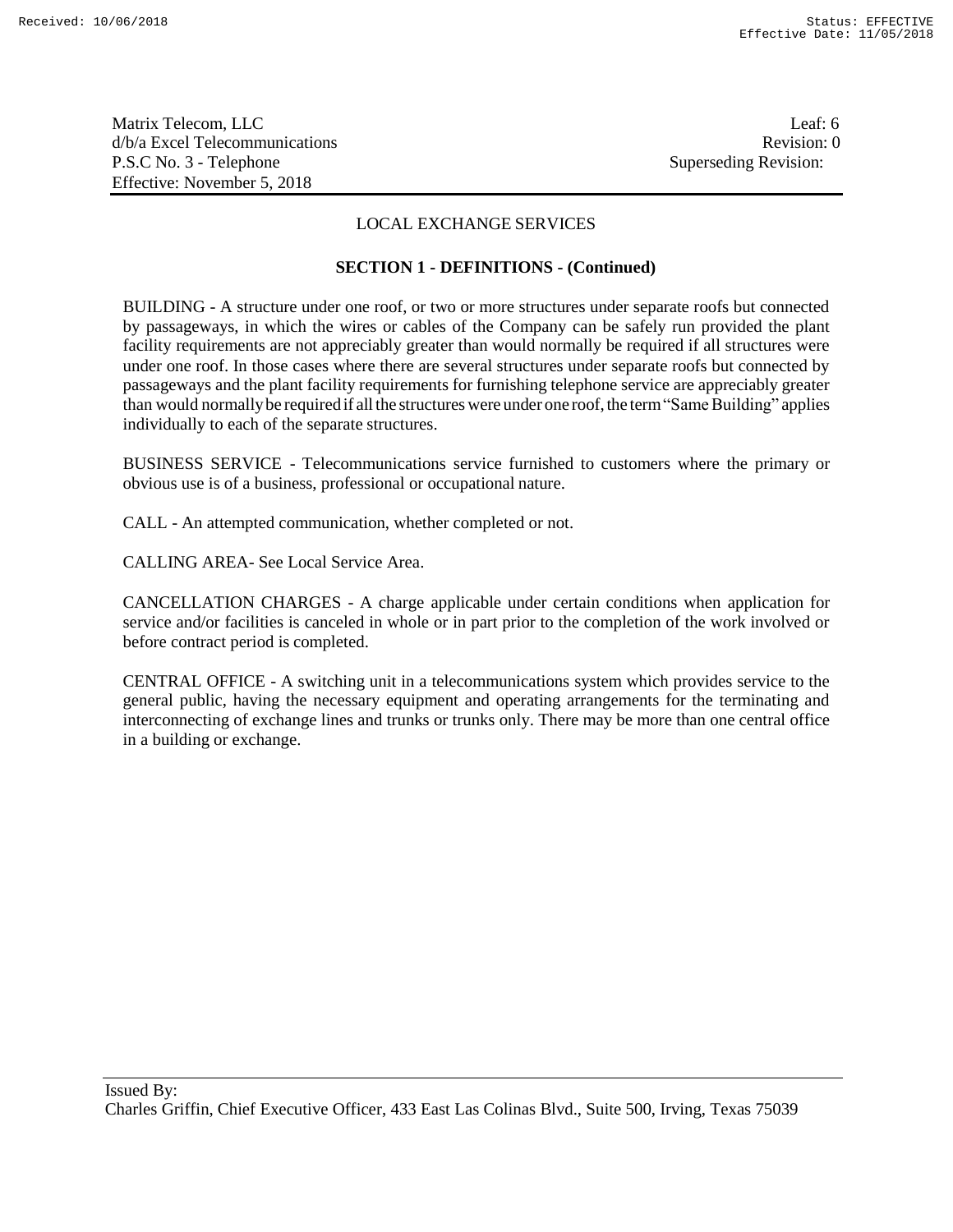Matrix Telecom, LLC Leaf: 7 d/b/a Excel Telecommunications **Review Revision: 0** P.S.C No. 3 - Telephone Superseding Revision: Effective: November 5, 2018

## LOCAL EXCHANGE SERVICES

## **SECTION 1 - DEFINITIONS - (Continued)**

COMPANY – Matrix Telecom, LLC d/b/a Excel Telecommunications

CUSTOMER TROUBLE REPORT - Any oral or written report from a customer or user of telecommunications service received by the Company relating to a physical defect or to difficulty or dissatisfaction with the service provided by the Company's facilities.

DELINQUENT BILLS - Outstanding account balances which are not paid by the due date.

DEMARCATION POINT - The point of interconnection between the Company's communications facilities and the terminal equipment, protective apparatus or wiring at a subscriber's premises. The Demarcation Point is located on the customer's side of the Company's protector or equivalent, where a protector is not used, and consists of a modular jack or equivalent.

DIRECT CONNECTION - Connection of terminal equipment to the Company's exchange facilities by means other than acoustic and/or inductive coupling.

DIRECTORY - A book, or other tangible medium, which alphabetically lists each telephone customer with his/her address and telephone number.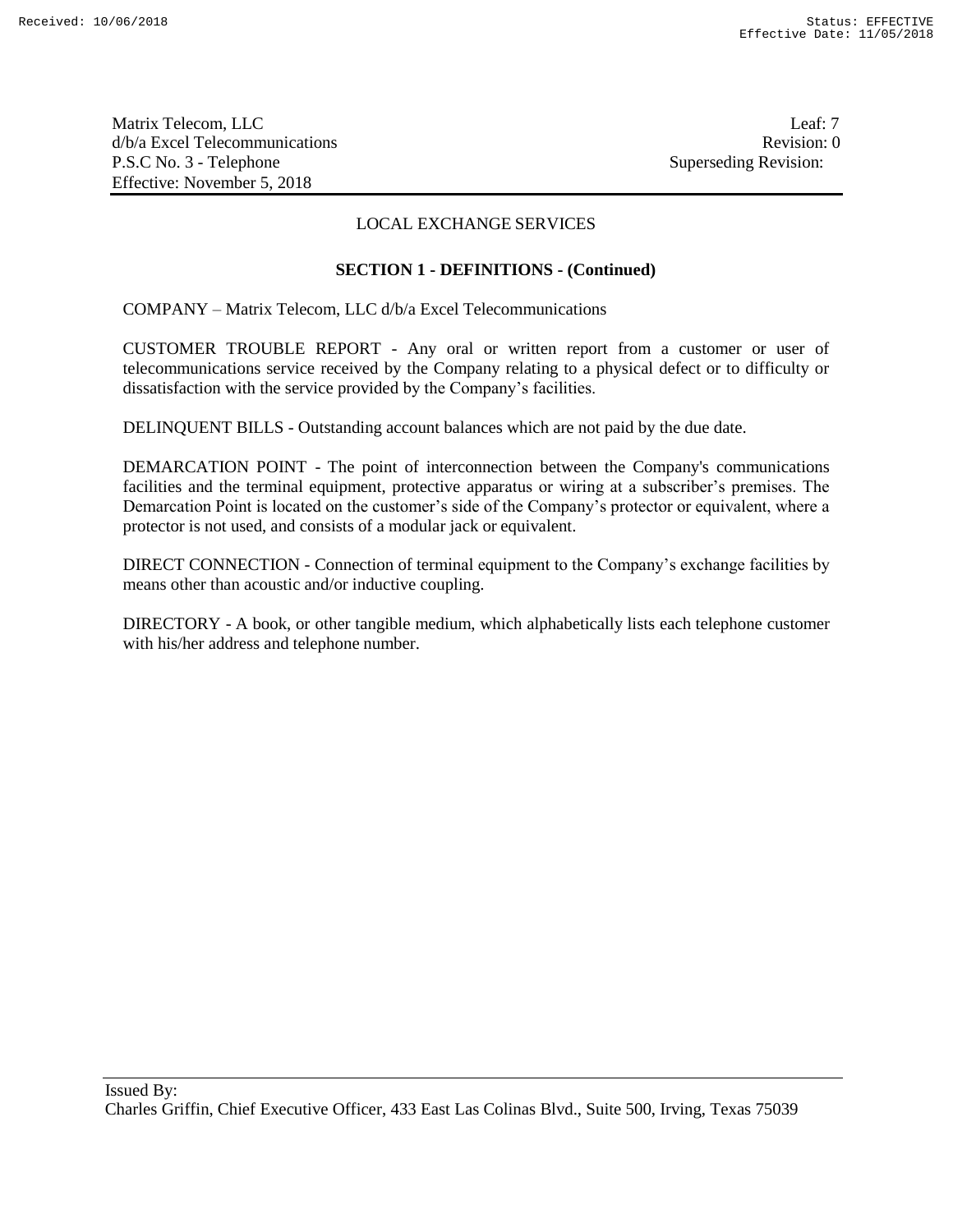Matrix Telecom, LLC Leaf: 8 d/b/a Excel Telecommunications **Review** and the set of the set of the set of the set of the set of the set of the set of the set of the set of the set of the set of the set of the set of the set of the set of the set of th P.S.C No. 3 - Telephone Superseding Revision: Effective: November 5, 2018

## LOCAL EXCHANGE SERVICES

### **SECTION 1 - DEFINITIONS - (Continued)**

DIRECTORY ASSISTANCE SERVICE - A service provided to assist customers in obtaining telephone numbers which are or are not listed in a directory.

DIRECTORY ASSISTANCE CALL COMPLETION- A service provided that gives customers the option of having their local or intraLATA calls automatically completed when they request a telephone listing from the Directory Assistance (DA) operator.

DIRECTORY LISTING - The publication of a Company directory and/or directory assistance records, of information relative to a customer's telephone number, by which telephone users are able to ascertain the call number of a desired station.

DISCONNECT NOTICE - The written notice sent to a customer following billing, notifying the customer that service will be disconnected if charges are not satisfied by the date specified on the notice.

DISCONNECTION OF SERVICE - An arrangement made at the request of a customer or initiated by the Company for violation of tariff regulations by the customer, for a permanent interruption of telephone service. A "final" bill would be rendered showing moneys owed to the Company as of the date the service was disconnected.

ENTRANCE FACILITIES - Facilities extending from the point entrance on private property to the premises on which service is furnished.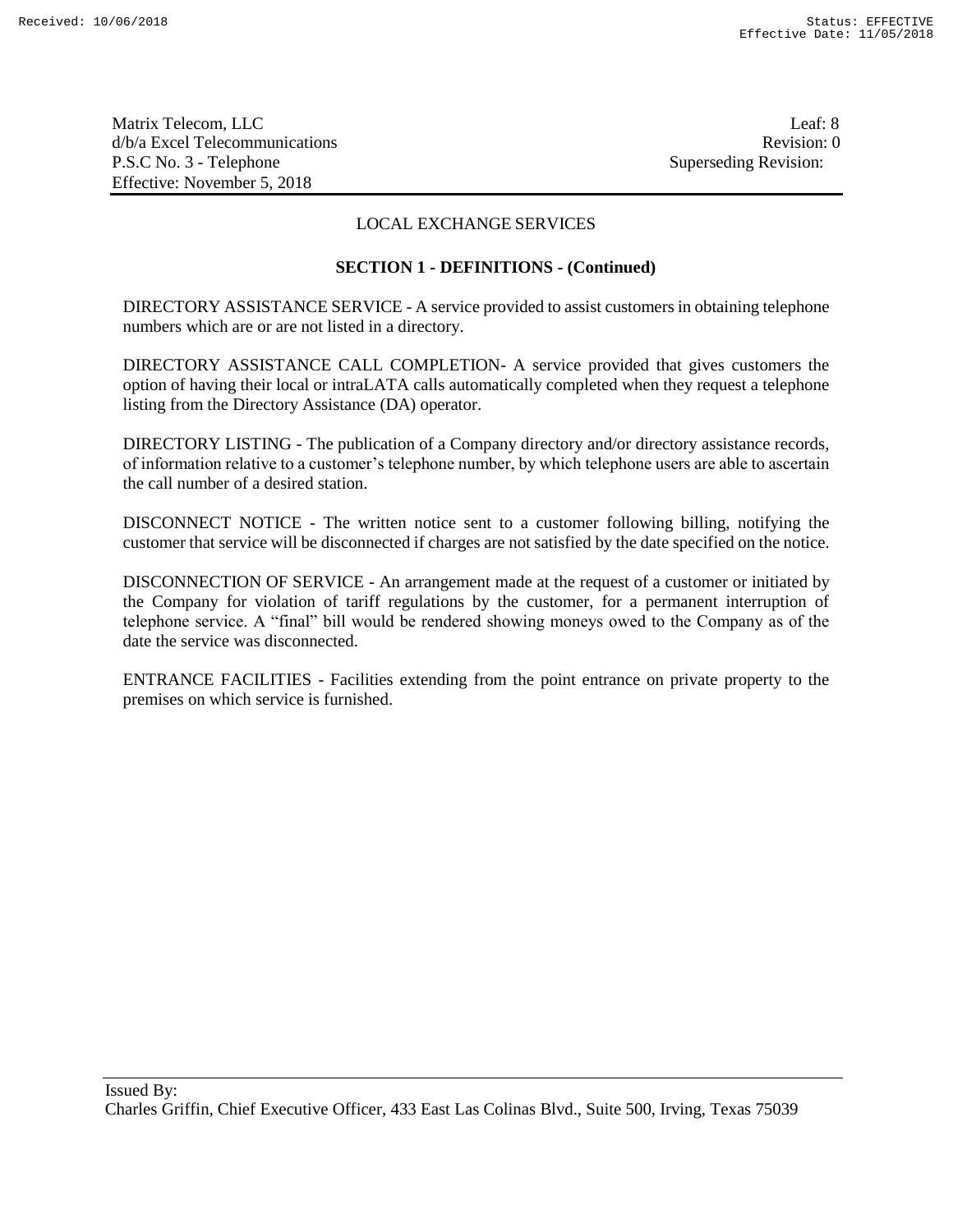Matrix Telecom, LLC Leaf: 9 d/b/a Excel Telecommunications **Review** and the set of the set of the set of the set of the set of the set of the set of the set of the set of the set of the set of the set of the set of the set of the set of the set of th P.S.C No. 3 - Telephone Superseding Revision: Effective: November 5, 2018

## LOCAL EXCHANGE SERVICES

## **SECTION 1 - DEFINITIONS - (Continued)**

EXCHANGE - A unit established by the Company for the administration of telecommunications service in a specified area for which a separate local rate schedule is provided. The area usually embraces a city, town, or village and its environs. It consists of one or more central offices, together with associated plant facilities used in furnishing telecommunications services in that area.

EXCHANGE AREA - The area within which the Company furnishes complete telephone service from one specific exchange at the exchange rates applicable within that area.

EXCHANGE LINE - Any circuit connecting an exchange access line with a central office.

EXCHANGE SERVICE - Exchange service is a general term describing as a whole, the facilities for local intercommunications, together with the capability to send and receive a specified or an unlimited number of local messages at charges in accordance with the provisions of this Tariff.

- (a) Flat Rate Service: A classification of exchange service furnished a customer under tariff provisions, for which a stipulated charge is made, regardless of the amount of use.
- (b) Individual Line Service: A classification of exchange service which provides that only one exchange access line shall be served by the circuit connected.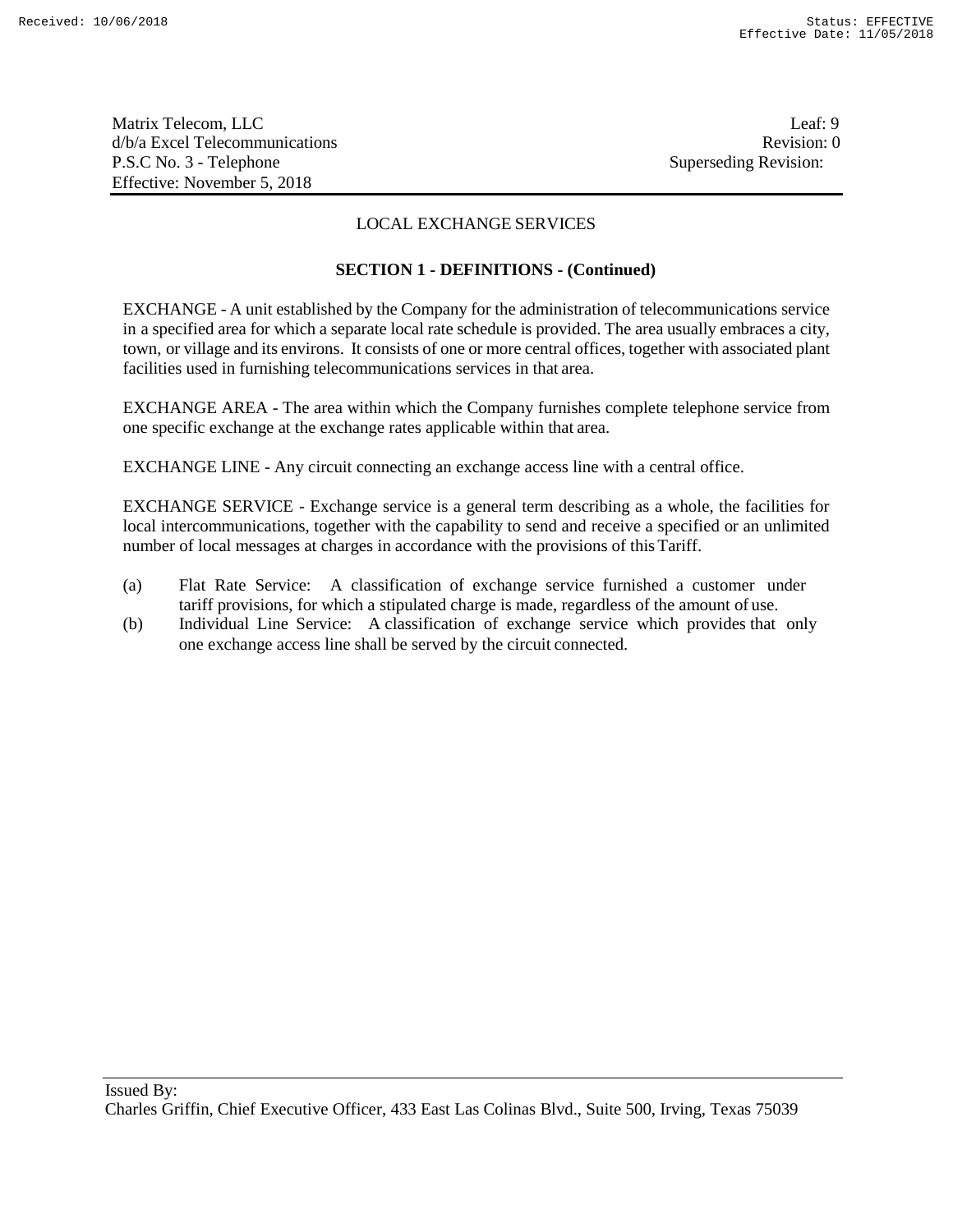Matrix Telecom, LLC Leaf: 10 d/b/a Excel Telecommunications **Review** and the set of the set of the set of the set of the set of the set of the set of the set of the set of the set of the set of the set of the set of the set of the set of the set of th P.S.C No. 3 - Telephone Superseding Revision: Effective: November 5, 2018

## LOCAL EXCHANGE SERVICES

#### **SECTION 1 - DEFINITIONS - (Continued)**

EXCHANGE SERVICE AREA - The area within which the Company furnishes complete local telephone service at the applicable exchange rates for that area.

EXTENDED AREA SERVICE - A type of telephone service furnished under tariff provisions whereby customers of a given exchange may complete calls to and/or may receive calls from one or more exchanges without the application of long distance message telecommunications charges.

FACILITIES - All the plant and equipment of the Company and all instrumentalities owned, licensed, used, controlled, furnished, or supplied for or by the Company, including any construction work in progress allowed by the Commission

FAMILY - A group of two or more persons related by blood, marriage or adoption and residing together. A primary family consists of the head of a household and all (one or more) other persons in the household related to the head of household. A secondary family comprises two or more persons such as guests, lodgers, or resident employees and their relatives, living in a household or quasi-household (other than the negligible number or such groups among inmates or institutions) and related to each other.

FLAT-RATE SERVICE - A classification of exchange service furnished a customer under tariff provisions for which a stipulated charge is made regardless of the amount of use.

FOREIGN EXCHANGE SERVICE - Exchange Service furnished under tariff provisions by means of a circuit connecting a customer's premises with a central office of an exchange other than that which regularly serves the exchange area in which the customer islocated.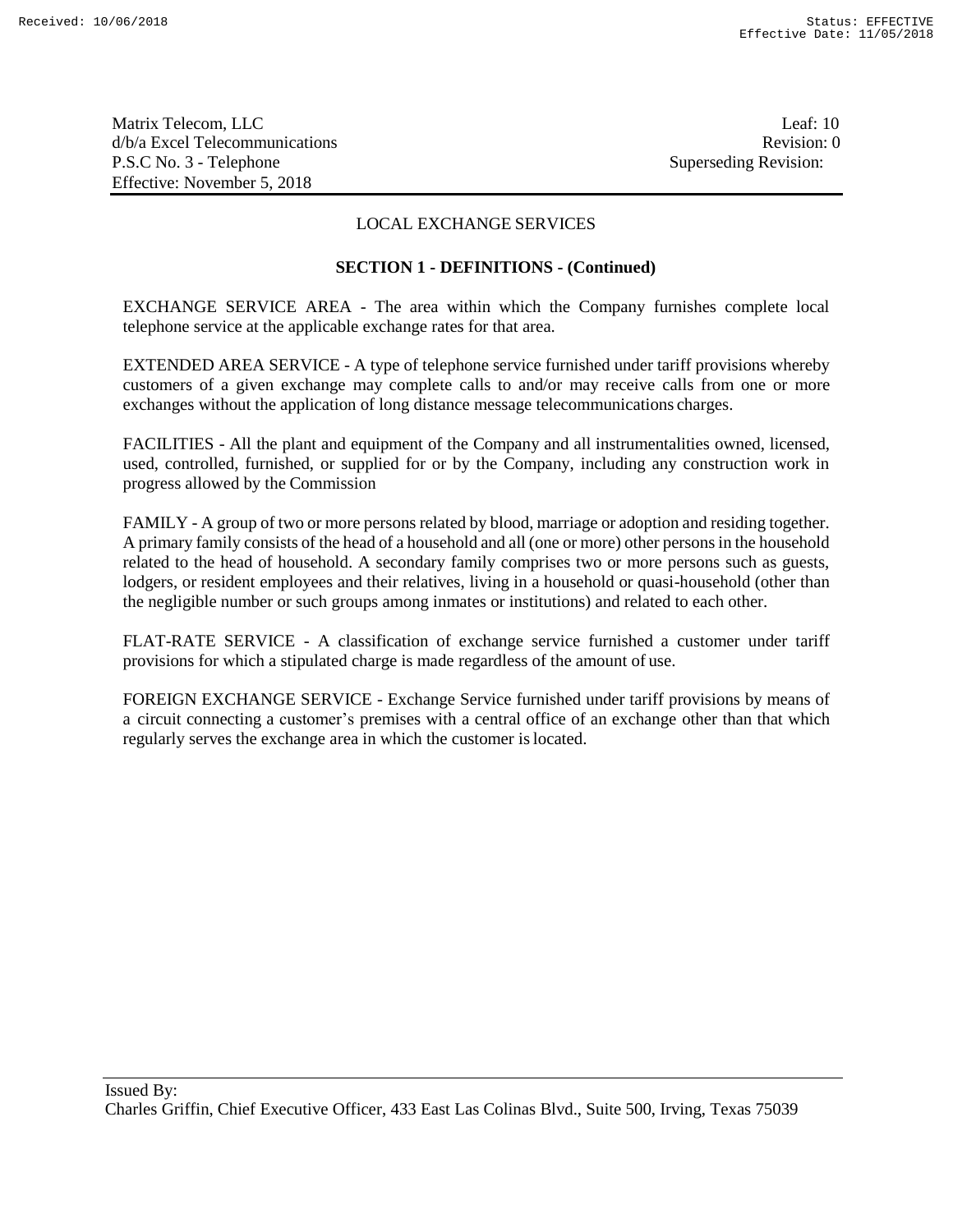Matrix Telecom, LLC Leaf: 11 d/b/a Excel Telecommunications **Review** and the set of the set of the set of the set of the set of the set of the set of the set of the set of the set of the set of the set of the set of the set of the set of the set of th P.S.C No. 3 - Telephone Superseding Revision: Effective: November 5, 2018

## LOCAL EXCHANGE SERVICES

### **SECTION 1 - DEFINITIONS - (Continued)**

GENERAL EXCHANGE SERVICES - Services furnished by the Company connected to or associated with primary Local Exchange Service.

HARM - Electrical hazards to Company personnel, damage to Company equipment, malfunctions of Company billing equipment, and degradation of service to persons other than the user as well as the calling or called party.

HOUSEHOLD - A Household comprises all persons who occupy a dwelling unit, that is, a house, an apartment or other group of rooms or a room that constitutes separate living quarters. A Household includes the related persons (the head of the household and others in the dwelling unit who are related to the head of household) and also the lodgers and employees, if any, who regularly live in the house. A person living alone or a group of unrelated persons sharing the same dwelling unit as partners is counted as a Household.

ILEC - Incumbent Local Exchange Carrier.

INDIVIDUAL LINE SERVICE - A classification of exchange service furnished under tariff provisions which provides that only one exchange access line shall be served by the circuit connected.

INITIAL NONRECURRING CHARGE - A nonrecurring charge made for the furnishing of telephone services, which may apply in addition to service connection charges.

INITIAL SERVICE PERIOD - The minimum period of time for which service is provided.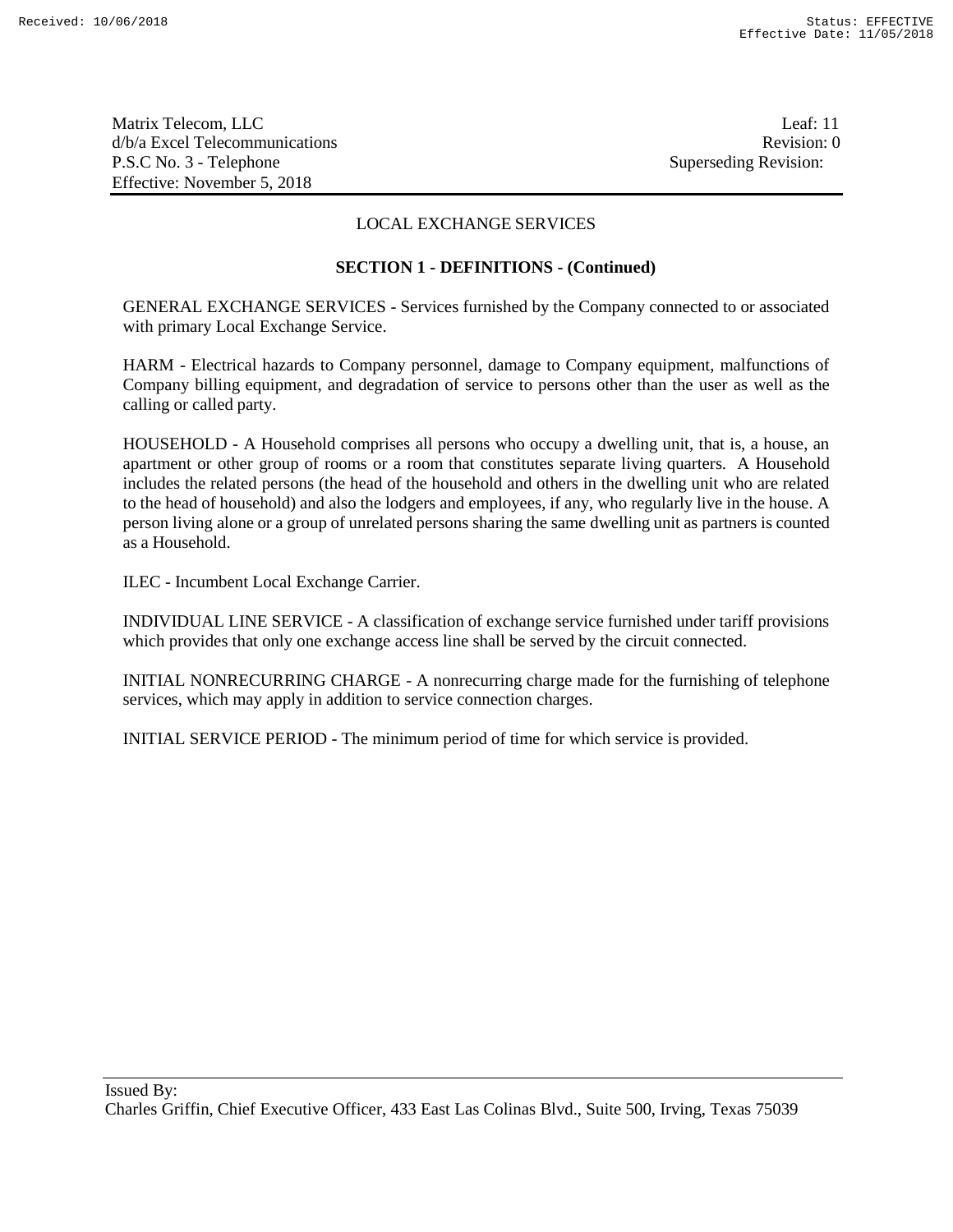Matrix Telecom, LLC Leaf: 12 d/b/a Excel Telecommunications **Review** and the set of the set of the set of the set of the set of the set of the set of the set of the set of the set of the set of the set of the set of the set of the set of the set of th P.S.C No. 3 - Telephone Superseding Revision: Effective: November 5, 2018

## LOCAL EXCHANGE SERVICES

### **SECTION 1 - DEFINITIONS - (Continued)**

INSTALLATION CHARGE - A nonrecurring charge associated with optional service features and may sometimes be called an "initial" charge and may apply in addition to Service Connection Charges.

INTERCEPT SERVICE - A service arrangement provided by the Company whereby calls placed to a disconnected or discontinued telephone number are intercepted and the calling party is informed by an operator or by a recording that the called telephone number has been disconnected, discontinued, changed to another number, or that calls are received by another telephone.

INTERFACE

- (a) The junction or point of interconnection between two systems or equipment's having different characteristics which may differ with respect to voltage, frequency speed of operation, type of signal and/or type of information coding including the connection of other than Companyprovided facilities to exchange facilities provided by the Company.
- (b) The point of interconnection between Company equipment and communications facilities on the premises of the Customer. Also referred to as Demarcation Point.

INTERFACE EQUIPMENT - Equipment provided by the Company at the interface location to accomplish the direct connection of facilities provided by the Company with facilities provided by other than the Company.

INTRALATA - Long Distance Message Telecommunications Service where service point locations are within the same Local Access and Transport Area (LATA).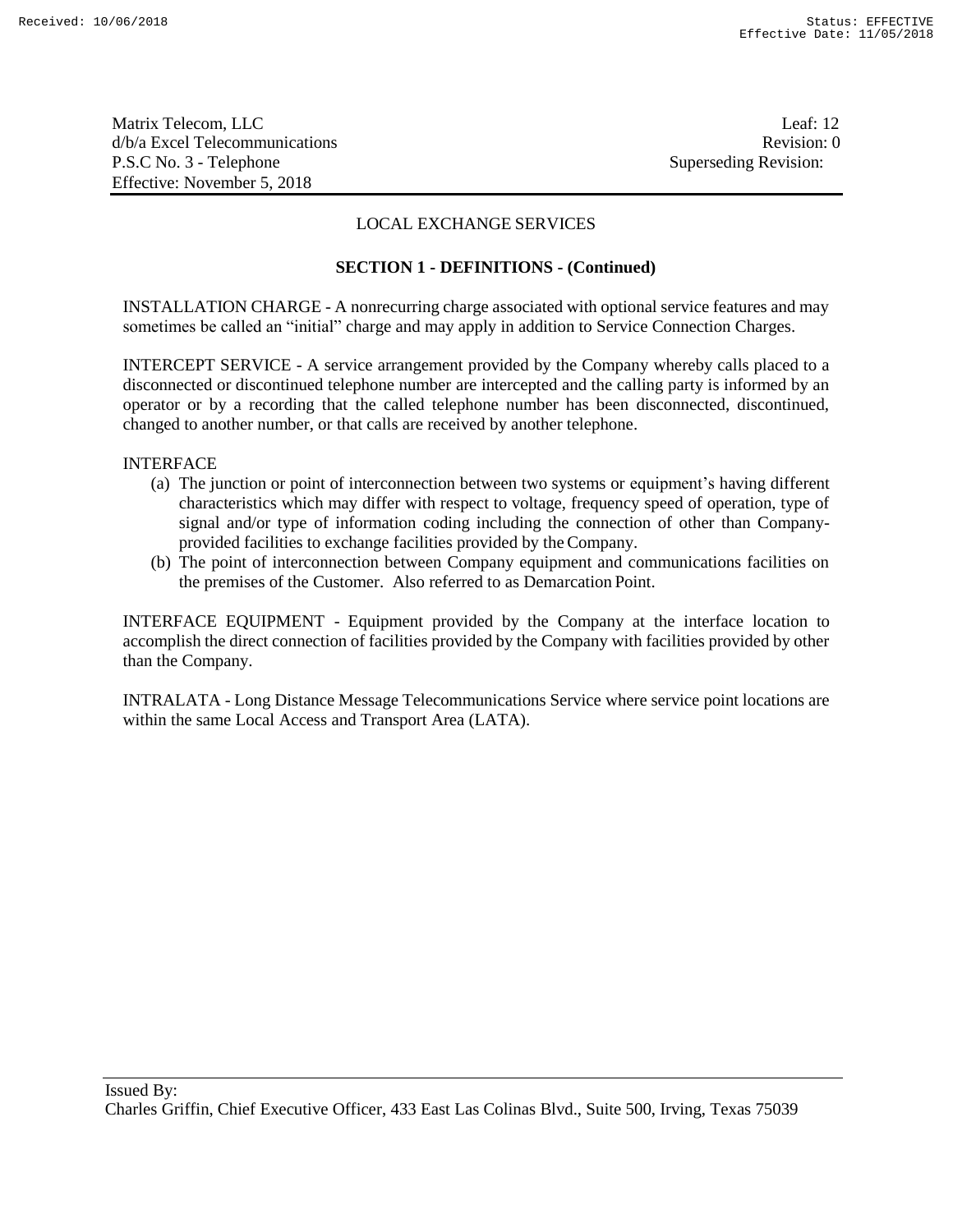Matrix Telecom, LLC Leaf: 13 d/b/a Excel Telecommunications **Review** and the set of the set of the set of the set of the set of the set of the set of the set of the set of the set of the set of the set of the set of the set of the set of the set of th P.S.C No. 3 - Telephone Superseding Revision: Effective: November 5, 2018

## LOCAL EXCHANGE SERVICES

### **SECTION 1 - DEFINITIONS - (Continued)**

LOCAL ACCESS AND TRANSPORT AREA (LATA) - Denotes a geographic area established for the administration of telecommunications service. It encompasses designated local operating telephone company exchanges which are grouped to serve common, social, economic and miscellaneous purposes.

LOCAL CALLING AREA - See Local Service Area.

LOCAL CHANNEL - Applies to that portion of a channel which connects a station to the interexchange channel or to a channel connecting two or more exchange access lines within an exchange area.

LOCAL EXCHANGE SERVICE - Provides for telephone communication within the local service area in accordance with the provisions of this Tariff, including the use of exchange facilities required to establish connection between exchange access lines.

LOCAL MESSAGE - A communication between two access lines within the local service area of the calling telephone.

LOCAL MESSAGE CHARGE - The charge that applies for a completed message that is made when the calling access line and the called access line are both within the same local calling area where a local message charge is applicable.

LOCAL SERVICE - The intercommunication (by means of facilities connected with an applicable central office or offices and under the provisions of the Company and its tariff) between access lines located in the same exchange or in different exchanges between which no long distance (toll) rates or chargesapply.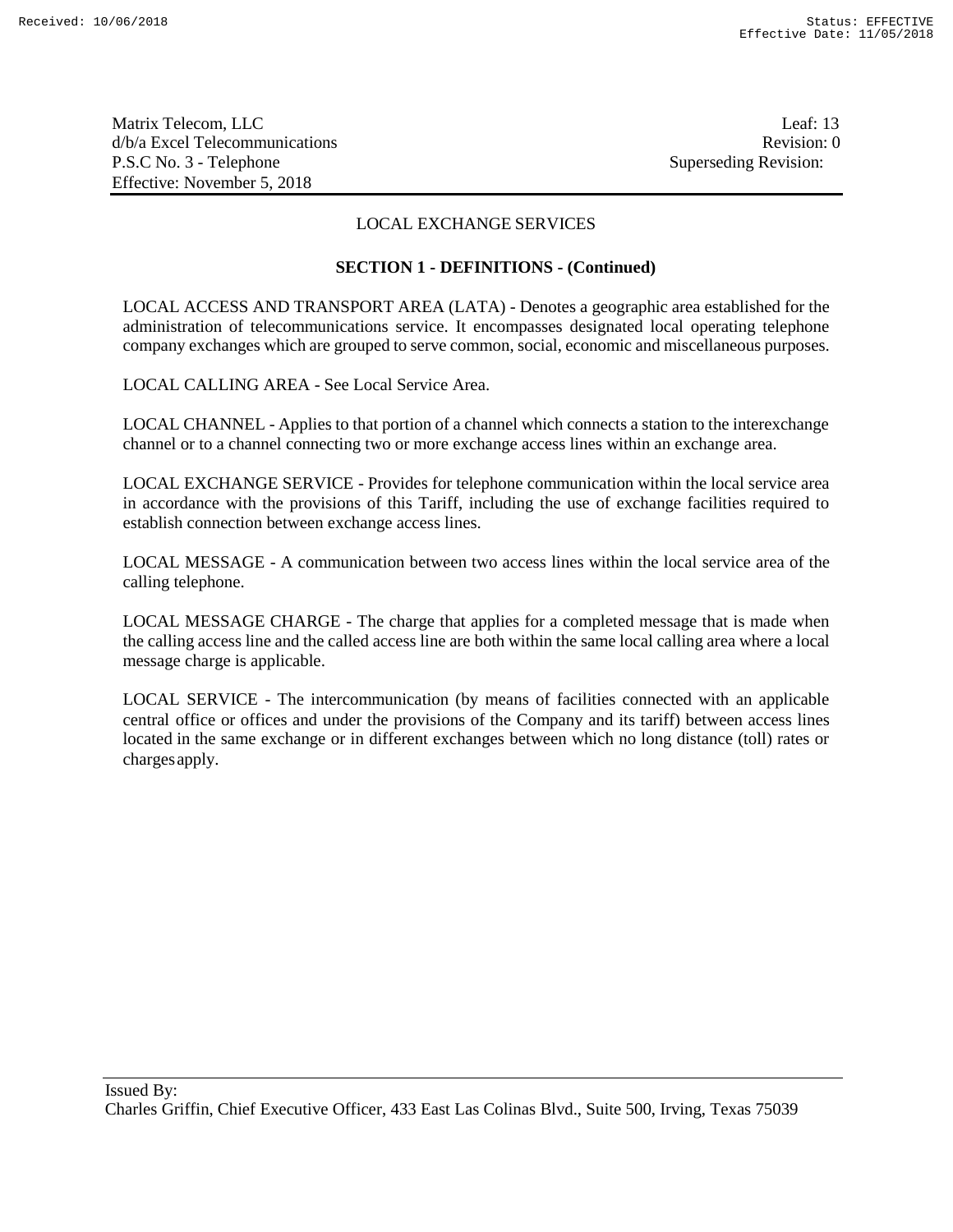Matrix Telecom, LLC Leaf: 14 d/b/a Excel Telecommunications **Review** and the set of the set of the set of the set of the set of the set of the set of the set of the set of the set of the set of the set of the set of the set of the set of the set of th P.S.C No. 3 - Telephone Superseding Revision: Effective: November 5, 2018

## LOCAL EXCHANGE SERVICES

### **SECTION 1 - DEFINITIONS - (Continued)**

LOCAL SERVICE AREA (LOCAL CALLING AREA) - The area within which telephone service is furnished to customers under a specific schedule of exchange rates (flat or measured) and without toll charges. A local service area may include one or more exchange areas under extended area service arrangement.

LOCAL SERVICE CHARGE - The charge for furnishing facilities to enable a customer to send or receive telecommunications within the local service area. This local service calling area may include one or more exchange areas.

MAINTENANCE SERVICE CHARGE - A charge made by the Company when a service difficulty or trouble report results from customer-provided equipment or facilities.

MESSAGE - A communication between two exchange access lines. Messages may be classified as local or toll.

MILEAGE - The measurement (airline, route, etc.,) upon which a charge for the use of part or all of a circuit furnished by the Company is based.

MINIMUM CONTRACT PERIOD - The minimum length of time for which a customer is obligated to pay for service, facilities and equipment, whether or not retained by the customer for such minimum length of time.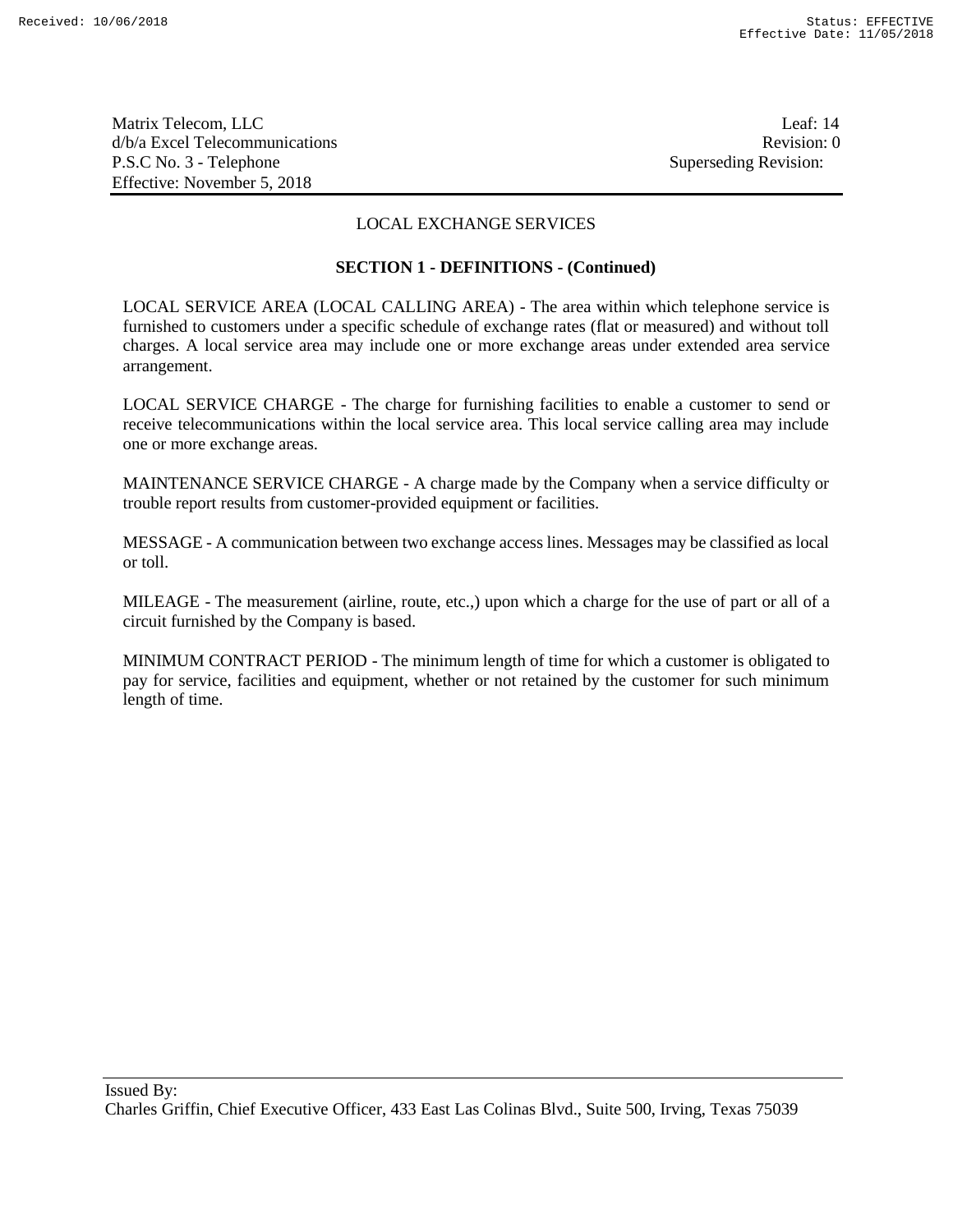Matrix Telecom, LLC Leaf: 15 d/b/a Excel Telecommunications **Review** and the set of the set of the set of the set of the set of the set of the set of the set of the set of the set of the set of the set of the set of the set of the set of the set of th P.S.C No. 3 - Telephone Superseding Revision: Effective: November 5, 2018

## LOCAL EXCHANGE SERVICES

### **SECTION 1 - DEFINITIONS - (Continued)**

NETWORK CONTROL SIGNALING - The transmission of signals used in telecommunications systems which perform functions such as supervision (control, status, and charging signals), address signaling (e.g., dialing), calling and called number identification and audible tone signals (call progress signals indicating reorder or busy conditions, alerting coin denominations, coin collect and coin return tones) to control the operation of switching machines in a telecommunications system.

NETWORK CONTROL SIGNALING UNIT - The terminal equipment furnished, installed and maintained by the Company for the provisions of network controlsignaling.

NETWORK INTERFACE - See Interface.

NON-LISTED TELEPHONE NUMBER - A telephone number associated with an exchange line which, at the request of the customer, is not listed in a telephone directory but may be obtained from the Directory Assistance Operator.

NON-PUBLISHED TELEPHONE NUMBER - A telephone number associated with an exchange access line which, at the request of the customer, is not listed in a telephone directory and is not made available to the general public by the Company.

NONRECURRING CHARGE - A one-time charge associated with certain installations, changes or transfers of services, either in lieu of or in addition to recurring monthly charges.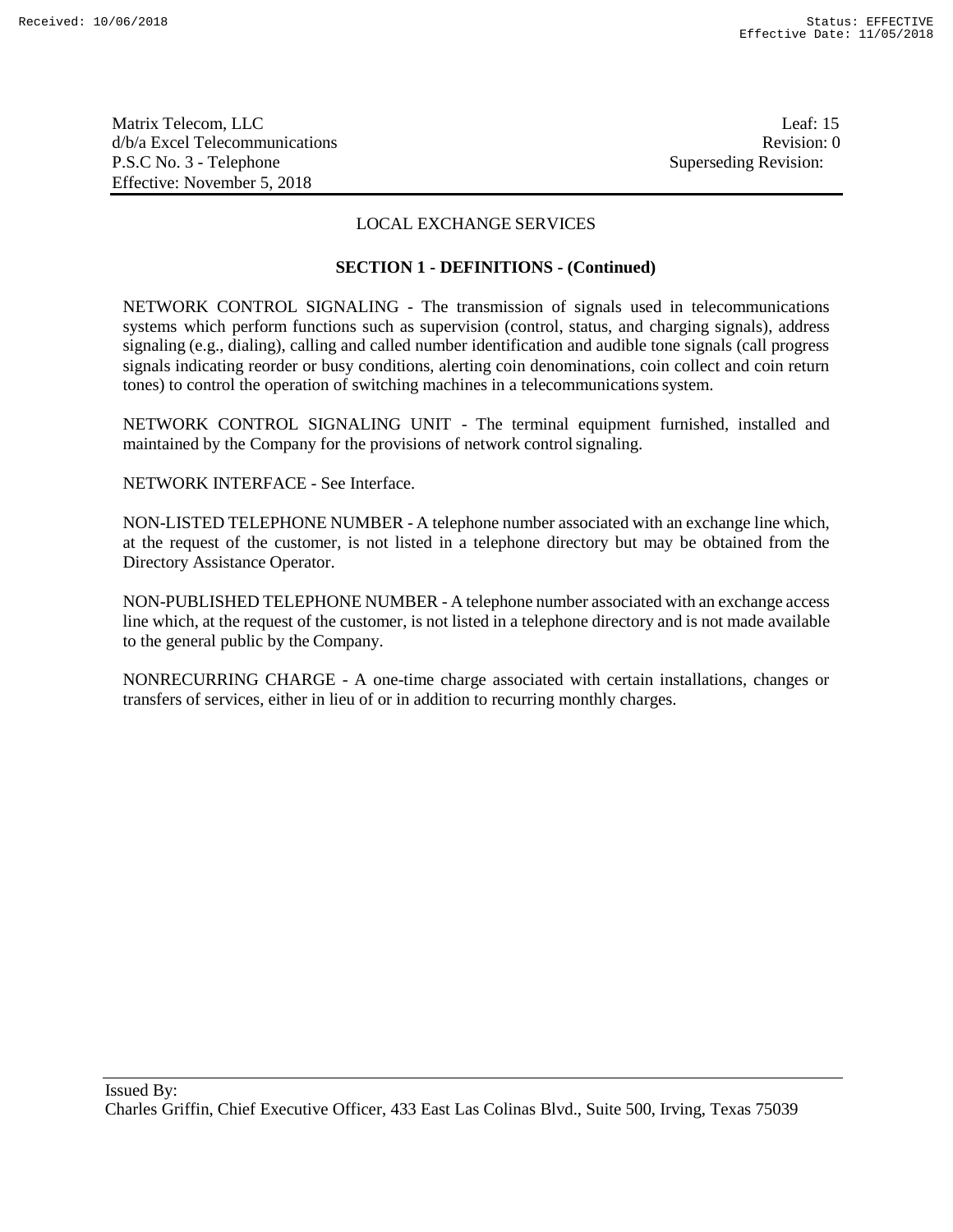Matrix Telecom, LLC Leaf: 16 d/b/a Excel Telecommunications **Review** and the set of the set of the set of the set of the set of the set of the set of the set of the set of the set of the set of the set of the set of the set of the set of the set of th P.S.C No. 3 - Telephone Superseding Revision: Effective: November 5, 2018

## LOCAL EXCHANGE SERVICES

#### **SECTION 1 - DEFINITIONS - (Continued)**

ONE-PARTY SERVICE - Any exchange access line designed for the provision of exchange service to one premises.

OTHER COMMON CARRIER (OCC) - Denotes Specialized Common Carriers, Domestic and International Record Carriers and Domestic Satellite Carriers engaged in providing services authorized by the Federal Communications Commission.

OTHER COMMON CARRIER TERMINAL LOCATION - A discrete operational and equipment location of an OCC from which the OCC furnishes and administers common carrier communications services to its customers.

PERMANENT DISCONNECT - A discontinuance of service in which the facilities used in the service are immediately made available for use of another service.

PERSON - Includes individuals, partnerships, corporations, governmental bodies, associations and any other such entity.

PREMISES - Building or buildings on contiguous property (except railroad rights-of-way, etc.) not separated by a public highway.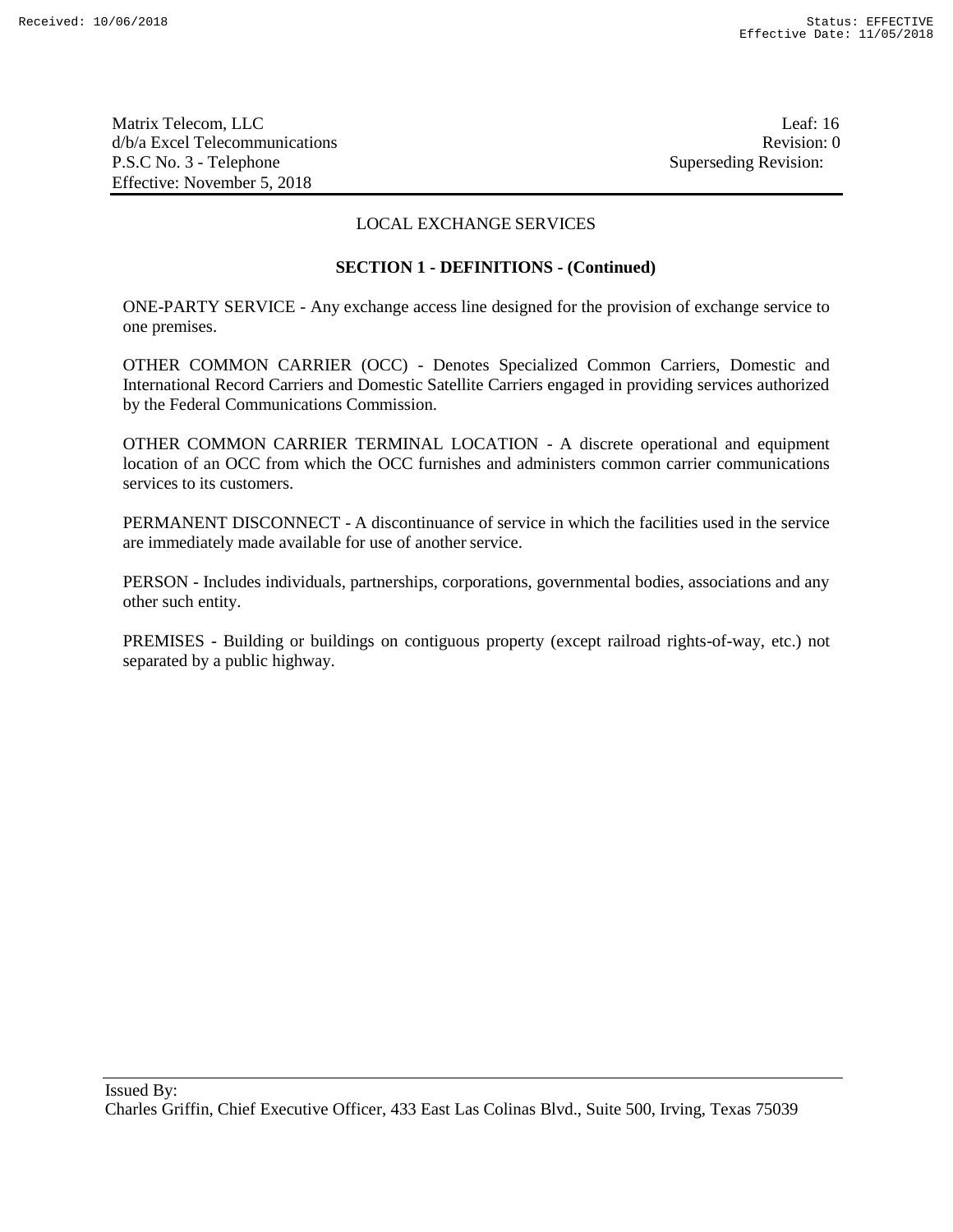Matrix Telecom, LLC Leaf: 17 d/b/a Excel Telecommunications **Review Revision:** 0 P.S.C No. 3 - Telephone Superseding Revision: Effective: November 5, 2018

## LOCAL EXCHANGE SERVICES

#### **SECTION 1 - DEFINITIONS - (Continued)**

PREMISES WIRING - All wire within a customer's premises, including connectors, jacks and miscellaneous materials associated with the wire's installation. Premises inside wire is located on the customer's side of the Company's premises protector. By definition, Customer Premises Inside Wire excludes riser, buried and aerial cable.

PREASSIGNED NUMBER - A telephone number preassigned before service is actually established.

PRESUBSCRIPTION - Presubscription is the process by which end user customers may select and designate to the Company an Interexchange Carrier (IXC) to access, without an access code, for interLATA/interstate or interLATA/intrastate calls. This IXC is referred to as the end user's predesignated IXC.

PREWIRING - Any inside wiring done at the location of a residence or business prior to the initial installation of telephone service.

PRIMARY TERMINATION - Applied to channels which extend beyond the continuous property of a customer or the confines of a single building housing the premises of more than one customer. Also, denotes the first termination of such a channel at a station or PBX on the continuous property of a customer. When more than one customer's premises is located within the same building, the first termination of such a channel at that building constitutes a "Primary Termination." For purpose of this definition, the location of a "Primary Termination" for channel services associated with "Switching System Services" is considered to be at the "Switching System Services" serving central office. When the "Switching System Services" serving central office is not in the same exchange as the main location, the "Mileage Service Area" center for the main location will be used in lieu of the "Switching System Services" serving centraloffice.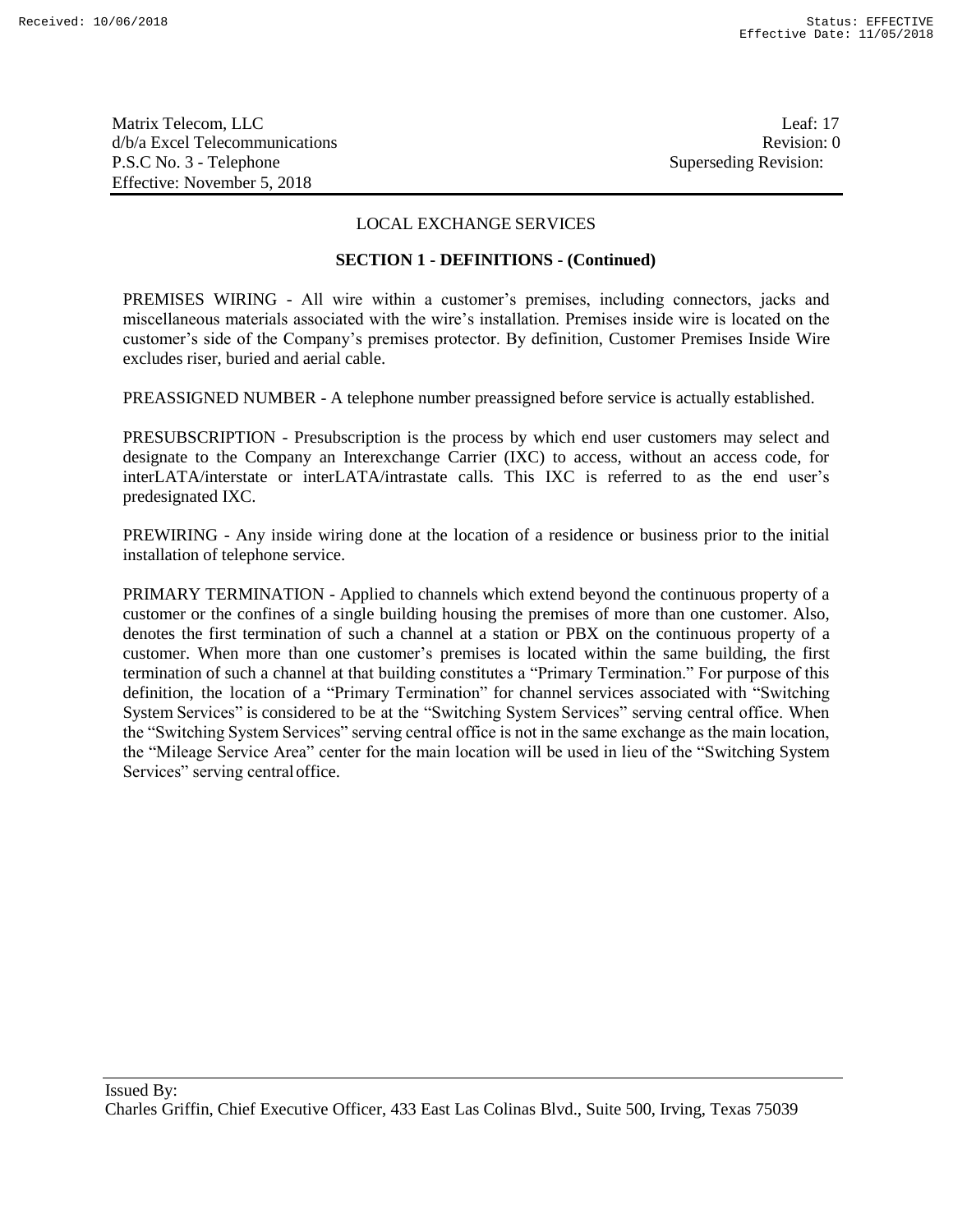Matrix Telecom, LLC Leaf: 18 d/b/a Excel Telecommunications **Review Revision: 0** P.S.C No. 3 - Telephone Superseding Revision: Effective: November 5, 2018

## LOCAL EXCHANGE SERVICES

#### **SECTION 1 - DEFINITIONS - (Continued)**

PUBLISHED TELEPHONE NUMBER - A number which appears in a current telephone directory or is scheduled to appear in a forthcoming telephone directory, and which also appears in the information records for general public information.

RATE CENTER - A specified geographical location within an exchange area from which mileage measurements are determined for the application of rates between exchange areas.

REFERENCE LISTING - The listing of a generally accepted name of a firm or corporation followed by a reference to another listing.

RESIDENCE EXCHANGE ACCESS LINE - An exchange access line used to provide exchange telephone service to a residence customer.

RESIDENTIAL SERVICE - Telecommunications service furnished to customers when the actual or obvious use is for domestic purposes.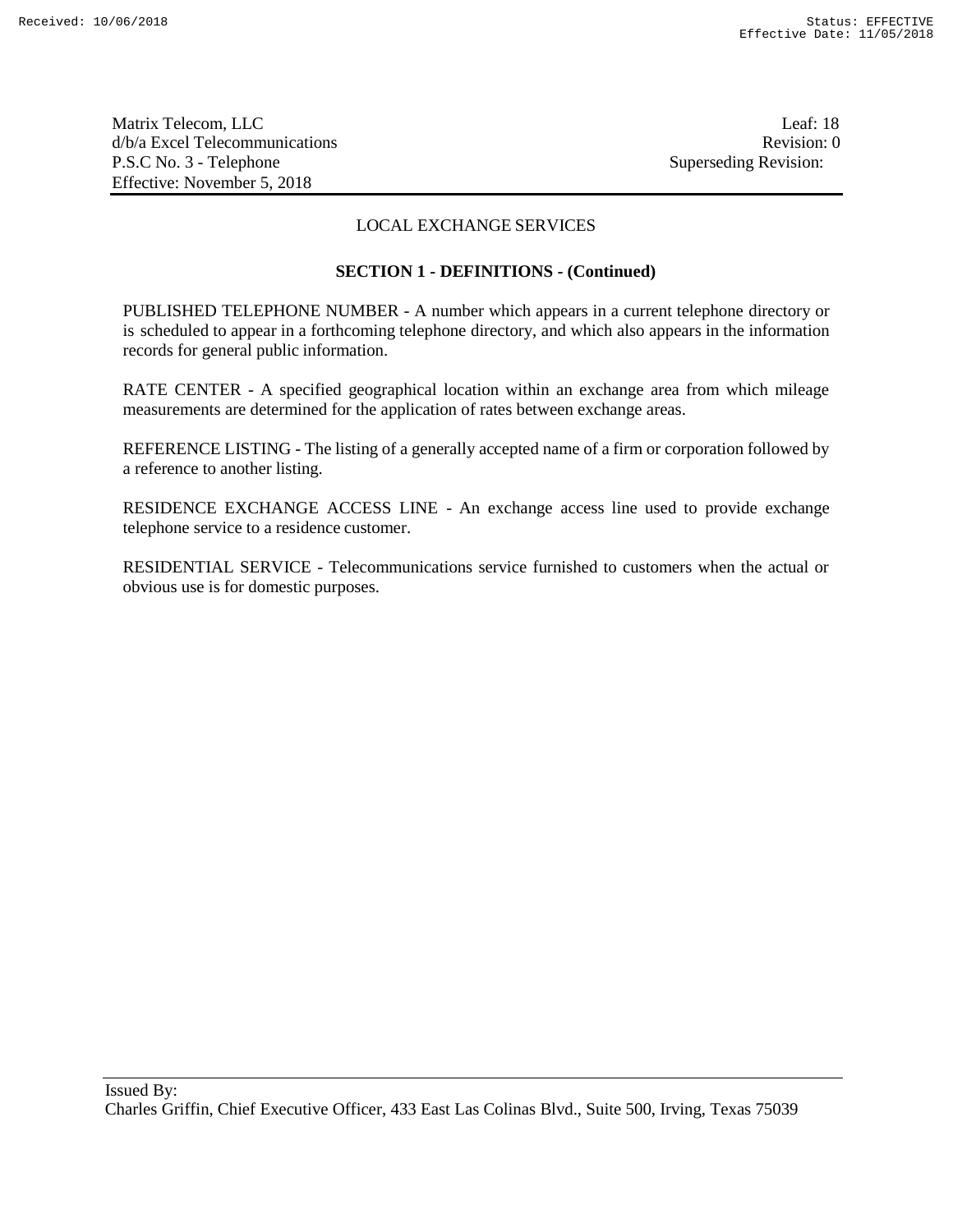Matrix Telecom, LLC Leaf: 19 d/b/a Excel Telecommunications Revision: 0 P.S.C No. 3 - Telephone Superseding Revision: Effective: November 5, 2018

## LOCAL EXCHANGE SERVICES

### **SECTION 1 - DEFINITIONS - (Continued)**

ROTARY LINE SERVICE - A central office service arrangement whereby a called busy line in a specified line group will automatically advance until an idle line or trunk isfound.

SERVICE CALL - A visit to a customer's premises in connection with a service difficulty. See also Maintenance Service Charge.

SERVICE CHARGES - A nonrecurring charge applying to the provisions of telephone service.

SUBSCRIBER - Any person, firm, partnership, corporation, municipality, cooperative organization or governmental agency furnished communication service by the Company under the provisions and regulations of this tariff and responsible for the payment of charges and compliance with the rules and regulations of the Company.

SUPPLEMENTAL CONTRACT - A contract for service, equipment or facilities in addition to that provided for under the original contract.

SUSPENSION OF SERVICE - An arrangement made at the request of the customer or initiated by the Company, for temporarily interrupting service.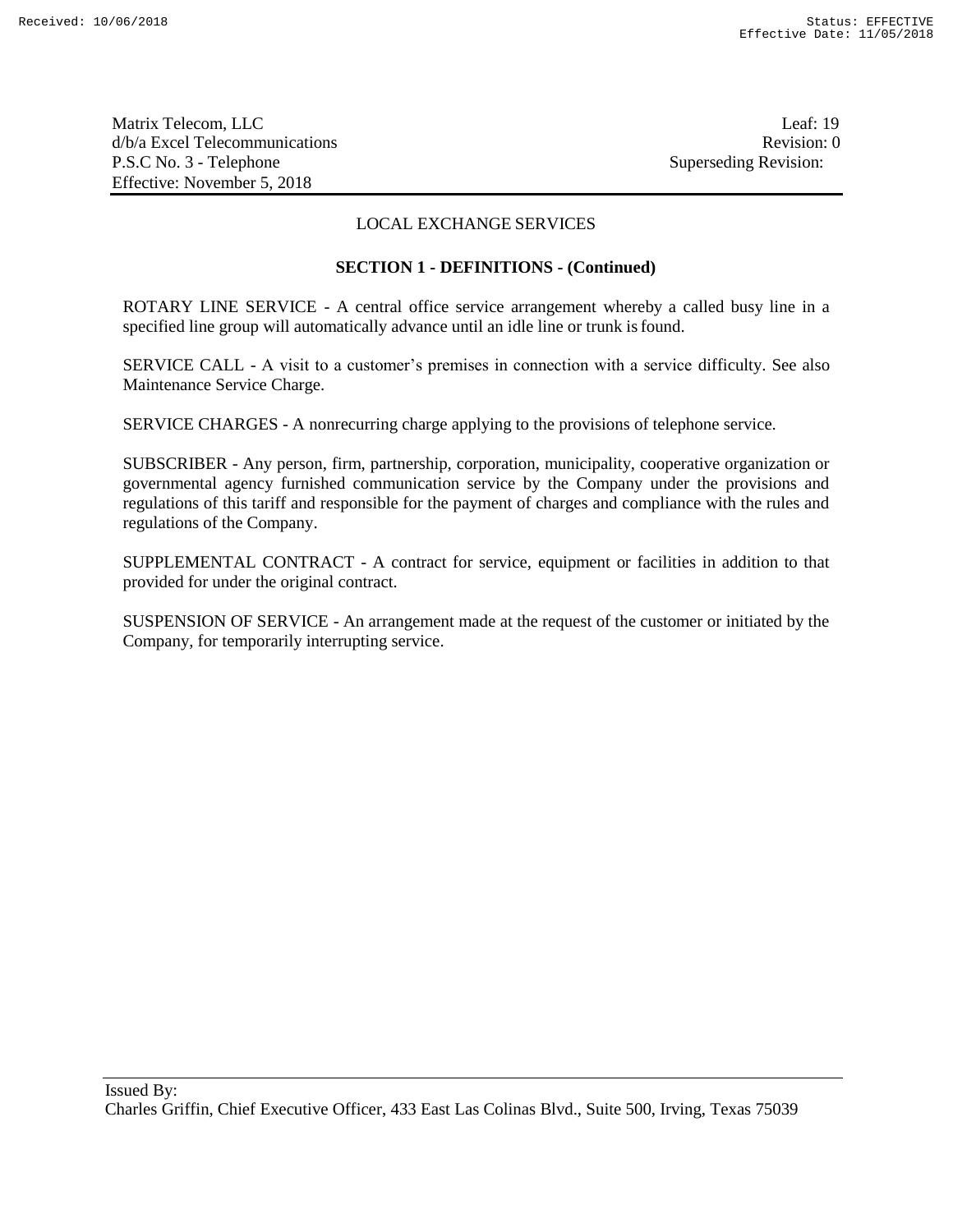Matrix Telecom, LLC Leaf: 20 d/b/a Excel Telecommunications **Review** and the set of the set of the set of the set of the set of the set of the set of the set of the set of the set of the set of the set of the set of the set of the set of the set of th P.S.C No. 3 - Telephone Superseding Revision: Effective: November 5, 2018

## LOCAL EXCHANGE SERVICES

### **SECTION 1 - DEFINITIONS - (Continued)**

TARIFF - The schedule of the Company containing all rates, and charges stated separately bytype or kind of service and the customer class, and the rules and regulations of the Company stated separately by type or kind of service and the customer class as filed with the Commission.

TELECOMMUNICATIONS SERVICES - The various services offered by the Company as specified in this tariff.

TELEPHONE NUMBER - A numerical designation assigned to a customer for convenience in operation and identification. The telephone numbers include the number prefix of a central office, which is termed "Central Office Designation".

TELEPHONE OR TELECOMMUNICATIONS NETWORK - The local telephone exchange and long distance message telecommunications facilities, or network; both interstate and intrastate.

TEMPORARY DISCONNECTION - See Suspension of Service.

TEMPORARY SERVICE - The provision of service definitely known to be required for a short period of time (generally less then twelve consecutive months) such as service furnished to building contractors, service to a convention, and service for seasonal business including resorts.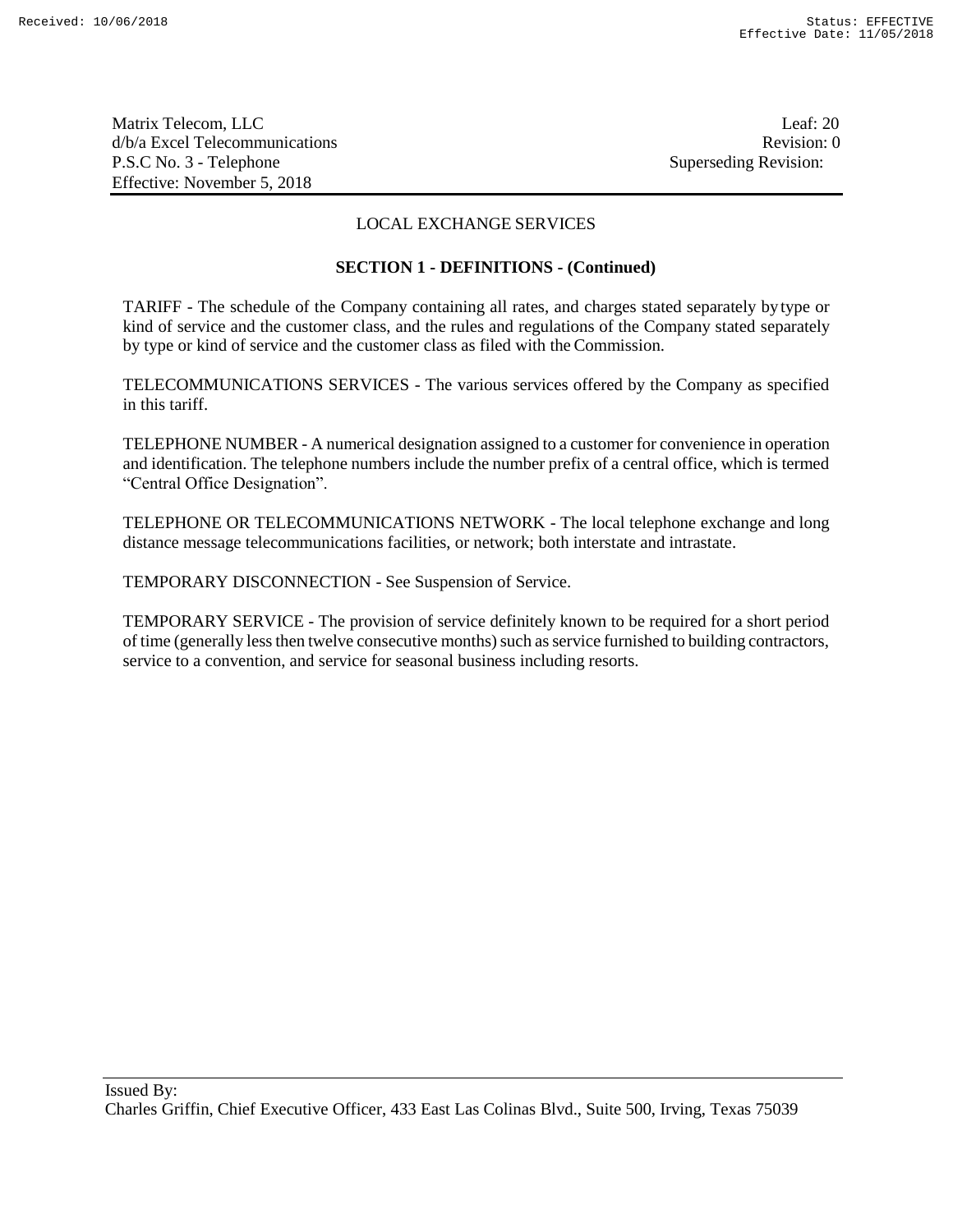Matrix Telecom, LLC Leaf: 21 d/b/a Excel Telecommunications **Review** and the set of the set of the set of the set of the set of the set of the set of the set of the set of the set of the set of the set of the set of the set of the set of the set of th P.S.C No. 3 - Telephone Superseding Revision: Effective: November 5, 2018

## LOCAL EXCHANGE SERVICES

#### **SECTION 1 - DEFINITIONS - (Continued)**

TERMINATION AGREEMENT - An agreement between the Company and the customer to provide or furnish certain lines or equipment representing a comparatively high investment or in lieu of a contribution to construction for temporary service whereby the customer agrees to compensate the Company in case the service is discontinued prior to the date specified in the agreement.

TERMINATION CHARGE - A charge made to liquidate a customer's obligation for termination of service prior to the expiration of the initial contract period.

TERMINATION OF SERVICE - The discontinuance of service or facilities provided by the Company, either at the request of the customer or by the Company, under its regulations concerning cancellation for cause.

TONE DIALING SERVICE - A classification of exchange service whereby calls are originated through the use of tone dial instruments in lieu of a rotary dial instrument.

TRUNK - A telephone communication path connecting a central office and customer premises equipment, used in the establishment of end-to-end service.

UNBUNDLED NETWORK ELEMENT - Physical and functional elements of the network that can be combined into a complete set in order to provide end-to-end circuits.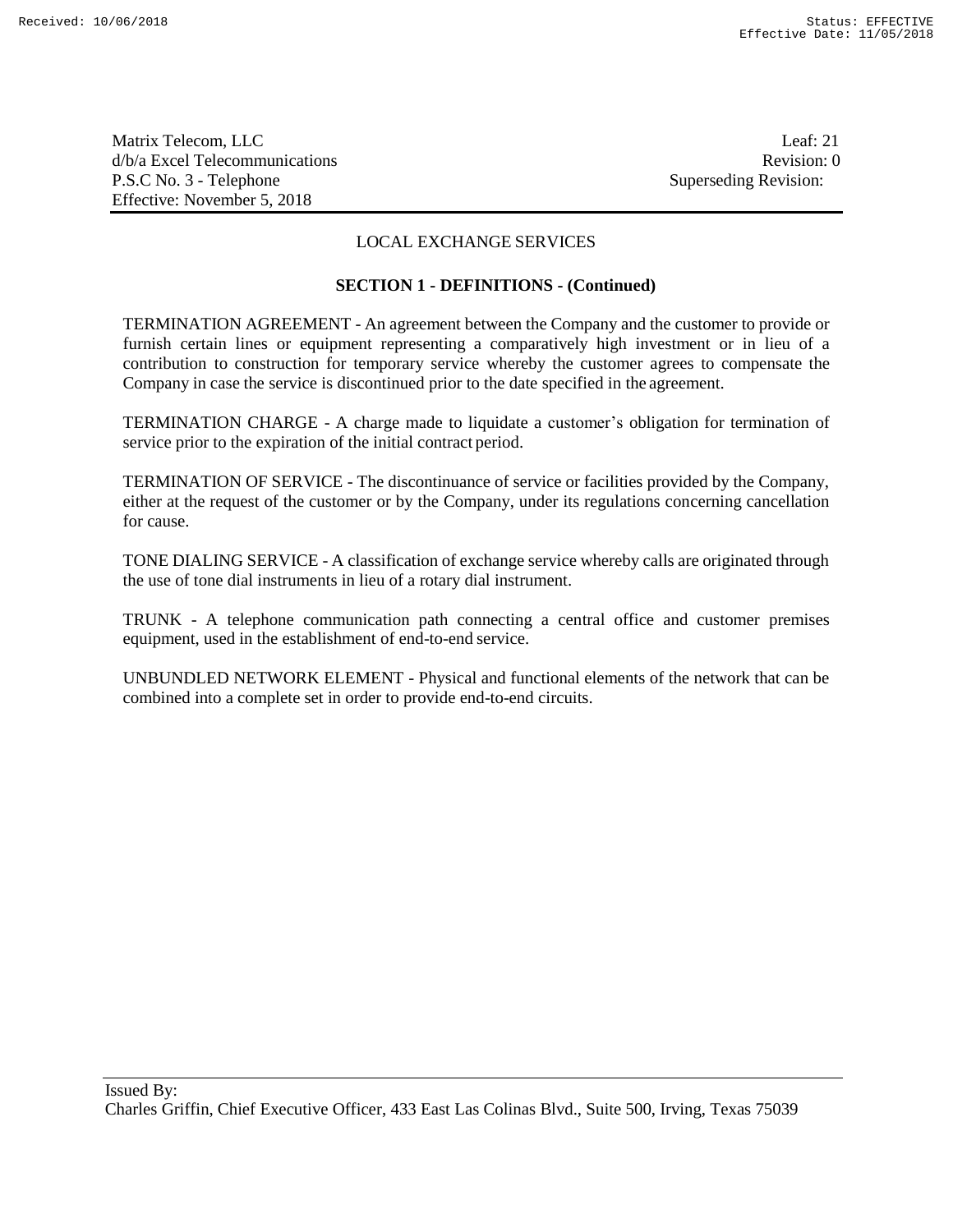Matrix Telecom, LLC Leaf: 22 d/b/a Excel Telecommunications **Review** and the set of the set of the set of the set of the set of the set of the set of the set of the set of the set of the set of the set of the set of the set of the set of the set of th P.S.C No. 3 - Telephone Superseding Revision: Effective: November 5, 2018

## LOCAL EXCHANGE SERVICES

## **SECTION 2 - RULES AND REGULATIONS**

## 2.1 APPLICATION OF TARIFF

The rules and regulations contained in this Section apply to the services and facilities provided by the Company in the State of New York. When services and facilities are provided in part by the Company and in part by other connecting companies, the regulations of the Company apply to the portion of the services or facilities furnished by the Company. Failure on the part of the customer to observe these rules and regulations after due notice of such failure, automatically gives the Company the right to discontinue service to that customer.

- 2.1.1 In the event of a conflict between any rate, rule, regulation or provision contained in this tariff and any rate, rule, regulation or provision contained in the tariffs of Companies in which the Company concurs, the rate, rule, regulation or provision contained in this tariff shall prevail.
- 2.1.2 Should there be any conflict between this tariff and the Rules and Regulations of the Commission, the Commission's rules shall apply unless otherwise established by the courts.

## 2.2 AVAILABILITY OF FACILITIES

2.2.1 General

The Company's obligation to furnish, or continue to furnish, telecommunications service is dependent upon its ability to obtain, retain, and maintain, without unreasonable expense, suitable rights-of-way and facilities, and to provide for the installation of those facilities required to furnish and maintain that service.

Local Exchange Service is provided in the Local Service Areas as specified below:

2.2.2 Local Calling Scopes and Availability

The Company concurs with Incumbent Local Exchange Carrier(s') tariff offered by Verizon in the State of New York. Exchange Areas for all Customers whose premises are located in the Verizon territory will be the same as Verizon's service areas except where noted by service or rate element.

The exchanges which comprise the Excel service areas are specified respectively in Sections 2.2.2.A, 2.2.2.B and 2.2.2.C following.

Issued By: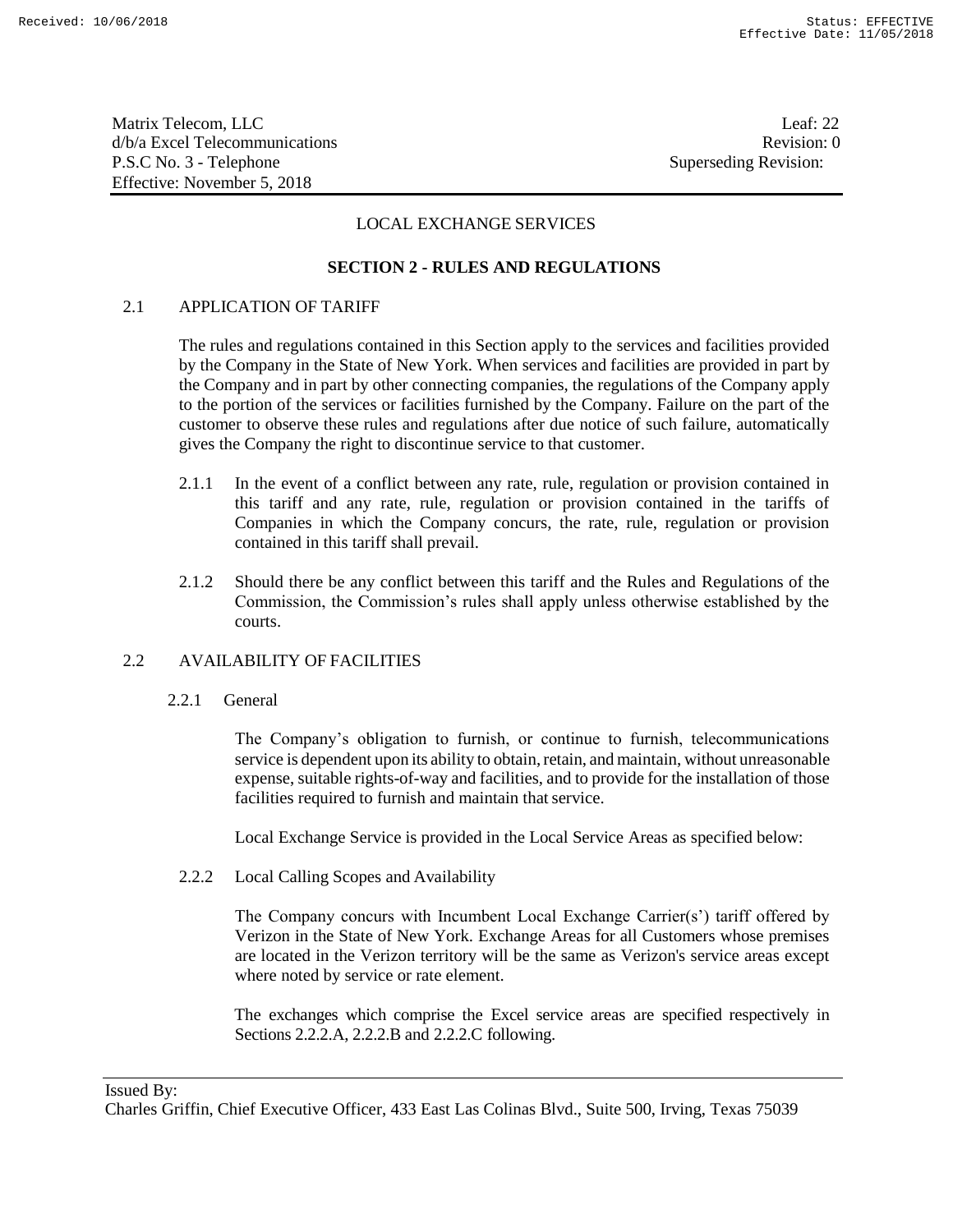Matrix Telecom, LLC Leaf: 23 d/b/a Excel Telecommunications **Review Revision: 0** P.S.C No. 3 - Telephone Superseding Revision: Effective: November 5, 2018

## LOCAL EXCHANGE SERVICES

#### **SECTION 2 - RULES AND REGULATIONS - (Continued)**

## 2.2 AVAILABILITY OF FACILITIES - (Continued)

2.2.2 Local Calling Scopes and Availability (Continued)

The Company concurs with Incumbent Local Exchange Carrier(s') tariff offered by Verizon in the State of New York. Exchange Areas for all Customers whose premises are located in the Verizon territory will be the same as Verizon's service areas except where noted by service or rate element.

The exchanges which comprise the Excel service areas are specified respectively in Sections 2.2.2.A, 2.2.2.B and 2.2.2.C following.

A. Zone 1 A (Manhattan)

| <b>Broad Street</b>          | <b>Varick Street</b>          |
|------------------------------|-------------------------------|
| Convent Avenue               | West 18 <sup>th</sup> Street  |
| East 30 <sup>th</sup> Street | West 36 <sup>th</sup> Street  |
| East 37 <sup>th</sup> Street | West 42 <sup>nd</sup> Street  |
| East 56 <sup>th</sup> Street | West 50 <sup>th</sup> Street  |
| East 79th Street             | West 73rd Street              |
| East 97 <sup>th</sup> Street | West 176 <sup>th</sup> Street |
| Manhattan Avenue             | <b>West Street</b>            |
| Second Avenue                | <b>World Trade Center</b>     |
| <b>Thayer Street</b>         |                               |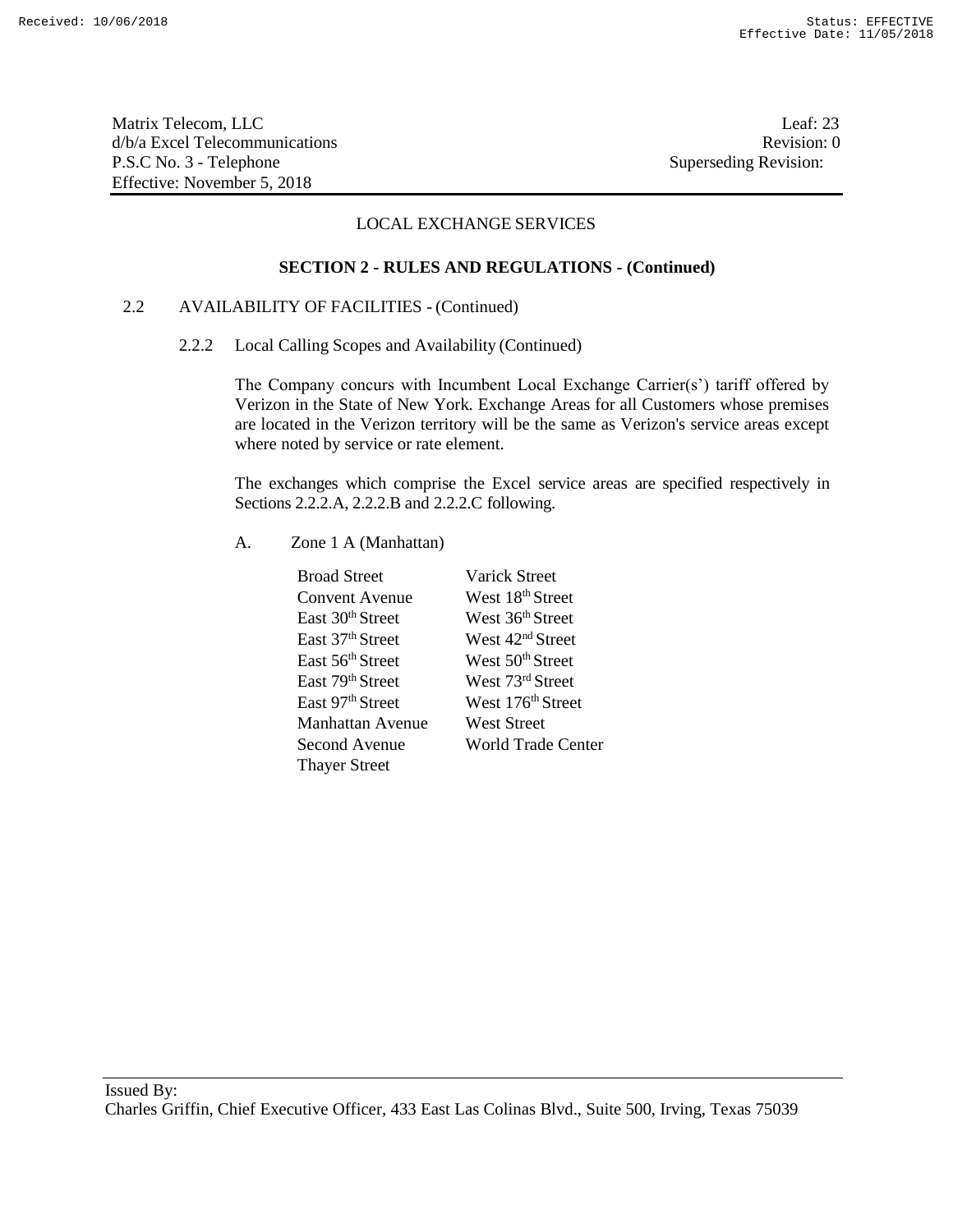Matrix Telecom, LLC Leaf: 24 d/b/a Excel Telecommunications Revision: 0 P.S.C No. 3 - Telephone Superseding Revision: Effective: November 5, 2018

## LOCAL EXCHANGE SERVICES

## **SECTION 2 - RULES AND REGULATIONS - (Continued)**

## 2.2 AVAILABILITY OF FACILITIES - (Continued)

- 2.2.2 Local Calling Scopes and Availability (Continued)
	- B. Zone 1B (Major City) (Continued)

| Mt. Vernon               | Spring Valley         | $14th$ Avenue           |
|--------------------------|-----------------------|-------------------------|
| North Staten Island      | State/Albany          | 115th Avenue            |
| North Jamaica            | State/Syracuse        | 14 <sup>th</sup> Street |
| New City                 | Syosset               | 71st Street             |
| New Dorp                 | Tarrytown             | 77 <sup>th</sup> Street |
| New Rochelle             | <b>Tiebout Avenue</b> |                         |
| Newtown                  | <b>Tratman Avenue</b> |                         |
| Niagra Falls - 76 Street | <b>Troy Avenue</b>    |                         |
| Niagra Falls - Portage   | Troy 4th Street       |                         |
| Pearl River              | Tuckahoe              |                         |
| Plainview                | West Seneca French    |                         |
| Port Washington          | West Staten Island    |                         |
| Portchester              | Wantagh               |                         |
| Richmond Hill            | Washington/Albany     |                         |
| Rockaway Avenue          | Westbury              |                         |
| Ronkonkoma               | White Plains          |                         |
| Rye                      | Whitestone            |                         |
| South Salina/Syracuse    | Williamsburg          |                         |
| South Staten Island      | Williamsville         |                         |
| Scarsdale                | Yonkers               |                         |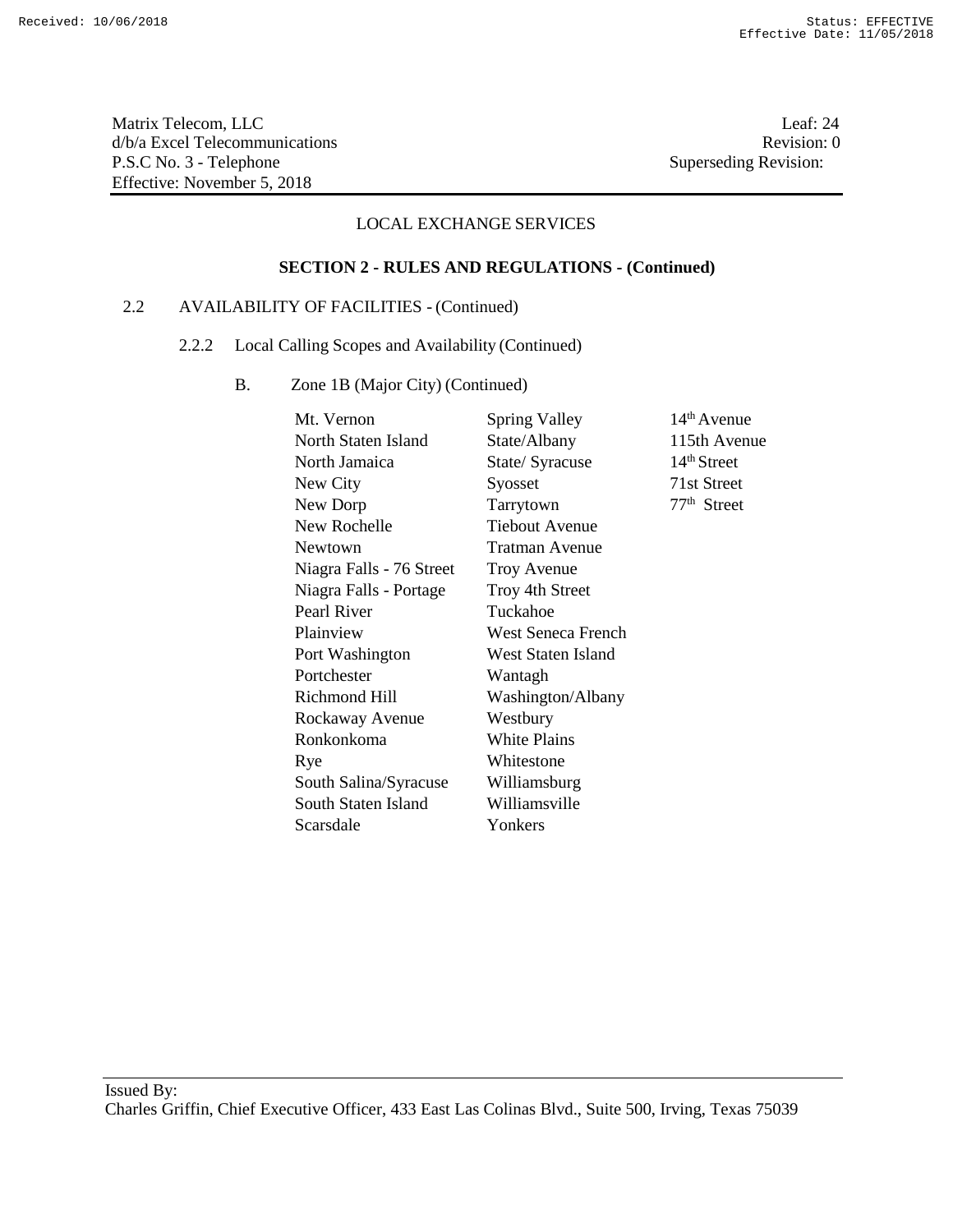Matrix Telecom, LLC Leaf: 25 d/b/a Excel Telecommunications **Review** and the set of the set of the set of the set of the set of the set of the set of the set of the set of the set of the set of the set of the set of the set of the set of the set of th P.S.C No. 3 - Telephone Superseding Revision: Effective: November 5, 2018

#### LOCAL EXCHANGE SERVICES

#### **SECTION 2 - RULES AND REGULATIONS - (Continued)**

## 2.2 AVAILABILITY OF FACILITIES - (Continued)

- 2.2.2 Local Calling Scopes and Availability (Continued)
	- C. Zone 2

Akron - NY Albany - Karner - NY Belmont - NY Albion - NY Berne - NY Alden - NY Big Flats - NY Alexandria Bay - NY Binghamton - 64 Altamont - NY Henry - NY Amber - NY Binghamton - Robert - NY Amenia Black River - NY Amsterdam - Pearl - NY Bliss - NY Angelica - NY Bolivar - NY Angola Bolton Landing - NY Angola - NY Boston - NY Antwerp - NY Brainardsville - NY Arcade - NY Brewster - NY Argyle – NY Bridgeport - NY Arkport - NY Buffalo - South Park - NY Attica - NY Bryon - NY Auburn - South St - NY Cairo - NY Averill Park - NY Callicoon - NY Avoca - NY Cambridge - NY Baldwinsville - NY Camden - NY Ballston - NY Cameron - NY Barker - NY Camillus -Gifford- NY Barneveld - NY Camillus - Ike- Dixon - NY Batavia Campbell - NY Batavia - Jackson - NY Canaseraga - NY Bath - NY Canastota - NY Beacon Canisteo - NY Bedford Village - NY Canton - Maine - NY Belfast – NY Carmel - Dykeman Road - NY Carthage – NY Castleton - NY

Issued By: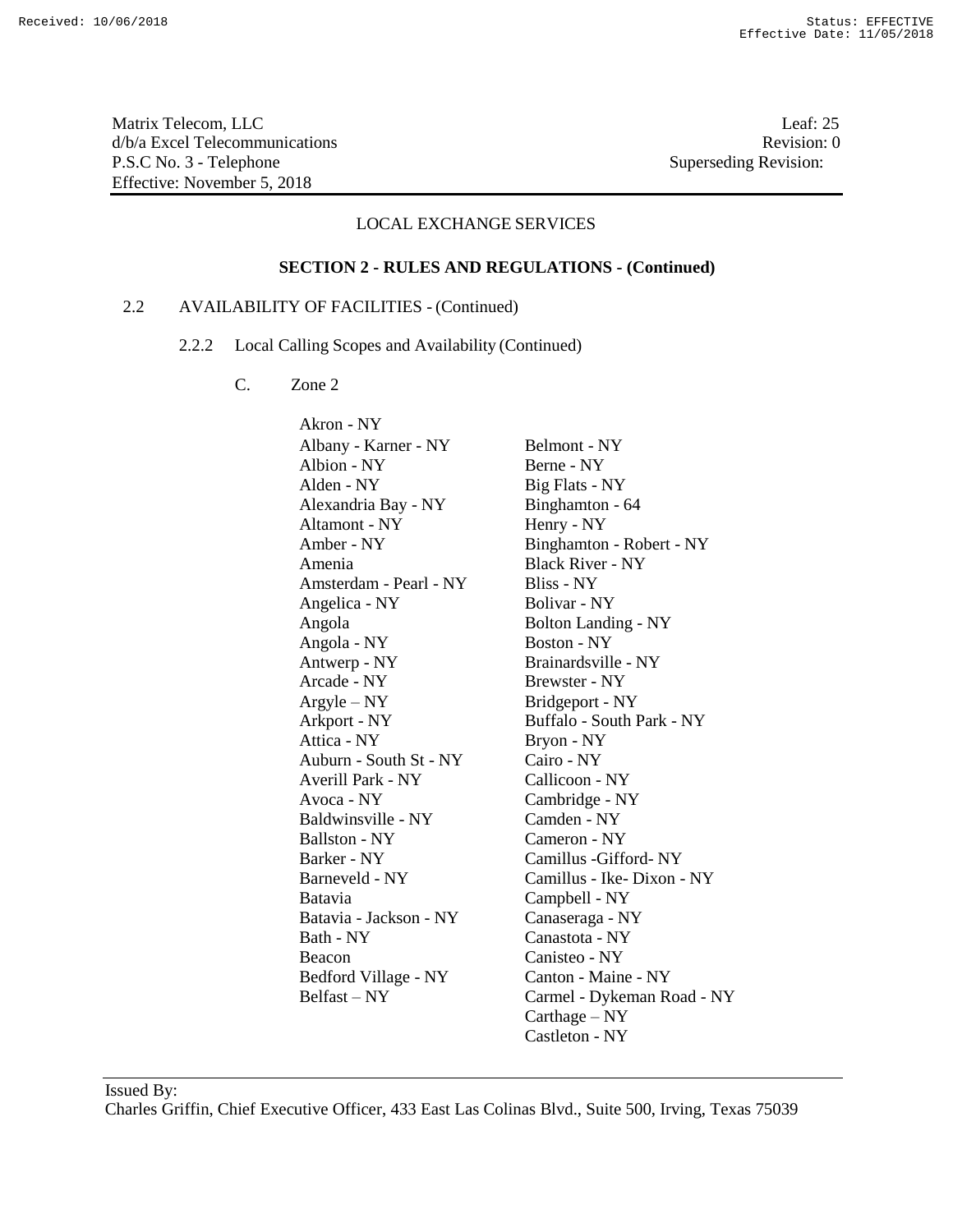Matrix Telecom, LLC Leaf: 26 d/b/a Excel Telecommunications **Review** and the set of the set of the set of the set of the set of the set of the set of the set of the set of the set of the set of the set of the set of the set of the set of the set of th P.S.C No. 3 - Telephone Superseding Revision: Effective: November 5, 2018

### LOCAL EXCHANGE SERVICES

#### **SECTION 2 - RULES AND REGULATIONS - (Continued)**

## 2.2 AVAILABILITY OF FACILITIES - (Continued)

- 2.2.2 Local Calling Scopes and Availability (Continued)
	- C. Zone 2 (Continued)

Caton - NY Copenhagen Catskill - NY Coming Cattaraugus - NY Cornwall Center Brunswick - NY Cortland Central Bridge - NY Groto Ave Chappaqua - NY CRQTQN on Hudson Chateaugay - NY Cuba Cherry Creek - NY Cutchogue Cherry Valley – NY Dannemora Chittennango - NY Davenport Cicero - NY Delann Clarence Center - NY Delmar Clarence - NY Derby Clarksville - NY Dolgeville Claverack - NY Dover Plains Clay - NY Dunkirk Clayton - NY East Aurora Cleveland - NY East Glenville Clifton Park - NY East Greenbush Clinton Comers - NY East Hampton Clinton - NY Eden Clintondale - NY Edmeston Clyde - NY Elba Cobleskill - NY Elizabethtown Cold Springs - Putnam - NY Ellenburg Depot Colton - NY Ellenville Commack - NY Ellicottville Congers - NY Elmira Constantia - NY Endicott Cooperstown - NY Esperance Evans Mills - NY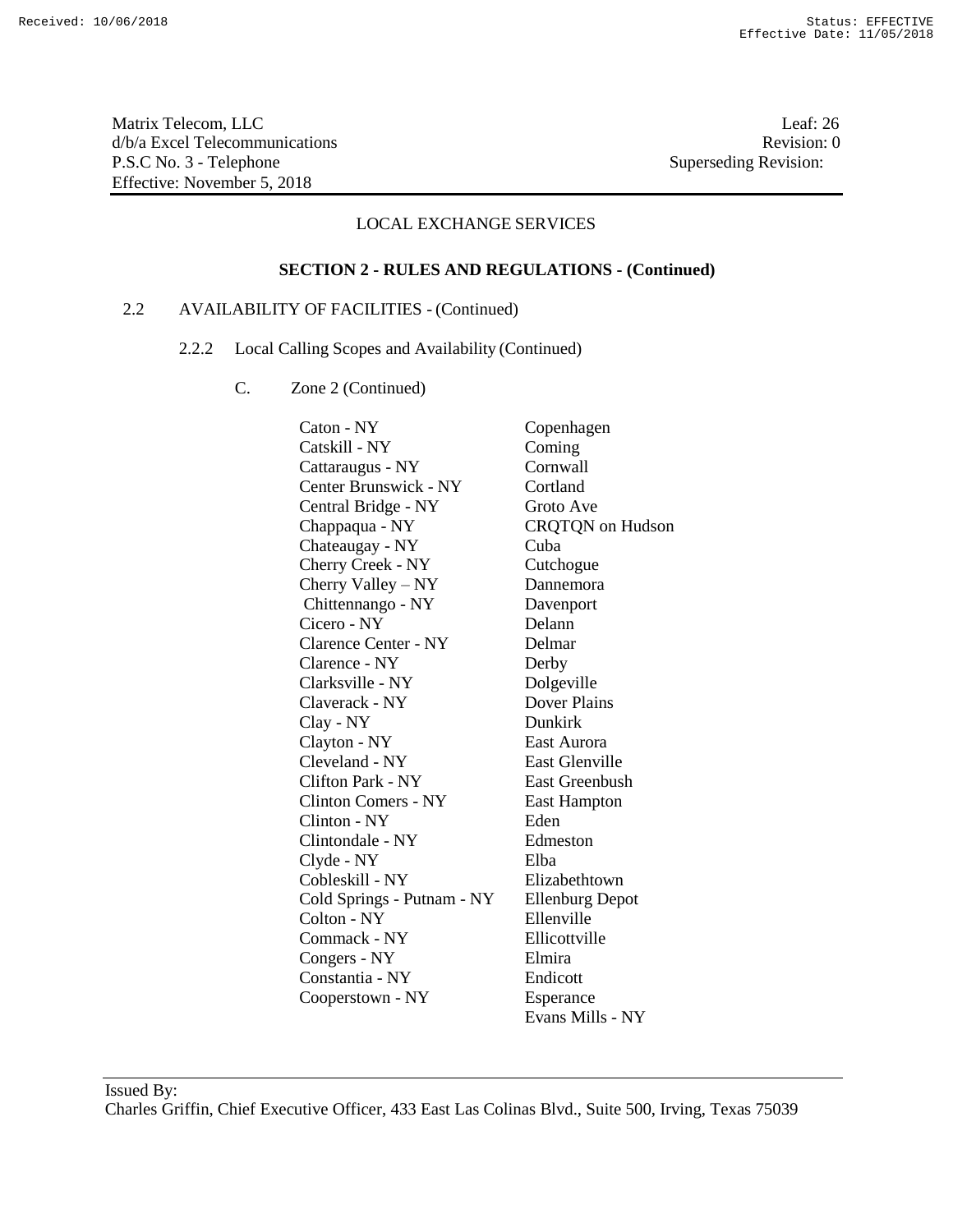Matrix Telecom, LLC Leaf: 27 d/b/a Excel Telecommunications Revision: 0<br>P.S.C No. 3 - Telephone Superseding Revision: 0 P.S.C No. 3 - Telephone Effective: November 5, 2018

## LOCAL EXCHANGE SERVICES

# **SECTION 2 - RULES AND REGULATIONS - (Continued)**

## 2.2 AVAILABILITY OF FACILITIES - (Continued)

- 2.2.2 Local Calling Scopes and Availability (Continued)
	- C. Zone 2 (Continued)

| Fabius - NY              | Hamburg                   |
|--------------------------|---------------------------|
| Fallsburge - NY          | Hamilton                  |
| Fayette - NY             | <b>Hampton Bays</b>       |
| Fayetteville - NY        | Harrisville               |
| Fishkill - NY            | Hartford                  |
| Fleischmanns - NY        | Hartwick                  |
| Forestville - NY         | Herkimer                  |
| Fort Ann - NY            | Hevelton                  |
| Fort Covington - NY      | <b>High Falls</b>         |
| Franklinville - NY       | <b>Highland Falls</b>     |
| Freehold - NY            | Highland                  |
| Friendship - NY          | Hobart                    |
| Galway - NY              | Holland                   |
| Garrison - NY            | Holley                    |
| Gasport - NY             | Homer                     |
| Geneva - Castle St - NY  | <b>Hoosick Falls</b>      |
| Getzville - NY           | Homell                    |
| Glens Falls - NY         | Horseheads                |
| Gowanda - NY             | <b>Hudson Falls</b>       |
| Grahmsville - NY         | Hudson                    |
| Grand Gorge – NY         | Hunter                    |
| Grand Island - NY        | <b>Huntington Station</b> |
| Granville - NY           | <b>Hyde Park</b>          |
| Greenfield Center - NY   | <b>Ilion</b>              |
| Greenport - Suffolk - NY | Ithaca                    |
| Greenville - NY          | Ithaca                    |
| Greenwitch - NY          | Java                      |
| Greenwood Lake - NY      | Jeffersonville            |
| Groton - NY              | <b>Johnson City</b>       |
| Hague - NY               | Jonesville                |
|                          |                           |

Issued By: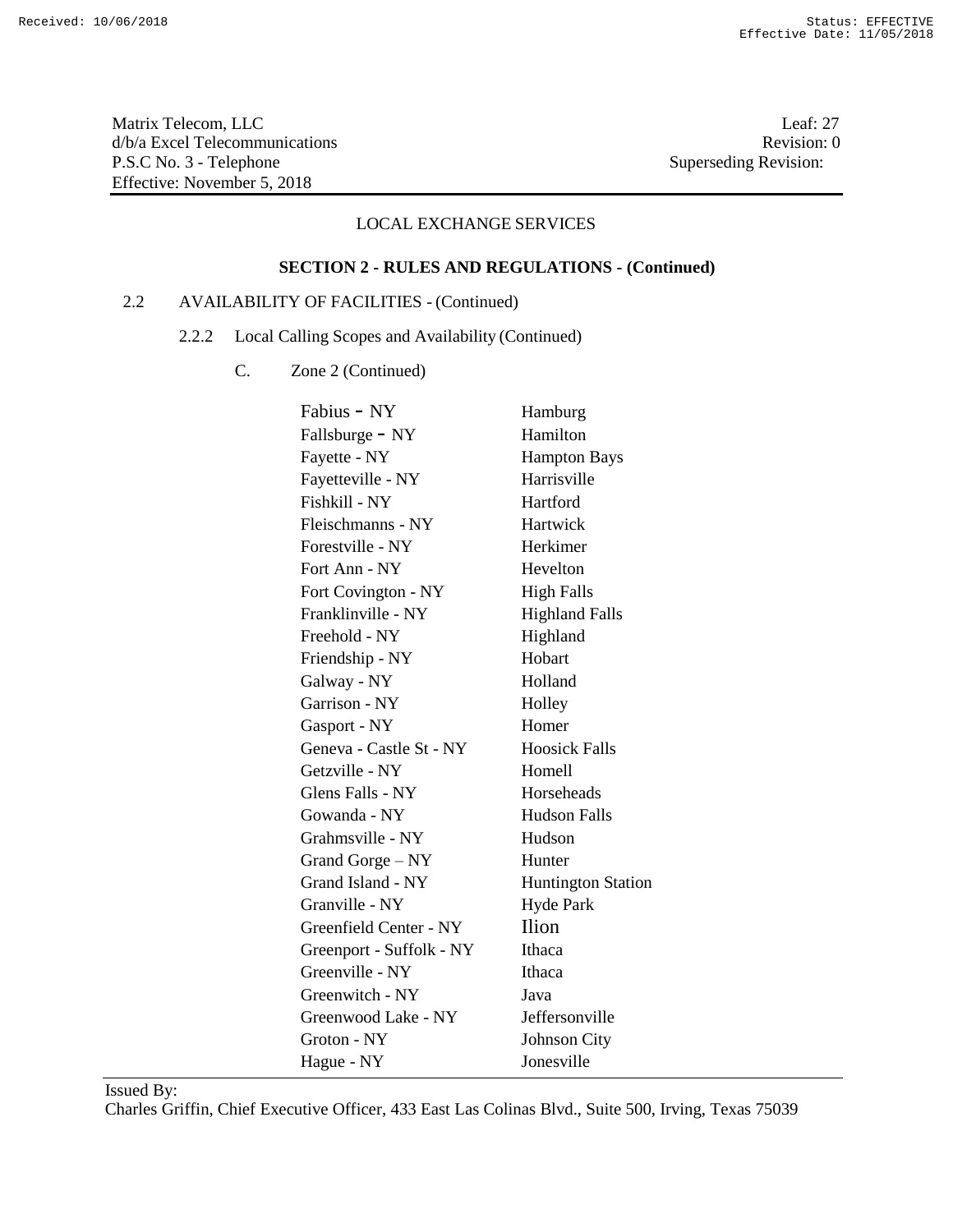Matrix Telecom, LLC Leaf: 28 d/b/a Excel Telecommunications **Review** and the set of the set of the set of the set of the set of the set of the set of the set of the set of the set of the set of the set of the set of the set of the set of the set of th P.S.C No. 3 - Telephone Superseding Revision: Effective: November 5, 2018

#### LOCAL EXCHANGE SERVICES

#### **SECTION 2 - RULES AND REGULATIONS - (Continued)**

## 2.2 AVAILABILITY OF FACILITIES - (Continued)

- 2.2.2 Local Calling Scopes and Availability (Continued)
	- C. Zone 2 (Continued)

Jordan - NY Madrid - NY Katonah - NY Mahopac - NY Kattskill Bay – NY Maine - NY Keene Valley - NY Malone - NY Kendall - NY Maplehurst - NY Kerhonkson - NY Mariaville - NY Kingston - NY Marion - NY Lafarqevile - NY Marlboro Massena – NY Lafayette - NY Mastic - NY Lake George - NY McDougall - NY Lake Huntington - NY McGraw - NY Lake Katrine - NY McLean - NY Lake Placid - Mechanicville – NY NY Lancaster - NY Medina - NY Lansing - NY Mexico - NY Latham - NY Middleport - NY Lewiston - NY Middletown - NY Lexington - NY Milford - NY Liberty - NY Millbrook - NY Limestone - NY Milton - NY Lindley - NY Mineville - NY Little Falls - NY Mino - NY Little Valley - NY Moira - NY Livingston Manor - NY Montauk - NY Lockport - Walnut - NY Monticello - NY Lyndonville - NY Moravia - NY Lyon Mountain - NY Morristown - NY Lyons - NY Mount Kisco - NY Macedon - NY New Paltz - NY Machias - NY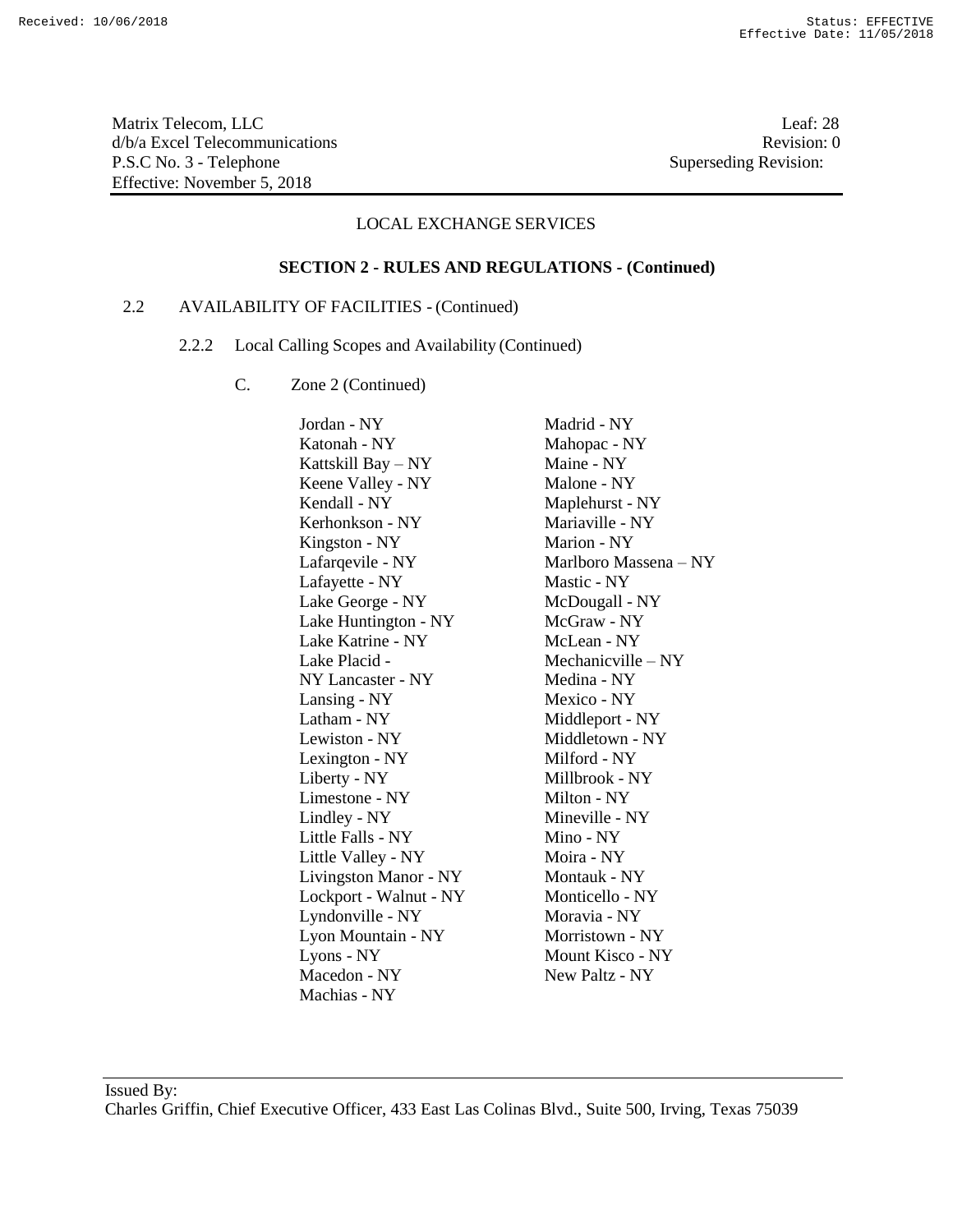Matrix Telecom, LLC Leaf: 29 d/b/a Excel Telecommunications Revision: 0<br>P.S.C No. 3 - Telephone Superseding Revision: 0 P.S.C No. 3 - Telephone Effective: November 5, 2018

## LOCAL EXCHANGE SERVICES

# **SECTION 2 - RULES AND REGULATIONS - (Continued)**

## 2.2 AVAILABILITY OF FACILITIES - (Continued)

- 2.2.2 Local Calling Scopes and Availability (Continued)
	- C. Zone 2 (Continued)

| Newark-NY                  | Oyster Bay $-$ NY           |
|----------------------------|-----------------------------|
| Newburgh-Liberty - NY      | Palenville – NY             |
| Newburgh - NY              | Palmyra - NY                |
| Newburgh-Union - NY        | Parish - NY                 |
| Newfane-NY                 | Patchogue - NY              |
| $Newfield - NY$            | Patterson - NY              |
| Niagara Falls - NY         | Pawling - NY                |
| Nichols - NY               | Peekskill - NY              |
| $Norfolk - NY$             | Penn Yan - NY               |
| North $Clove - NY$         | Pem - NY                    |
| North Collons - NY         | Philadelphia - NY           |
| North Greenbush $- NY$     | Philmont - NY               |
| North Rose $- NY$          | Phoenicia - NY              |
| North Syracuse - NY        | Pittstown - NY              |
| Norwood - NY               | Plattsburgh - NY            |
| Nyack - NY                 | Pleasant Valley - NY        |
| Oak Hill - NY              | Pomona - NY                 |
| Oakfield - NY              | Poplar Ridge - NY           |
| Ogdensburg - NY            | Port Henry - NY             |
| Olen - NY                  | Port Jefferson Station - NY |
| Oneida - Lenox - NY        | Portville - NY              |
| Oneonta - Elm - NY         | Potsdam - NY                |
| Ontario - NY               | Poughkeepsie - NY           |
| Orangeburg - NY            | Poughkeepsie - NY           |
| Orchard Park - NY          | Prattsville - NY            |
| <b>Ossining - NY</b>       | Purdys - NY                 |
| Oswego - Third Street – NY | Putnam - NY                 |
| Otego - NY                 | Putnam Valley - NY          |
| <b>Owasco - NY</b>         | Ransomville - NY            |
| Owego – NY                 | Red Creek - NY              |

Issued By: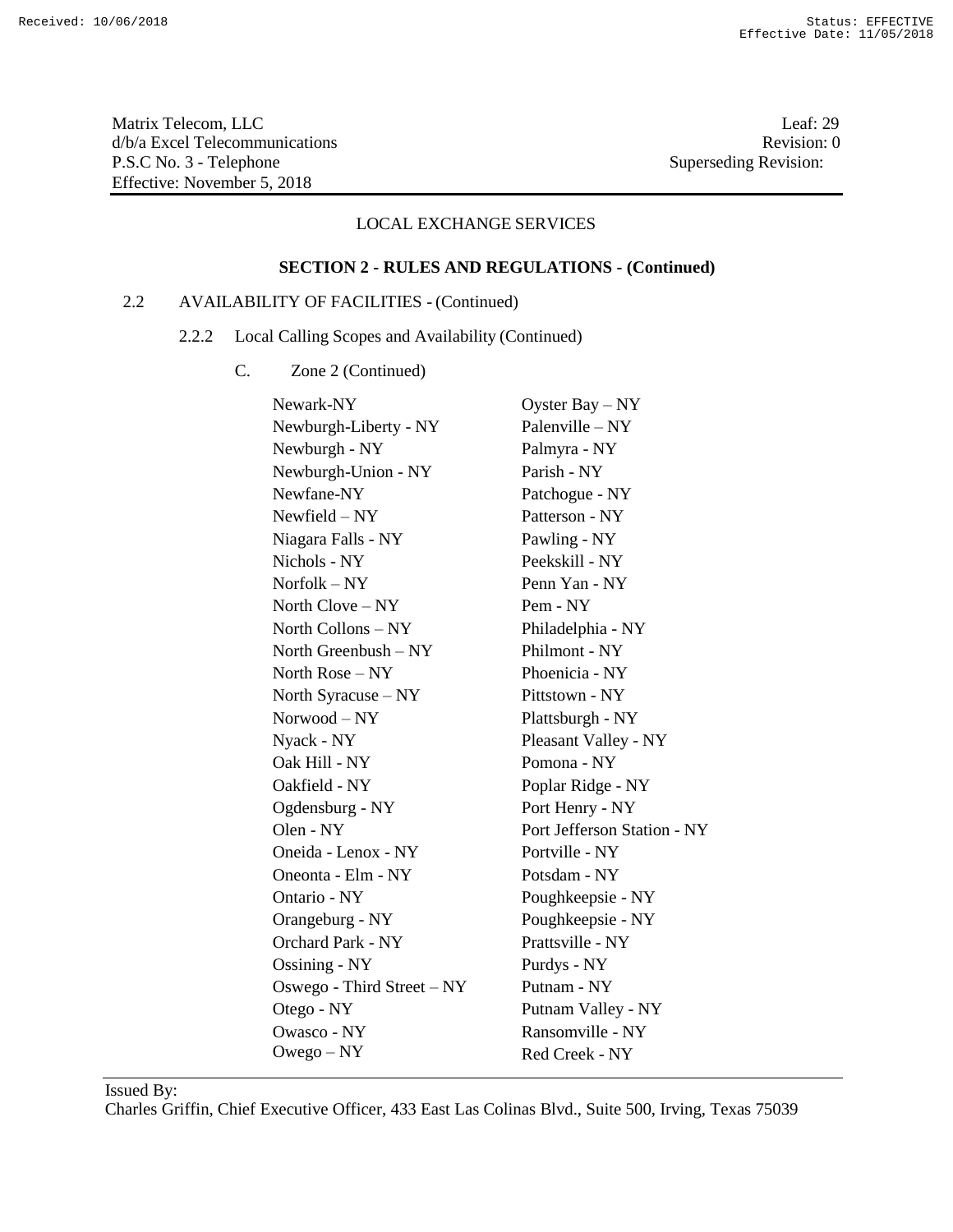Matrix Telecom, LLC Leaf: 30 d/b/a Excel Telecommunications Revision: 0<br>P.S.C No. 3 - Telephone Superseding Revision: 0 P.S.C No. 3 - Telephone Effective: November 5, 2018

## LOCAL EXCHANGE SERVICES

# **SECTION 2 - RULES AND REGULATIONS - (Continued)**

## 2.2 AVAILABILITY OF FACILITIES - (Continued)

- 2.2.2 Local Calling Scopes and Availability (Continued)
	- C. Zone 2 (Continued)

| Richfield Springs - NY        | Skaneateles - NY       |
|-------------------------------|------------------------|
| Richmondville - NY            | Sloatsburg - NY        |
| Riverhead - Grigging Ave - NY | Sodus - NY             |
| Riverhead - NY                | South Bethlehem - NY   |
| Rochester - Genesee - NY      | South Dayton - NY      |
| Rome - 13 7 Washington - NY   | South Salem - NY       |
| Rosendale - NY                | South Schenectady - NY |
| Roslyn                        | Springville - NY       |
| Round Lake - NY               | St Regis Falls - NY    |
| Roxbury - NY                  | Stamford - NY          |
| Rushford - NY                 | Stanfordville - NY     |
| Sackets Harbor - NY           | Star Lake - NY         |
| Sag Harbor - NY               | Suffern - NY           |
| Salamanca - NY                | Sylvan Beach - NY      |
| Salem - NY                    | Syracuse - NY          |
| Saranac - NY                  | Tannersville - NY      |
| Saranac Lake - NY             | Theresa - NY           |
| Saratoga - NY                 | Ticonderoga-NY         |
| Saugerties - NY               | Tonawanda - NY         |
| Savona - NY                   | Troy - NY              |
| Schenectady - NY              | Tully - NY             |
| Schenevus - NY                | Tupper Lake - NY       |
| <b>Schroon Lake-NY</b>        | Tuxedo - NY            |
| Schuylerville - NY            | Union Springs - NY     |
| Senaca Falls - Cayuga - NY    | Utica - NY             |
| Setauket - NY                 | Vally Falls - NY       |
| <b>Sharon Springs - NY</b>    | Varysburg - NY         |
| Shokan - NY                   | Voorheesville - NY     |
| Shoreham                      | Waddington - NY        |
| <b>Silver Creek</b>           |                        |

Issued By: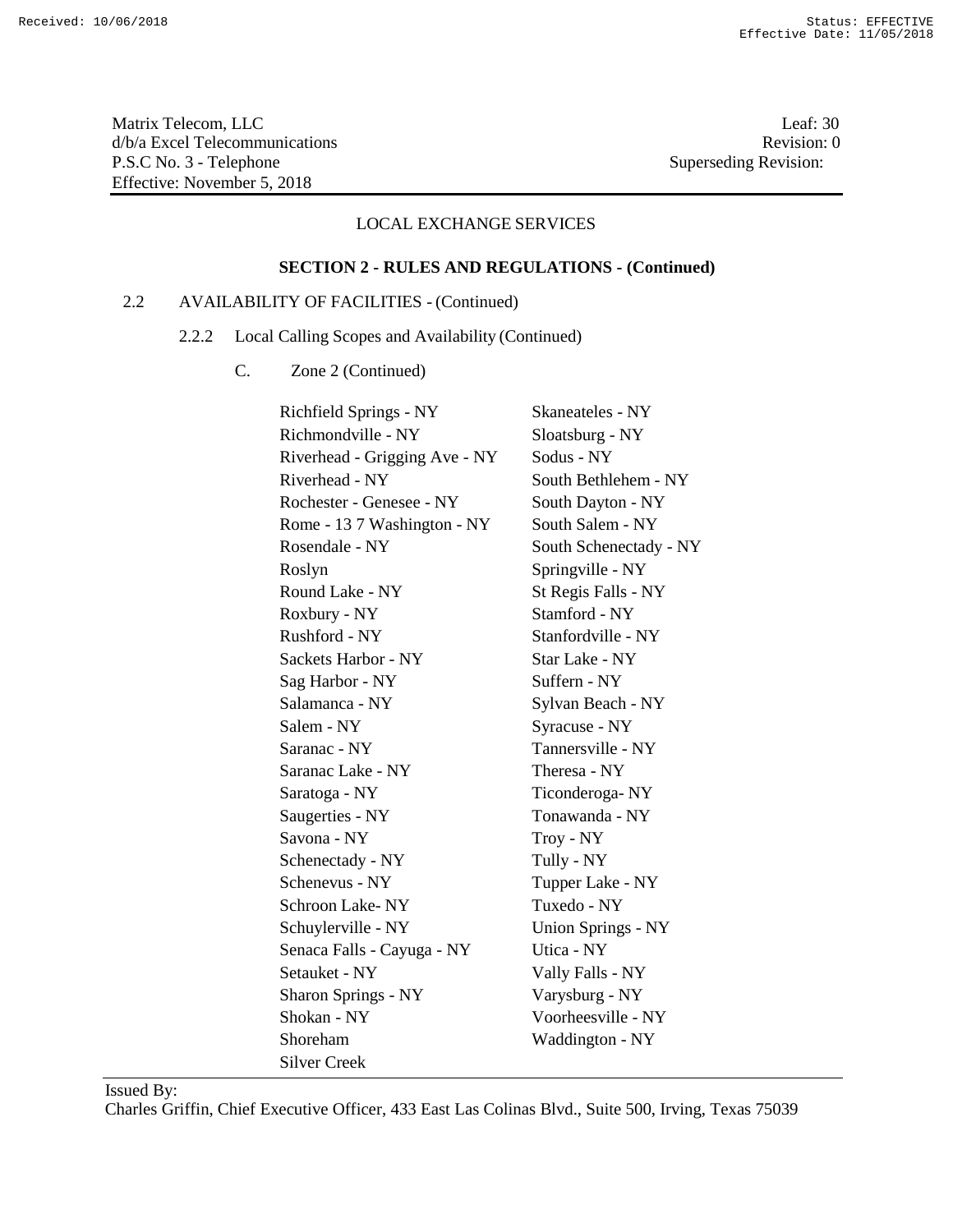Matrix Telecom, LLC<br>  $d/b/a$  Excel Telecommunications<br>
O Revision: 0  $d/b/a$  Excel Telecommunications P.S.C No. 3 - Telephone Superseding Revision: Effective: November 5, 2018

### LOCAL EXCHANGE SERVICES

#### **SECTION 2 - RULES AND REGULATIONS - (Continued)**

## 2.2 AVAILABILITY OF FACILITIES - (Continued)

- 2.2.2 Local Calling Scopes and Availability (Continued)
	- C. Zone 2 (Continued)

Wanakah - NY Wappingers Falls - NY Warrensburg - NY Waterloo - NY Waterport – NY Watertown - NY Watkins Glen - NY Waverly - NY Weedsport - NY WeIlsville - NY West Hampton Beach – NY West Haverstraw – NY West Seneca – NY Westerlo - NY White Lake - NY Whitehall- NY Whitesboro - NY Williamson - NY Willowvale - NY Willsboro - NY Wilson - NY Windham - NY Wingdale - NY Wolcott - NY Woodstock - NY Worcester - NY Worldcom Tech - NY Yaphank - NY Yorktown - NY Youngstown - NY

Issued By: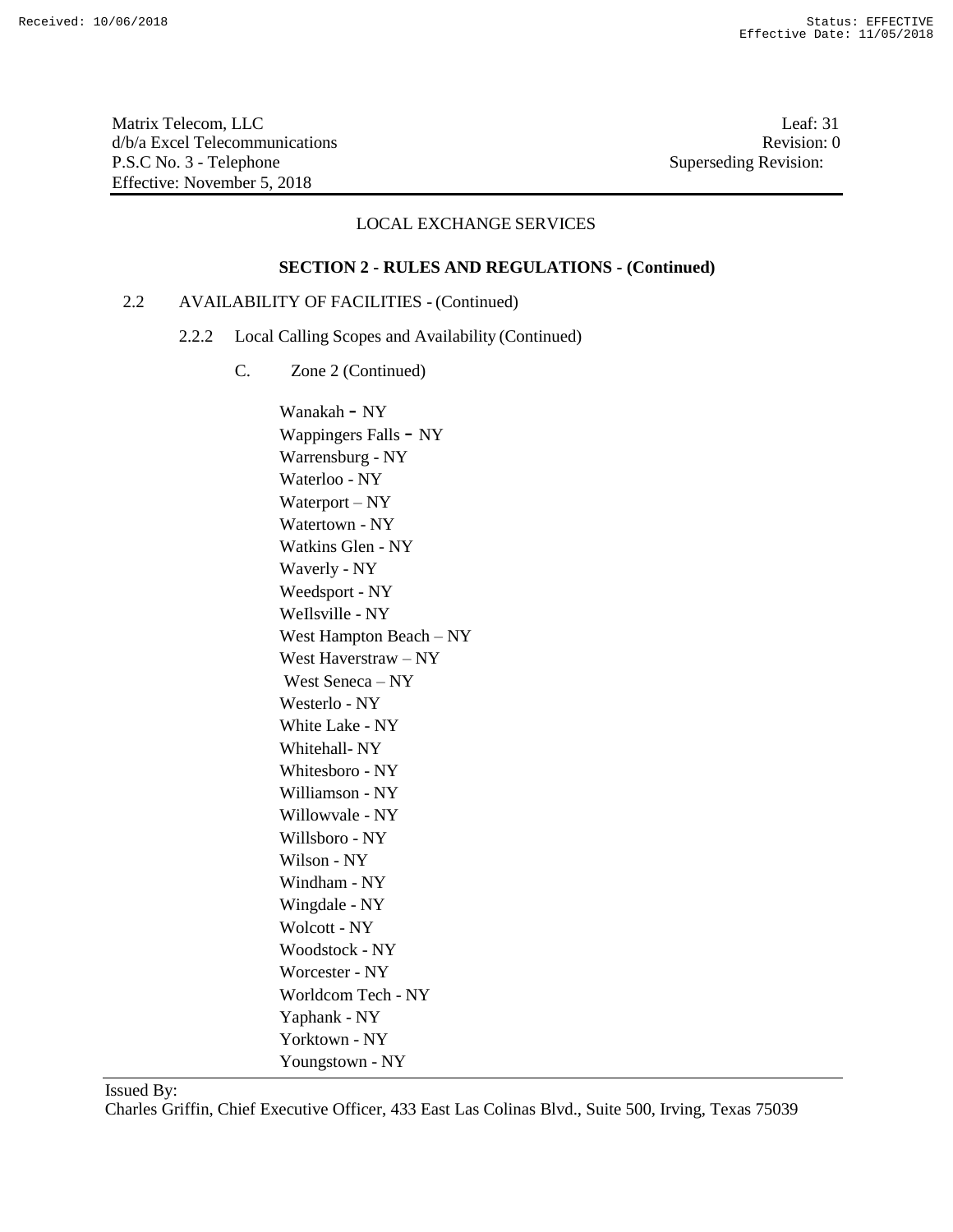Matrix Telecom, LLC Leaf: 32 d/b/a Excel Telecommunications **Review** and the set of the set of the set of the set of the set of the set of the set of the set of the set of the set of the set of the set of the set of the set of the set of the set of th P.S.C No. 3 - Telephone Superseding Revision: Effective: November 5, 2018

### LOCAL EXCHANGE SERVICES

#### **SECTION 2 - RULES AND REGULATIONS - (Continued)**

#### 2.2 AVAILABILITY OF FACILITIES - (Continued)

#### 2.2.3 Maps

The Company concurs with Verizon's local exchange maps reflecting base rate areas, exchange area, and zone area boundaries which are part of their local exchange tariff.

#### 2.3 CUSTOMER SERVICE AND PROTECTION

This part of the Rules and Regulations Section of the tariff provides information to telephone consumers about: resolving disputes with the Company, applying for service, the classification of business and residential rates, deposits, billing, refusal of service, disconnection of service and cancellation of service. The Company relies on principles established by the Commission.

#### 2.3.1 Resolution of Disputes

Any customer or applicant for service who wishes to dispute any action or determination of the Company under the Company's customer service rules shall be given an opportunity for a supervisory review by the Company.

#### 2.3.2 Application for Service

Application for service, or requests from customers for additional service or changes in the grade or class of service, become contracts when received by the Company and are subject to the minimum contract term of one month unless specified otherwise. The Company reserves the right to require application for service to be made in writing on forms supplied by it.

Any general change in rates, rules or regulations modifies the terms of the contract to the extent of such change without further notice. However, if rates are increased, the customer may cancel his contract upon reasonable written notice and upon payment for all service and any contractual liability.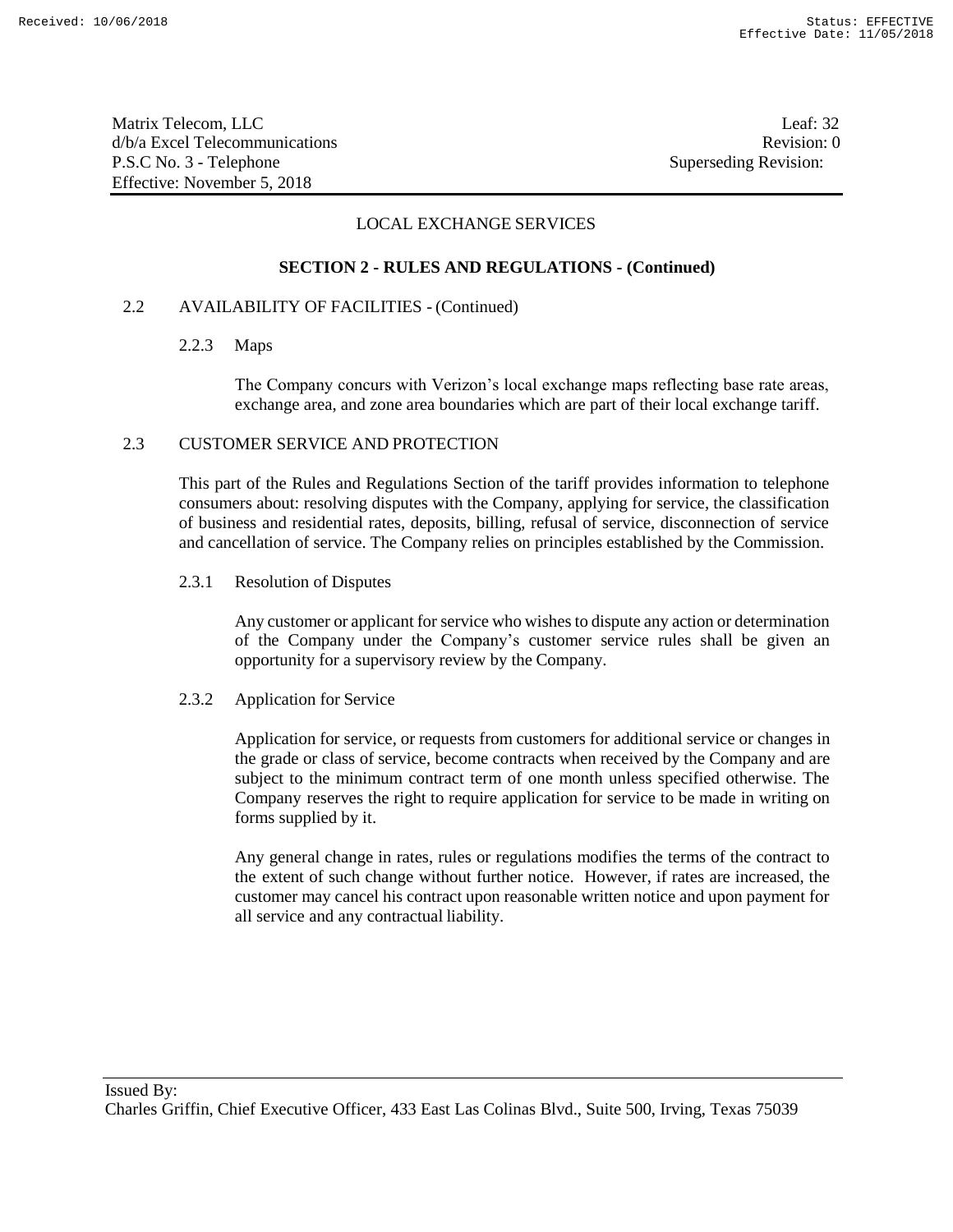Matrix Telecom, LLC Leaf: 33 d/b/a Excel Telecommunications **Review Revision: 0** P.S.C No. 3 - Telephone Superseding Revision: Effective: November 5, 2018

## LOCAL EXCHANGE SERVICES

#### **SECTION 2 - RULES AND REGULATIONS - (Continued)**

#### 2.3 CUSTOMER SERVICE AND PROTECTION - (Continued)

2.3.3 Refusal of Service

The Company may refuse service to a customer or applicant whose service has been discontinued for non-payment of bills for any telecommunications service. The customer or applicant will be required to pay all bills due the Company for telecommunications service or make other arrangements satisfactory to the Company to re-establish credit before service is restored or service started.

If service is established and it is subsequently determined that the customer or applicant is indebted to the Company for service previously furnished, the Company may suspend or terminate such service until satisfactory arrangements have been made for the payment of prior indebtedness.

- 2.3.4 Application of Business Or Residence Rates
	- A. Business rates apply at the following locations:
		- 1. in offices, stores, factories, and all other places of a strictly business nature;
		- 2. in boarding houses (except as noted below), offices of hotels, halls and offices of apartment buildings, quarters occupied by clubs, or lodges, public, private or parochial schools, colleges, hospitals, libraries, churches, and other similar institutions, except in churches and lodges as specified below;
		- 3. at residence locations when the customer has no regular business telephone, and the use of the service either by himself, members of his household or his guests, or parties calling him can be considered as more of a business than a residential nature. This fact might be indicated by some form of Customer advertising, or when such business use is not typically characteristic of residential telephone usage;
			- 4. at residential locations where the service islocated in a shop, office or other place of business;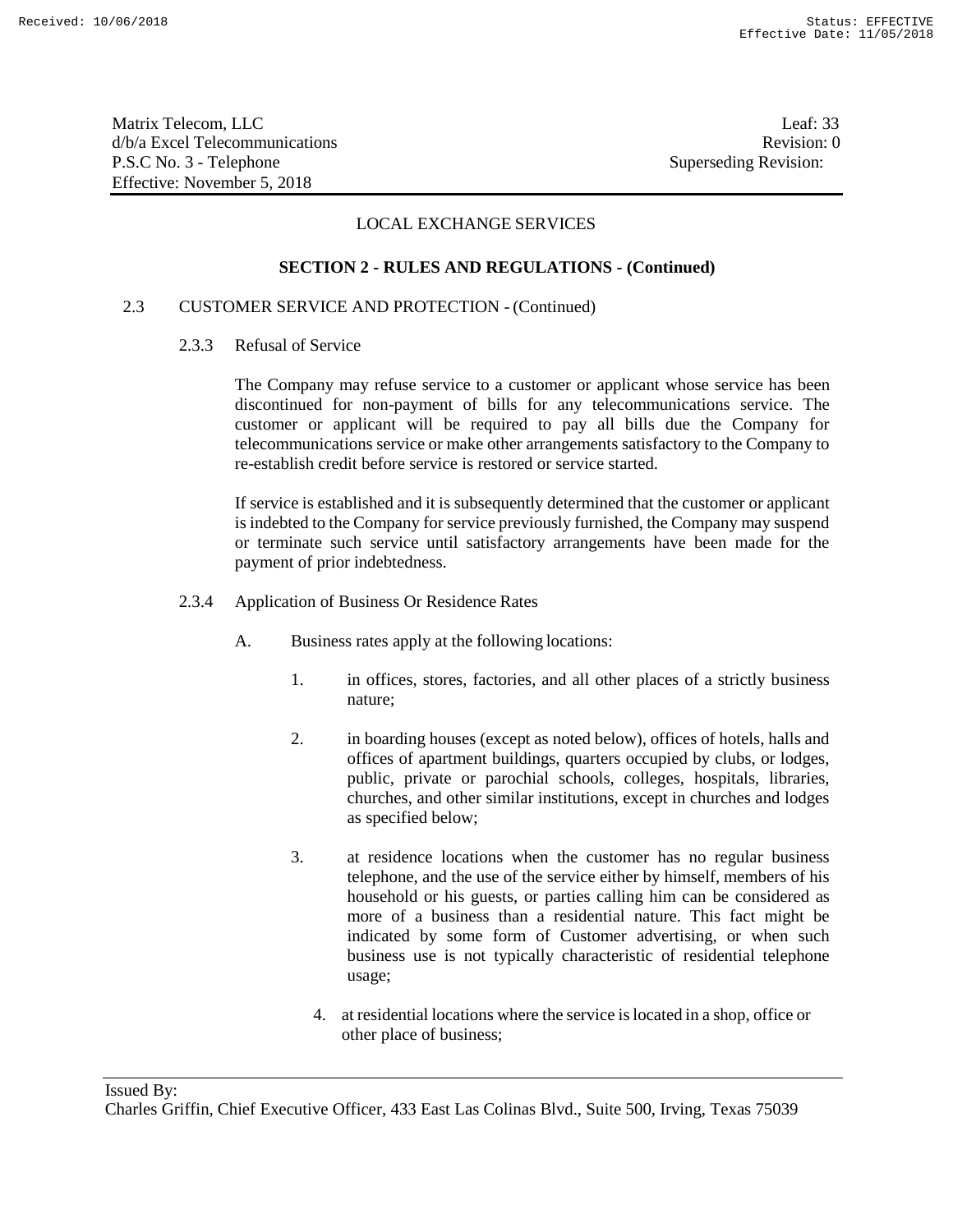Matrix Telecom, LLC Leaf: 34 d/b/a Excel Telecommunications **Review Revision: 0** P.S.C No. 3 - Telephone Superseding Revision: Effective: November 5, 2018

## LOCAL EXCHANGE SERVICES

#### **SECTION 2 - RULES AND REGULATIONS - (Continued)**

### 2.3 CUSTOMER SERVICE AND PROTECTION - (Continued)

- 2.3.4 Application of Business Or Residence Rates(Continued)
	- A. Business rates apply at the following locations: (Continued)
		- 5. in college fraternity houses where the members lodge within the house; and/or
		- 6. at any location where the location and expected usage of telephone service at that location are indicative of a business, trade or profession.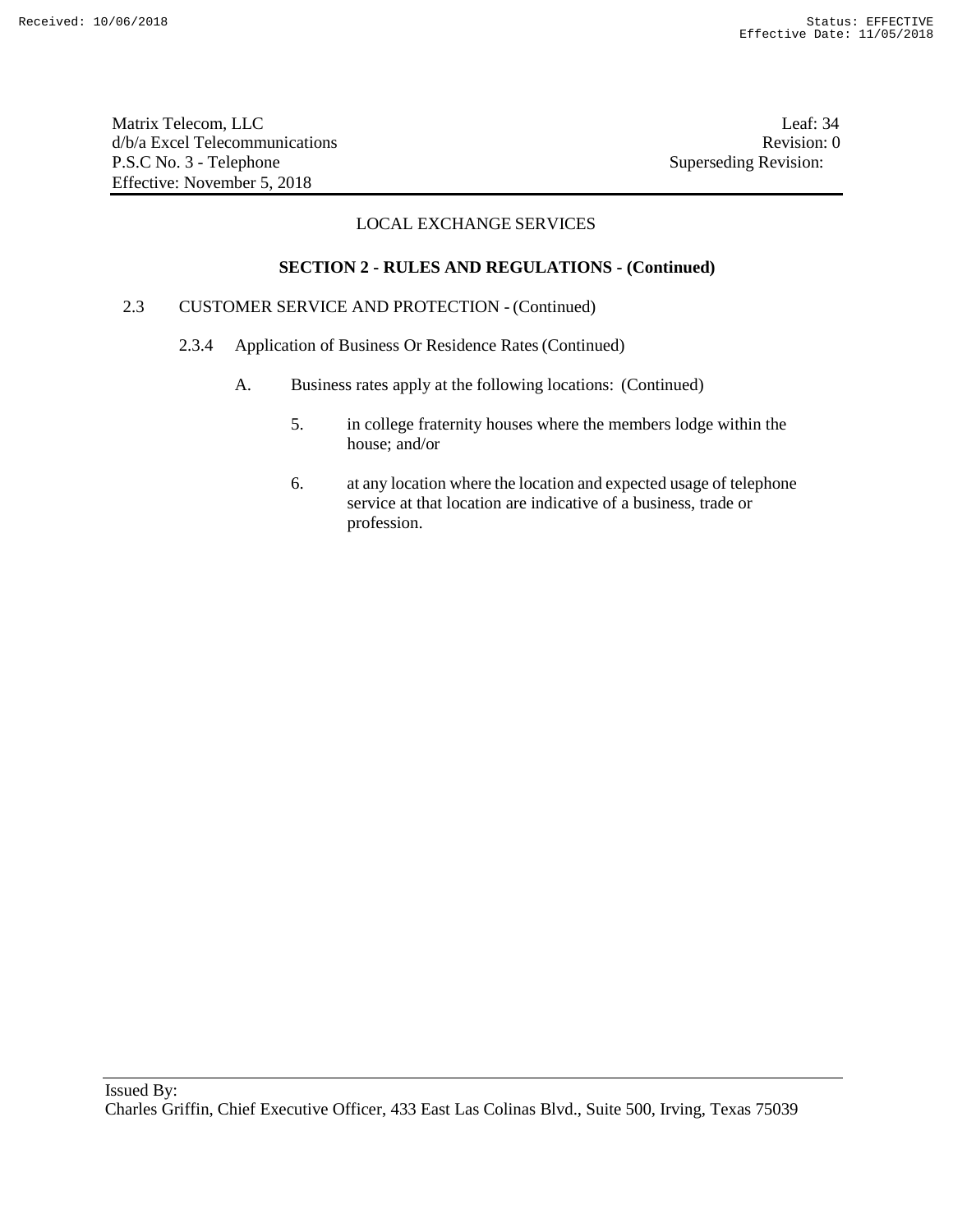Matrix Telecom, LLC Leaf: 35 d/b/a Excel Telecommunications **Review** and the set of the set of the set of the set of the set of the set of the set of the set of the set of the set of the set of the set of the set of the set of the set of the set of th P.S.C No. 3 - Telephone Superseding Revision: Effective: November 5, 2018

### LOCAL EXCHANGE SERVICES

#### **SECTION 2 - RULES AND REGULATIONS - (Continued)**

## 2.3 CUSTOMER SERVICE AND PROTECTION - (Continued)

- 2.3.4 Application of Business or Residence Rates (Continued)
	- B. Residence rates apply at the following locations:
		- 1. in a private residence where business listings are not provided;
		- 2. in private apartments of hotels, rooming houses or boarding houses where service is confined to the customer's use and which are not advertised as a place of business;
		- 3. in the place of residence of a clergyman, physician, nurse or other medical practitioner, provided the office is located in their residence and is not a part of an office building. In any such cases, the listing may indicate the customer's profession, but only in connection with an individual name. If listings of firms or partnerships, etc., or additional listings of persons not residing in the same household are desired, business rates apply;
		- 4. in a private stable or garage when strictly a part of a domestic establishment;
		- 5. in churches where the service is not accessible for public use as in a clergyman's study; and/or
		- 6. in fire department dormitories or sleeping quarters where the telephone number is not published, and the telephone is not available for use by the general public.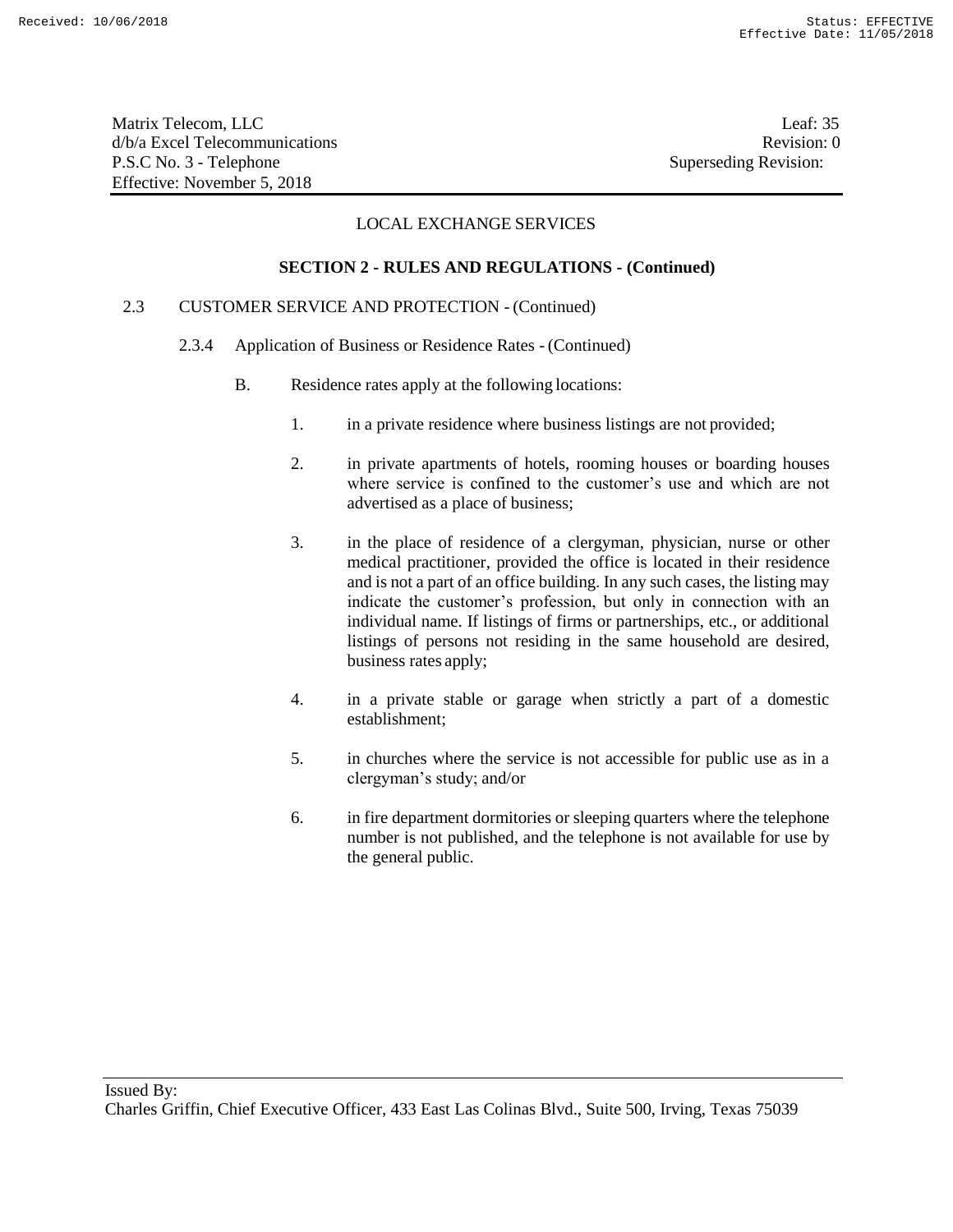Matrix Telecom, LLC Leaf: 36 d/b/a Excel Telecommunications **Review** and the set of the set of the set of the set of the set of the set of the set of the set of the set of the set of the set of the set of the set of the set of the set of the set of th P.S.C No. 3 - Telephone Superseding Revision: Effective: November 5, 2018

### LOCAL EXCHANGE SERVICES

#### **SECTION 2 - RULES AND REGULATIONS - (Continued)**

#### 2.3 CUSTOMER SERVICE AND PROTECTION - (Continued)

- 2.3.5 Deposits
	- A. Requirements for Permanent Residential Applicants
		- 1. The Company may require a residential applicant for service to establish satisfactory credit, but establishment of credit shall not relieve the customer from complying with rules for prompt payment of bills. Credit history shall be applied equally for a reasonable period of time to a spouse or former spouse who shared the service. Credit history maintained by one must be applied equally to the other without modification and without additional qualifications not required of the other.
		- 2. Subject to the following condition, a residential applicant may not be required to pay a deposit:
			- a if the residential applicant has been a customer of any telephone company within the last two years and is not delinquent in payment of any such telephone service account and during the last twelve (12) consecutive months of service did not have more than one occasion in which a bill for such service was paid after becoming delinquent and never had service disconnected for nonpayment;
			- 3. The Company may require an initial deposit from residential customers if:
				- a the customer has on more than one occasion during the last twelve(12) consecutive months of service been delinquent in paying a bill for telephone service; or
				- b the customer's service was disconnected for nonpayment.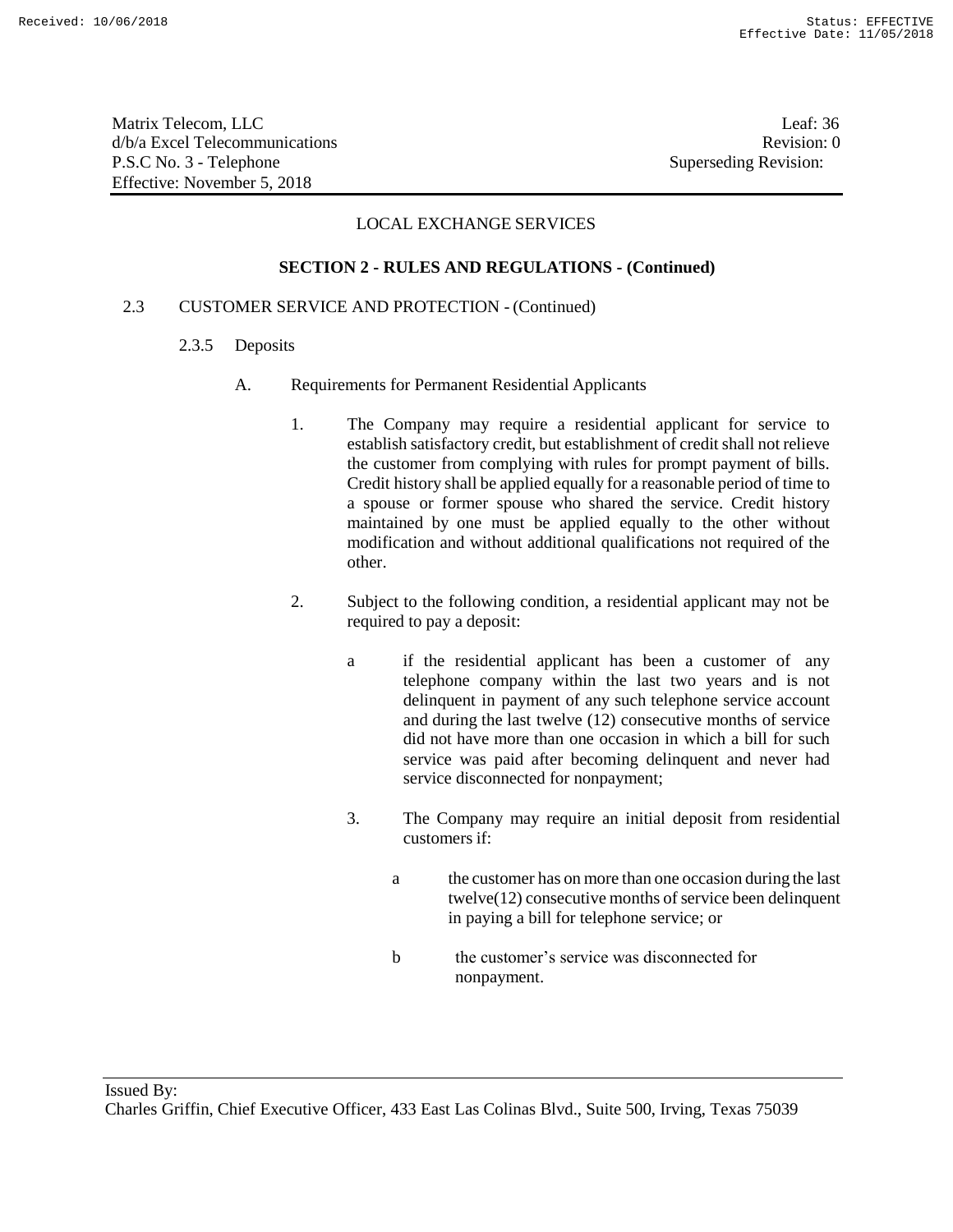Matrix Telecom, LLC Leaf: 37 d/b/a Excel Telecommunications **Review Revision:** 0 P.S.C No. 3 - Telephone Superseding Revision: Effective: November 5, 2018

# LOCAL EXCHANGE SERVICES

#### **SECTION 2 - RULES AND REGULATIONS - (Continued)**

# 2.3 CUSTOMER SERVICE AND PROTECTION - (Continued)

- 2.3.5 Deposits (Continued)
	- B. Requirements for Business Service Customers

If the credit of a business applicant for service has not been satisfactorily established to the Company, the applicant may be required to make a deposit.

C. Establishment and Reestablishment of Credit

An applicant who had previously been a customer of the Company and whose service had been discontinued for nonpayment of bills shall be required, before service is rendered, to pay all amounts due the Company, or execute a deferred payment agreement, if offered, to reestablish credit.

The Company may conduct a credit investigation of each customer or applicant prior to accepting a service order, or customer deposit. A customer whose service has been discontinued by the Company for non-payment of bills for any telecommunications service will be required to pay all bills due the Company for telecommunications services or make other arrangements satisfactory to the Company and to re-establish credit before service is restored or any service started.

- D. Amount of Deposit for Permanent Residential and Business Service
	- 1. Initial Deposit The initial deposit is an amount equivalent to onetwelfth (1/12) of the estimated annual billings including the charges of interexchange carriers where the Company provides billing for the interexchange carrier. The initial deposit for business service is an amount equivalent to one-sixth (1/6) of the estimated annual billings including the charges of interexchange carriers where the Company provides billingfor the interexchange carrier.
	- 2. Additional Deposit Requirements The Company reserves the right to request additional deposit if needed.
	- 3. In determining the amount of any deposit permitted in this tariff, no revenue from estimated telephone directory advertising will be used.

Issued By:

Charles Griffin, Chief Executive Officer, 433 East Las Colinas Blvd., Suite 500, Irving, Texas 75039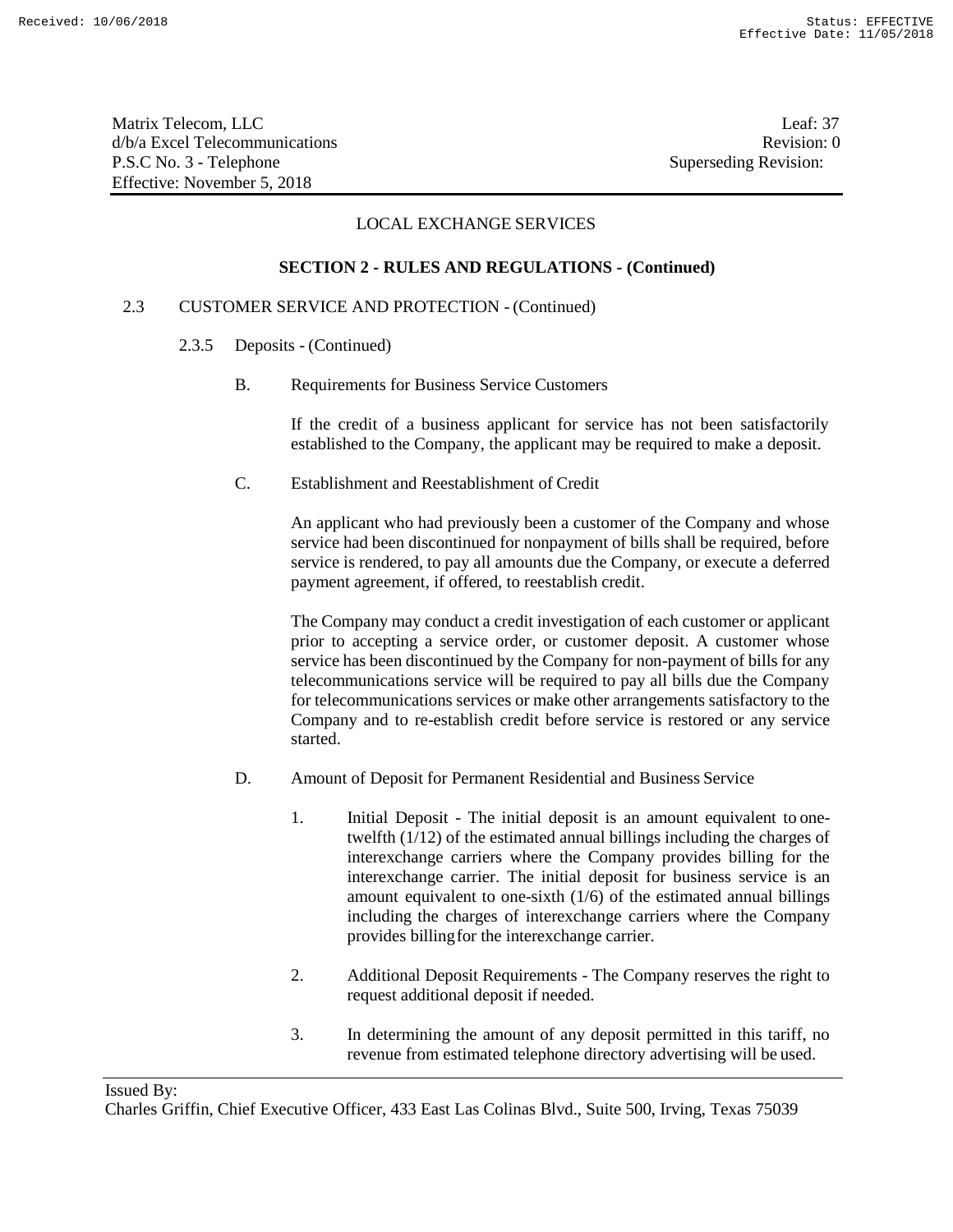Matrix Telecom, LLC Leaf: 38 d/b/a Excel Telecommunications **Review** and the set of the set of the set of the set of the set of the set of the set of the set of the set of the set of the set of the set of the set of the set of the set of the set of th P.S.C No. 3 - Telephone Superseding Revision: Effective: November 5, 2018

# LOCAL EXCHANGE SERVICES

#### **SECTION 2 - RULES AND REGULATIONS - (Continued)**

## 2.3 CUSTOMER SERVICE AND PROTECTION - (Continued)

- 2.3.5 Deposits (Continued)
	- E. Refund of Deposit
		- 1. If service is not connected or after disconnection of service, the Company shall promptly and automatically refund the customer's deposit on the balance, if any, in excess of the unpaid bills for service furnished. A transfer of service from one premises to another within the service area of the Company shall not be deemed a disconnection within the meaning of these rules, and no additional deposit may be demanded unless in accordance with these rules.
		- 2. When the customer has paid bills for service for twelve (12) consecutive residential billings or for twenty-four (24) consecutive business billings without having service disconnected for nonpayment and without having more than two occasions on which a bill was delinquent, and when the customer is not delinquent in the payment of current bills, the Company may refund the deposit, including interest, to the customer in the form of cash or credit to a customer's bill or void the guarantee.. If the customer does not meet these refund criteria, the deposit may be retained.
	- F. Deposit Not to Affect Regular Collection Practices

The fact that a deposit has been made shall in no way relieve the applicant or subscriber from complying with the Company's regulations as to advance payments and the prompt payment of bills on presentation, nor constitute a waiver or modification of the regular practices of the Company providing for the discontinuance of service for nonpayment of any sum due the Company for services rendered. The Company may discontinue service to any subscriber failing to pay current bills without regard to the fact that such subscriber has made a deposit with the Company (to secure the payment of such bills).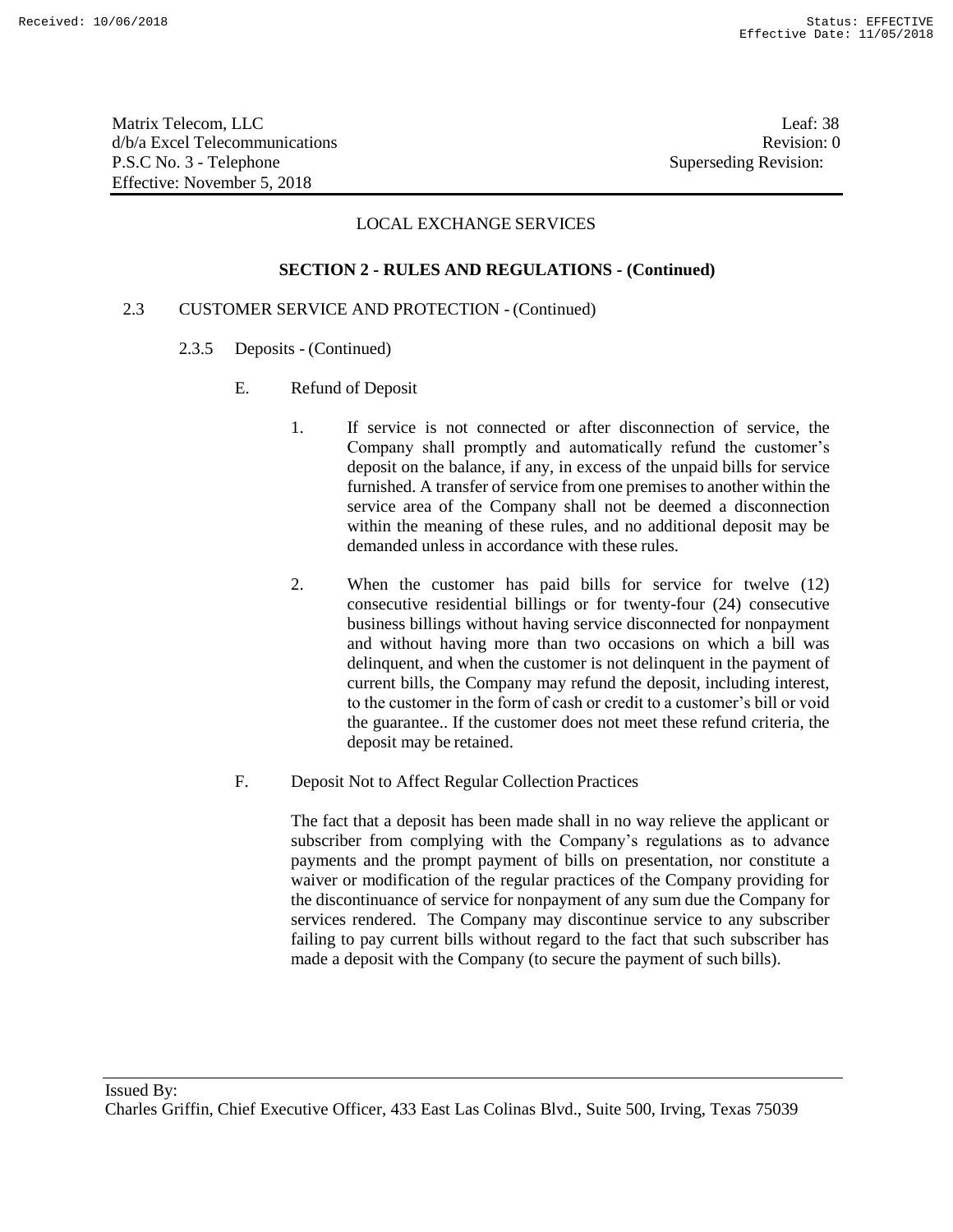Matrix Telecom, LLC Leaf: 39 d/b/a Excel Telecommunications **Review** and the set of the set of the set of the set of the set of the set of the set of the set of the set of the set of the set of the set of the set of the set of the set of the set of th P.S.C No. 3 - Telephone Superseding Revision: Effective: November 5, 2018

# LOCAL EXCHANGE SERVICES

# **SECTION 2 - RULES AND REGULATIONS - (Continued)**

#### 2.3 CUSTOMER SERVICE AND PROTECTION - (Continued)

- 2.3.6 Billing and Payment For Service
	- A. General

The customer is responsible for payment of all charges for services furnished, including charges for service originated or accepted at the customer's access line.

Monthly rates for any service provided under this Tariff will apply for each month, or partial month. When a Customer cancels service or when service is discontinued by the Company during a billing cycle, new charges will not be assessed for billing periods subsequent to the discontinuance of service.

B. Disputed Bills

In the event of a dispute between a customer and the Company over any bill for utility service, the Company shall make an appropriate investigation and report the results to the customer.

1. The customer shall pay all charges for monthly service in advance. Payment is due on or before the due date which is not less than fifteen

> (15) days after issuance of the bill. The postmark, if any, on the envelope of the bill, or the issuance date on the bill, if there is no postmark on the envelope, shall constitute proof of the date of issuance. If the bill is not paid by the due date, the Company will notify the customer in writing that the account is delinquent. The Company may discontinue service not less than ten (10) days after written notice has been sent to the customer.

- 2. A one-time penalty not to exceed 4.0% may be made on delinquent commercial or industrial bills; however, no such penalty shall apply to residential bills under this section. Residential customers are assessed a late payment charge as set forth in Section 2.3.10.
- 3. Any applicant or one for whom an application is made, owing the Company for service furnished under a former contract, shall pay or make satisfactory arrangements for paying any bill outstanding and unpaid before any additional service will be furnished.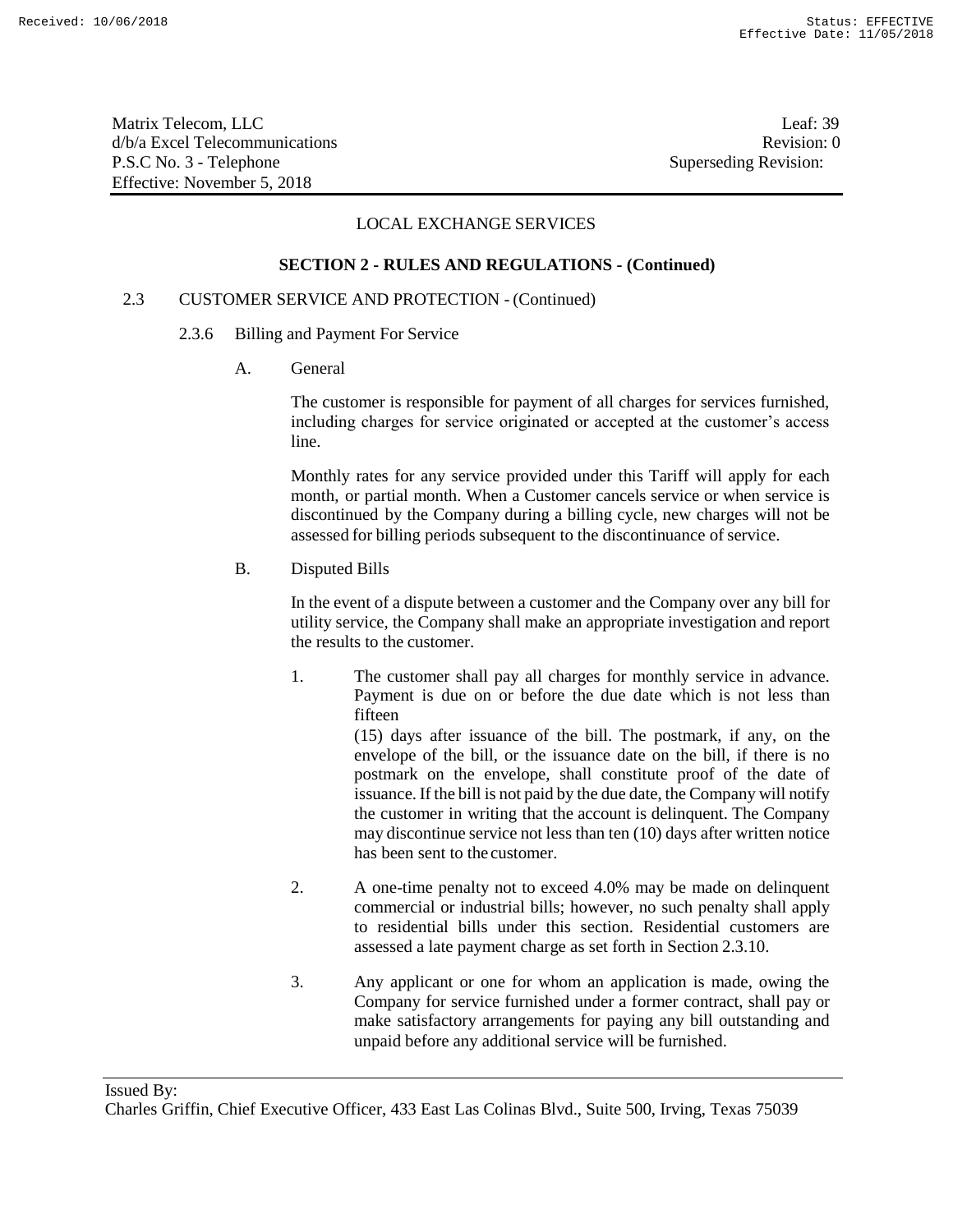Matrix Telecom, LLC Leaf: 40 d/b/a Excel Telecommunications **Review** and the set of the set of the set of the set of the set of the set of the set of the set of the set of the set of the set of the set of the set of the set of the set of the set of th P.S.C No. 3 - Telephone Superseding Revision: Effective: November 5, 2018

# LOCAL EXCHANGE SERVICES

#### **SECTION 2 - RULES AND REGULATIONS - (Continued)**

# 2.3 CUSTOMER SERVICE AND PROTECTION - (Continued)

- 2.3.6 Billing and Payment For Service (Continued)
	- C. Adjustments of Charges for Service Interruptions

In the event a customer's service is interrupted other than by the negligence or willful act of the customer and remains out of order for twenty-four (24) hours or longer after access to the premises is made available and after the customer reports to the Company that the service is out of order, the Company may make an appropriate adjustment to the customer's bill.

D. Alternative Payment Processing

Excel allows Customers to make payment for services rendered through alternative payment processing options, including but not limited to, credit card payments and automated clearing house ("ACH") transactions. Customers may make payment using alternative payment processing through EXCEL's Customer Care Center, the Company's internet website or other methods approved by Excel. The acceptance of alternative payment processing options for the satisfaction of the Customer's debts to Carrier shall not constitute a waiver by Carrier of its right to payment by legal tender.

Customers may elect to enroll in Excel's Recurring Payment Plan, whereby the Customer's payment is automatically processed by EXCEL each month through the Customer's selected alternative payment processing option.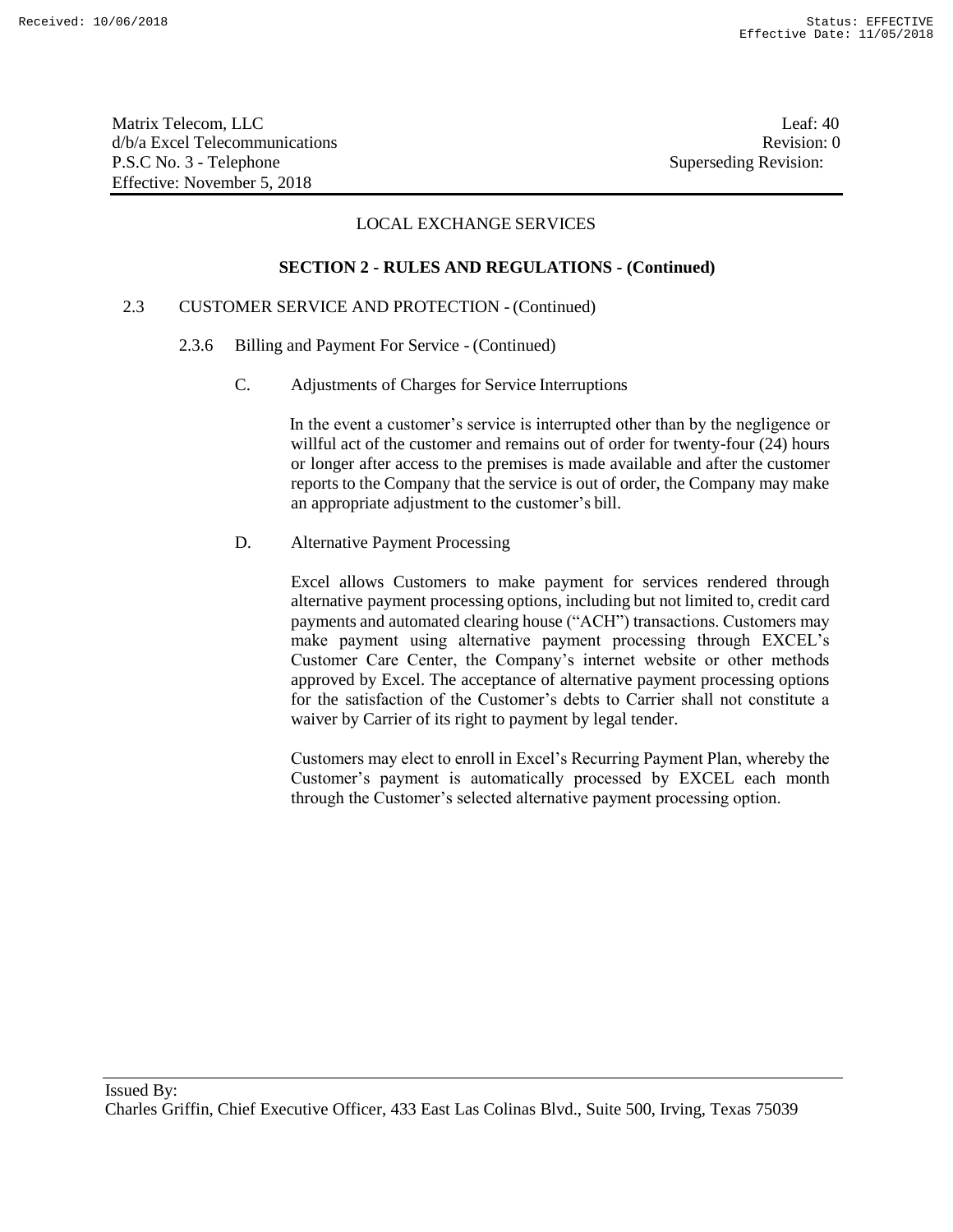Matrix Telecom, LLC Leaf: 41 d/b/a Excel Telecommunications Revision: 0 P.S.C No. 3 - Telephone Superseding Revision: Effective: November 5, 2018

# LOCAL EXCHANGE SERVICES

#### **SECTION 2 - RULES AND REGULATIONS (Continued)**

## 2.3 CUSTOMER SERVICE AND PROTECTION (Continued)

- 2.3.7 Discontinuance of Service
	- A. Discontinuance with Notice

Proper notice consists of a separate mailing or hand delivery at least ten (10) days prior to the stated date of disconnection. Telephone service may be disconnected after proper notice for any of the following reasons:

- 1. failure to pay a delinquent account for telephone service;
- 2. violations of the Company's rules pertaining to the use of service in a manner which interferes with the service of others or relating to the operation of nonstandard provided equipment, if a reasonable attempt has been made to notify the customer, and the customer has been afforded a reasonable opportunity to remedy the situation;
- 3. failure to comply with the Company's deposit arrangementsin accordance with Section 2.3.5, preceding; and/or
- 4. a returned check from the customer.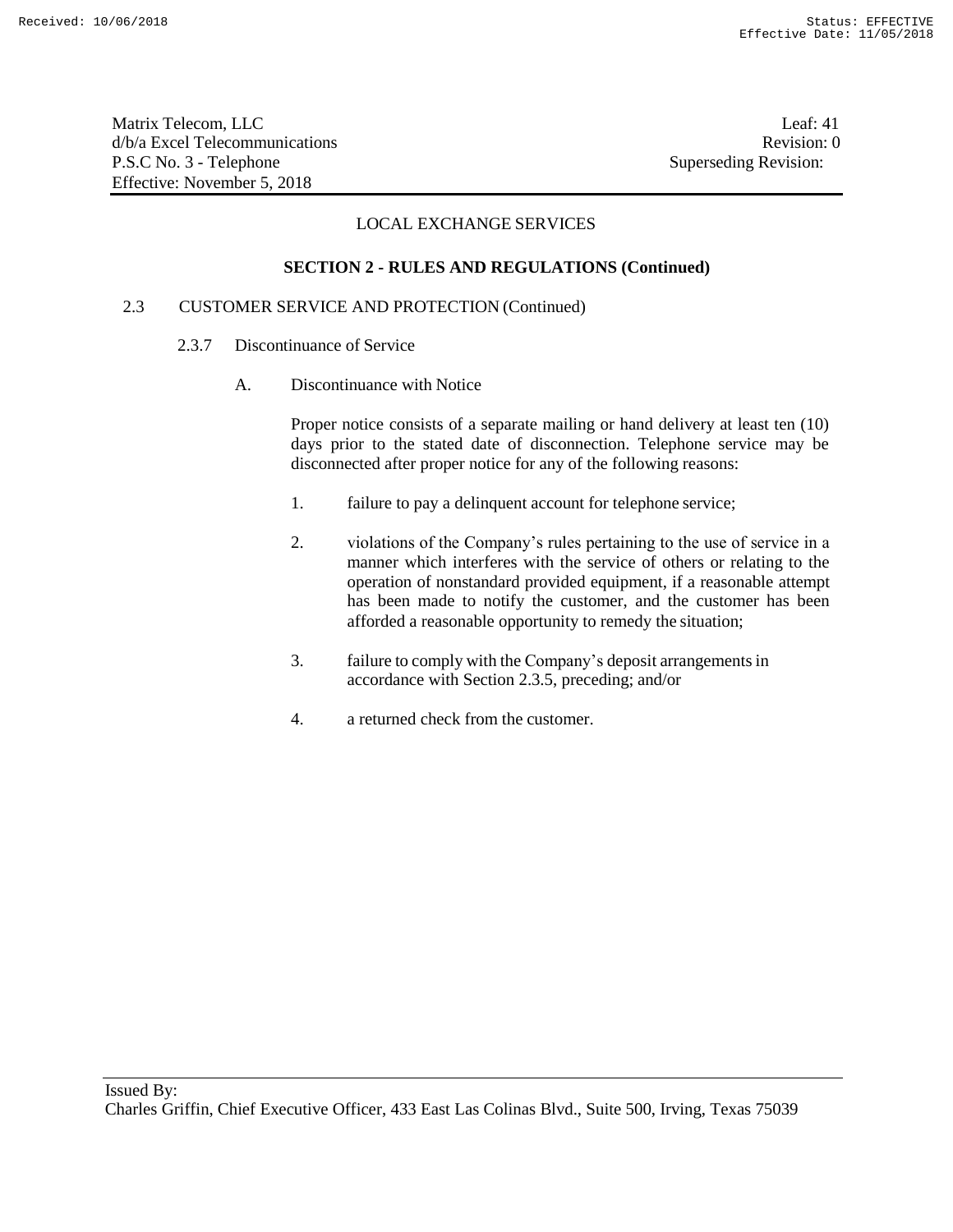Matrix Telecom, LLC Leaf: 42 d/b/a Excel Telecommunications **Review** and the set of the set of the set of the set of the set of the set of the set of the set of the set of the set of the set of the set of the set of the set of the set of the set of th P.S.C No. 3 - Telephone Superseding Revision: Effective: November 5, 2018

# LOCAL EXCHANGE SERVICES

# **SECTION 2 - RULES AND REGULATIONS - (Continued)**

# 2.3 CUSTOMER SERVICE AND PROTECTION - (Continued)

- 2.3.7 Discontinuance of Service (Continued)
	- B. Discontinuance without Notice

Telephone service may be disconnected without notice under either of the following conditions:

- 1. a known dangerous condition exists; and/or
- 2. service is connected without authority by a person who has not applied for service or who has reconnected service without authority.
- C. Collection costs

The customer is responsible for all collection costs, including attorney's fees, incurred by the Company as a result of any breach of contract by the customer.

D. Disputes

In the event of a dispute between a customer and the Company, the Company shall not disconnect service pending completion of a supervisory review of the dispute as provided in Section 2.3.1, above.

2.3.8 Cancellation of Application For Basic Service

When the customer cancels an application for service prior to the start of installation of service, or prior to the start of special construction, no charge applies.

When installation of service has been started prior to the cancellation, a cancellation charge equal to the minimum service charge shall apply.

Where special construction has been started prior to the cancellation, a charge equal to the cost incurred in the special construction, less net salvage, applies. Installation or special construction for a customer is considered to have started when the Company incurs any expense in connection with the installation which would not otherwise have been incurred.

Issued By:

Charles Griffin, Chief Executive Officer, 433 East Las Colinas Blvd., Suite 500, Irving, Texas 75039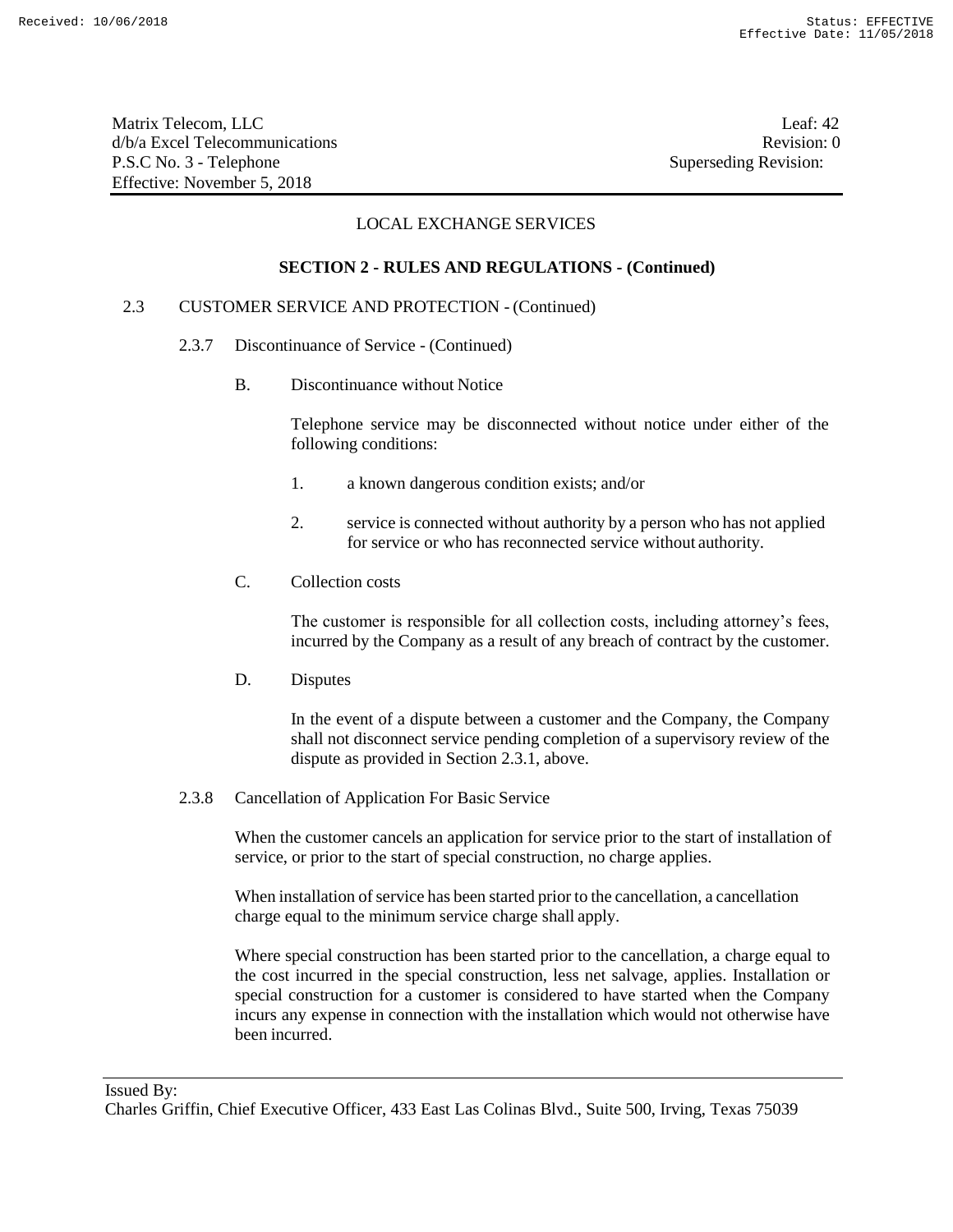Matrix Telecom, LLC Leaf: 43 d/b/a Excel Telecommunications **Review** and the set of the set of the set of the set of the set of the set of the set of the set of the set of the set of the set of the set of the set of the set of the set of the set of th P.S.C No. 3 - Telephone Superseding Revision: Effective: November 5, 2018

# LOCAL EXCHANGE SERVICES

#### **SECTION 2 - RULES AND REGULATIONS - (Continued)**

# 2.3 CUSTOMER SERVICE AND PROTECTION - (Continued)

## 2.3.9 Returned Check Charge

In addition to any late payment charges specified in this tariff, the customer will be assessed a charge of \$20.00 for each check, bank draft, or electronic funds transfer submitted by the customer to the Company which a financial institution refuses tohonor.

#### 2.3.10 Late Payment Charge

If any portion of a Customer's payment is not received by the Company two business days prior to the next billing cycle, or if any portion of the payment is received by the Company in funds which are not immediately available upon presentment, a late payment charge shall be due to the Company. The late payment charge shall be the portion of the payment not received two business days prior to the next billing cycle, multiplied by1.5%.

Late payment charges do not apply to the disputed portion of unpaid balances, if resolved in favor of the Customer. Any disputed portion of unpaid balances, if resolved in favor of the Company, may be subject to the late payment charge as of the original due date noted on the Customer's bill. Undisputed amounts of the same bill may be subject to the late payment charge if they remain unpaid by the due date noted on the Customer's bill.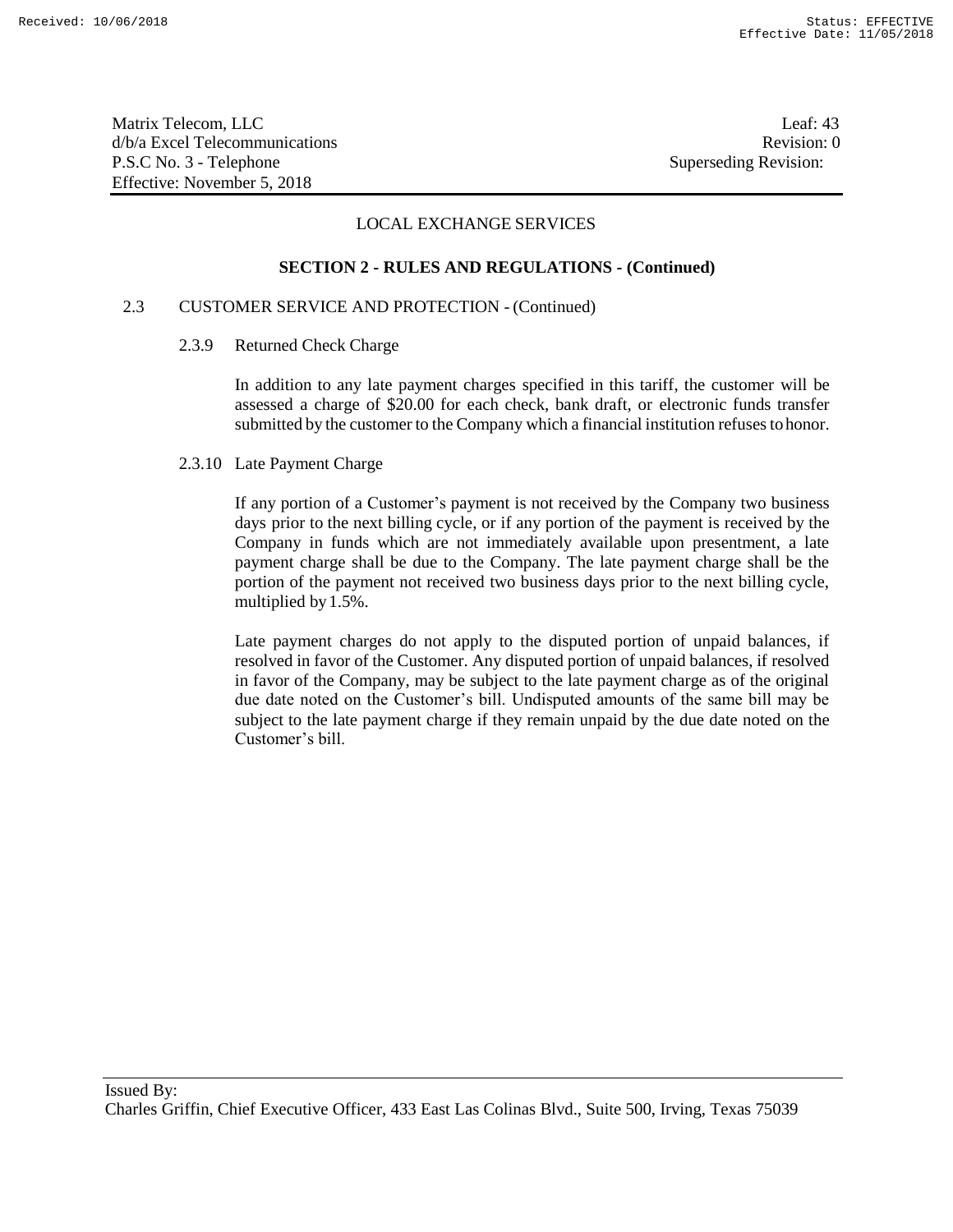Matrix Telecom, LLC Leaf: 44 d/b/a Excel Telecommunications **Review** and the set of the set of the set of the set of the set of the set of the set of the set of the set of the set of the set of the set of the set of the set of the set of the set of th P.S.C No. 3 - Telephone Superseding Revision: Effective: November 5, 2018

# LOCAL EXCHANGE SERVICES

#### **SECTION 2 - RULES AND REGULATIONS - (Continued)**

# 2.3 CUSTOMER SERVICE AND PROTECTION - (Continued)

#### 2.3.11 Restoration of Service

If a Customer's service is restored after having been suspended and/or disconnected in accordance with this tariff but a Company service order to terminate such service has not been completed when such service is restored, the Customer may be required to pay a restoration of service charge.

When a Customer's service has been disconnected in accordance with this tariff and the service has been terminated through the completion of a Company service order, service will be re-established only upon the basis of an application for new service.

Service initiated after the discontinuance for non-payment will be subject to the standard non-recurring charges for new service as defined in Sections 3 and 4 of this tariff. Service that has been re-established may require the assignment of a new telephone number.

If any Company service has been suspended, restricted, or discontinued for nonpayment, service will be re-established upon receipt of all charges due, which includes charges for services and facilities during the period of restriction or suspension and which may include a service restoration fee. If the Customer has a history of payments returned for insufficient funds, the Company may require payment by cash, money order or certified check. If such payments are made by personal check, restoration of service will be effected upon bank clearance of the check.

If service is established and it is subsequently determined that the Customer is indebted to the Company for service previously furnished, the Company may restrict, suspend or terminate such service until satisfactory arrangements have been made for the payment of the prior indebtedness.

As Customer who has service restricted, suspended, or disconnected may be subject to all standard non-recurring charges defined in Sections 3 and 4 of this tariff during the restoration of service.

Charles Griffin, Chief Executive Officer, 433 East Las Colinas Blvd., Suite 500, Irving, Texas 75039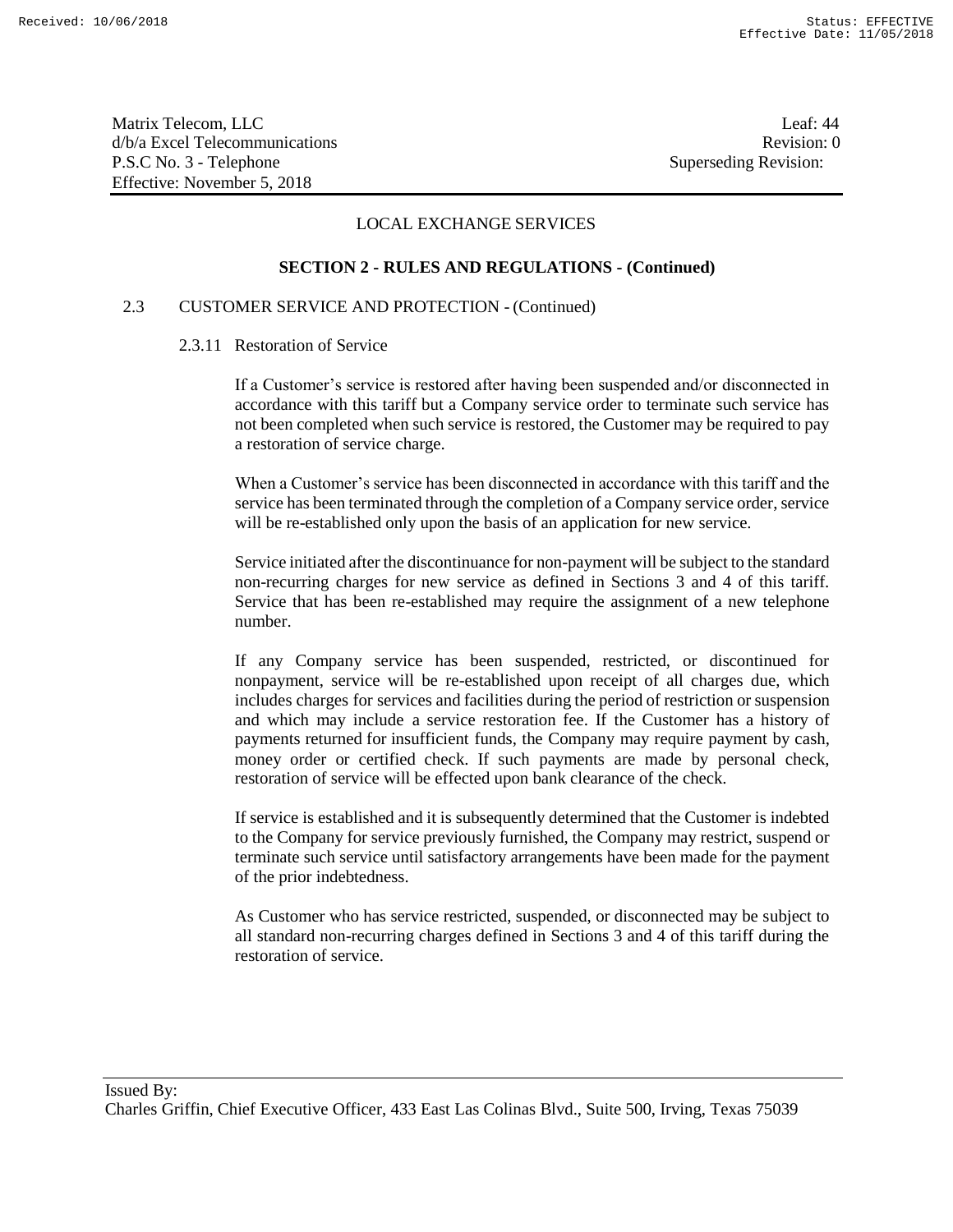Matrix Telecom, LLC Leaf: 45 d/b/a Excel Telecommunications and the control of the control of the Revision: 0 P.S.C No. 3 - Telephone Superseding Revision: Effective: November 5, 2018

# LOCAL EXCHANGE SERVICES

#### **SECTION 2 - RULES AND REGULATIONS - (Continued)**

## 2.4 USE OF SERVICE AND FACILITIES

- 2.4.1 Use of Service
	- A. General The customer is responsible for payment of all charges incurred, regardless of whether such charges are associated with his usage, or that of any of his authorized users.
	- B. Transmitting Messages The Company does not transmit messages but offers the use of its facilities for communications between its customers.
	- C. Use of Lines of Other Companies When suitable arrangements can be made, lines of other telephone companies may be used in establishing connections to points not reached by the Company's lines. In establishing connections with the lines of other companies, the Company is not responsible or liable for any action of the connecting company.
	- D. Unauthorized Attachments or Connections No unauthorized equipment, accessory, apparatus, circuit or device shall be attached to or connected with Company facilities. In case any such unauthorized attachment or connection is made, the Company shall have the right to remove or disconnect the same, to suspend service during the continuance of said attachment or connection or to disconnect service. The customer shall be held responsible for the cost of correcting any impairment of service caused by the use of such attachments or connections and shall be billed for each service call made to his premises because of the use of such attachments or connections.

Except as otherwise provided in this Tariff, nothing herein shall be construed to permit the use of a device to interconnect any Company-owned line or channel with any other communications line or channel of the Company or of any other person.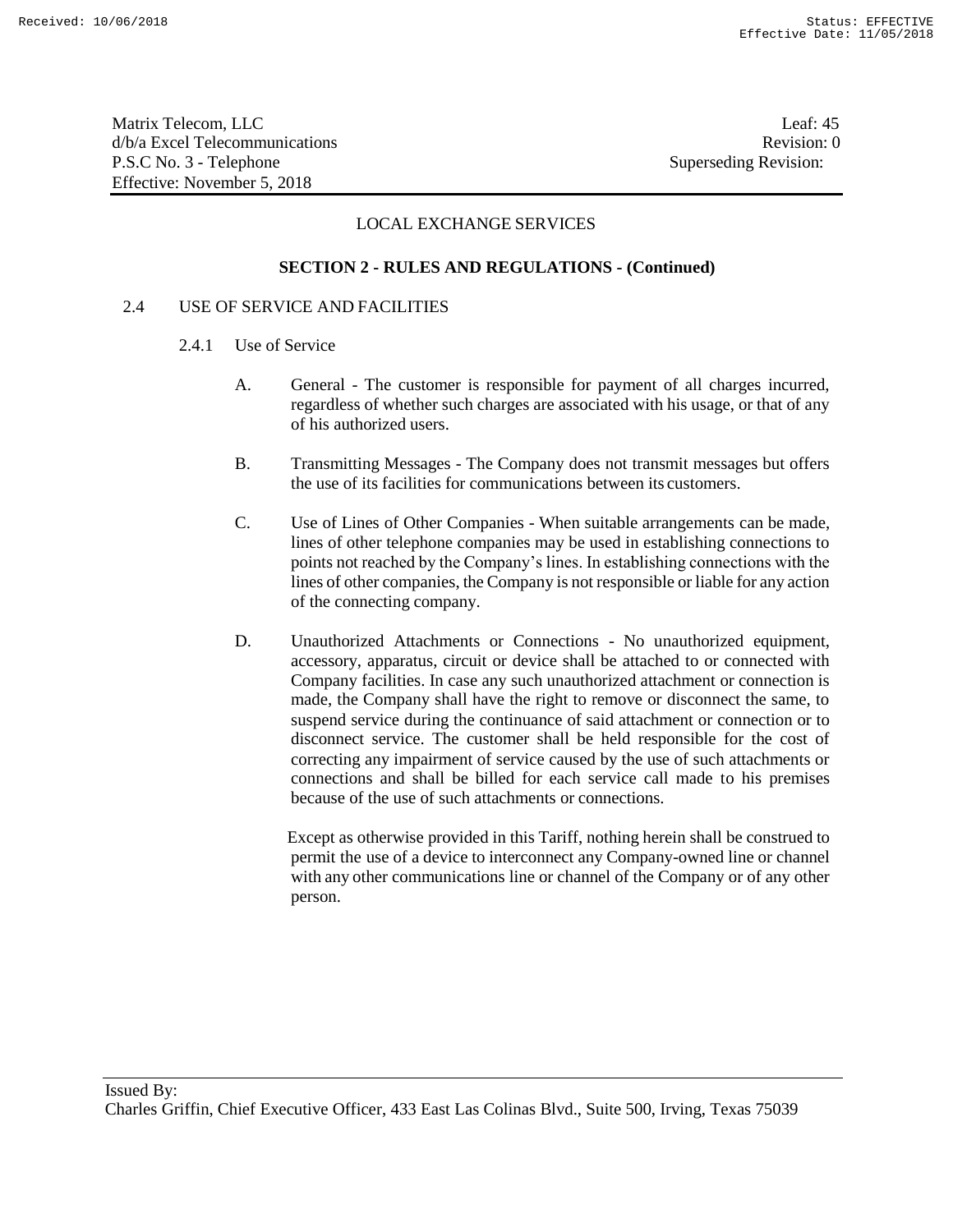Matrix Telecom, LLC Leaf: 46 d/b/a Excel Telecommunications **Review** and the set of the set of the set of the set of the set of the set of the set of the set of the set of the set of the set of the set of the set of the set of the set of the set of th P.S.C No. 3 - Telephone Superseding Revision: Effective: November 5, 2018

# LOCAL EXCHANGE SERVICES

#### **SECTION 2 - RULES AND REGULATIONS - (Continued)**

# 2.4 USE OF SERVICE AND FACILITIES - (Continued)

- 2.4.2 Obligations of Customers
	- A. Alterations The customer agrees to notify the Company promptly in writing whenever alterations or new construction on premises owned or leased by him will necessitate changes in the Company's facilities, and the customer agrees to pay the Company's current costs for such changes.
	- B. Use of Commercial Power Unless specifically provided otherwise in this tariff, when commercial power is used for the operation of customer provided premises equipment, the customer provides the necessary power wiring, power outlets and commercial power and assumes all responsibility for the safe condition of the power wiring, power outlets and commercial power.
	- C. Reimbursement to the Company for Damages The customer shall reimburse the Company for damages to Company facilities utilized to provide services under this tariff caused by the negligence or willful act of the customer, or resulting from the customer's improper use of the Company facilities or equipment provided by other than the Company. Such damages will be the actual cost of the materials and the actual hours required for repair of the damage multiplied by the appropriate labor rate.

Nothing in the foregoing provision shall be interpreted to hold one customer liable for another customer's actions. The Company will, upon reimbursement for damages, cooperate with the customer in prosecuting a claim against the person causing such damage and the customer shall be subrogated to the right of recovery by the Company for the damages to the extent of such payment.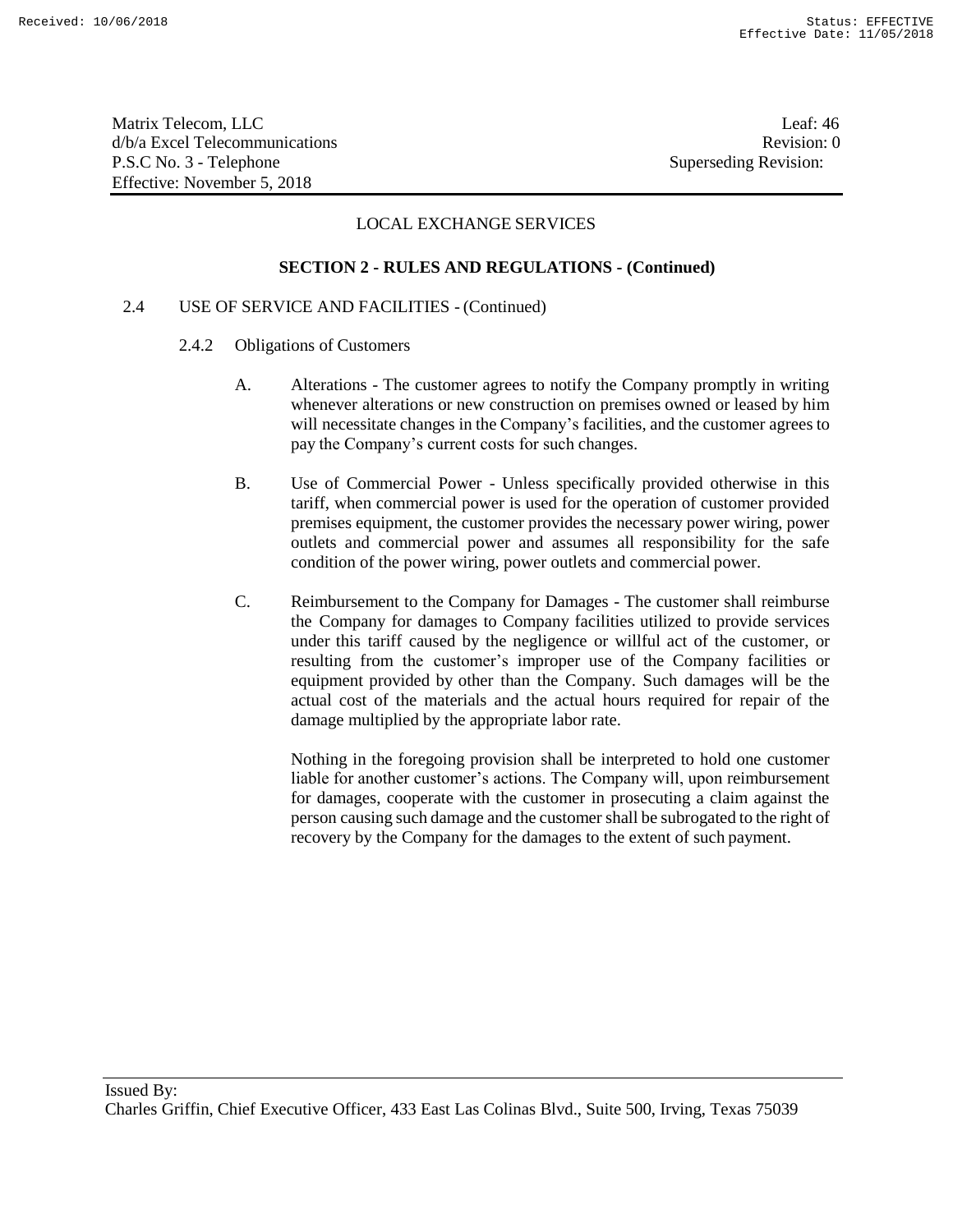Matrix Telecom, LLC Leaf: 47 d/b/a Excel Telecommunications **Review** and the set of the set of the set of the set of the set of the set of the set of the set of the set of the set of the set of the set of the set of the set of the set of the set of th P.S.C No. 3 - Telephone Superseding Revision: Effective: November 5, 2018

# LOCAL EXCHANGE SERVICES

#### **SECTION 2 - RULES AND REGULATIONS - (Continued)**

# 2.4 USE OF SERVICE AND FACILITIES - (Continued)

- 2.4.3 Rights of the Company
	- A. Work Performed on an Overtime Basis The charges specified in this Tariff do not contemplate work being performed by Company employees at a time when overtime wages apply due to the request of the customer. If the customer requests that overtime labor be performed, an additional charge, based on the additional costs involved, applies.
	- B. Work Interruption The charges specified in this Tariff do not contemplate work once begun being interrupted by the customer. If the customer interrupts work once begun, an additional charge, based on the additional costs involved, applies.
	- C. Ownership Any facilities on the customer's premises furnished by the Company shall be and remain the property of the Company, whose agents and employees have the right to enter said premises at any reasonable hour for the purpose of installing, terminating, inspecting, maintaining or repairingservice.
	- D. Impairment of Telephone Service When the general telephone service to the public is impaired by a customer's use of telephone service, or service directly incident thereto, the Company shall have the right to require the customer to contract with the Company for such additional facilities as may be necessary in the Company's judgment to remove the cause of said impairment, or if the customer refuses this requirement or will not remedy the situation, to discontinue service completely.
	- E. Abandonment of Telephone Service The Company may discontinue service which has been abandoned.
	- F. Abuse of Telephone Service
		- 1. in such a way that interferes with the service of other telephone users;
		- 2. for any purpose other than as a means of communication;

Charles Griffin, Chief Executive Officer, 433 East Las Colinas Blvd., Suite 500, Irving, Texas 75039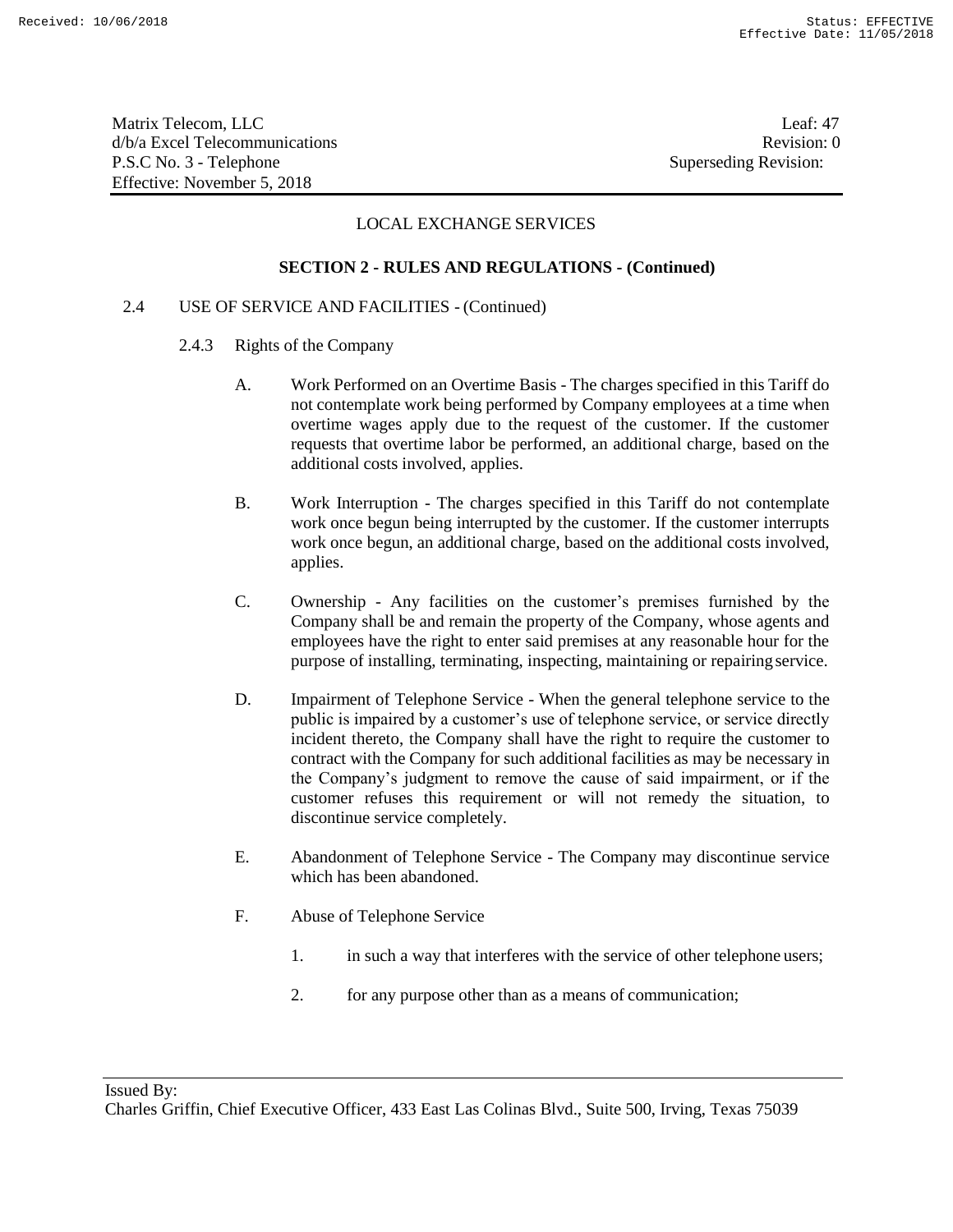Matrix Telecom, LLC Leaf: 48 d/b/a Excel Telecommunications **Review** and the set of the set of the set of the set of the set of the set of the set of the set of the set of the set of the set of the set of the set of the set of the set of the set of th P.S.C No. 3 - Telephone Superseding Revision: Effective: November 5, 2018

# LOCAL EXCHANGE SERVICES

## **SECTION 2 - RULES AND REGULATIONS - (Continued)**

# 2.4 USE OF SERVICE AND FACILITIES - (Continued)

- 2.4.3 Rights of the Company (Continued)
	- G. Abuse of Telephone Service (Continued)
		- 3. to communicate profane or obscene language;
		- 4. for a call or calls, anonymous or otherwise, if made in a manner which reasonably could be expected to frighten, abuse, torment or harass another;
		- 5. in any fraudulent or unlawful manner;
		- 6. in manner which violates any of the Company's lawful regulations; or
		- 7. to obtain a customer's listed name, address or telephone number from Directory Assistance for any purpose other than to facilitate the making of a telephone call.
	- H. Telephone Numbers The Company reserves the right to change the telephone number or numbers assigned to a customer or the central office designation associated with such telephone number or numbers, or both, as reasonably appropriate in the conduct of its business. The customer has no property right in any number or central office designation assigned by the Company.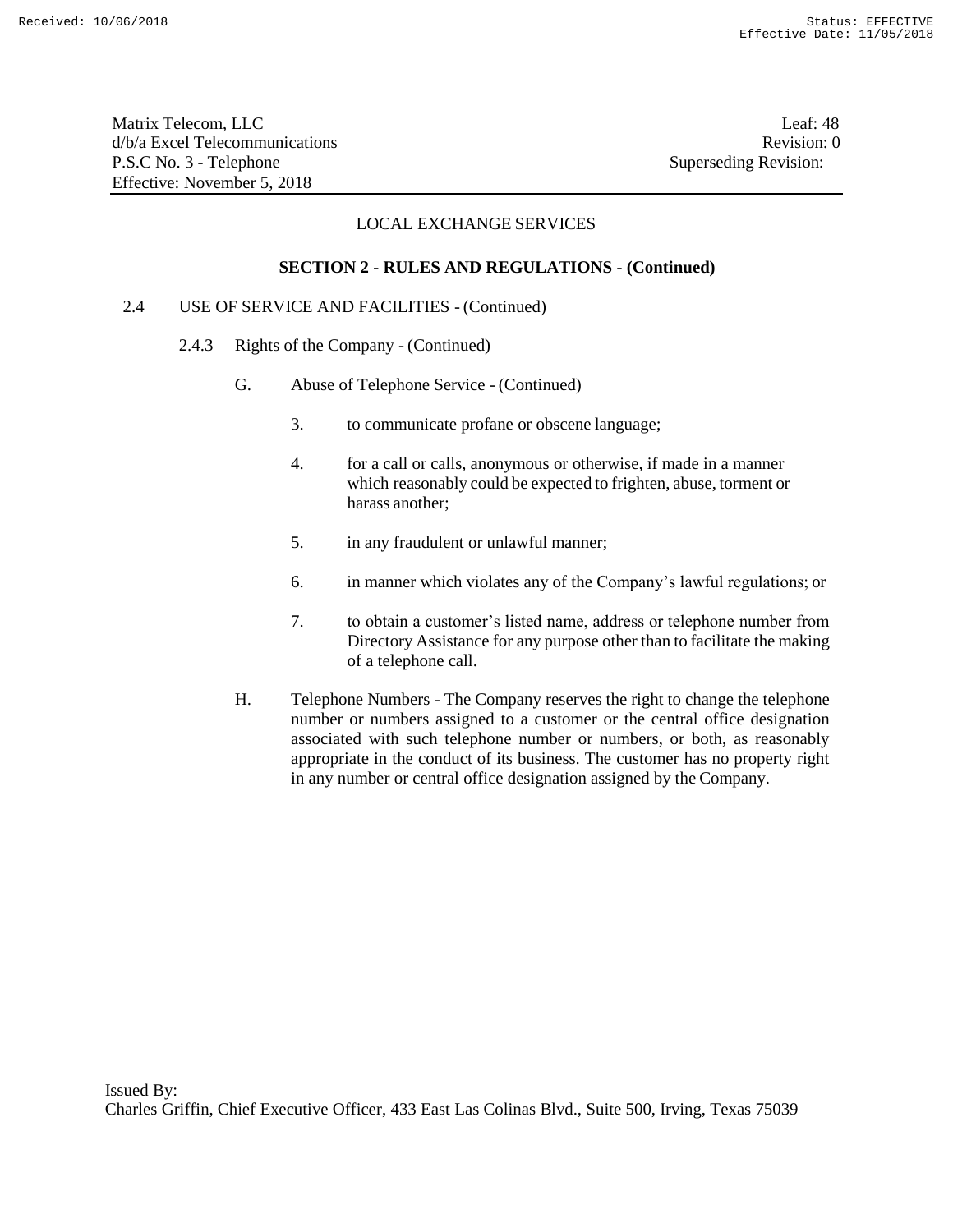Matrix Telecom, LLC Leaf: 49 d/b/a Excel Telecommunications **Review** and the set of the set of the set of the set of the set of the set of the set of the set of the set of the set of the set of the set of the set of the set of the set of the set of th P.S.C No. 3 - Telephone Superseding Revision: Effective: November 5, 2018

# LOCAL EXCHANGE SERVICES

# **SECTION 2 - RULES AND REGULATIONS - (Continued)**

# 2.4 USE OF SERVICE AND FACILITIES - (Continued)

- 2.4.4 Liability of the Company
	- A. Given the customer's exclusive control of his communications over Companyprovided facilities, and of the other uses for which Company facilities may be furnished, and because errors incident to the service and the use of facilities are unavoidable, the services and facilities furnished by the Company are subject to the terms, conditions and limitations specified herein.
	- B. The Company's failure to provide or maintain facilities under this tariff shall be excused by labor difficulties, governmental orders, civil commotions, acts of God and other circumstances beyond the Company's control, subject to the interruption allowance provisions by this tariff.
	- C. The Company shall not be liable for any act or omission of any other carrier or customer providing a portion of a service, nor shall the Company for its own act or omission hold liable any other carrier or customer providing a portion of a service.
	- D. Defacement of Premises No liability shall attach to the Company by reason of any defacement or damage to the customer's premises resulting from the existence of the Company's facilities on such premises, or by the installation or removal thereof, when such defacement or damage is not the result of the sole negligence of the Company or its employees.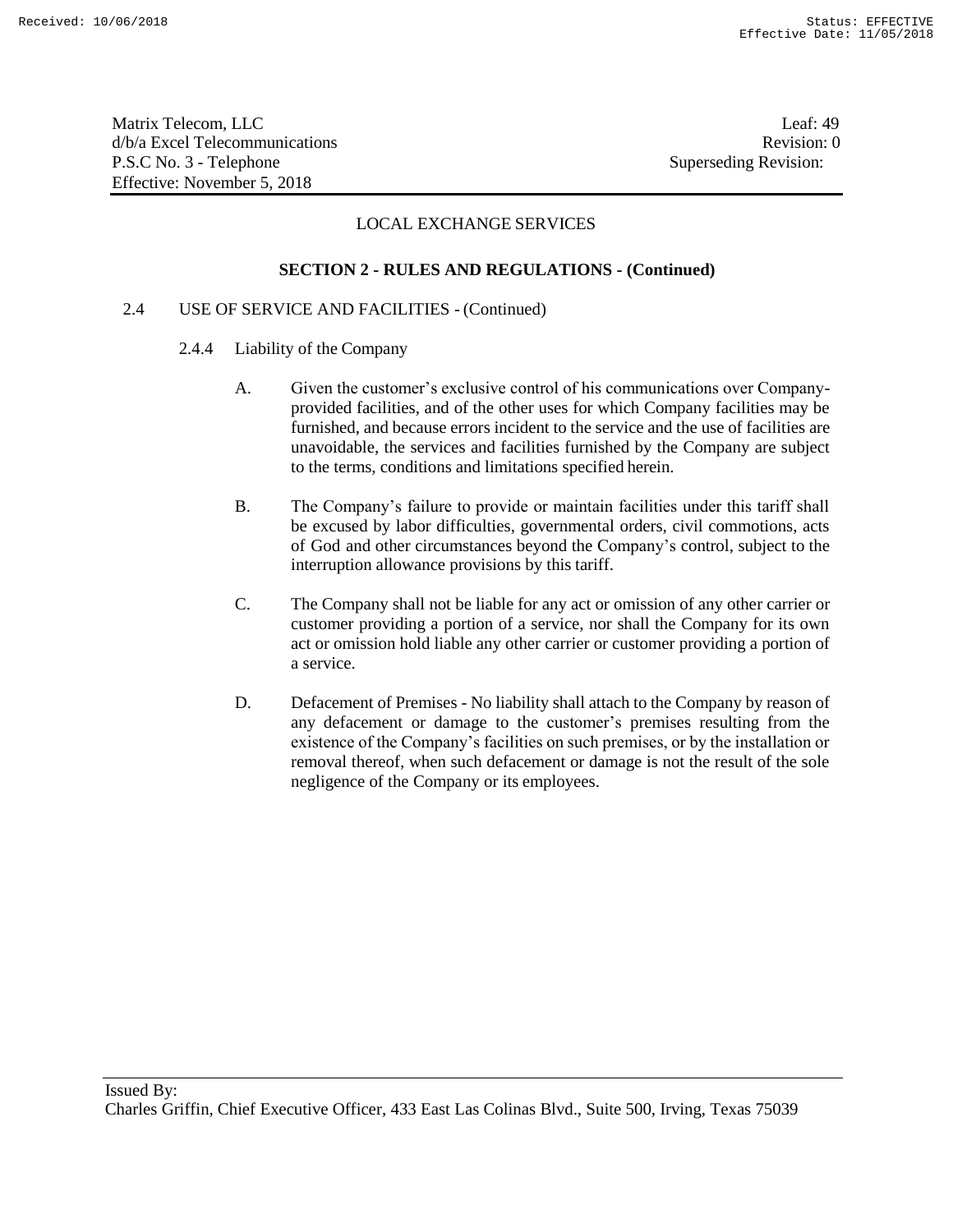Matrix Telecom, LLC Leaf: 50 d/b/a Excel Telecommunications **Review** and the set of the set of the set of the set of the set of the set of the set of the set of the set of the set of the set of the set of the set of the set of the set of the set of th P.S.C No. 3 - Telephone Superseding Revision: Effective: November 5, 2018

# LOCAL EXCHANGE SERVICES

#### **SECTION 2 - RULES AND REGULATIONS - (Continued)**

# 2.4 USE OF SERVICE AND FACILITIES - (Continued)

- 2.4.4 Liability of the Company (Continued)
	- E. Interruptions of Service In the event a customer's service is interrupted by other than the negligence or willful act of the customer, and it remains out of order for twenty-four (24) hours or longer after access to the premises is made available and after being reported to be out of order, appropriate adjustments or refunds may be made to the customer. The amount of adjustment or refund may be determined on the basis of the known period of interruption, generally beginning from the time the service interruption is first reported. Any refund to the customer shall be the pro rata part of the month's flat rate charges for the period of days and that portion of the service facilities rendered useless or inoperative. The refund may be accomplished by a credit on a subsequent bill for telephone service. No allowance for interruption of service will be made for any period in which such service interruption is caused by malfunction or failure of customer-owned equipment.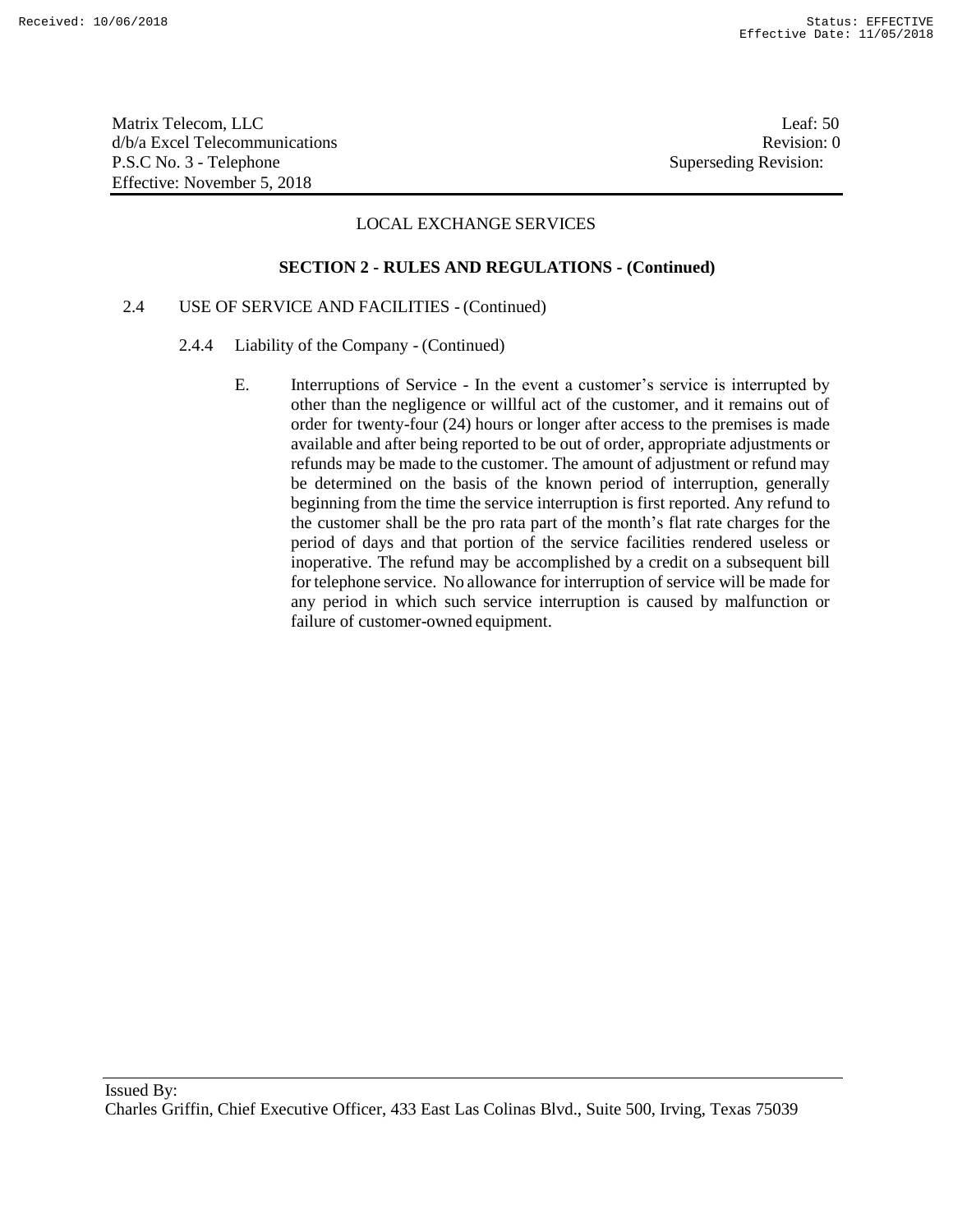Matrix Telecom, LLC Leaf: 51 d/b/a Excel Telecommunications **Review** and the set of the set of the set of the set of the set of the set of the set of the set of the set of the set of the set of the set of the set of the set of the set of the set of th P.S.C No. 3 - Telephone Superseding Revision: Effective: November 5, 2018

# LOCAL EXCHANGE SERVICES

#### **SECTION 2 - RULES AND REGULATIONS - (Continued)**

# 2.4 USE OF SERVICE AND FACILITIES - (Continued)

- 2.4.4 Liability of the Company (Continued)
	- F. Indemnification The Company's liability, if any, for its gross negligence or willful misconduct is not limited by this Tariff. With respect to any other claim or suit, by a customer or by any others, the customer indemnifies and holds harmless the Company against claims, losses or suits for injury to or death of any person, or damage to any property which arises from:
		- 1. the use, placement or presence of the Company's facilities on the customer's premises; or
		- 2. the use of customer-provided premises equipment, voltages or currents transmitted over the Company's facilities caused by customer-provided premises equipment.

Further, the customer indemnifies and holds harmless the Company against claims for libel, slander, or the infringement of copyright arising directly or indirectly from the material transmitted over the Company's facilities or the use thereof by the customer; against claims for infringement of patents arising from, combining with, or using in connection with, facilities furnished by the Company and apparatus, equipment, and systems provided by the customer; and against all other claims arising out of any act or omission of the customer in connection with the services or facilities provided by the Company.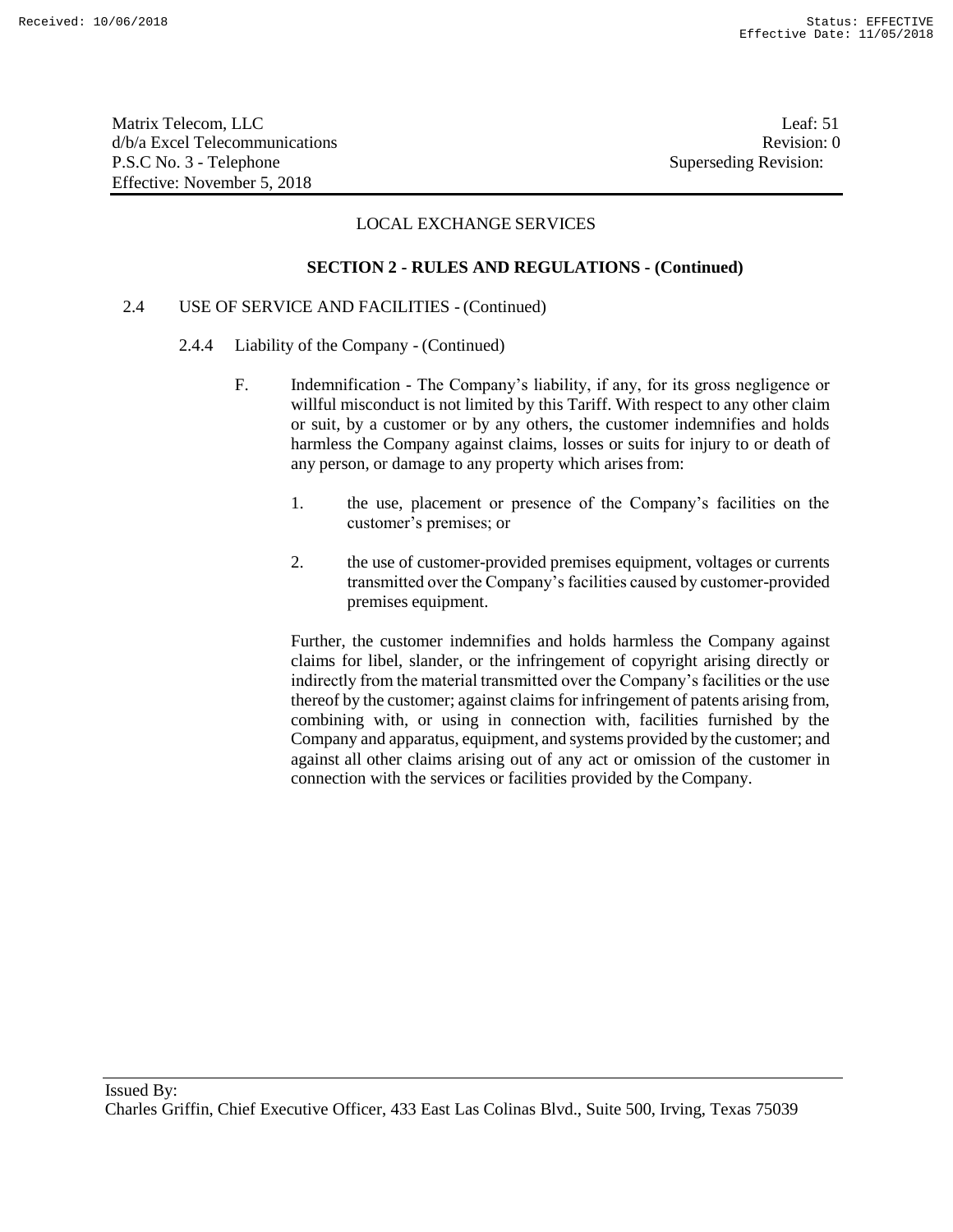Matrix Telecom, LLC Leaf: 52 d/b/a Excel Telecommunications Revision: 0 P.S.C No. 3 - Telephone Superseding Revision: Effective: November 5, 2018

## LOCAL EXCHANGE SERVICES

#### **SECTION 2 - RULES AND REGULATIONS - (Continued)**

# 2.4 USE OF SERVICE AND FACILITIES - (Continued)

- 2.4.4 Liability of the Company (Continued)
	- G. Liability The Company's liability, if any, for its gross negligence or willful misconduct is not limited by this tariff. With respect to any other claim or suit, by a customer or any others, for damages arising out of mistakes, omissions, interruptions, delays or errors, or defects in transmission occurring during provision of telephone service, the Company's liability, if any, shall not exceed an amount equivalent to the proportionate charge to the customer for the period of service during which such mistake, omission, interruption, delay, error, or defect in transmission or service occurs and continues. This liability shall be in addition to any amounts that may otherwise be due to the customer under this tariff as an allowance for interruptions. However, any such mistakes, omissions, interruptions, delays, errors, or defects in transmission or service which are caused or contributed to by the negligence or willful act of the customer or authorized user, or joint user, or which arise from the use of customer-provided premises equipment shall not result in the imposition of any liability whatsoever upon theCompany.

IN NO EVENT SHALL THE COMPANY BE LIABLE FOR SPECIAL, INDIRECT, CONSEQUENTIAL OR INCIDENTAL DAMAGES, INCLUDING BUT NOT LIMITED TO LOST PROFITS AND LOST SAVINGS, ARISING OUT OF, RESULTING FROM, OR IN ANY WAY RELATED TO, THE SERVICES AND FACILITIES FURNISHED BY THE COMPANY, EVEN IF THE COMPANY HAS BEEN ADVISED OF THE POSSIBILITY OF SUCH DAMAGES.

NEITHER EXCEL NOR ITS SUBCONTRACTORS SHALL BE LIABLE FOR INDIRECT, CONSEQUENTIAL, EXEMPLARY OR PUNITIVE DAMAGES, REGARDLESS OF THE FORM OF ACTION, WHETHER IN CONTRACT, TORT OR OTHERWISE, AND EVEN IF SUCH PARTY HAS BEEN ADVISED

OF THE POSSIBILITY OF SUCH DAMAGES. This limitation does not apply to any damages for bodily injury (including death) and, if work has not been performed in a workmanlike manner, damage to real property and tangible personal property.

Issued By:

Charles Griffin, Chief Executive Officer, 433 East Las Colinas Blvd., Suite 500, Irving, Texas 75039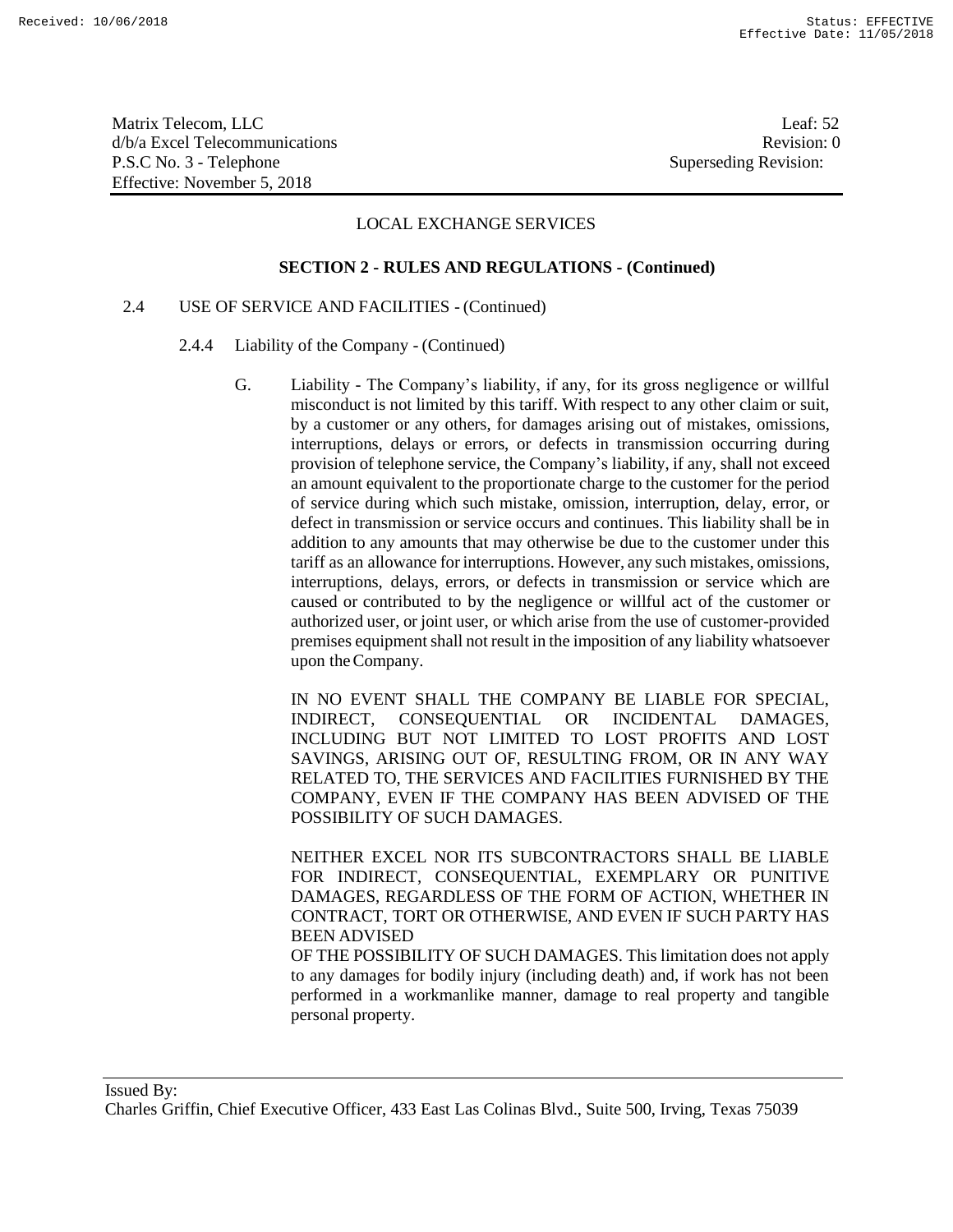Matrix Telecom, LLC Leaf: 53 d/b/a Excel Telecommunications **Review** and the set of the set of the set of the set of the set of the set of the set of the set of the set of the set of the set of the set of the set of the set of the set of the set of th P.S.C No. 3 - Telephone Superseding Revision: Effective: November 5, 2018

# LOCAL EXCHANGE SERVICES

## **SECTION 2 - RULES AND REGULATIONS - (Continued)**

#### 2.5 UNDERTAKING OF THE COMPANY

#### 2.5.1 General

The Company undertakes to provide the services offered in this tariff on the terms and conditions and at the rates and charges specified.

Local Exchange Service consists of furnishing one-way or two-way telecommunications to or from a demarcation point on the Customer's premises and another demarcation point within a Local Service Area.

Service is provided on the basis of a minimum period of at least one month, 24-hours per day. For the purpose of computing adjustments or prorating charges in this tariff, a month is considered to have 30 days.

Service will be provided where facilities, billing capability and the resale of total local service or underlying network elements are available, or a combination thereof.

The Company's obligation to furnish service, features and/or facilities is also dependent upon its ability to provide, secure and retain, without unreasonable expense to the Company

(a) suitable facilities and rights for the construction and maintenance of the necessary circuits and equipment, (b) suitable space for its plant and facilities in the building where service is or is to be provided, (c) facilities for interconnection from alternate suppliers.

In the event of a dispute, the non-prevailing party may be liable for reasonable court costs and attorney's fees.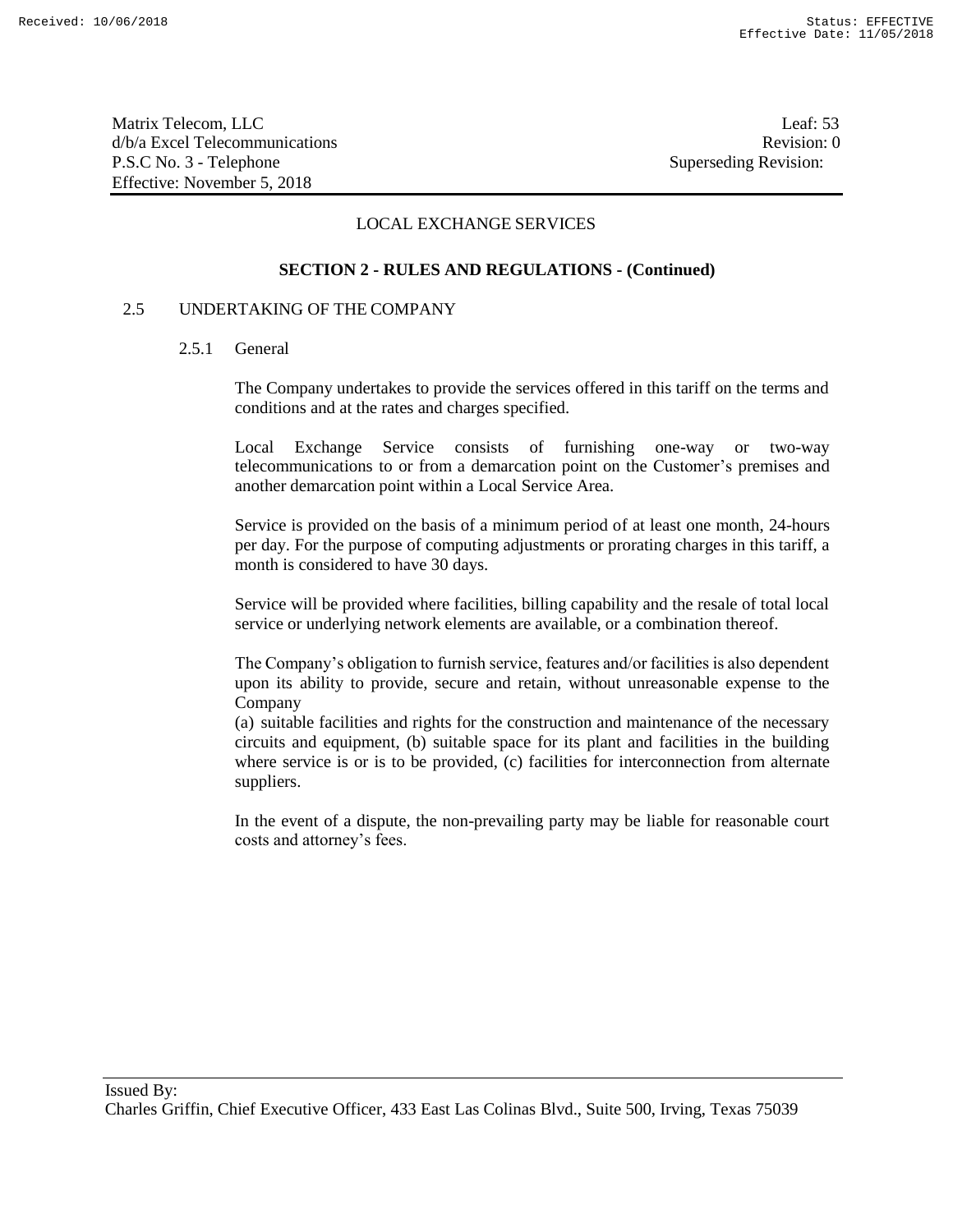Matrix Telecom, LLC Leaf: 54 d/b/a Excel Telecommunications **Review** and the set of the set of the set of the set of the set of the set of the set of the set of the set of the set of the set of the set of the set of the set of the set of the set of th P.S.C No. 3 - Telephone Superseding Revision: Effective: November 5, 2018

# LOCAL EXCHANGE SERVICES

#### **SECTION 2 - RULES AND REGULATIONS - (Continued)**

# 2.5 UNDERTAKING OF THE COMPANY - (Continued)

#### 2.5.2 Terms and Conditions

Customers may be required to enter into written service orders which shall contain or reference a specific description of the service ordered, the rates to be charged, the duration of the services, and the terms and conditions in this tariff. The Customer may also be required to execute any other documents as may be reasonably requested by the Company. The Company reserves the right, at its discretion, to change the terms and conditions specified in this tariff, including, but not limited to, the rates for services. Any changes to the terms and conditions will be applicable to services provided after the effective date of the change.

At the expiration of the initial term specified in each service order, or in any extension thereof, service shall continue on a month to month basis at the then current rates. Any termination shall not relieve the Customer of its obligation to pay any charges incurred under the service order and this tariff prior to termination. The rights and obligations, which by their nature extend beyond the termination of the term of the service order shall survive such termination.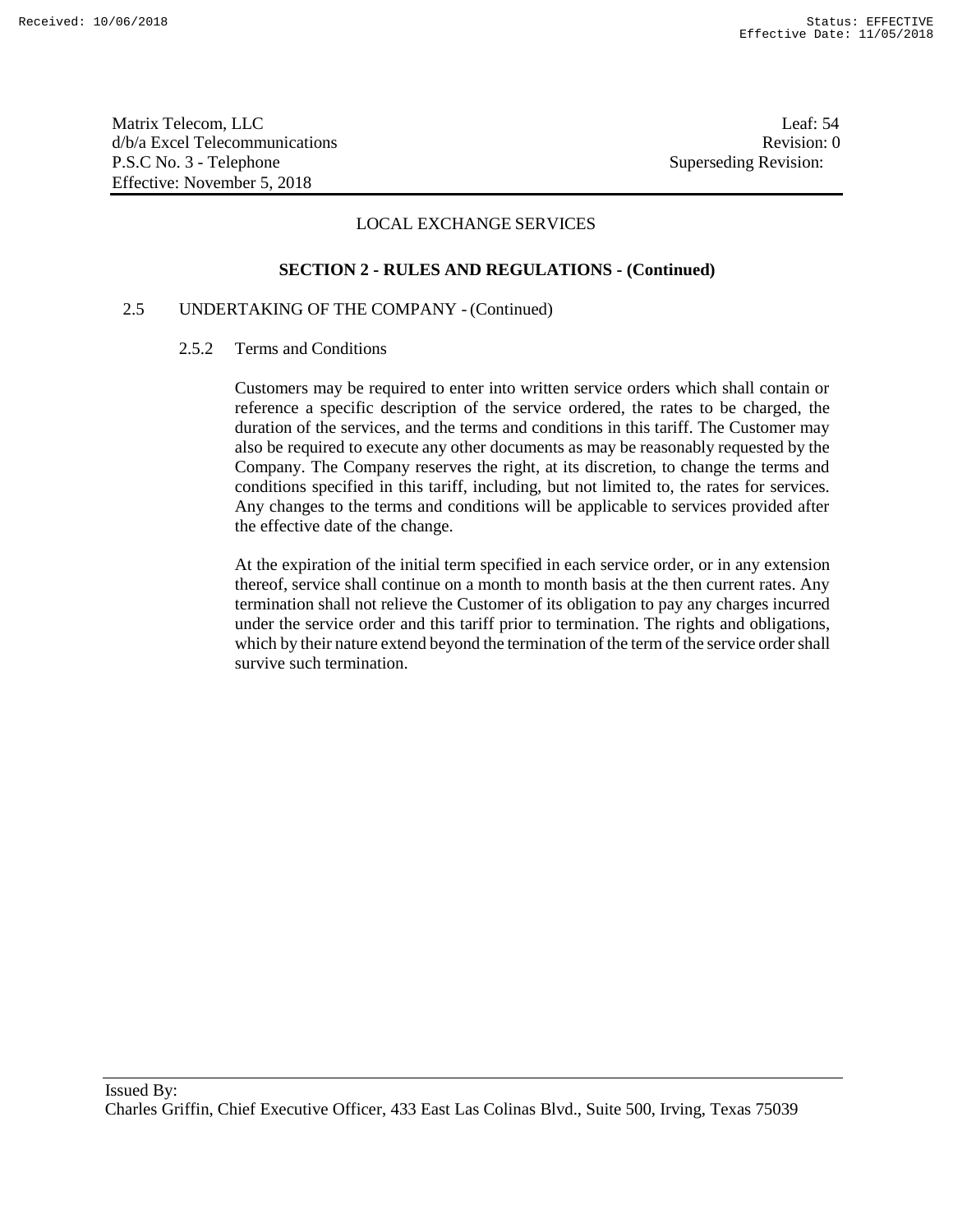Matrix Telecom, LLC Leaf: 55 d/b/a Excel Telecommunications **Review** and the set of the set of the set of the set of the set of the set of the set of the set of the set of the set of the set of the set of the set of the set of the set of the set of th P.S.C No. 3 - Telephone Superseding Revision: Effective: November 5, 2018

# LOCAL EXCHANGE SERVICES

#### **SECTION 2 - RULES AND REGULATIONS - (Continued)**

# 2.5 UNDERTAKING OF THE COMPANY - (Continued)

#### 2.5.3 Interconnection of Facilities

Any special interface equipment necessary to achieve compatibility between the facilities and equipment of the Company used for furnishing Local Exchange Services and the channels, facilities or equipment of others shall be provided at the Customer's expense.

Local Exchange Services may be connected to the services or facilities of other communications carriers only when authorized by and in accordance with the terms and conditions of the tariffs of the other communications carriers which are applicable to such connections.

#### 2.5.4 Inspections

Upon reasonable notification to the Customer, and at a reasonable time, the Company may make such tests and inspections as may be necessary to determine that the Customer is complying with the requirements set forth in the section for the installation, operation and maintenance of Customer-provided facilities, equipment and wiring in the connection of Customer-provided facilities and equipment to Company-provided facilities and equipment.

If the protective requirements for Customer-provided equipment are not being complied with, the Company may take such action as it deems necessary to protect its facilities, equipment and personnel. The Company will notify the Customer promptly if there is any need for further corrective action. Within ten days of receiving this notice, the Customer must take corrective action and notify the Company of the action taken. If the Customer fails to do this, the Company may take whatever additional action deemed necessary, including the suspension of or disconnection of service, to protect its facilities, equipment and personnel from harm.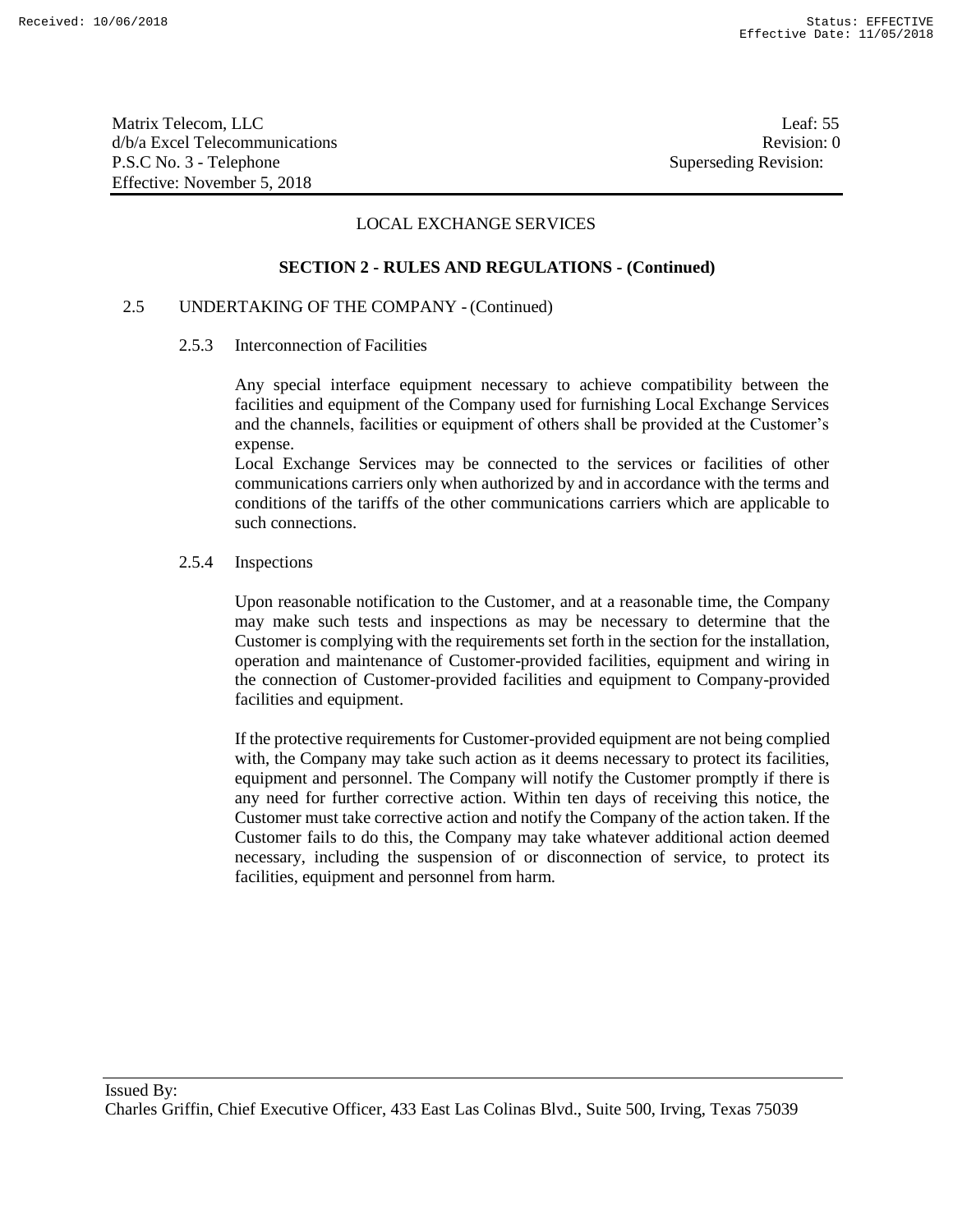Matrix Telecom, LLC Leaf: 56 d/b/a Excel Telecommunications and the control of the control of the control of the Revision: 0 P.S.C No. 3 - Telephone Superseding Revision: Effective: November 5, 2018

# LOCAL EXCHANGE SERVICES

#### **SECTION 2 - RULES AND REGULATIONS - (Continued)**

# 2.5 UNDERTAKING OF THE COMPANY - (Continued)

2.5.5 Assignment or Transfer of Service

The Customer may not assign or transfer its rights or duties in connection with the services and equipment or facilities provided by the Company without the written consent of the Company. The Company may assign its rights and duties (a) to any subsidiary, parent company or affiliate of the Company, (b) pursuant to any sale or transfer of substantially all the assets of the Company, or (c) pursuant to any financing, merger or reorganization of the Company.

2.5.6 Notices and Communications

All notices or other communications required to be given pursuant to this tariff will be in writing. Notices and other communications of either party, and all bills mailed by the Company, shall be presumed to have been delivered to the other party on the third business day following placement of the notice, communication, or bill with the U.S. Mail or a private delivery service, prepaid and properly addressed, or when actually received or refused by the addressee, whichever occurs first.

The Company or the Customer shall advise the other party of any changes to the addresses designated for notices, other communications or billing.

2.5.7 Provisions of Certain Local Taxes and Fees

Any assessments, franchise fees, privilege, license, occupation, excise, or other similar taxes, whether in a lump sum or at a flat rate, or based on receipts, or based on poles, wire or other utility property units, imposed upon the Company by any governmental authority shall be added pro rata, insofar as practical, to the rates and chargesstated in the Company's standard schedules, in amounts which in the aggregate for the Company's Customers of any political entity shall be equal to the amount of any such tax upon the Company. Company shall, so long as any such tax or fee is in effect, add to the bills of the Customers in such political entity pro rata on the basis of the revenue or as otherwise required and/or allowed by law derived by Company from each such Customer, an amount sufficient to recover any such tax or fee.

Issued By:

Charles Griffin, Chief Executive Officer, 433 East Las Colinas Blvd., Suite 500, Irving, Texas 75039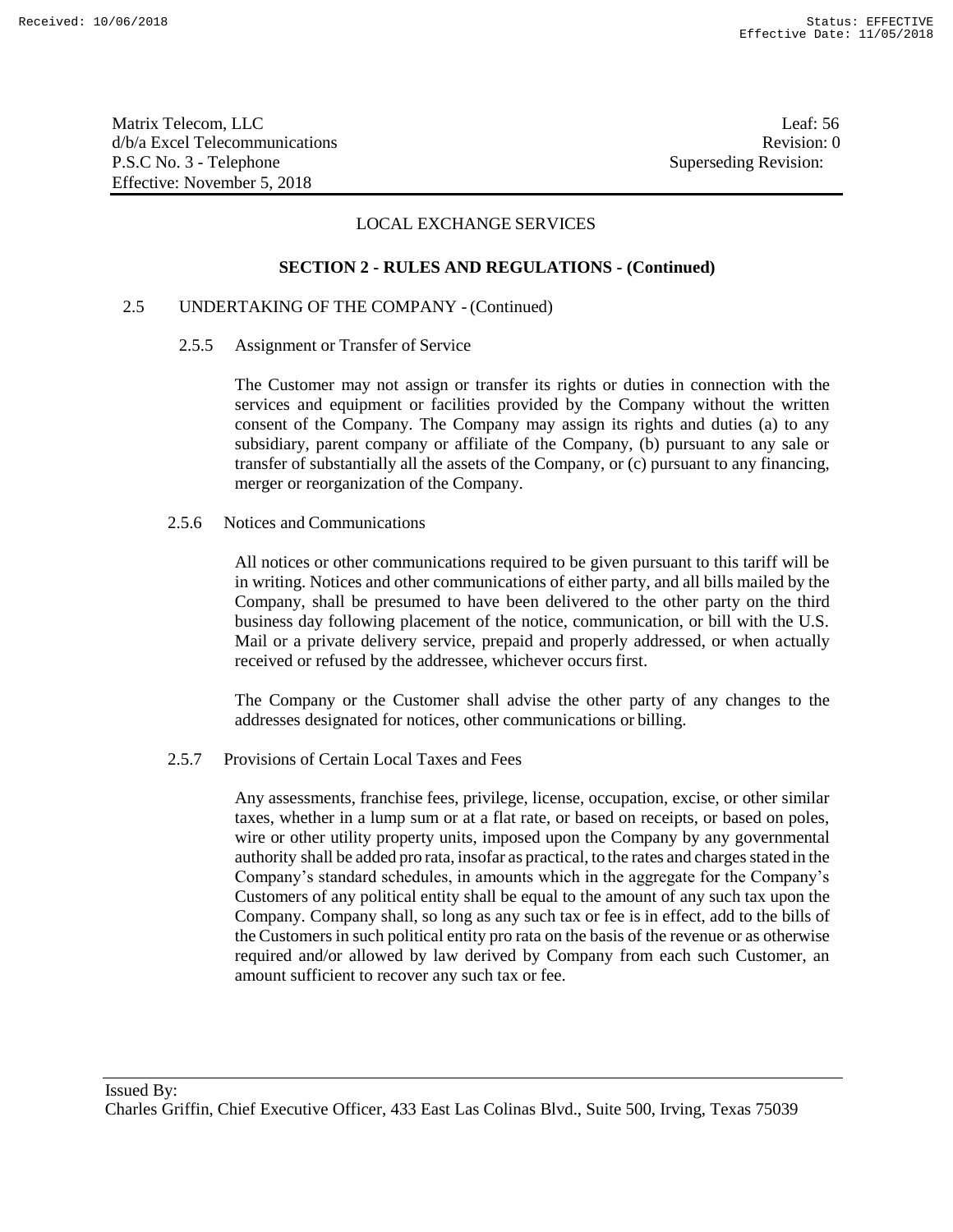Matrix Telecom, LLC Leaf: 57 d/b/a Excel Telecommunications **Review Revision: 0** P.S.C No. 3 - Telephone Superseding Revision: Effective: November 5, 2018

# LOCAL EXCHANGE SERVICES

#### **SECTION 2 - RULES AND REGULATIONS - (Continued)**

# 2.5 UNDERTAKING OF THE COMPANY - (Continued)

- 2.5.8 Special Arrangements
	- A. Contract Service Arrangements When economically practicable, Customer specific contract service arrangements may be furnished in lieu of existing tariff offerings.
		- 1. Rates, Charges, Terms and additional regulations, if applicable, for the contract service arrangements will be developed on an individual case basis, and will include all relevant costs, plus an appropriate level of contribution.
		- 2. Unless otherwise specified, the regulations for contract service arrangements are in addition to the applicable regulations and rates specified in other sections of this Tariff.
	- B. Promotional Offerings The Company may offer special promotions of new or existing services or products. These promotions will be offered on a nondiscriminatory basis with each subscriber in the classification of service and area for which the promotion is offered having an equal opportunity for participation, subject to availability of products, services and facilities. Promotions may include, but are not limited to, reductions in recurring rates and/or waiver of non-recurring charges.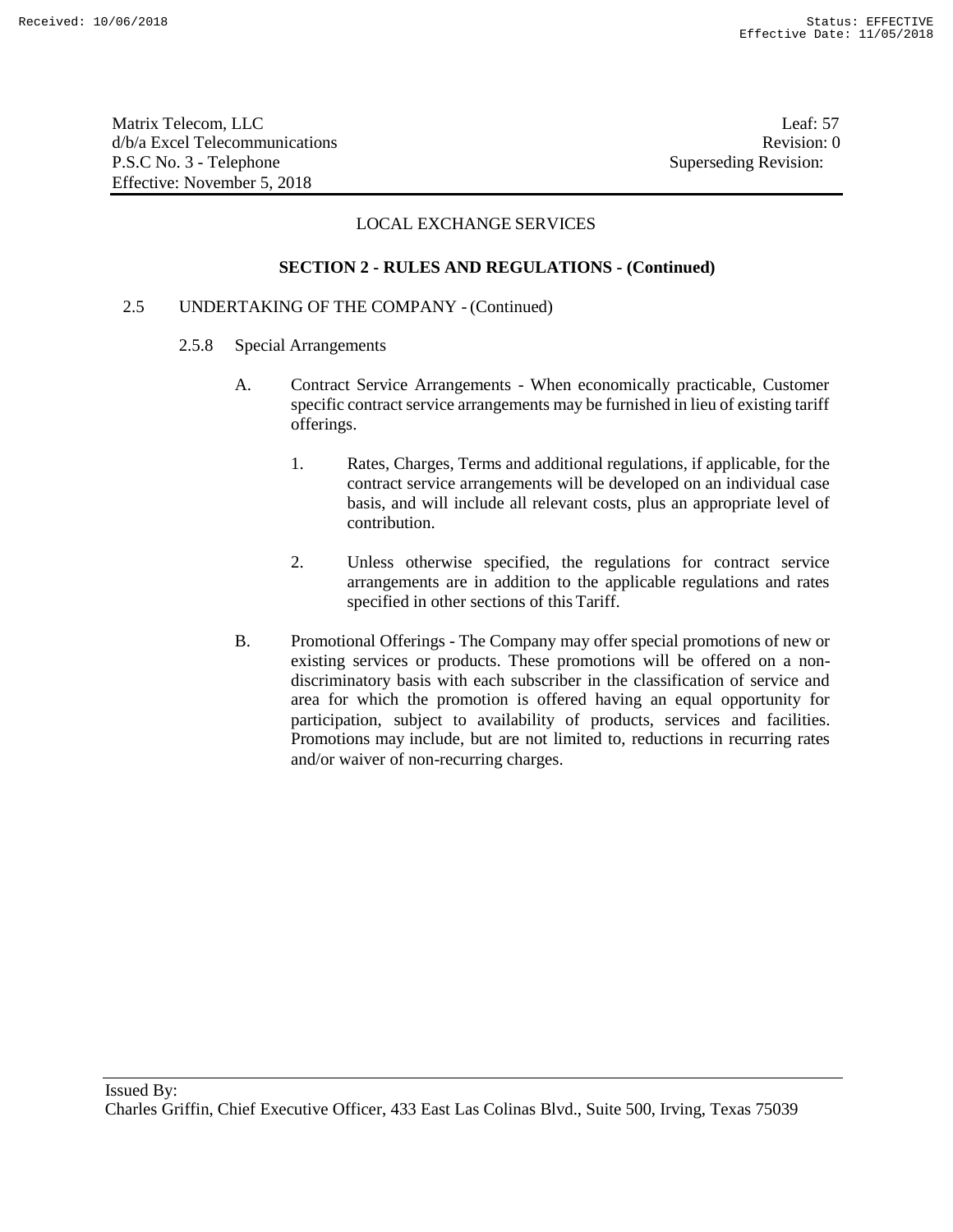Matrix Telecom, LLC Leaf: 58 d/b/a Excel Telecommunications Revision: 0 P.S.C No. 3 - Telephone Superseding Revision: Effective: November 5, 2018

# LOCAL EXCHANGE SERVICES

#### **SECTION 2 - RULES AND REGULATIONS - (Continued)**

# 2.5 UNDERTAKING OF THE COMPANY - (Continued)

- 2.5.8 Special Arrangements (Continued)
	- C. Special Construction If the provision of service to a Customer would require the construction of additional facilities, replacement facilities or special facilities designed to meet the Customer's particular needs, the Company, at its option, may seek to obtain the facilities from another carrier, or may construct the facilities. The Customer may be required to pay all of the Company's actual expenses incurred in obtaining or constructing the facilities, including but not limited to, any unusual maintenance costs or removal costs. Construction charges may be payable, at the Company's option, prior to acceptance of the Customer's application for service or when billing is rendered. The Customer may be required to enter into a written agreement to pay the construction charges if they are not paid prior to initiation of service.

Any facilities constructed by the Company by the use of construction charges, however financed, shall be and remain the property of the Company, unless otherwise agreed to by the Company pursuant to a written agreement. The Customer does not obtain any rights of ownership in facilities provided by the Company.

The charges and regulations applicable to special construction apply in connection with all classes of service, facilities or equipment furnished by the Company and are in addition to the installation charges, service connection and move charges and monthly service charges otherwise applicable to the provision of service to the Customer pursuant to other sections of this tariff.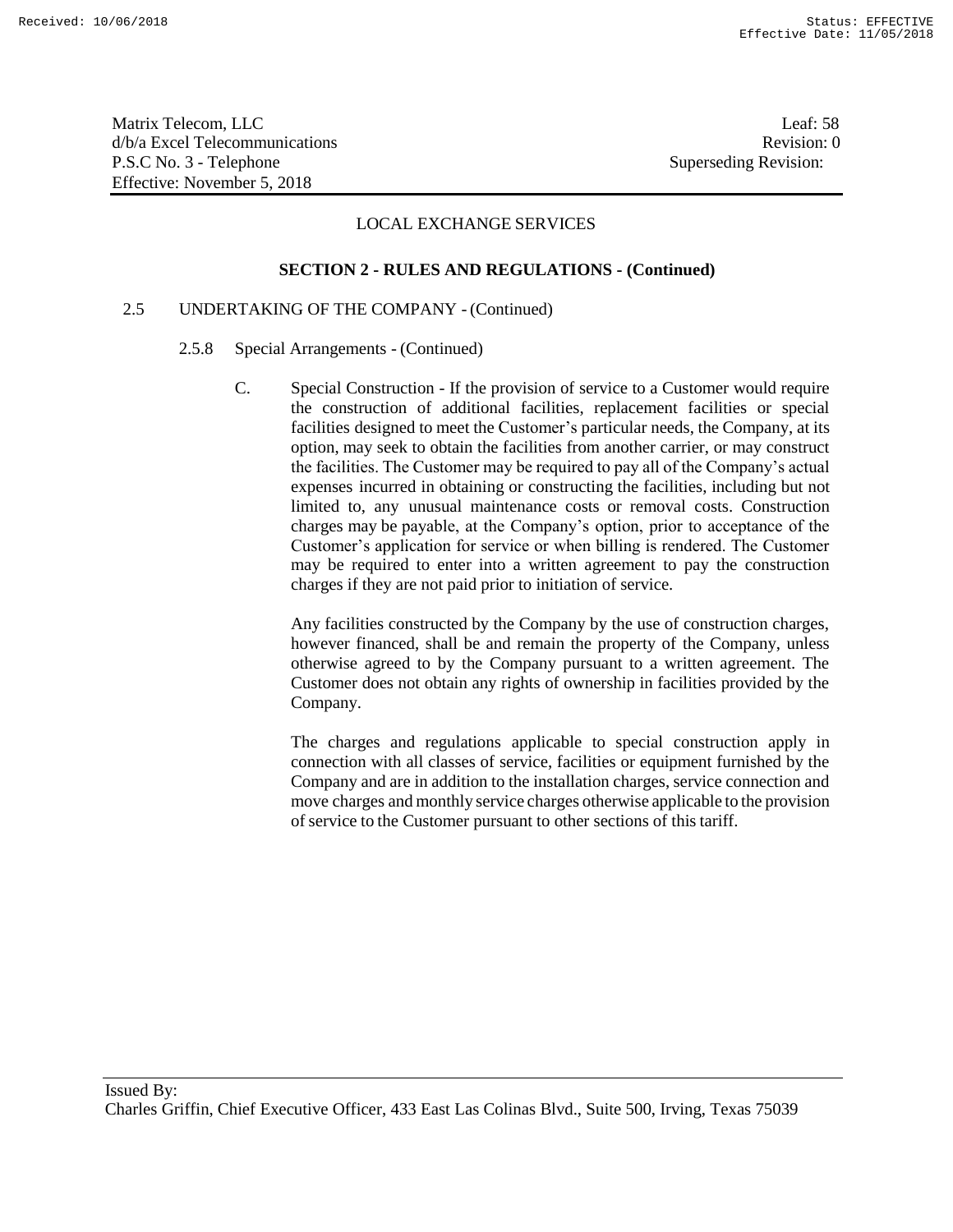Matrix Telecom, LLC Leaf: 59 d/b/a Excel Telecommunications **Review Revision: 0** P.S.C No. 3 - Telephone Superseding Revision: Effective: November 5, 2018

# LOCAL EXCHANGE SERVICES

# **SECTION 2 - RULES AND REGULATIONS - (Continued)**

# 2.6 EMERGENCY SERVICES (ENHANCED 911)

This service allows Customers to reach the appropriate emergency services including police, fire and medical services. Enhanced 911 has the ability to selectively route an emergency call to the primary E911 provider so that it reaches the correct emergency service located closest to the caller. In addition, the Customer's address and telephone information will be provided to the primary E911 provider for display at the Public Service Answering Point (PSAP). These services will be provided free of charge to all Customers.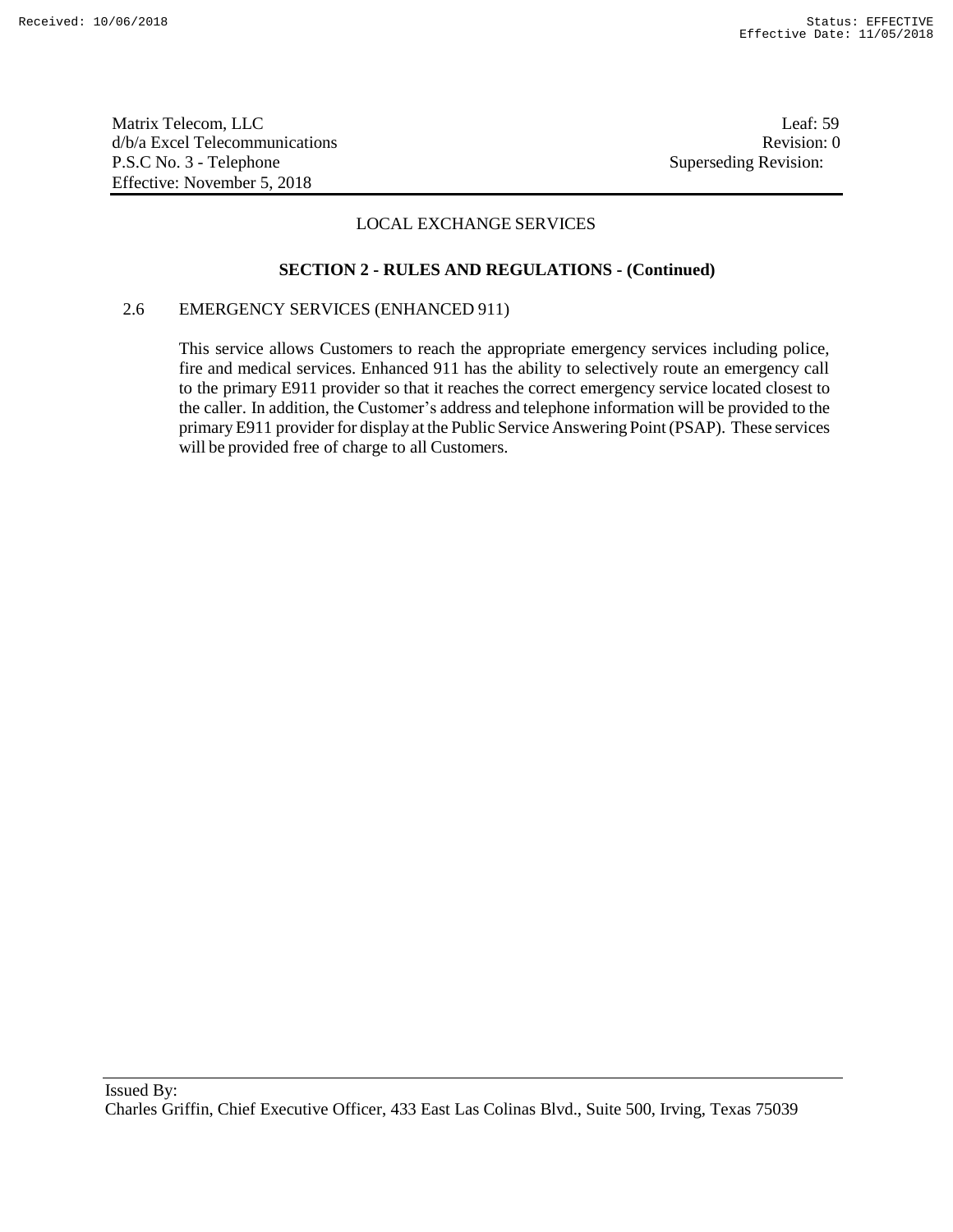Matrix Telecom, LLC Leaf: 60 d/b/a Excel Telecommunications **Review** and the set of the set of the set of the set of the set of the set of the set of the set of the set of the set of the set of the set of the set of the set of the set of the set of th P.S.C No. 3 - Telephone Superseding Revision: Effective: November 5, 2018

# LOCAL EXCHANGE SERVICES

#### **SECTION 2 - RULES AND REGULATIONS - (Continued)**

# 2.7 EMERGENCY/CRISIS/DISASTER RESTORATION AND PROVISIONING – TELECOMMUNICATIONS SERVICE PRIORITY

- 2.7.1 General
	- A. The Telecommunications Service Priority (TSP) Program is a federal program used to identify and prioritize telecommunications services that support national security or emergency preparedness (NS/EP) missions.

NS/EP services are defined as those telecommunications services which are used to maintain a state of readiness or respond to and manage any event or crisis which causes or could cause injury or harm to the population, damage or loss to property, or degrades or threatens the NS/EP posture of the United States.

TSP restoration and/or provisioning shall be provided in accordance with Part 64, Appendix A of the Federal Communications Commission's Rules and Regulations (47 C.F.R.), and the "Service Vendor Handbook For The Telecommunications Service Priority (TSP) Program" and the "Service User Manual for the Telecommunications Service Priority (TSP) System" (NCS Manual 3-1-1) (Service User Manual) issued and updated as necessary by the Office of Priority Telecommunications (OPT) of the National Communications System. Any changes to or reissuance of these regulations or manuals supersede tariff language contained herein.

- B. The TSP program has two components, restoration and provisioning.
	- 1. A restoration priority is applied to new or existing telecommunications services to ensure restoration before any other services during a service outage. TSP restoration priorities must be requested and assigned before a service outage occurs.
	- 2. A provisioning priority is obtained to facilitate priority installation of new telecommunications services during a service outage. Provisioning on a priority basis becomes necessary when an end-user has an urgent requirement for a new NS/EP service that must be installed immediately or by a specific due date that can be met only by a shorter than standard or expedited Company provisioning time frame. As a matter of general practice, existing TSP services will be restored before provisioning new TSP services.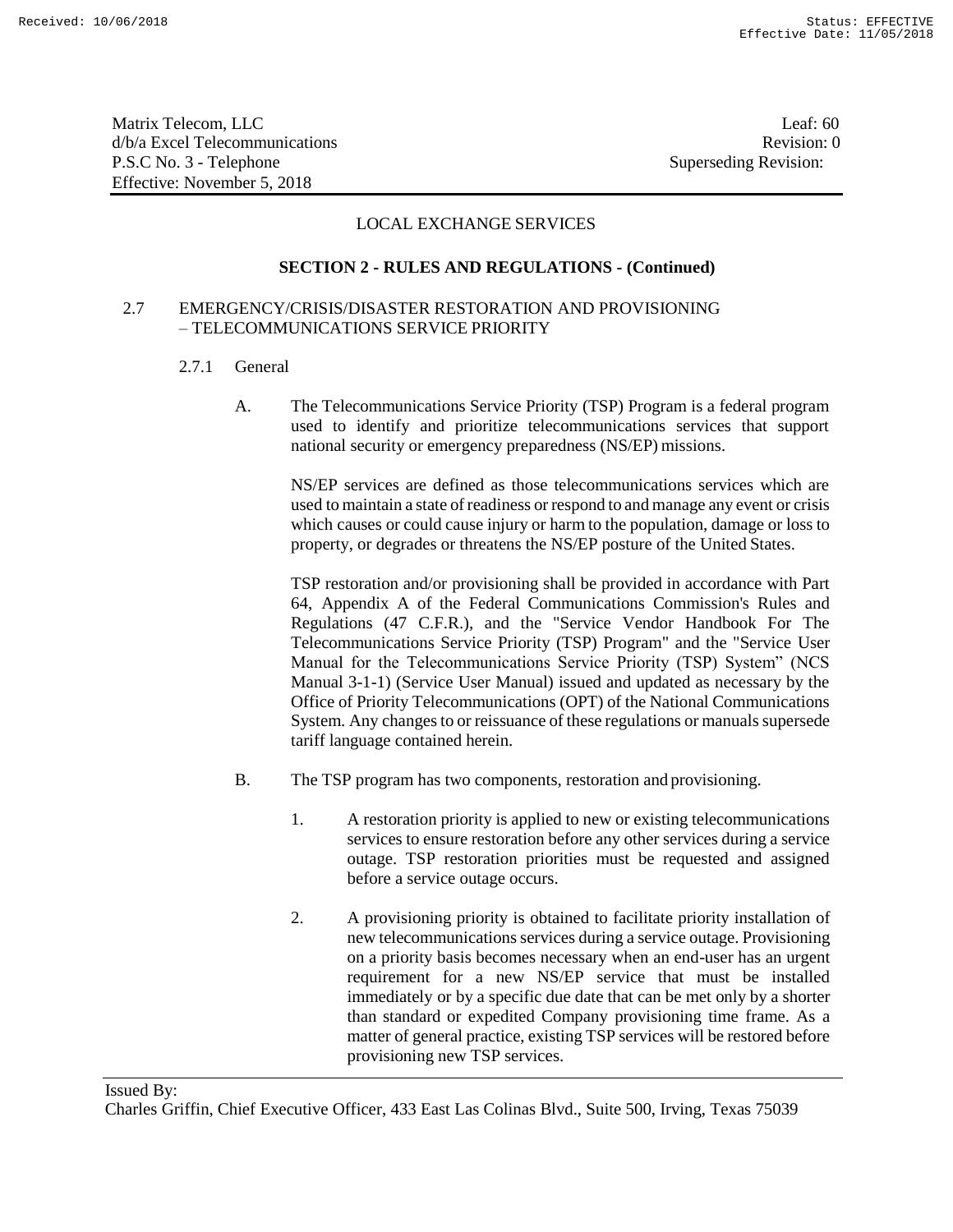Matrix Telecom, LLC Leaf: 61 d/b/a Excel Telecommunications **Review** and the set of the set of the set of the set of the set of the set of the set of the set of the set of the set of the set of the set of the set of the set of the set of the set of th P.S.C No. 3 - Telephone Superseding Revision: Effective: November 5, 2018

# LOCAL EXCHANGE SERVICES

# **SECTION 2 - RULES AND REGULATIONS - (Continued)**

# 2.7 EMERGENCY/CRISIS/DISASTER RESTORATION AND PROVISIONING – TELECOMMUNICATIONS SERVICE PRIORITY - (Continued)

2.7.2 TSP Request Process - Restoration

To request a TSP restoration priority assignment, a prospective TSP user must:

- A. Determine that the user's telecommunications service supports an NS/EP function under one of the following four TSP categories.
	- 1. National Security Leadership
	- 2. National Security Posture and U.S. Population Attack Warning
	- 3. Public Health, Safety, and Maintenance of Law and Order
	- 4. Public Welfare and Maintenance of National Economic Posture
- B. Identify the priority level to be requested for the telecommunications service. The priority level is determined by the end-user's TSP category and service profile. The service profile defines the user's level of support to the portion of the telecommunications service that the user owns and operates, such as customer premises equipment or wiring. The five levels of priority and seven element groups that define the service profile are contained in the Service User Manual.
- C. Complete the TSP Request for Service Users form (SF 315) available on the National Communications System (NCS) website (http://tsp.ncs.gov/).
- D. For non-federal users, have their TSP requests approved by a federal agency sponsor. Non-federal users should contact the OPT, at the NCS website (http://tsp.ncs.gov/), for information on identifying a sponsor for TSPrequests.
- E. Submit the SF 315 to the OPT.
- F. Upon receipt of the TSP Authorization Code from the OPT, notify the Company, and include the TSP Authorization Code in any service order to the Company requesting restoration of NS/EP services.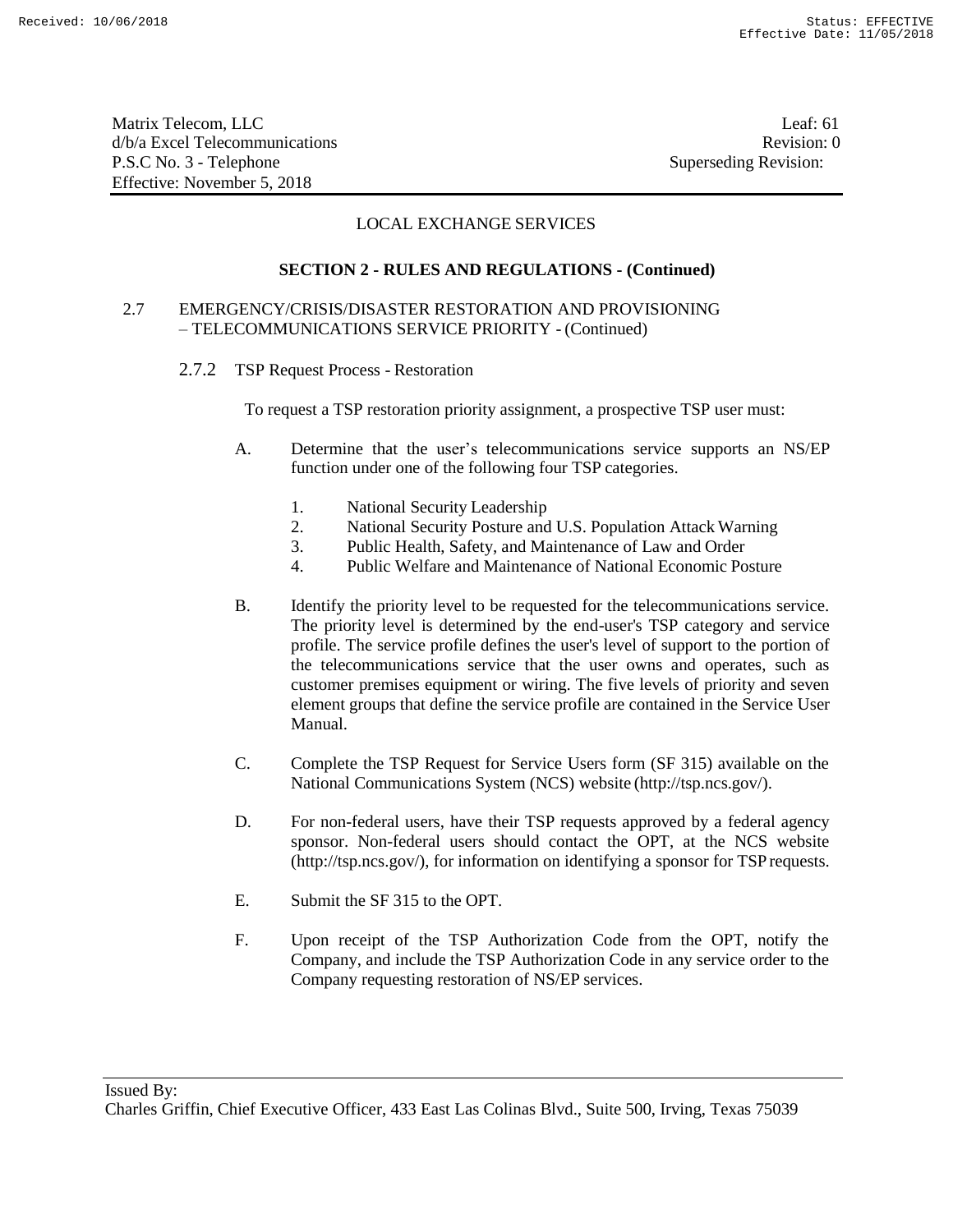Matrix Telecom, LLC Leaf: 62 d/b/a Excel Telecommunications **Review** and the set of the set of the set of the set of the set of the set of the set of the set of the set of the set of the set of the set of the set of the set of the set of the set of th P.S.C No. 3 - Telephone Superseding Revision: Effective: November 5, 2018

# LOCAL EXCHANGE SERVICES

#### **SECTION 2 - RULES AND REGULATIONS - (Continued)**

# 2.7 EMERGENCY/CRISIS/DISASTER RESTORATION AND PROVISIONING – TELECOMMUNICATIONS SERVICE PRIORITY - (Continued)

2.7.3 TSP Request Process - Provisioning

To request a TSP provisioning priority assignment, a prospective TSP user must follow the same steps listed in 2.22.2 above for restoration priority assignment except for the following differences. The user should:

- A. Certify that its telecommunications service is an Emergency service. Emergency services are those that support one of the NS/EP functions listed in 2.22(a) above and are so critical that they must be provisioned at the earliest possible time, without regard to cost to the user.
- B. Verify that the Company cannot meet the service due date without a TSP assignment.
- C. Obtain approval from the end-user's invocation official to request a provisioning priority. Invocation officials are designated individuals with the authority to request TSP provisioning for a telecommunications service, and include the head or director of a federal agency, commander of a unified/specified military command, chief of a military service, commander of a major military command, or state governor.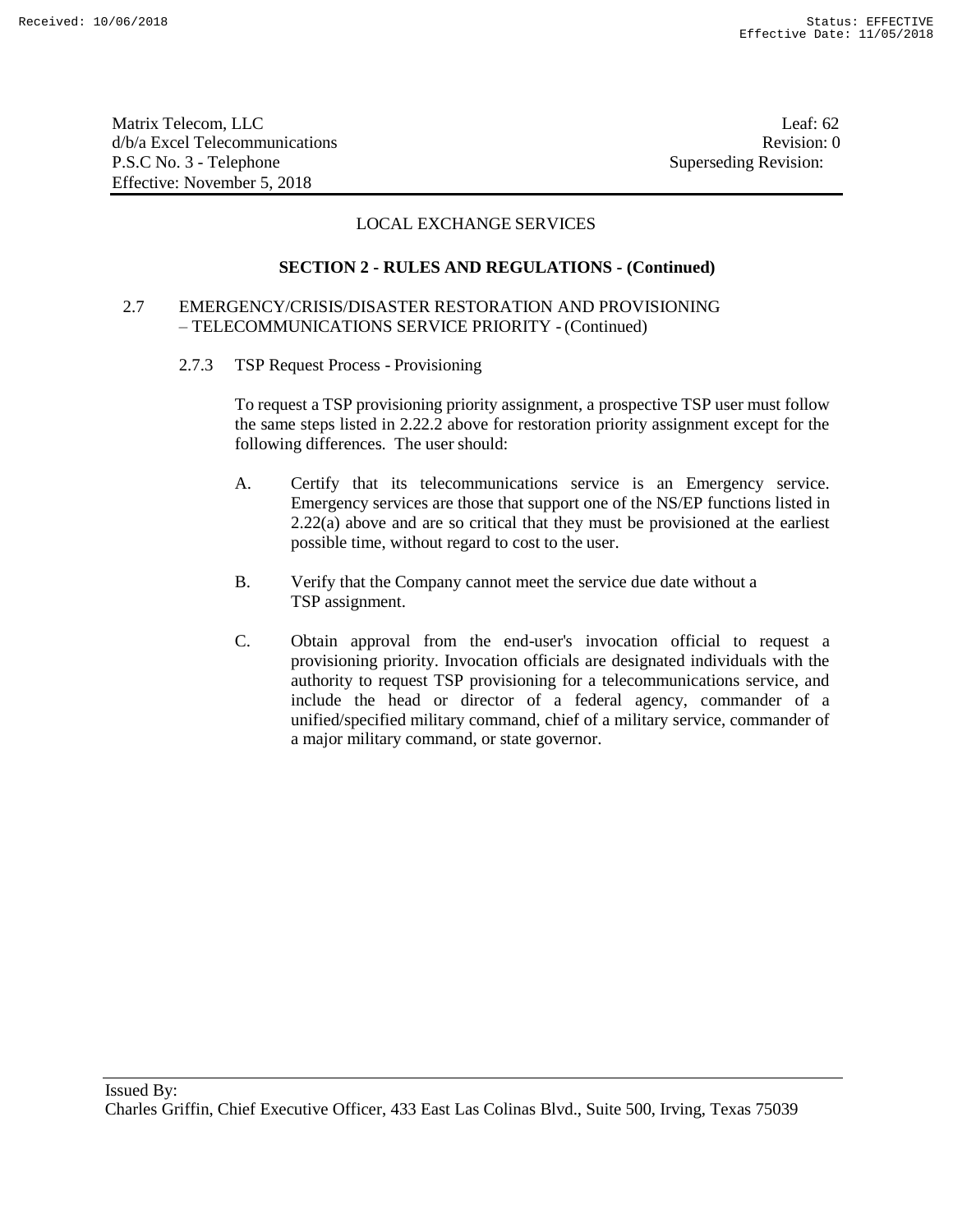Matrix Telecom, LLC Leaf: 63 d/b/a Excel Telecommunications **Review** and the set of the set of the set of the set of the set of the set of the set of the set of the set of the set of the set of the set of the set of the set of the set of the set of th P.S.C No. 3 - Telephone Superseding Revision: Effective: November 5, 2018

# LOCAL EXCHANGE SERVICES

# **SECTION 2 - RULES AND REGULATIONS - (Continued)**

# 2.7 EMERGENCY/CRISIS/DISASTER RESTORATION AND PROVISIONING – TELECOMMUNICATIONS SERVICE PRIORITY - (Continued)

2.7.4 Responsibilities of the End-User

End-users or entities acting on their behalf must perform the following:

- A. Identify telecommunications services requiring priority.
- B. Request, justify, and revalidate all priority level assignments. Revalidation must be completed every 2 years, and must be done before expiration of the end-user's TSP Authorization Code(s).
- C. Accept TSP services by the service due dates.
- D. Have Customer Premises Equipment (CPE) and Customer Premises Wiring (CPW) available by the requested service due date and ensure (through contractual means or otherwise) priority treatment for CPE and CPW necessary for end-to-end service continuity.
- E. Pay the Company any authorized costs associated with priority services.
- F. Report to the Company any failed or unusable services with priority levels.
- G. Designate a 24-hour point of contact for each TSP request and apprise the OPT.
- H. Cooperate with the OPT during reconciliation (comparison of NS/EP service information and resolution of any identified discrepancies) and revalidation.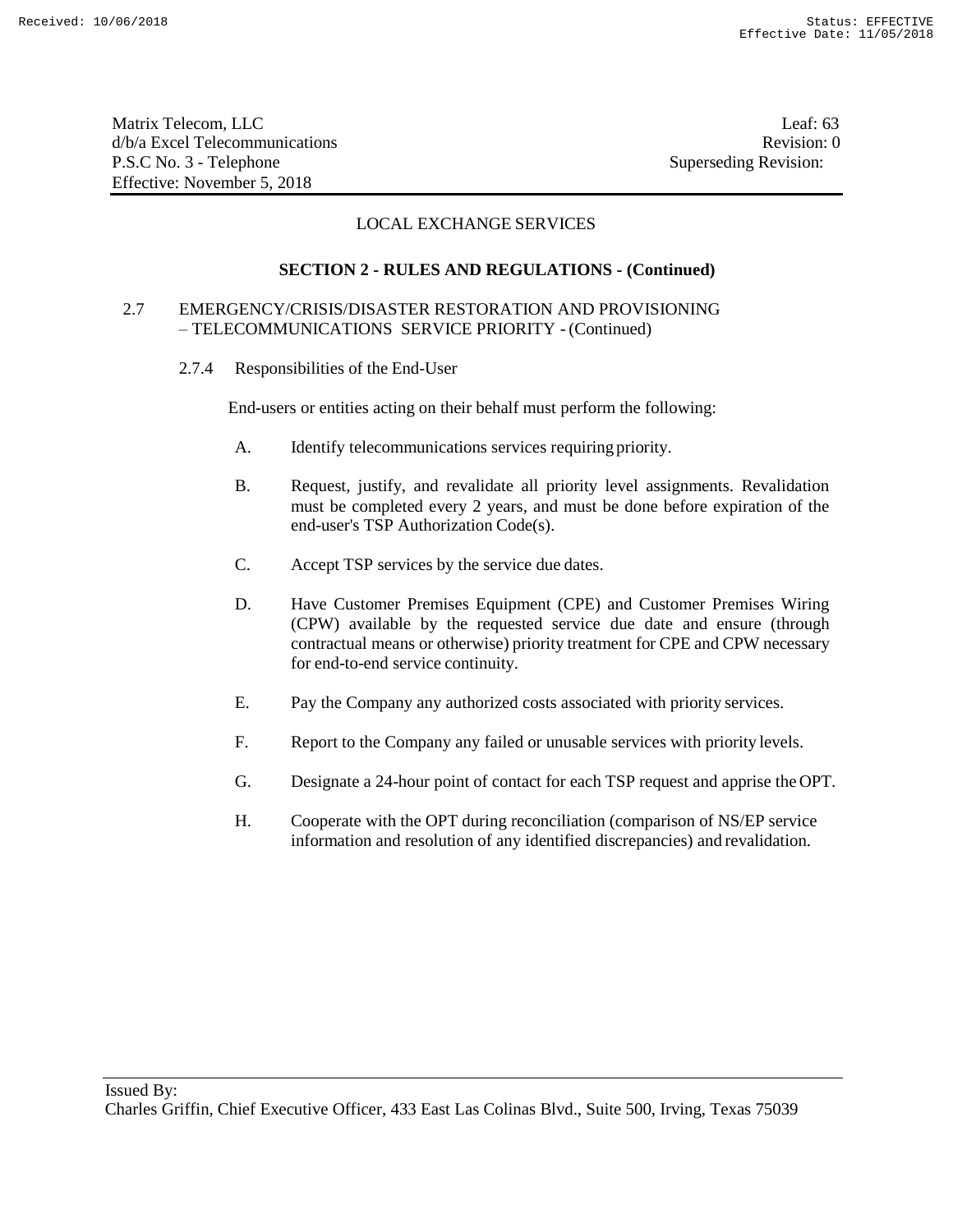Matrix Telecom, LLC Leaf: 64 d/b/a Excel Telecommunications **Review** and the set of the set of the set of the set of the set of the set of the set of the set of the set of the set of the set of the set of the set of the set of the set of the set of th P.S.C No. 3 - Telephone Superseding Revision: Effective: November 5, 2018

# LOCAL EXCHANGE SERVICES

# **SECTION 2 - RULES AND REGULATIONS - (Continued)**

# 2.7 EMERGENCY/CRISIS/DISASTER RESTORATION AND PROVISIONING – TELECOMMUNICATIONS SERVICE PRIORITY - (Continued)

2.7.5 Responsibilities of the Company

The Company will perform the following:

- A. Provide TSP service only after receipt of a TSP authorization code.
- B. Revoke TSP services at the direction of the end-user or OPT.
- C. Ensure that TSP Program priorities supersede any other telecommunications priority that may be provided (other than control services and order wires).
- D. Designate a 24-hour point of contact to receive reports of TSP service outages from TSP service users.
- E. Designate a 24-hour point of contact to coordinate TSP processes with the OPT.
- F. Confirm completion of TSP service order activity to the OPT.
- G. Participate in reconciliation of TSP information at the request of theOPT.
- H. Ensure that all subcontractors complete reconciliation of TSP information with the service vendor.
- I. Ensure that other carriers supplying underlying facilities are provided information necessary to implement priority treatment of facilities that support NS/EP services.
- J. Assist in ensuring that priority level assignments of NS/EP services are accurately identified "end-to-end" by providing to subcontractors and interconnecting carriers the restoration priority level assigned to a service.
- K. Disclose content of the NS/EP TSP database only as may be required by law.
- L. Comply with regulations and procedures supplemental to and consistent with guidelines issued by the OPT.

Issued By:

Charles Griffin, Chief Executive Officer, 433 East Las Colinas Blvd., Suite 500, Irving, Texas 75039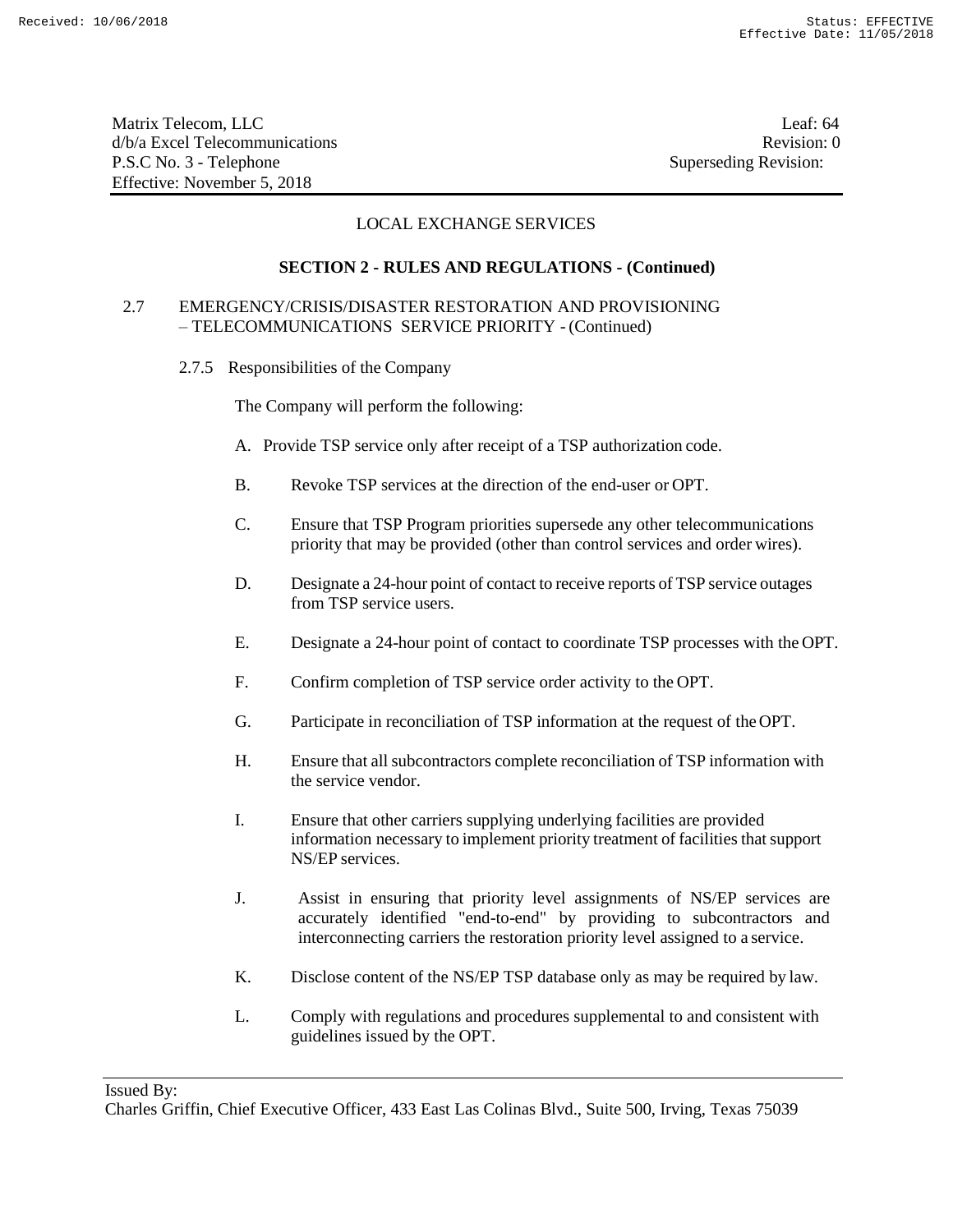Matrix Telecom, LLC Leaf: 65 d/b/a Excel Telecommunications **Review** and the set of the set of the set of the set of the set of the set of the set of the set of the set of the set of the set of the set of the set of the set of the set of the set of th P.S.C No. 3 - Telephone Superseding Revision: Effective: November 5, 2018

# LOCAL EXCHANGE SERVICES

#### **SECTION 2 - RULES AND REGULATIONS - (Continued)**

# 2.7 EMERGENCY/CRISIS/DISASTER RESTORATION AND PROVISIONING– TELECOMMUNICATIONS SERVICE PRIORITY - (Continued)

2.7.6 Preemption

When spare facilities are not available, it may be necessary for the Company to preempt the facilities required to provision or restore a TSP service. When preemption is necessary, non-TSP services may be preempted based on the Company's best judgment. If no suitable spare or non-TSP services are available, the Company may preempt an existing TSP service to restore a TSP service with a higher restoration priority assignment. When preemption is necessary, prior consent of the service user whose service will be preempted is not required; however, the Company will make every reasonable effort to notify the preempted customer of the action to be taken.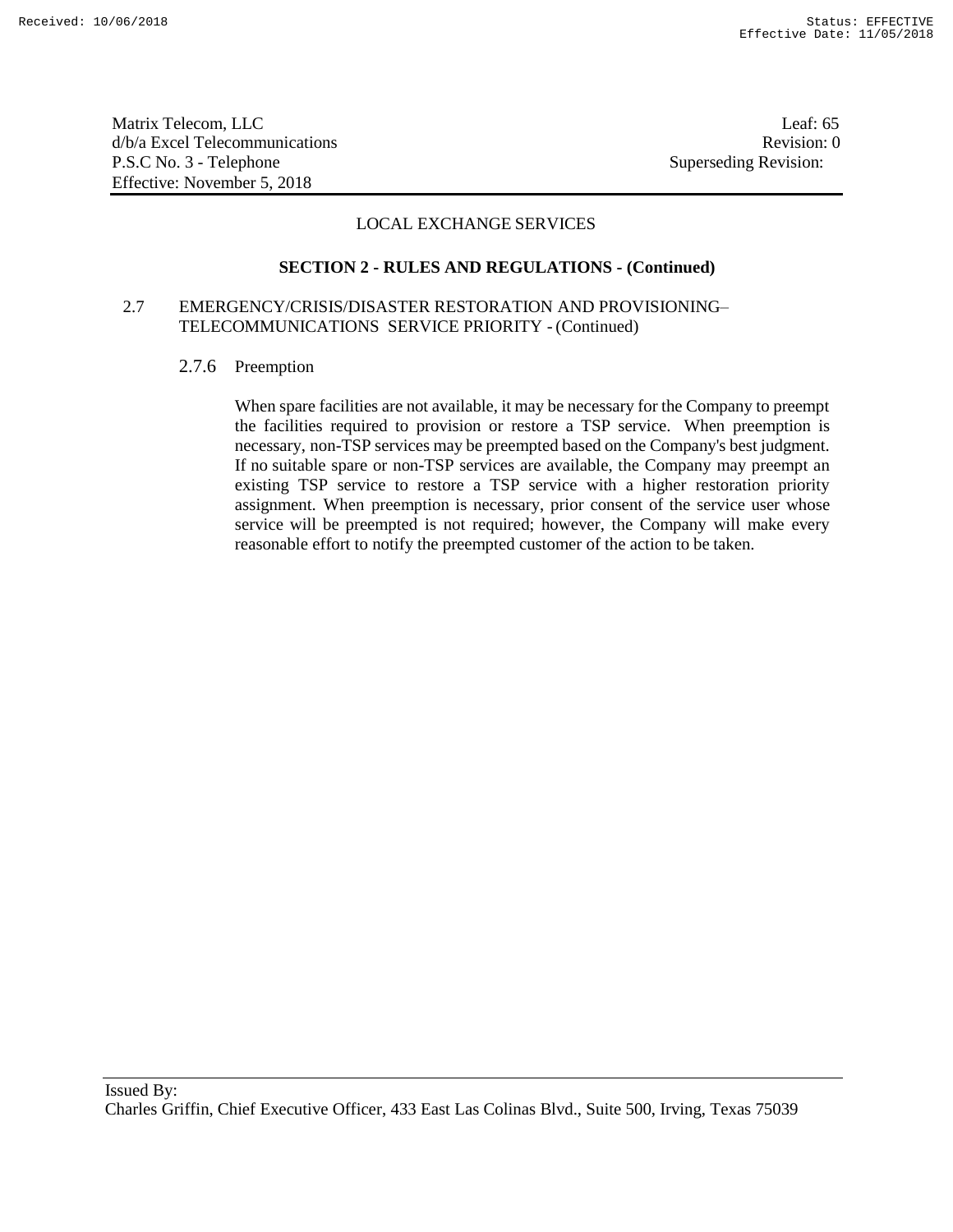(N) I I I I I I I I I I I I I I I I I I I I I I I I I I I I

Matrix Telecom, LLC d/b/a Excel Telecommunications P.S.C No.3 - Telephone Effective: November 28,2018

Leaf: 65.1 Revision: 0 Superseding Revision:

## LOCAL EXCHANGE SERVICES

#### **SECTION 2 - RULES AND REGULATIONS - (Continued)**

#### **2.8 Critical Facilities Administration Service<sup>1</sup>**

# **2.8.1 Description**

Customers that subscribe to the Critical Facilities Administration ("CFA") Service will be provided with information about the physical path of their Qualified Circuits by a Company Representative, upon the written request of the Customer and subject to applicable Company security and confidentiality safeguards and procedures. All Subscribing Circuits must be enrolled in the Federal Telecommunications Service Priority ("TSP") Program.

#### **2.8.2 Definitions**

- **A. CFA Subscriber** Company Customer subscribing to the CFA Service for at least one (1) Subscribing Circuit.
- **B. Federal TSP Program** The Federal program as described in Section 2.7 ofthis Tariff.
- **c. Qualified Circuit** <sup>A</sup> circuit which is (1) provided by the Company using Company facilities, and (2) is enrolled in the Federal TSP Program, but only for so long as that circuit meets both conditions (1) and (2).
- **D. Subscribing Circuit** A Qualified Circuit that is subscribed to the CFA Service, as specified below.
- Issued in compliance with Orders of the Public Service Commission dated July 28, 2004 and October 26, 2004 in Case 03-C-0922.

I I (N)

Issued By:

 $\mathbf{I}$ 

Charles Griffin, Chief Executive Officer, 433 East Las Colinas Blvd., Suite 500, Irving, Texas 75039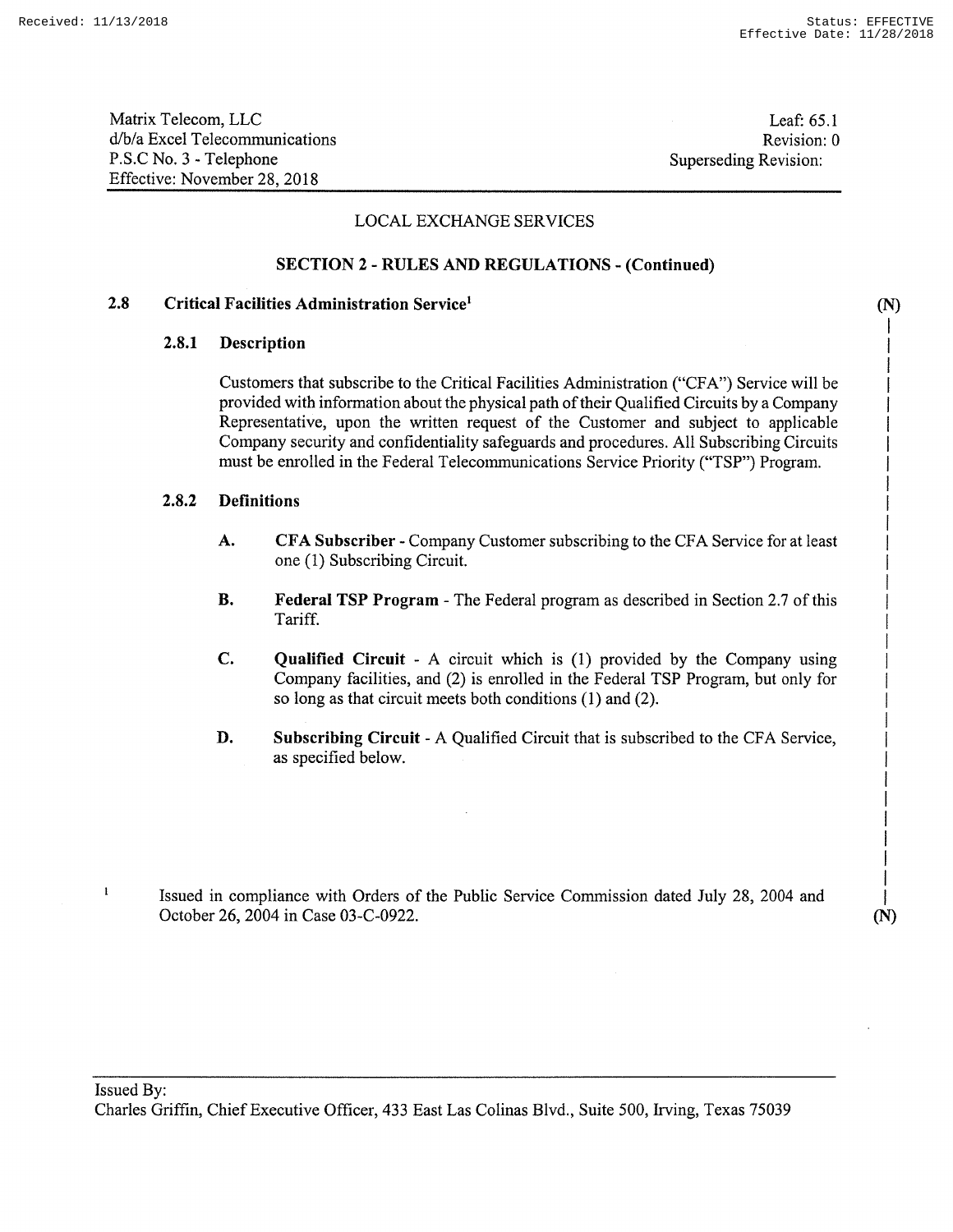(N) I I I I I I I I I I I I I I I I I I I I I I I I I I I I I I I (N)

Matrix Telecom, LLC d/b/a Excel Telecommunications P.S.C No.3 - Telephone Effective: November 28,2018

Leaf: 65.2 Revision: 0 Superseding Revision:

# LOCAL EXCHANGE SERVICES

# SECTION 2 - RULES AND REGULATIONS - (Continued)

#### 2.8 Critical Facilities Administration Service, (Cont'd.)<sup>1</sup>

# 2.8.3 Eligibility and Subscription

- A. Only Qualified Circuits will be eligible for subscription to CFA Service.
- B. In order to subscribe a circuit to the CFA Service, a Company Customer must submit a written application to the Company and identify in the application one or more Qualified Circuits that the Customer seeks to subscribe to the Service. Once an application to subscribe a Qualified Circuit is approved, that Circuit will be referred to as a "Subscribing Circuit."
- C. Upon subscribing to the CFA Service, the CFA Subscriber must execute a nondisclosure agreement supplied by the Company, under which the Subscriber agrees to treat as confidential data, all information about Subscribing Circuits provided by the Company pursuant to the Service. No data regarding the physical path of a Qualified Circuit will be provided to Customers under this Service until the confidentiality agreement has been executed.

 $\mathbf{I}$ Issued in compliance with Orders of the Public Service Commission dated July 28, 2004 and October 26, 2004 in Case 03-C-0922.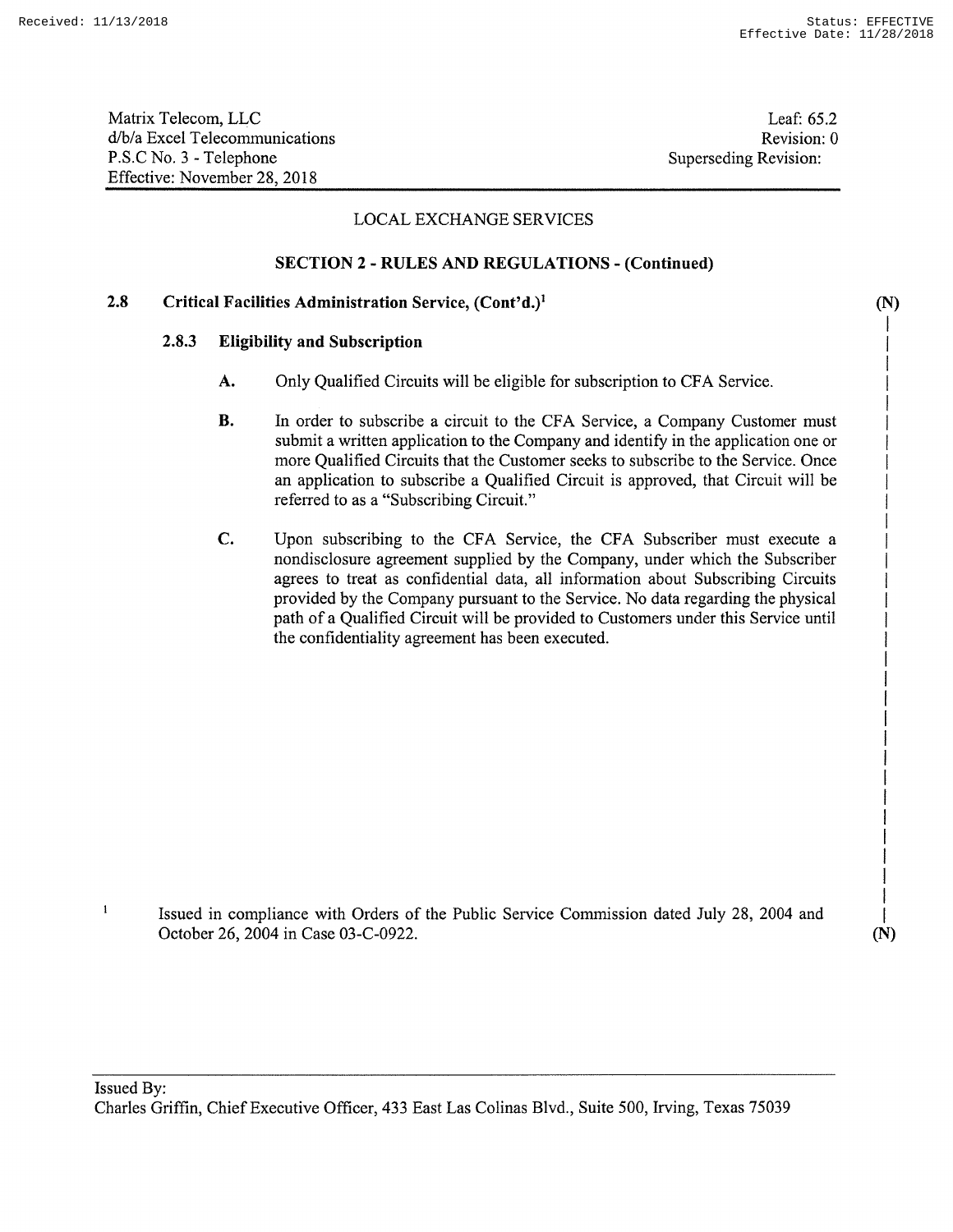**(N)** I I I I I I I I I I I I I I I I I I I I I I I I I I I I I I I I I

Matrix Telecom, LLC d/b/a Excel Telecommunications P.S.C No.3 - Telephone Effective: November 28,2018

Leaf: 65.3 Revision: 0 Superseding Revision:

# LOCAL EXCHANGE SERVICES

# **SECTION 2 - RULES AND REGULATIONS - (Continued)**

#### **Critical Facilities Administration Service, (Cont'd.)1 2.8**

## **2.8.4 Delivery of Path Information and Availability**

- A. After execution of the required confidentiality agreement and submitting a written request for physical path information for one or more Subscribing Circuits, the CFA Subscriber will be provided with hardcopy documentation containing a description of the physical path of the Subscribing Circuits, including street level detail of said path, where available ("Path Documentation"). The Company will negotiate an acceptable timeframe with the CFA Subscriber for delivery ofthe Path Documentation, subject to availability of suitable facilities, resources and personnel.
- **B.** In the event of a major outage, provision of CFA Service as to any area directly or indirectly impacted by the outage may be suspended at the sole discretion of the Company. In such circumstances, Path Documentation, reflecting the restoration, if applicable, will be provided in response to a written request within ninety (90) days after the restoration of service. This interval is subject to change if information from a third party is required. The Company will negotiate an acceptable timeframe with the CFA Subscriber for delivery of the Path Documentation, subject to the availability of suitable facilities, resources and personnel.
- **C.** The Path Documentation provided to CFA Subscribers represents the data available at the time of the Customer's written request. Since the data is subject to changes or rearrangements, updates will be provided only upon subsequent written request of the Customer. Any additional requests or updates are also subject to rates specified below.

#### **2.8.5 Rates**

 $\mathbf{I}$ 

Service Order Charge per Circuit:

Individual Case Basis (ICB)

Issued in compliance with Orders of the Public Service Commission dated July 28, 2004 and October 26, 2004 in Case 03-C-0922.

I **(N)**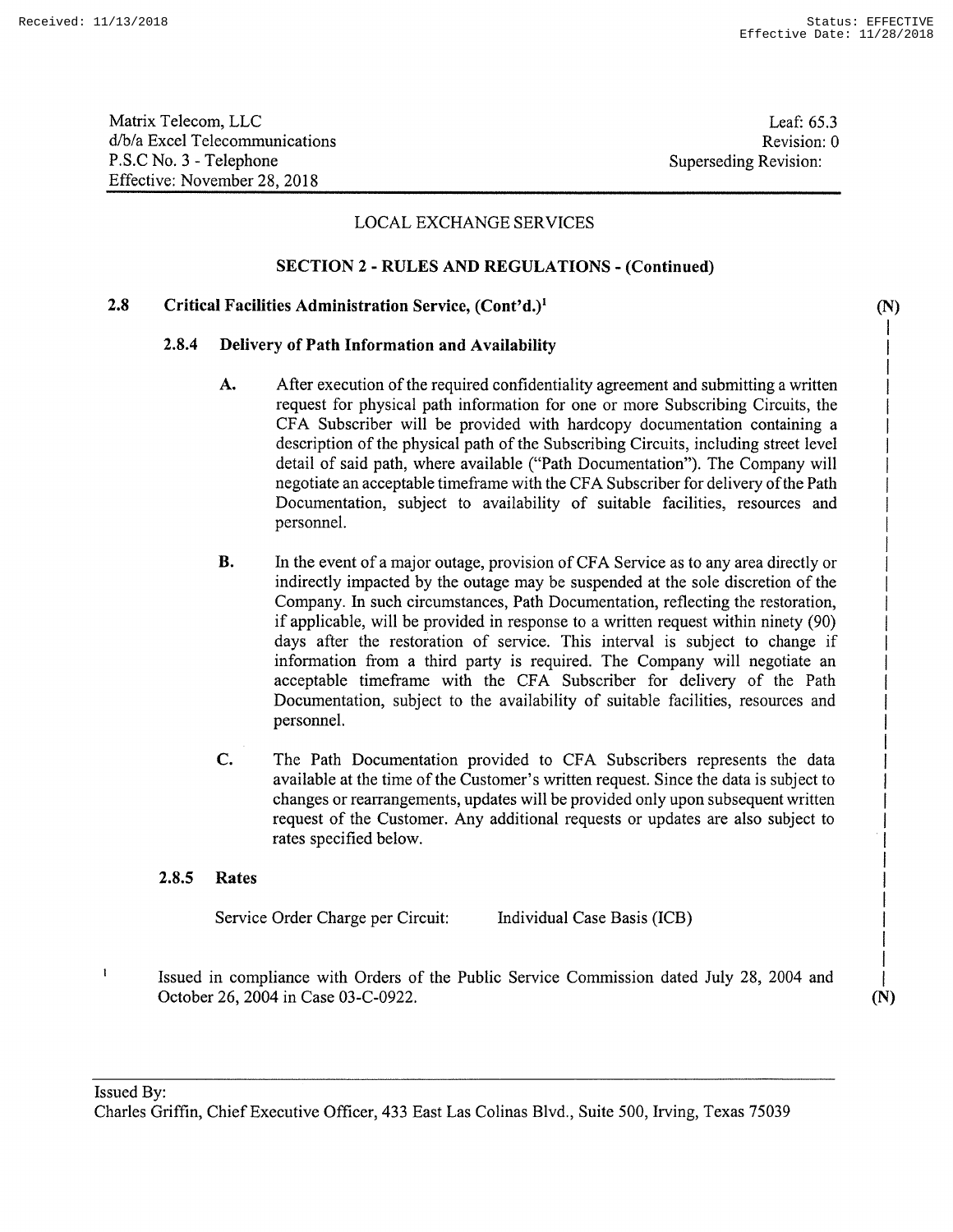Matrix Telecom, LLC Leaf: 66 d/b/a Excel Telecommunications and the control of the control of the Revision: 0 P.S.C No. 3 - Telephone Superseding Revision: Effective: November 5, 2018

# LOCAL EXCHANGE SERVICES

# **SECTION 3 - CONSUMER LOCAL SERVICE DESCRIPTIONS**

Matrix Telecom, LLC d/b/a Excel Telecommunications (the Company and/or Excel) is a telecommunications provider incorporated under the laws of the State of Texas. Matrix Telecom, LLC d/b/a Excel Telecommunications provides telecommunications services in the areas certified to it within the State of New York.

Matrix Telecom, LLC d/b/a Excel Telecommunications' authority to serve this area is granted by the New York Public Service Commission.

All rules, regulations and rates of the Company apply to its certified area unless otherwise specifically noted in this tariff.

Excel Local Exchange Services may be offered in conjunction with an associated long distance service offering provided by Excel.

# 3.1 NONRECURRING CHARGES

3.1.1 Service Connection Charges

These charges are nonrecurring and apply to various Customer requests for connecting, moving or changing service. They are in addition to any other scheduled rates and charges that would normally apply under this tariff. The charges in this section for the connection, move, or change of service contemplate work being performed by Company employees involved at a time when overtime wages do not apply. No distinction is made between a "New Installation and Connection" and an "Outside Move". All changes in location of Customer's equipment or service from one premises to another, are treated as new service connections with service charges applying.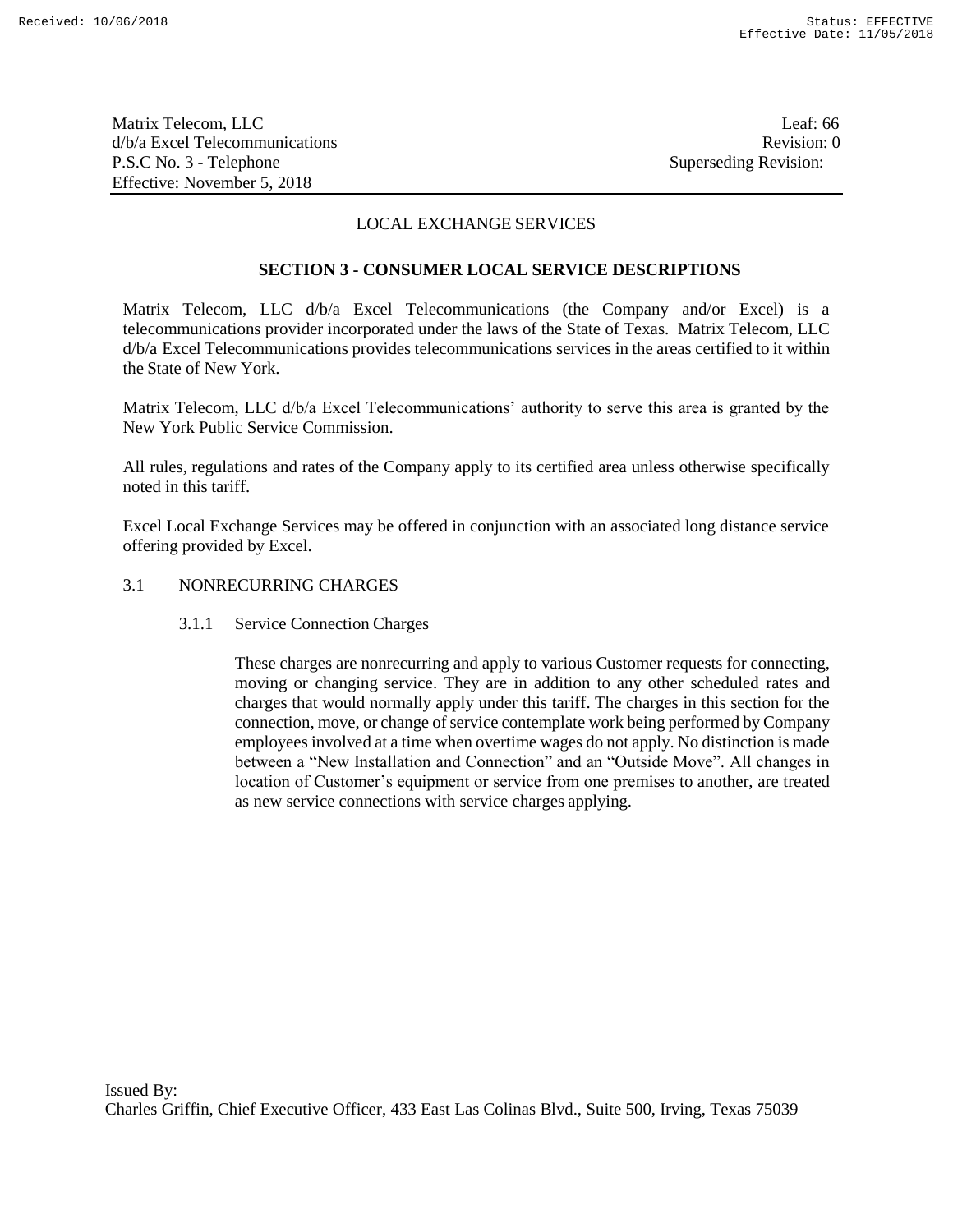Matrix Telecom, LLC Leaf: 67 d/b/a Excel Telecommunications Revision: 0 P.S.C No. 3 - Telephone Superseding Revision: Effective: November 5, 2018

# LOCAL EXCHANGE SERVICES

#### **SECTION 3 - CONSUMER LOCAL SERVICE DESCRIPTIONS - (Continued)**

# 3.1 NONRECURRING CHARGES - (Continued)

- 3.1.1 Service Connection Charges (Continued)
	- A. Local Service New Order Charge(s):

This charge is for receiving, recording and processing information necessary to execute a Customer's request for new service. One Local Service Charge, per line, is applicable for all new orders requested at the same time of the initial order for the same Customer. If service is established at a new location and the Customer later moves back to the old location or a separate location, this service charge will apply in connection with the reestablishment of service, accordingly.

B. Local Service Activation Charge(s):

This charge is applicable where existing local service or telephone numbers are activated or migrated to EXCEL's service when facilities or construction is not required.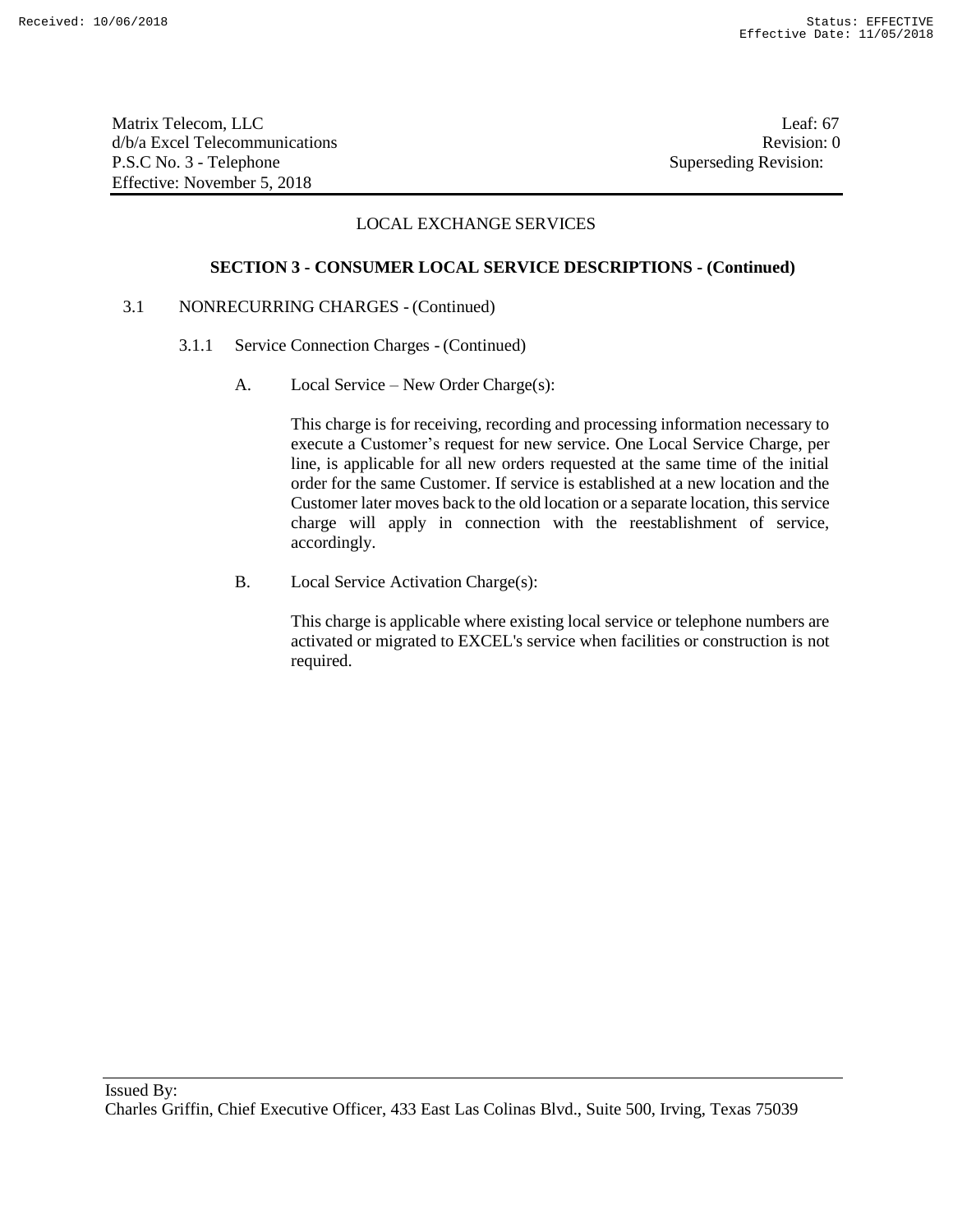Matrix Telecom, LLC Leaf: 68 d/b/a Excel Telecommunications **Review** and the set of the set of the set of the set of the set of the set of the set of the set of the set of the set of the set of the set of the set of the set of the set of the set of th P.S.C No. 3 - Telephone Superseding Revision: Effective: November 5, 2018

# LOCAL EXCHANGE SERVICES

#### **SECTION 3 - CONSUMER LOCAL SERVICE DESCRIPTIONS - (Continued)**

# 3.1 NONRECURRING CHARGES - (Continued)

- 3.1.1 Service Connection Charges (Continued)
	- C. Local Service Change Order Charge(s):

Following are examples of Change Order Charges applicable to EXCEL's  $MyLine<sup>SM</sup> Local Service offering(s):$ 

- -- Feature Service Change Charge(s) When a Customer adds, deletes, or changes a feature or features within a local package, the Company cannot apply more than one Feature Service Charge per order per line.
- -- Record Order Charge(s) One Record Order Charge, per line, is applicable for all changes and/or additions ordered and provided at the same time for the same Customer. When multiple Record Orders are required for Company reasons, only one Record Order Charge applies. Charges are applicable to, but not limited to, the following:
	- Change of a directory listing name or address
	- Change of a telephone number except in the case of harassing calls
	- Change of billing address
- D. Local Service -- Move Service Order Charge(s)

This charge is for moving the customer's telephone service and features to another location within the customer's current local service area and central office.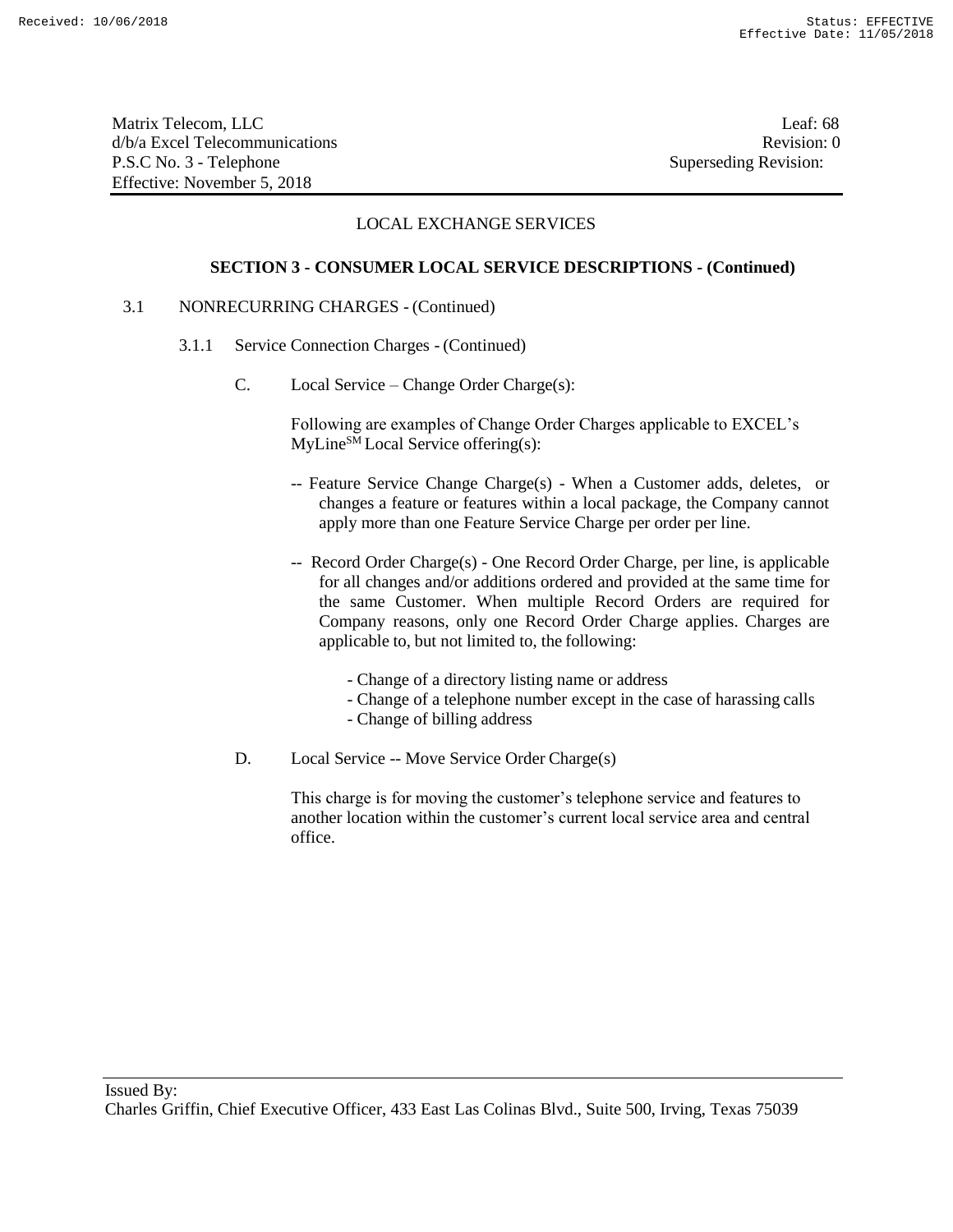Matrix Telecom, LLC Leaf: 69 d/b/a Excel Telecommunications **Review** and the set of the set of the set of the set of the set of the set of the set of the set of the set of the set of the set of the set of the set of the set of the set of the set of th P.S.C No. 3 - Telephone Superseding Revision: Effective: November 5, 2018

# LOCAL EXCHANGE SERVICES

#### **SECTION 3 - CONSUMER LOCAL SERVICE DESCRIPTIONS - (Continued)**

## 3.1 NONRECURRING CHARGES - (Continued)

- 3.1.2 Miscellaneous Charges
	- A. Line Installation Charge(s):

To add a new primary line to customer's residence if facilities construction is required. No distinction is made between a "New Installation or Connection" and an "Outside Move." If the Customer requests that their service is established, maintained, moved or changed at hours of the day or days of the week (other than normal work hours or days), or on holidays, or interrupts work once begun, or when overtime wages apply, a charge based on the additional costs will apply in addition to any other applicable charges.

B. Additional Line Installation Charge(s):

To add an additional new line to customer's residence if another telephone line is provided by the Company at the same residence and initiated at the same time. No distinction is made between a "New Installation or Connection" and an "Outside Move." If the Customer requests that their service is established, maintained, moved or changed at hours of the day or days of the week (other than normal work hours or days), or on holidays, or interrupts work once begun, or when overtime wages apply, a charge based on the additional costs will apply in addition to any other applicable charges.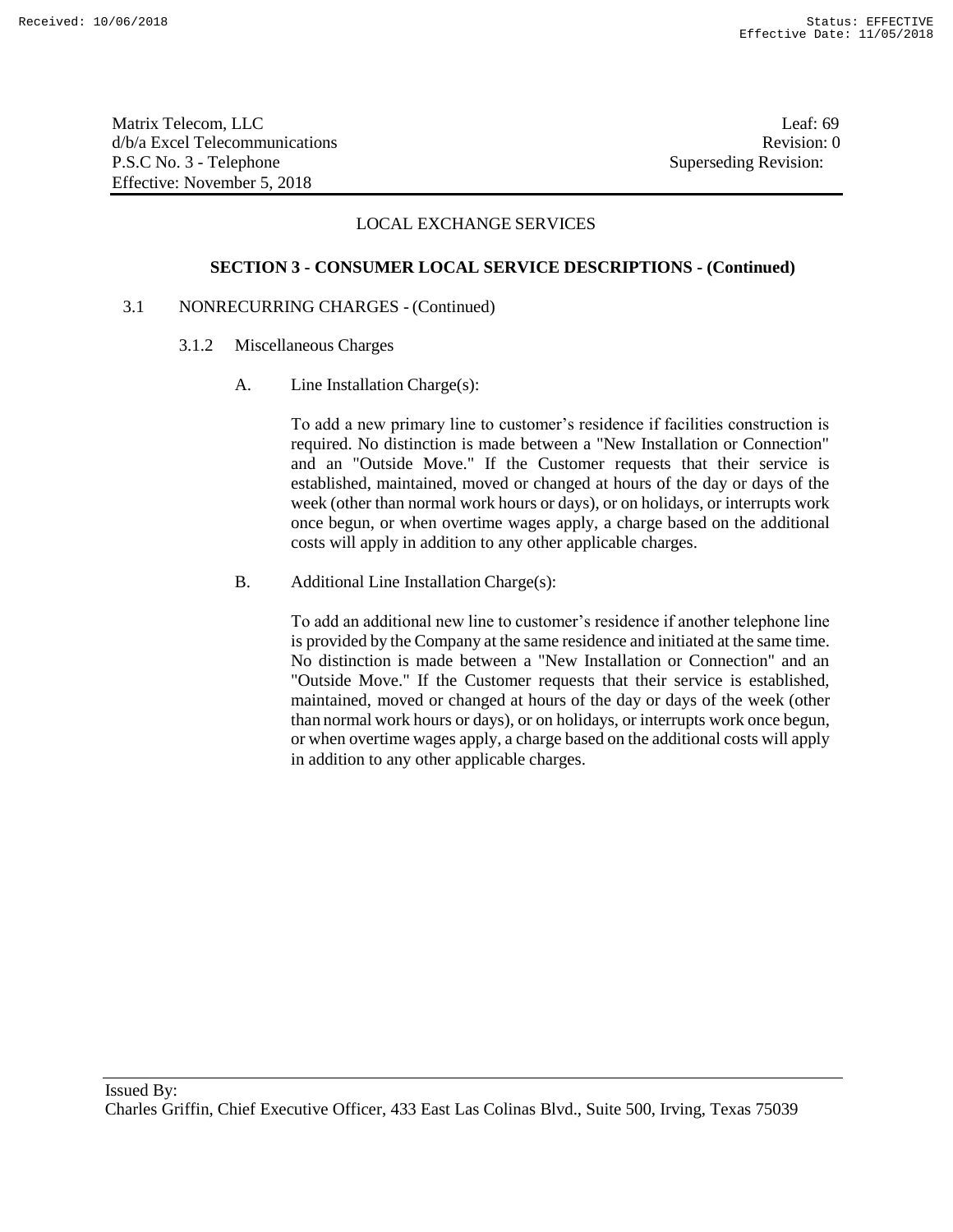Matrix Telecom, LLC Leaf: 70 d/b/a Excel Telecommunications **Review** and the set of the set of the set of the set of the set of the set of the set of the set of the set of the set of the set of the set of the set of the set of the set of the set of th P.S.C No. 3 - Telephone Superseding Revision: Effective: November 5, 2018

## LOCAL EXCHANGE SERVICES

### **SECTION 3 - CONSUMER LOCAL SERVICE DESCRIPTIONS - (Continued)**

# 3.1 NONRECURRING CHARGES - (Continued)

- 3.1.2 Miscellaneous Charges (Continued)
	- C. Restoration of Service Charge:

If service is disconnected for nonpayment, service will be reestablished only upon receipt of payment of all charges due, which include charges for service and facilities during the period of disconnection and which may include a service restoration fee. If the Customer has a history of payments returned for insufficient funds, the Company may require payment by cash, money order, personal check or certified check. If payment is made by personal check, restoration will be effected upon clearance of the check. When a Customer's service has been disconnected in accordance with this Tariff and the service has been terminated through the completion of the Company's service order, service will be reestablished only upon a basis of an application for new service. During the period of disconnection, Customer's telephone number will not be reassigned. Once service has been terminated, the telephone number may be reassigned to another Customer.

D. Special Construction Charge(s):

To perform any customer required special construction or change of existing telephone equipment at the customer premises.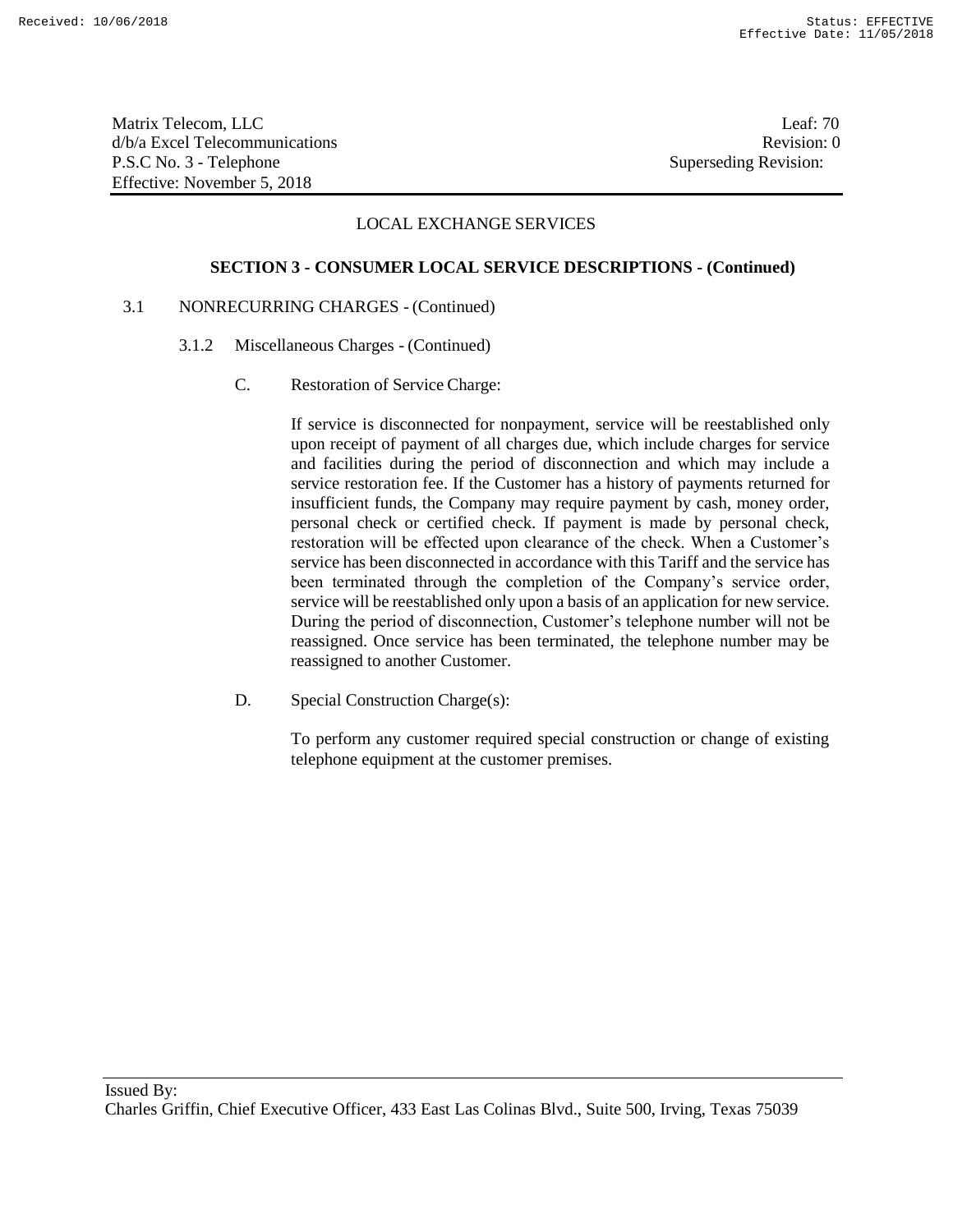Matrix Telecom, LLC Leaf: 71 d/b/a Excel Telecommunications **Review** and the set of the set of the set of the set of the set of the set of the set of the set of the set of the set of the set of the set of the set of the set of the set of the set of th P.S.C No. 3 - Telephone Superseding Revision: Effective: November 5, 2018

# LOCAL EXCHANGE SERVICES

## **SECTION 3 - CONSUMER LOCAL SERVICE DESCRIPTIONS - (Continued)**

### 3.2 LOCAL EXCHANGE SERVICES

3.2.1 Excel Classic MyLine<sup>SM</sup> Local Service Offerings

Customers subscribing to the Company's Local Service must purchase a local package consisting of an access line (dial tone), Touch Tone and a pre-determined number of Custom Features. Customers who order an additional line(s), are exceptions to the local package purchase requirement. The EXCEL Classic MyLine<sup>SM</sup> Local Service Packages described below in sections B, C and D are only available to existing customers of the Excel Classic MyLine<sup>SM</sup> Local Service Packages (formerly known as EXCEL MyLineSM Local Service Packages) as of February 27, 2004. EXCEL Local Service offers are furnished in Local Calling Area 1 as follows:

- A. EXCEL MyLine<sup>SM</sup> StandAlone Local Service: Single line service with no features.
- B. EXCEL Classic MyLine<sup>SM</sup> Basic Local Service Package: Single line service with Touch Tone, with the following custom features included: Call Waiting, Call Return and Three-Way Calling.
- C. EXCEL Classic MyLine<sup>SM</sup> Value Local Service Package: Single line service with Touch Tone, with the following custom features included: Call Waiting, Call Return, Three-Way Calling, Caller ID-Name and Number and Call Waiting ID.
- D. EXCEL Classic MyLine<sup>SM</sup> Complete Local Service Package: Single line service with Touch Tone, with the following custom features included: Call Waiting, Call Return, Three-Way Calling, Caller ID-Name and Number, Call Forwarding, Call Waiting ID, Auto Redial, Speed Dialing 8 and Anonymous Call Rejection.
- E. Additional Lines:

Additional lines include Touch-Tone and may be purchased with or without a package provided that the customer's primary line continues to be served by the Company as the primary Local Exchange Carrier.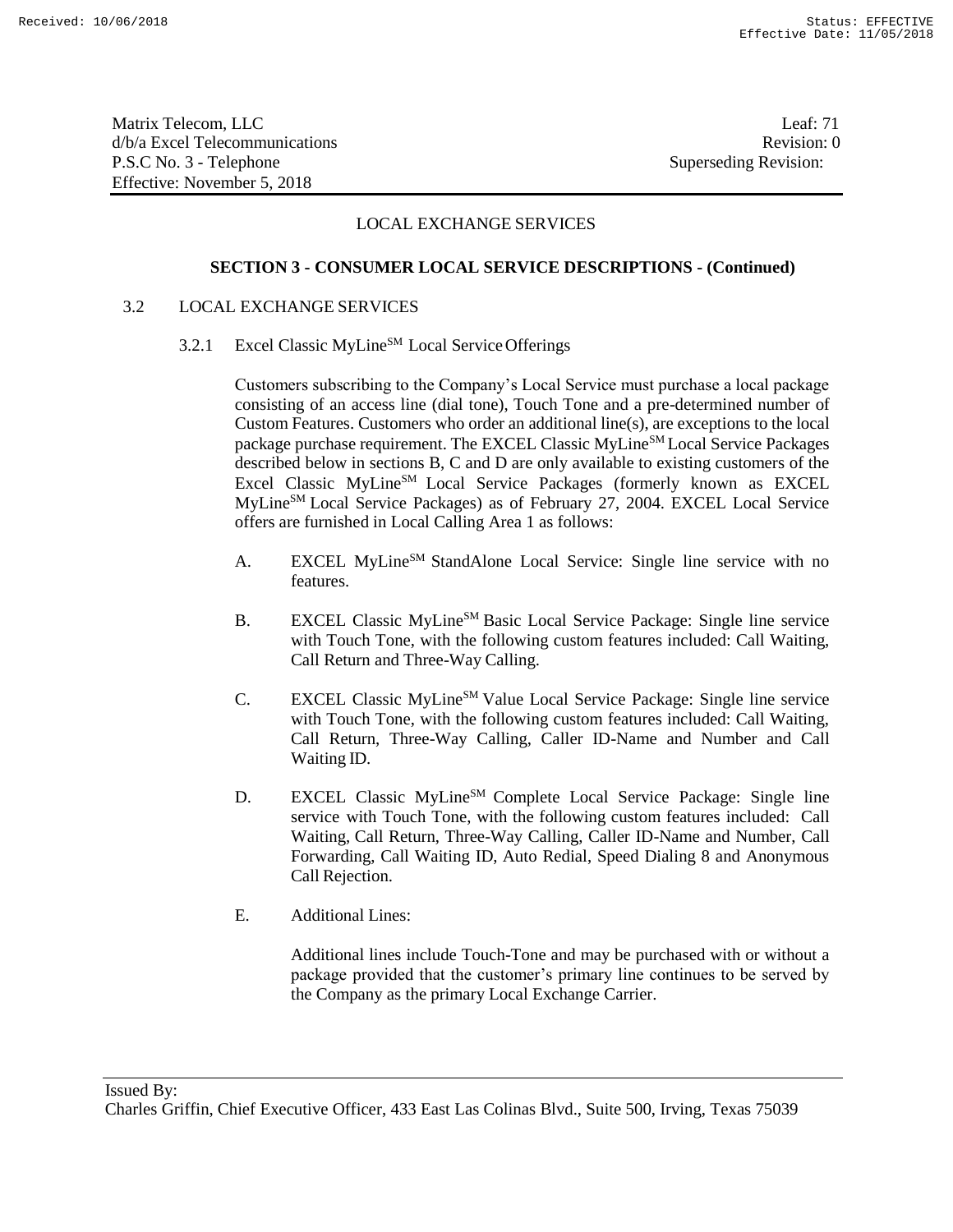Matrix Telecom, LLC Leaf: 72 d/b/a Excel Telecommunications **Review** and the set of the set of the set of the set of the set of the set of the set of the set of the set of the set of the set of the set of the set of the set of the set of the set of th P.S.C No. 3 - Telephone Superseding Revision: Effective: November 5, 2018

# LOCAL EXCHANGE SERVICES

### **SECTION 3 - CONSUMER LOCAL SERVICE DESCRIPTIONS - (Continued)**

### 3.2 LOCAL EXCHANGE SERVICES - (Continued)

- 3.2.2 Touch Tone Calling Service
	- A. This service provides for the origination of calls by means of instruments equipped for tone-type address signaling and special central office facilities. The service is furnished subject to the availability of central office facilities.
	- B. All dial-type lines that terminate in an instrument equipped for tone-type address signaling shall be equipped for this service except for dial-type lines served from a central office where the special facilities for Touch Tone calling service are not available.
	- C. Other facilities, miscellaneous and supplemental equipment, requested by Customers and not detrimental to this service or other services of the Company will be furnished under the regulations and at the rates specified in the applicable sections of this tariff.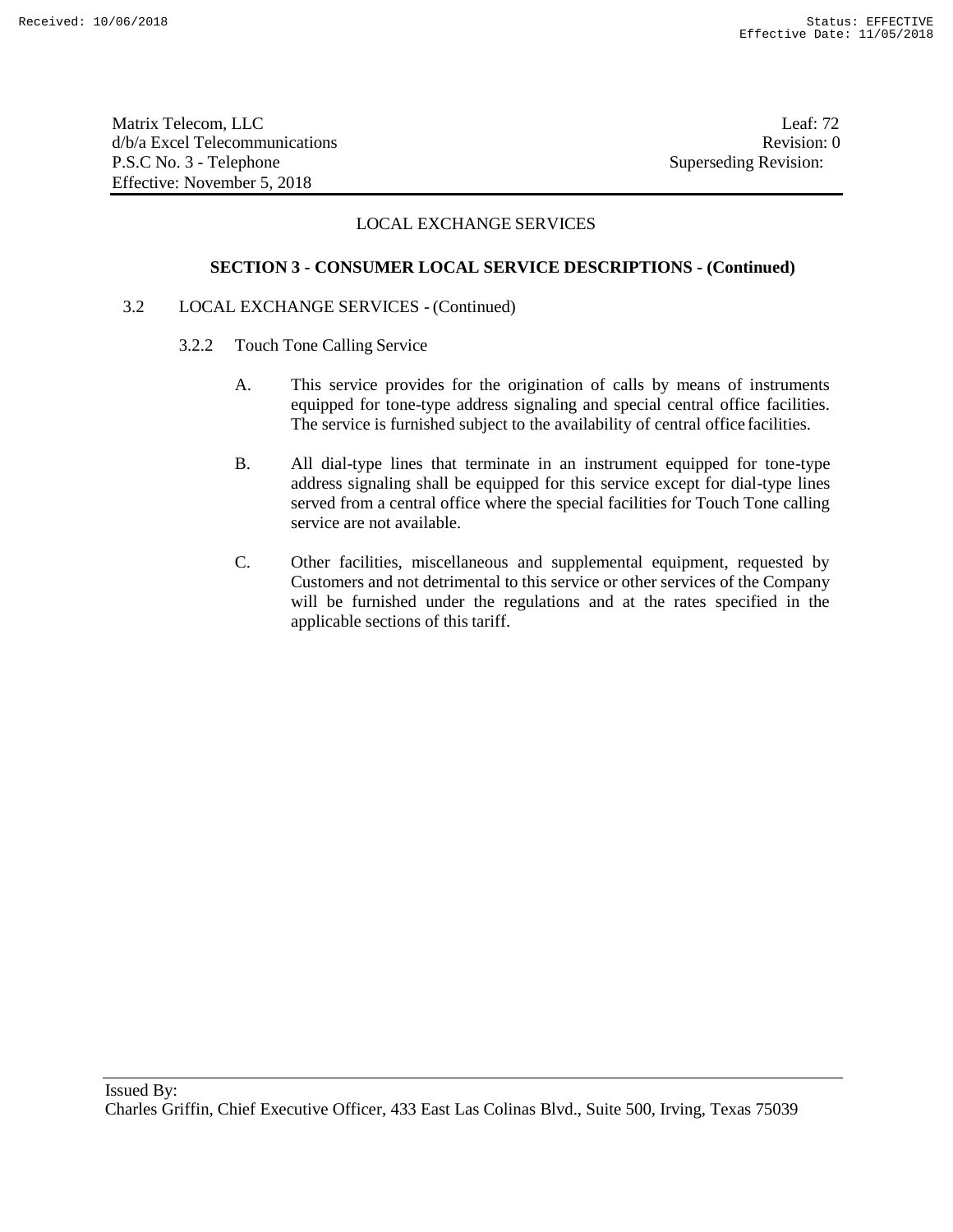Matrix Telecom, LLC Leaf: 73 d/b/a Excel Telecommunications **Review** and the set of the set of the set of the set of the set of the set of the set of the set of the set of the set of the set of the set of the set of the set of the set of the set of th P.S.C No. 3 - Telephone Superseding Revision: Effective: November 5, 2018

# LOCAL EXCHANGE SERVICES

### **SECTION 3 - CONSUMER LOCAL SERVICE DESCRIPTIONS - (Continued)**

## 3.2 LOCAL EXCHANGE SERVICES - (Continued)

3.2.3 Transfer of Calls Service

Transfer of Calls Service is a service used when a Customer disconnects service or changes their telephone number. Calls to the intercepted telephone number are referred to a recorded message if requested by the Customer. The announcement states that the called number has been disconnected or changed. If the number is available, it is given to the caller. The number may not be available because, for example, it is non-published or the Customer left the area without providing a forwarding telephone number. This service is available where resources permit, and is provided for a period of thirty (30) days.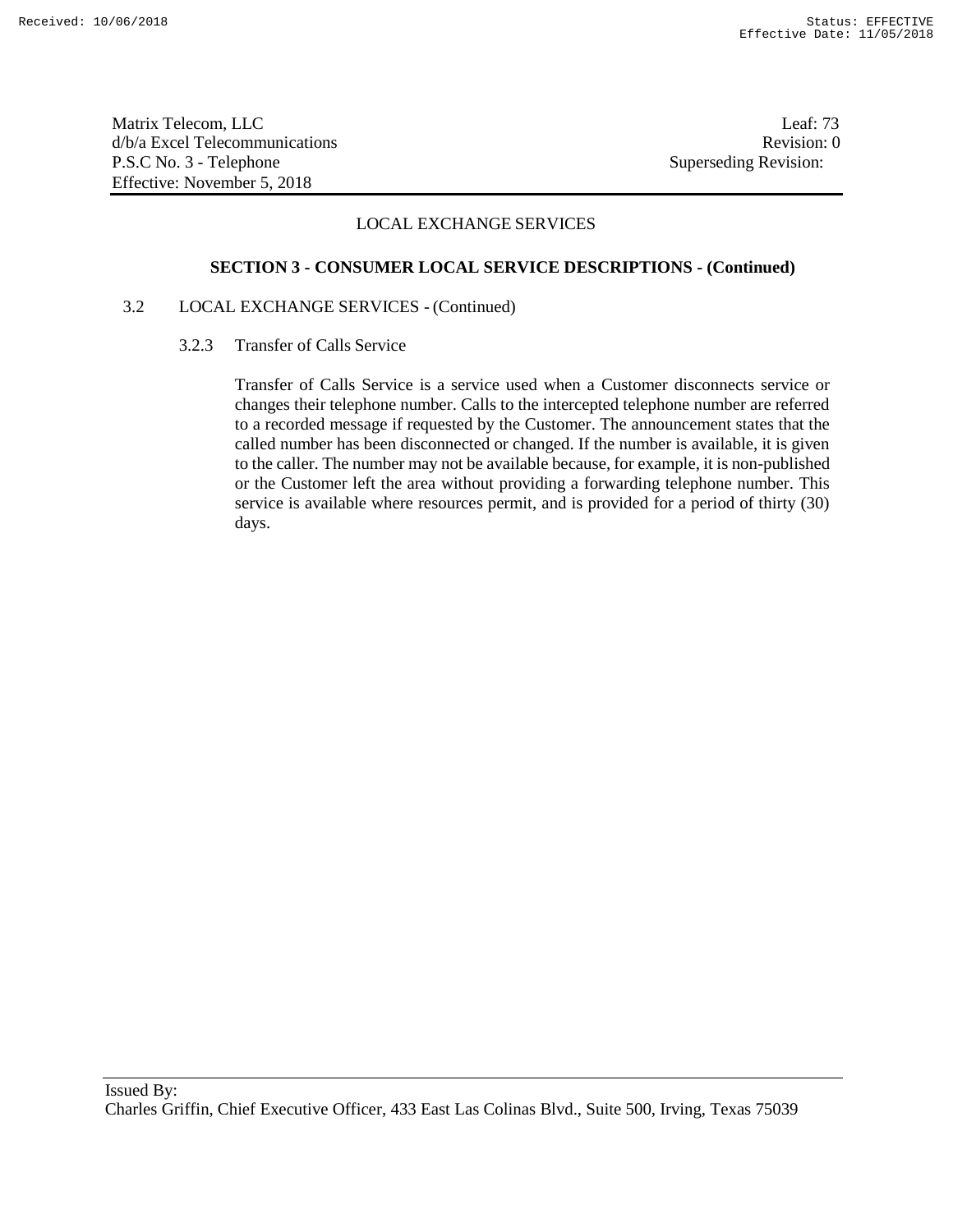Matrix Telecom, LLC Leaf: 74 d/b/a Excel Telecommunications Revision: 0 P.S.C No. 3 - Telephone Superseding Revision: Effective: November 5, 2018

## LOCAL EXCHANGE SERVICES

### **SECTION 3 - CONSUMER LOCAL SERVICE DESCRIPTIONS (Continued)**

## 3.2 LOCAL EXCHANGE SERVICES (Continued)

3.2.4 EXCEL MyLine<sup>SM</sup> Basic Package

EXCEL MyLine<sup>SM</sup> Basic Package provides residential Customers in New York with local and long distance calling for a flat rate. As of November 29, 2009, the EXCEL MyLineSM Basic Package is only available to existing customers of the EXCEL (MyLine<sup>SM</sup> Basic Package. In order to subscribe to EXCEL MyLine<sup>SM</sup> Basic Package, the Customer must select EXCEL as the primary service provider for local exchange, intraLATA interexchange and interLATA interexchange telecommunications services. Furthermore, the Customer must select one of the following two long distance service plans: EXCEL MyLine<sup>SM</sup> \$.05 Plan or EXCEL MyLine<sup>SM</sup> \$.03 Plan as described in Excel's intrastate interexchange tariff. Rates and charges for the EXCEL MyLine<sup>SM</sup> Basic Package may vary based on the Customer's selected long distance calling plan. The availability of EXCEL MyLine<sup>SM</sup> Basic Package to the Customer may be restricted based upon both EXCEL's access to services through the incumbent local exchange carrier and the Customer's creditworthiness as determined by information contained in a credit bureau report received from a credit reporting agency.

EXCEL MyLine<sup>SM</sup> Basic Package is a bundled service package which includes single line residential service and the following three Call Management Features: Call Return as described in Section 3.3.6, Call Waiting as described in Section 3.3.8 and Three-Way Calling as described in Section 3.3.11. The Customer will also receive 100 minutes of domestic long distance usage subject to the Customer's selected long distance plan, and any additional long distance usage beyond the included minutes will be billed according to the same selected long distance plan. The included long distance usage does not accumulate on a month-to-month basis, and no credit will be given to Customers who do not use the included minutes. The Customer will also be eligible for EXCEL's Friends-R- Free Discount Program as described in the Company's intrastate interexchange tariff.

EXCEL MyLine<sup>SM</sup> Basic Package does not include equipment associated with the Caller ID feature. EXCEL does not prorate the monthly charges for the MyLineSM Basic Package. If the Customer's service is discontinued prior to the conclusion of a billing period, the Customer will remain responsible for the monthly charges for the entire billing period. Rates and charges associated with EXCEL MyLine<sup>SM</sup> Basic Package are set forth in Section 1.4 of the Rate Schedule following.

Issued By: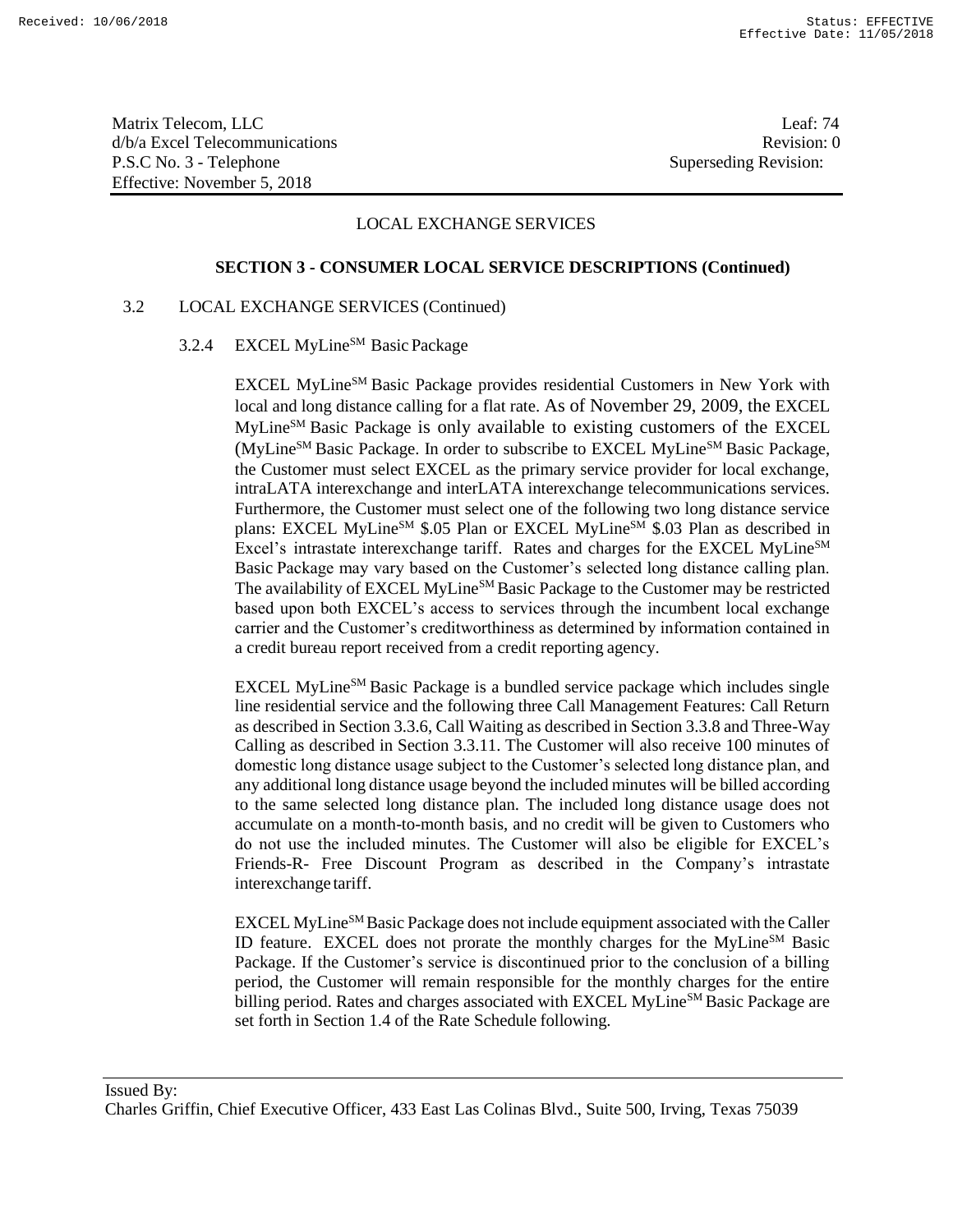Matrix Telecom, LLC Leaf: 75 d/b/a Excel Telecommunications **Review** and the set of the set of the set of the set of the set of the set of the set of the set of the set of the set of the set of the set of the set of the set of the set of the set of th P.S.C No. 3 - Telephone Superseding Revision: Effective: November 5, 2018

# LOCAL EXCHANGE SERVICES

### **SECTION 3 - CONSUMER LOCAL SERVICE DESCRIPTIONS (Continued)**

## 3.2 LOCAL EXCHANGE SERVICES (Continued)

# 3.2.5 EXCEL MyLine<sup>SM</sup> Value Package

EXCEL MyLine<sup>SM</sup> Value Package provides residential Customers in New York with local and long distance calling for a flat rate. As of November 29, 2009, the EXCEL MyLineSM Value Package is only available to existing customers of the EXCEL MyLine<sup>SM</sup> Value Package. In order to subscribe to EXCEL MyLine<sup>SM</sup> Value Package, the Customer must select EXCEL as the primary service provider for local exchange, intraLATA interexchange and interLATA interexchange telecommunications services. Furthermore, the Customer must select one of the following two long distance service plans: EXCEL MyLine<sup>SM</sup> \$.05 Plan or EXCEL MyLine<sup>SM</sup> \$.03 Plan as described in Excel's intrastate interexchange tariff. Rates and charges for the EXCEL MyLine<sup>SM</sup> Value Package may vary based on the Customer's selected long distance calling plan. The availability of EXCEL MyLine<sup>SM</sup> Value Package to the Customer may be restricted based upon both EXCEL's access to services through the incumbent local exchange carrier and the Customer's creditworthiness as determined by information contained in a credit bureau report received from a credit reporting agency.

EXCEL MyLine<sup>SM</sup> Value Package is a bundled service package which includes single line residential service and the following eight Call Management Features: Caller ID as described in Section 3.3.13 Call Waiting as described in Section 3.3.8, Three-Way Calling as described in Section 3.3.11, Call Waiting ID as described in Section 3.3.9, Call Return as described in Section 3.3.6, Speed Dialing 8 as described in Section 3.3.10, Call Forwarding as described in Section 3.3.3, and Auto Redial as described in Section 3.3.2. The Customer will also receive 200 minutes of domestic long distance usage subject to the Customer's selected long distance plan, and any additional long distance usage beyond the included minutes will be billed according to the same selected long distance plan. The included long distance usage does not accumulate on a monthto-month basis, and no credit will be given to Customers who do not use the included minutes. The Customer will also be eligible for EXCEL's Friends-R-Free Discount Program as described in the Company's intrastate interexchange tariff.

In addition to the features described herein, EXCEL MyLine<sup>SM</sup> Value Package includes subscription to an unregulated service, EXCEL's Voice Mail. EXCEL MyLine<sup>SM</sup> Value Package does not include equipment associated with the Caller ID feature. EXCEL does not prorate the monthly charges for the MyLine<sup>SM</sup> Value Package. If the Customer's service is discontinued prior to the conclusion of a billing period, the Customer will remain responsible for the monthly charges for the entire billing period. Rates and charges associated with EXCEL MyLine<sup>SM</sup> Value Package are set forth in Section 1.4 of the Rate Schedule following.

## Issued By: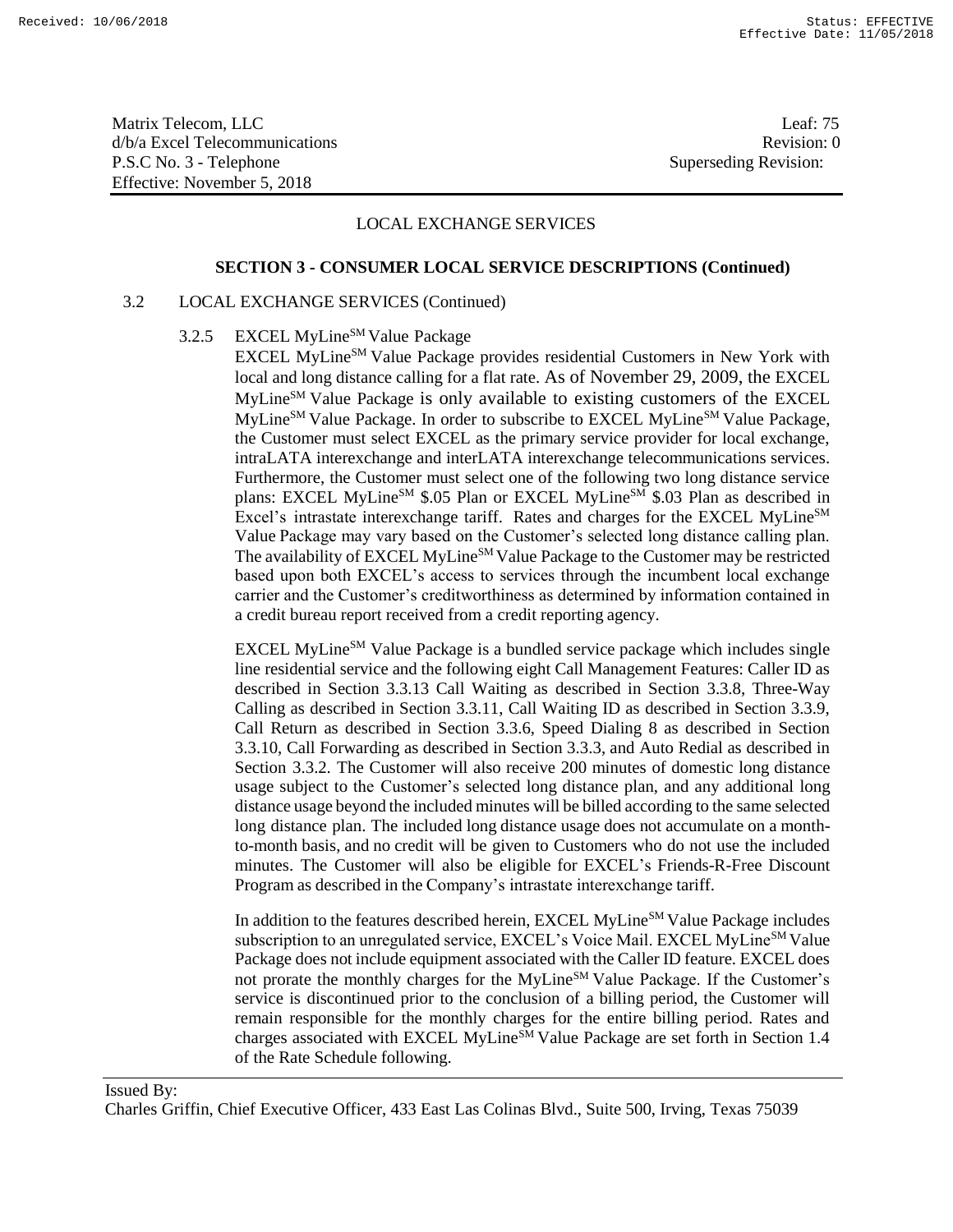Matrix Telecom, LLC Leaf: 76 d/b/a Excel Telecommunications **Review** and the set of the set of the set of the set of the set of the set of the set of the set of the set of the set of the set of the set of the set of the set of the set of the set of th P.S.C No. 3 - Telephone Superseding Revision: Effective: November 5, 2018

## LOCAL EXCHANGE SERVICES

### **SECTION 3 - CONSUMER LOCAL SERVICE DESCRIPTIONS (Continued)**

## 3.2 LOCAL EXCHANGE SERVICES (Continued)

# 3.2.6 EXCEL MyLine<sup>SM</sup> Complete Package

EXCEL MyLineSM Complete Package provides residential Customers in New York with local and long distance calling for a flat rate. As of November 29, 2009, the EXCEL MyLineSM Complete Package is only available to existing customers of the EXCEL MyLineSM Complete Package. In order to subscribe to EXCEL MyLineSM Complete Package, the Customer must select EXCEL as the primary service provider for local exchange, intraLATA interexchange and interLATA interexchange telecommunications services. Furthermore, the Customer must select the EXCEL MyLineSM \$.05 Plan as described in Excel's intrastate interexchange tariff. The availability of EXCEL MyLine<sup>SM</sup> Complete Package to the Customer may be restricted based upon both EXCEL's accessto services through the incumbent local exchange carrier and the Customer's creditworthiness as determined by information contained in a credit bureau report received from a credit reporting agency.

EXCEL MyLine<sup>SM</sup> Complete Package is a bundled service package which includes single line residential service and the following eight Call Management Features: Caller ID as described in Section 3.3.13, Call Waiting as described in Section 3.3.8, Three-Way Calling as described in Section 3.3.11, Call Waiting ID as described in Section 3.3.9, Call Return as described in Section 3.3.6, Speed Dialing 8 as described in Section 3.3.10, Call Forwarding as described in Section 3.3.3, and Auto Redial as described in Section 3.3.2. The Customer will also receive unlimited domestic long distance usage. The unlimited domestic long distance usage is for residential voice use only and applies to non-operator assisted, direct-dialed domestic calls. Use for home office, small business, large commercial business, or other commercial use is prohibited and may result in termination of the service.

In addition to the features described herein, EXCEL MyLine<sup>SM</sup> Complete Package includes subscription to an unregulated service, EXCEL's Voice Mail. However, EXCEL MyLine<sup>SM</sup> Complete Package may be provisioned without the Voice Mail feature upon the request of the Customer. EXCEL MyLine<sup>SM</sup> Complete Package does not include equipment associated with the Caller ID feature. EXCEL does not prorate the monthly charges for the MyLine<sup>SM</sup> Complete Package. If the Customer's service is discontinued prior to the conclusion of a billing period, the Customer will remain responsible for the monthly charges for the entire billing period. Rates and charges associated with EXCEL MyLineSM Complete Package are set forth in Section 1.4 of the Rate Schedulefollowing.

## Issued By: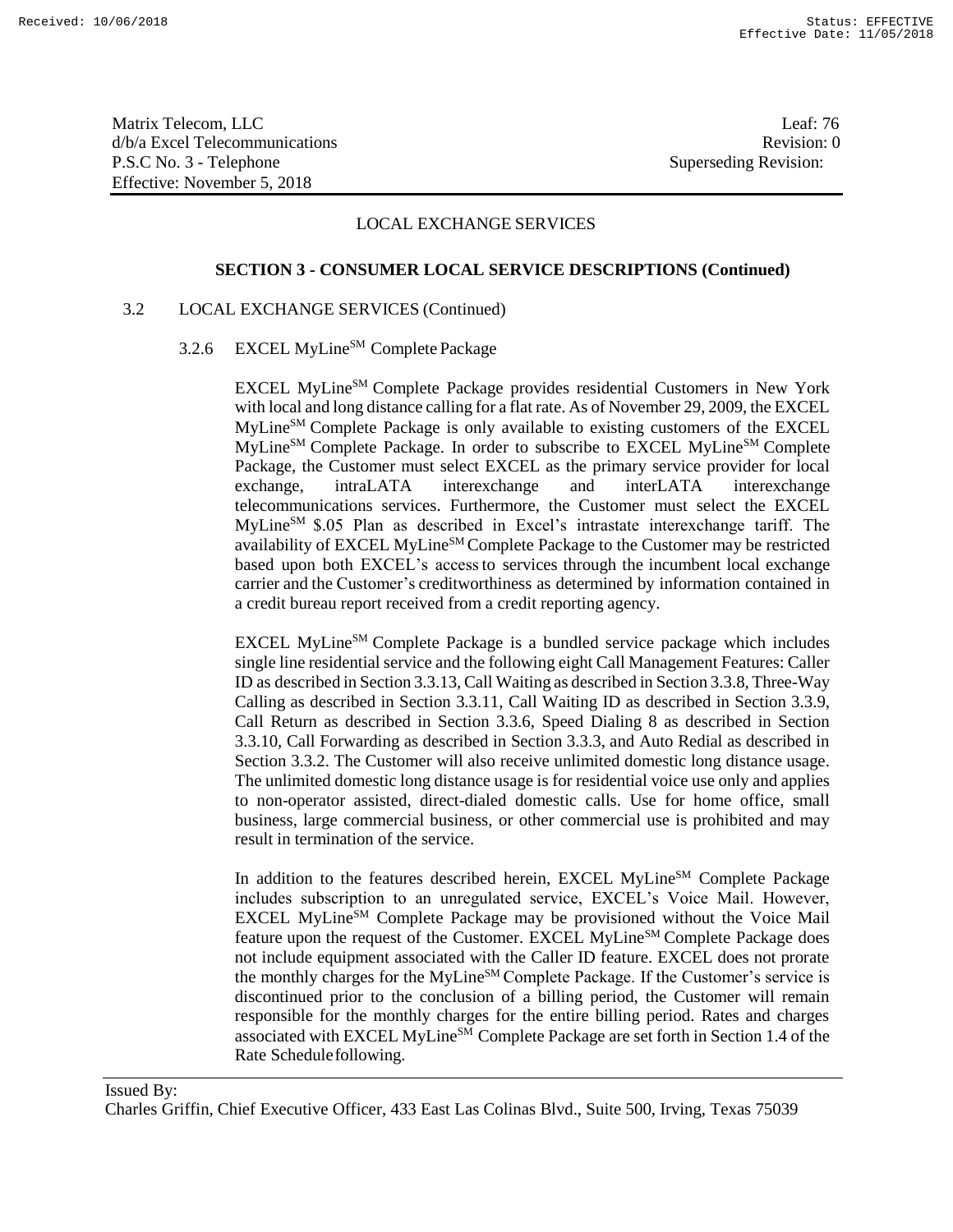Matrix Telecom, LLC Leaf: 77 d/b/a Excel Telecommunications Revision: 0 P.S.C No. 3 - Telephone Superseding Revision: Effective: November 5, 2018

## LOCAL EXCHANGE SERVICES

### **SECTION 3 - CONSUMER LOCAL SERVICE DESCRIPTIONS (Continued)**

### 3.2 LOCAL EXCHANGE SERVICES (Continued)

#### 3.2.7 Simple Plan

The Simple Plan provides residential Customers with local calling for a flat rate. In order to subscribe to the Simple Plan, the Customer must select Excel as the primary service provider for local exchange, intraLATA interexchange and interLATA interexchange telecommunications services. In addition, the Customer must select the following long distance plan: Excel Value 3.9 Long Distance Plan. Furthermore, Customers of the Simple Plan must enroll in Excel's Recurring Payment Plan as described in Section 2.3.6.D of this tariff. The availability of the Simple Plan to the Customer may be restricted based upon Excel's accessto servicesthrough the incumbent local exchange carrier. Rates and charges associated with the Simple Plan are set forth in Section 1.5 of the Rate Schedule following.

Excel does not prorate the final monthly charges for the Simple Plan. If the Customer's service is discontinued prior to the conclusion of a billing period, the Customer will remain responsible for the monthly charges for the entire billing period.

Customers of the Simple Plan may subscribe to Custom Features as described in Section 3.3 and Section 1.2 of the Rate Schedule, excluding the following: Call Forwarding - Busy Line, Call Forwarding - No Answer, Caller ID - Number Only, Caller ID - Name and Number Blocking Per Line, Call Waiting ID - Number Only and Distinctive Ring.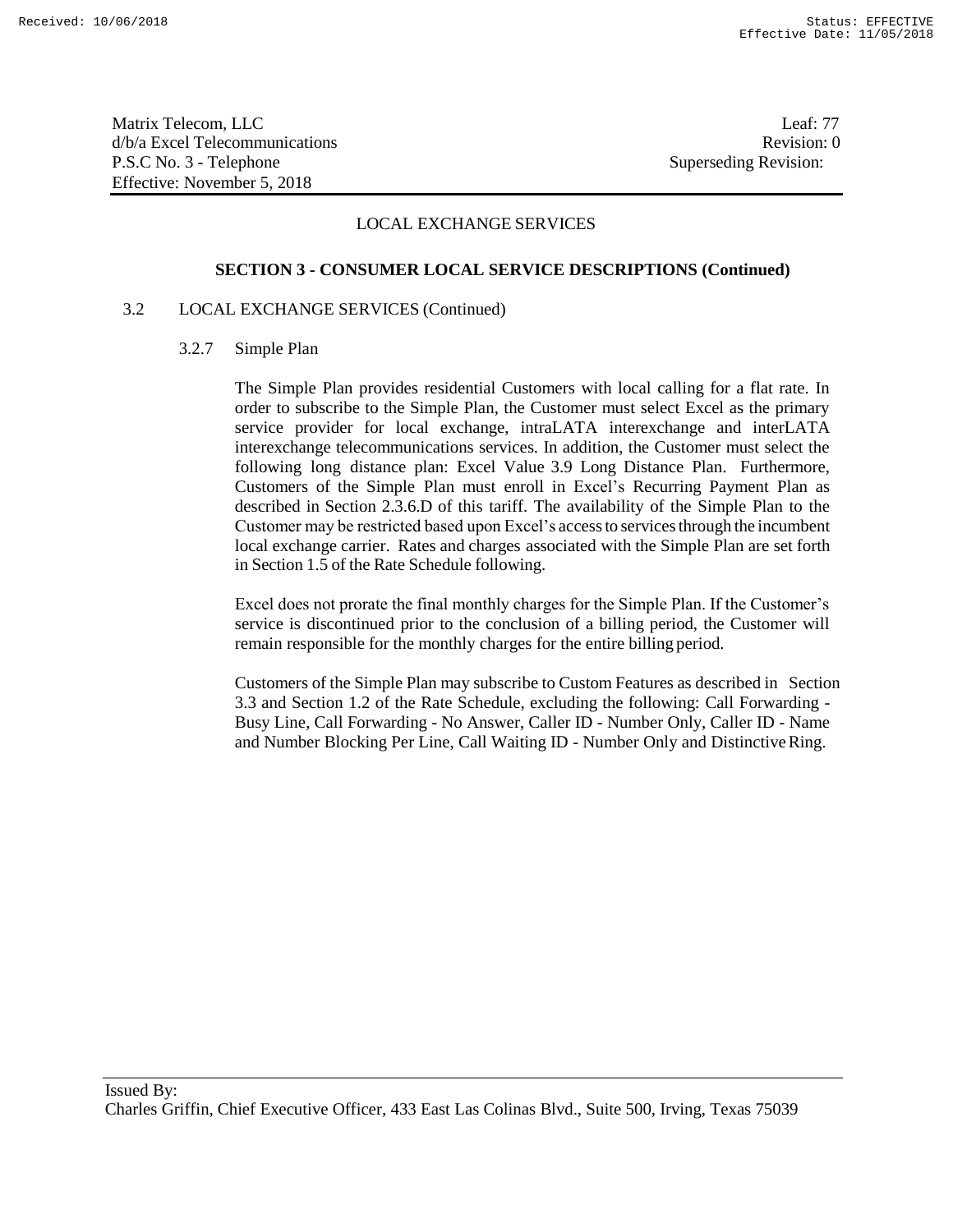Matrix Telecom, LLC Leaf: 78 d/b/a Excel Telecommunications Revision: 0 P.S.C No. 3 - Telephone Superseding Revision: Effective: November 5, 2018

## LOCAL EXCHANGE SERVICES

### **SECTION 3 - CONSUMER LOCAL SERVICE DESCRIPTIONS (Continued)**

## 3.2 LOCAL EXCHANGE SERVICES (Continued)

3.2.8 Basic Plan

The Basic Plan provides residential Customers with local and long distance calling for a flat rate. In order to subscribe to the Basic Plan, the Customer must select Excel as the primary service provider for local exchange, intraLATA interexchange and interLATA interexchange telecommunications services. In addition, the Customer must select the following long distance plan: Excel Value 3.9 Long Distance Plan. Furthermore, Customers of the Basic Plan must enroll in Excel's Recurring Payment Plan as described in Section 2.3.6.D of this tariff. The availability of the Basic Plan to the Customer may be restricted based upon Excel's access to services through the incumbent local exchange carrier. Rates and charges associated with the Basic Plan are set forth in Section 1.5 of the Rate Schedule following.

The Basic Plan is a bundled service package which includes single-line local service and 30 minutes of domestic long distance usage. The included long distance minutes and the long distance usage beyond the included minutes are subject to the terms of the Excel Value

3.9 Long Distance Plan. Unused long distance minutes do not accumulate on a monthto- month basis, and no credit will be given to Customers who do not use the included minutes.

Excel does not prorate the final monthly charges for the Basic Plan. If the Customer's service is discontinued prior to the conclusion of a billing period, the Customer will remain responsible for the monthly charges for the entire billing period.

Customers of the Basic Plan may subscribe to Custom Features as described in Section 3.3 and Section 1.2 of the Rate Schedule, excluding the following: Call Forwarding - Busy Line, Call Forwarding - No Answer, Caller ID - Number Only, Caller ID - Name and Number Blocking Per Line, Call Waiting ID - Number Only and Distinctive Ring.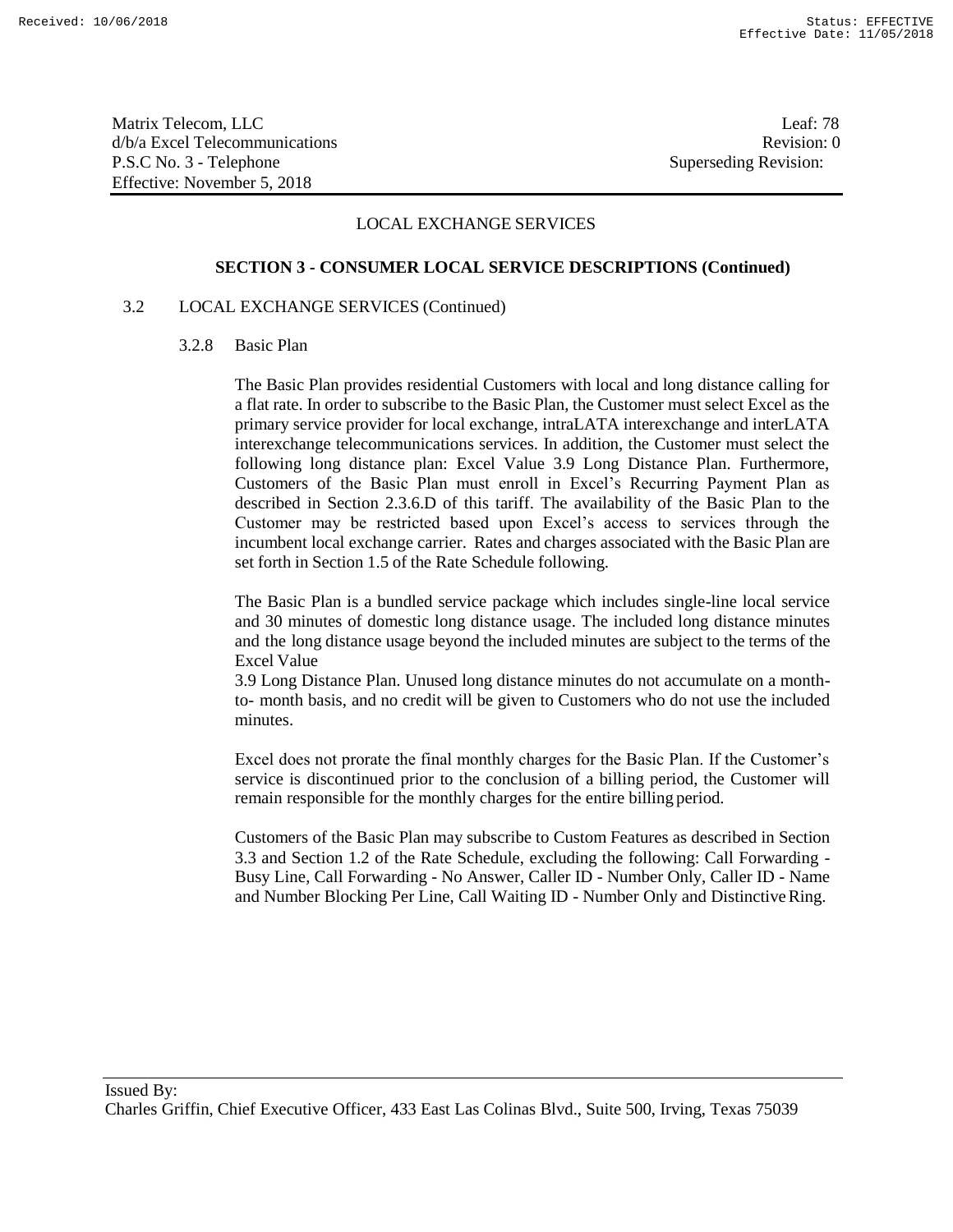Matrix Telecom, LLC Leaf: 79 d/b/a Excel Telecommunications Revision: 0 P.S.C No. 3 - Telephone Superseding Revision: Effective: November 5, 2018

## LOCAL EXCHANGE SERVICES

### **SECTION 3 - CONSUMER LOCAL SERVICE DESCRIPTIONS (Continued)**

## 3.2 LOCAL EXCHANGE SERVICES (Continued)

3.2.9 Select Plan

The Select Plan provides residential Customers with local calling, long distance calling and two features for a flat rate. In order to subscribe to the Select Plan, the Customer must select Excel as the primary service provider for local exchange, intraLATA interexchange and interLATA interexchange telecommunications services. In addition, the Customer must select the following long distance plan: Excel Value 3.9 Long Distance Plan. Furthermore, Customers of the Select Plan must enroll in Excel's Recurring Payment Plan as described in Section 2.3.6.D of this tariff. The availability of the Select Plan to the Customer may be restricted based upon Excel's access to services through the incumbent local exchange carrier. Rates and charges associated with the Select Plan are set forth in Section 1.5 of the Rate Schedule following.

The Select Plan is a bundled service package which includes single-line local service, 150 minutes of domestic long distance usage, Caller ID – Name and Number and Call Waiting. The included long distance minutes and the long distance usage beyond the included minutes are subject to the terms of the Excel Value 3.9 Long Distance Plan. Unused long distance minutes do not accumulate on a month-to-month basis, and no credit will be given to Customers who do not use the included minutes.

Excel does not prorate the final monthly charges for the Select Plan. If the Customer's service is discontinued prior to the conclusion of a billing period, the Customer will remain responsible for the monthly charges for the entire billing period.

Customers of the Select Plan may subscribe to additional Custom Features as described in Section 3.3 and Section 1.2 of the Rate Schedule, excluding the following: Call Forwarding

- Busy Line, Call Forwarding - No Answer, Caller ID - Number Only, Caller ID - Name and Number Blocking Per Line, Call Waiting ID - Number Only and Distinctive Ring.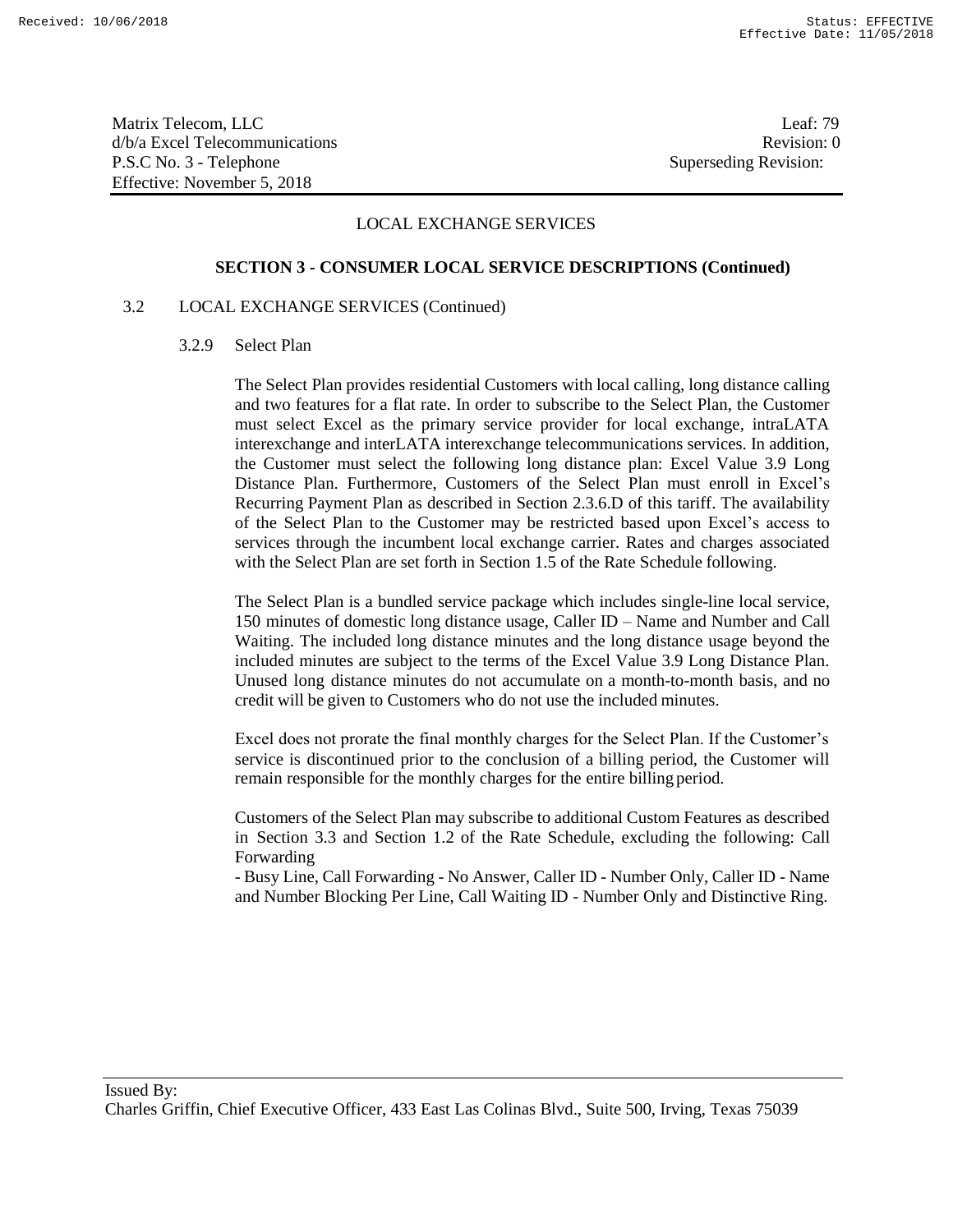Matrix Telecom, LLC Leaf: 80 d/b/a Excel Telecommunications Revision: 0 P.S.C No. 3 - Telephone Superseding Revision: Effective: November 5, 2018

## LOCAL EXCHANGE SERVICES

### **SECTION 3 - CONSUMER LOCAL SERVICE DESCRIPTIONS (Continued)**

### 3.2 LOCAL EXCHANGE SERVICES (Continued)

3.2.10 Value Plan

The Value Plan provides residential Customers with local calling, long distance calling and two features for a flat rate. In order to subscribe to the Value Plan, the Customer must select Excel as the primary service provider for local exchange, intraLATA interexchange and interLATA interexchange telecommunications services. In addition, the Customer must select the following long distance plan: Excel Value 3.9 Long Distance Plan. Furthermore, Customers of the Value Plan must enroll in Excel's Recurring Payment Plan as described in Section 2.3.6.D of this tariff. The availability of the Value Plan to the Customer may be restricted based upon Excel's access to services through the incumbent local exchange carrier. Rates and charges associated with the Value Plan are set forth in Section 1.5 of the Rate Schedule following.

The Value Plan is a bundled service package which includes single-line local service, 200 minutes of domestic long distance usage, Caller ID – Name and Number and Call Waiting. The included long distance minutes and the long distance usage beyond the included minutes are subject to the terms of the Excel Value 3.9 Long Distance Plan. Unused long distance minutes do not accumulate on a month-to-month basis, and no credit will be given to Customers who do not use the included minutes.

Excel does not prorate the final monthly charges for the Value Plan. If the Customer's service is discontinued prior to the conclusion of a billing period, the Customer will remain responsible for the monthly charges for the entire billing period.

Customers of the Value Plan may subscribe to additional Custom Features as described in Section 3.3 and Section 1.2 of the Rate Schedule, excluding the following: Call Forwarding

- Busy Line, Call Forwarding - No Answer, Caller ID - Number Only, Caller ID - Name and Number Blocking Per Line, Call Waiting ID - Number Only and Distinctive Ring.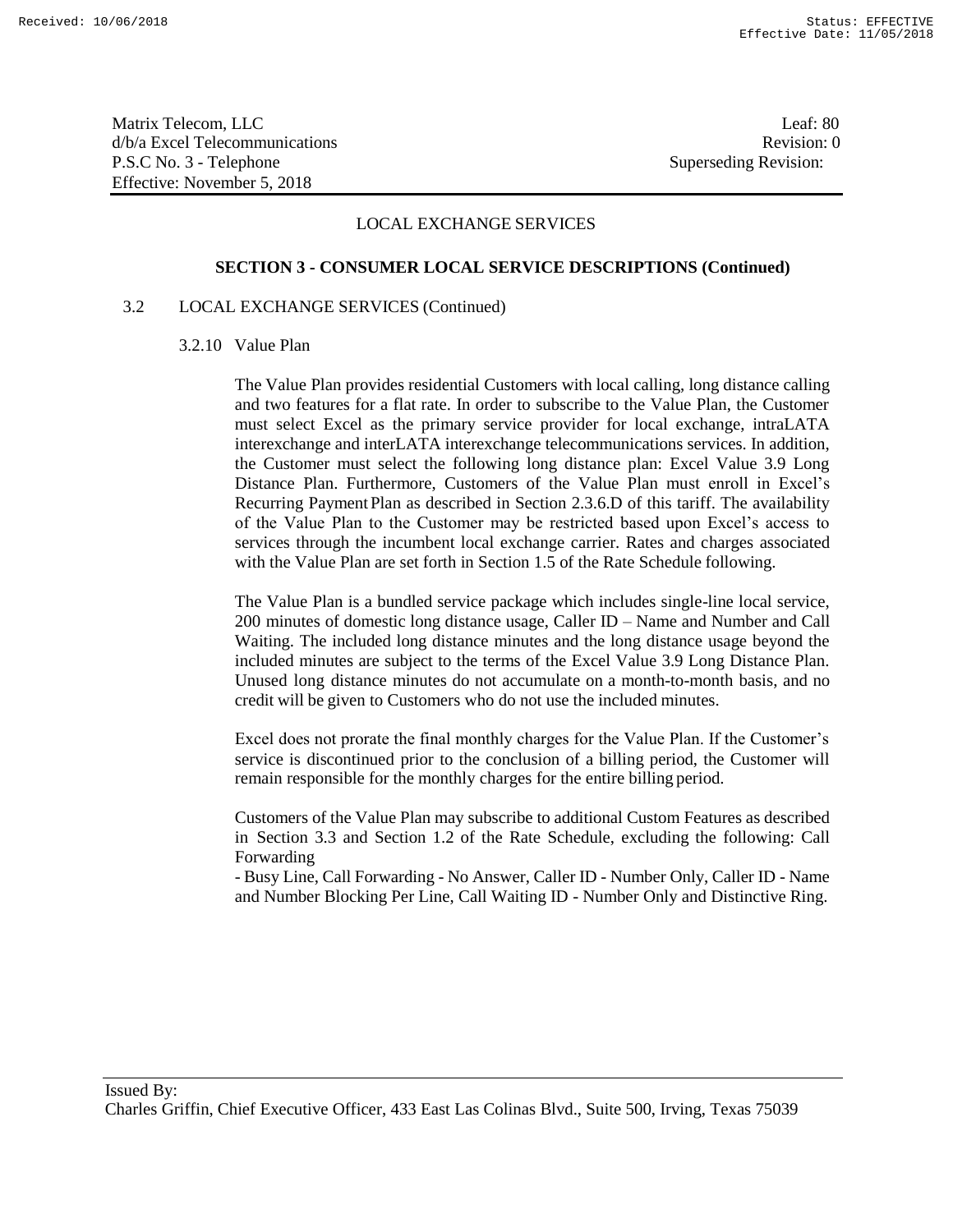Matrix Telecom, LLC Leaf: 81 d/b/a Excel Telecommunications and the control of the control of the control of the Revision: 0 P.S.C No. 3 - Telephone Superseding Revision: Effective: November 5, 2018

# LOCAL EXCHANGE SERVICES

### **SECTION 3 - CONSUMER LOCAL SERVICE DESCRIPTIONS (Continued)**

## 3.2 LOCAL EXCHANGE SERVICES (Continued)

3.2.11 Premium Plan

The Premium Plan provides residential Customers with local calling, long distance calling and features for a flat rate. In order to subscribe to the Premium Plan, the Customer must select Excel as the primary service provider for local exchange, intraLATA interexchange and interLATA interexchange telecommunications services. In addition, the Customer must select the following long distance plan: Excel Value 3.9 Long Distance Plan. Furthermore, Customers of the Premium Plan must enroll in Excel's Recurring Payment Plan as described in Section 2.3.6.D of this tariff. The availability of the Premium Plan to the Customer may be restricted based upon Excel's access to services through the incumbent local exchange carrier. Rates and charges associated with the Premium Plan are set forth in Section 1.5 of the Rate Schedule following and are based on rate groups as established and defined by Verizon.

The Premium Plan is a bundled service package which includes single-line local service, Caller ID – Name and Number, Call Waiting, Call Forwarding, Call Waiting ID, Call Return and Three Way Calling. Customers will also receive unlimited domestic long distance usage. The unlimited domestic long distance usage is for residential voice use only and applies to non-operator assisted, direct-dialed domestic calls. Use for home office, small business, large commercial business, or other commercial use is prohibited and may result in termination of the service.

Excel does not prorate the final monthly charges for the Premium Plan. If the Customer's service is discontinued prior to the conclusion of a billing period, the Customer will remain responsible for the monthly charges for the entire billing period.

Customers of the Premium Plan may subscribe to additional Custom Features as described in Section 3.3 and Section 1.2 of the Rate Schedule, excluding the following: Call Forwarding - Busy Line, Call Forwarding - No Answer, Caller ID - Number Only, Caller ID - Name and Number Blocking Per Line, Call Waiting ID - Number Only and Distinctive Ring.

In addition to the features described herein, the Premium Plan includes subscription to an unregulated service, Excel's Voice Mail. The Premium Plan may be provisioned without the Voice Mail feature upon request of the Customer.

Issued By: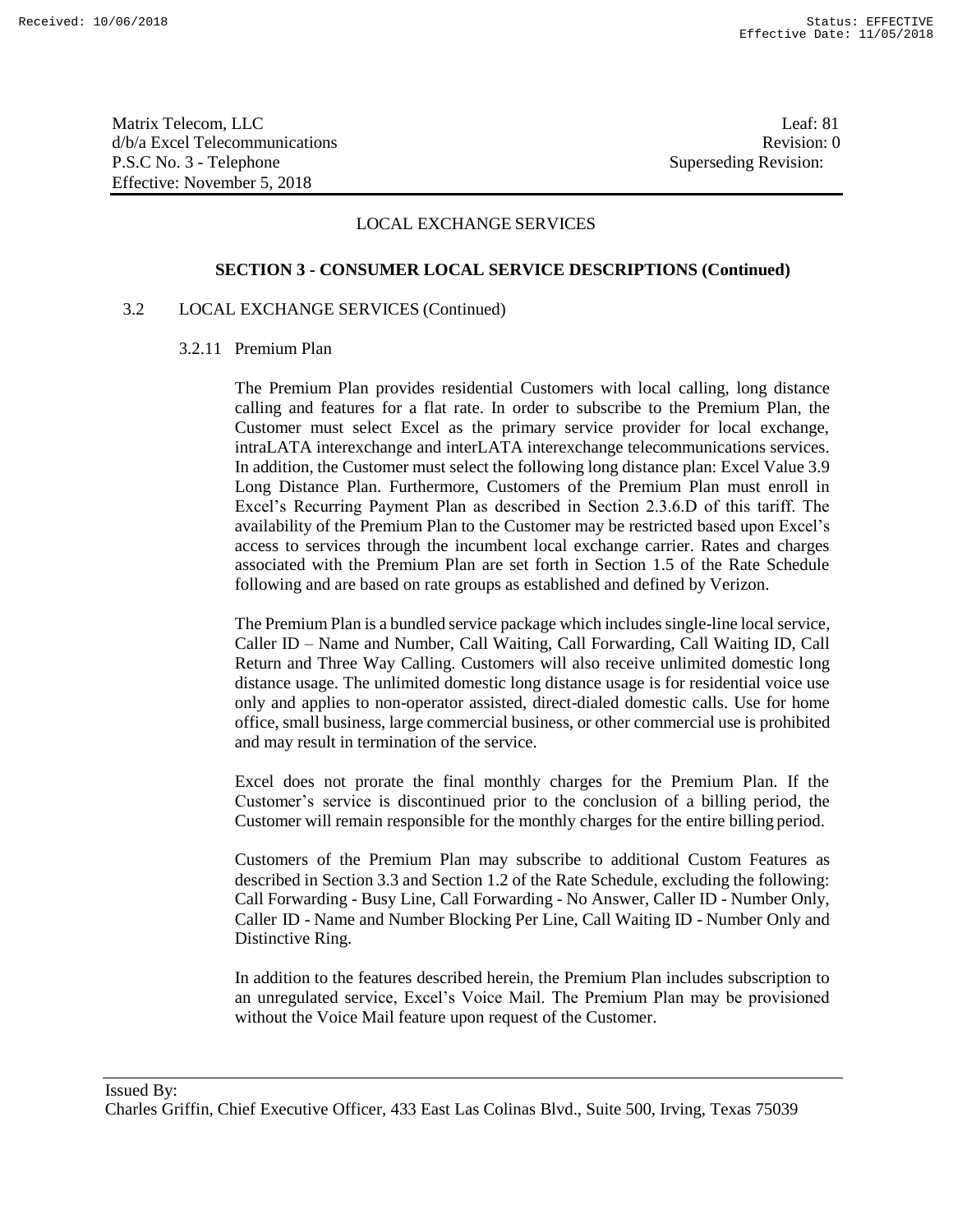Matrix Telecom, LLC Leaf: 82 d/b/a Excel Telecommunications Revision: 0 P.S.C No. 3 - Telephone Superseding Revision: Effective: November 5, 2018

# LOCAL EXCHANGE SERVICES

### **SECTION 3 - CONSUMER LOCAL SERVICE DESCRIPTIONS (Continued)**

## 3.2 LOCAL EXCHANGE SERVICES (Continued)

### 3.2.12 Unlimited Plan

The Unlimited Plan provides residential Customers with local calling, long distance calling and features for a flat rate. In order to subscribe to the Unlimited Plan, the Customer must select Excel as the primary service provider for local exchange, intraLATA interexchange and interLATA interexchange telecommunications services. In addition, the Customer must select the following long distance plan: Excel Value 3.9 Long Distance Plan. Furthermore, Customers of the Unlimited Plan must enroll in Excel's Recurring Payment Plan as described in Section 2.3.6.D of this tariff. The availability of the Unlimited Plan to the Customer may be restricted based upon Excel's access to services through the incumbent local exchange carrier. Rates and charges associated with the Unlimited Plan are set forth in Section 1.5 of the Rate Schedule following and are based on rate groups as established and defined by Verizon.

The Unlimited Plan is a bundled service package which includes single-line local service, Caller ID – Name and Number, Call Waiting, Call Forwarding, Call Waiting ID, Call Return, Speed Dialing 8 and Three Way Calling. Customers will also receive unlimited domestic long distance usage. The unlimited domestic long distance usage is for residential voice use only and applies to non-operator assisted, direct-dialed domestic calls. Use for home office, small business, large commercial business, or other commercial use is prohibited and may result in termination of the service.

Excel does not prorate the final monthly charges for the Unlimited Plan. If the Customer's service is discontinued prior to the conclusion of a billing period, the Customer will remain responsible for the monthly charges for the entire billing period.

Customers of the Unlimited Plan may subscribe to additional Custom Features as described in Section 3.3 and Section 1.2 of the Rate Schedule, excluding the following: Call Forwarding - Busy Line, Call Forwarding - No Answer, Caller ID - Number Only, Caller ID - Name and Number Blocking Per Line, Call Waiting ID - Number Only and Distinctive Ring.

In addition to the features described herein, the Unlimited Plan includes subscription to an unregulated service, Excel's Voice Mail. The Unlimited Plan may be provisioned without the Voice Mail feature upon request of the Customer.

### Issued By: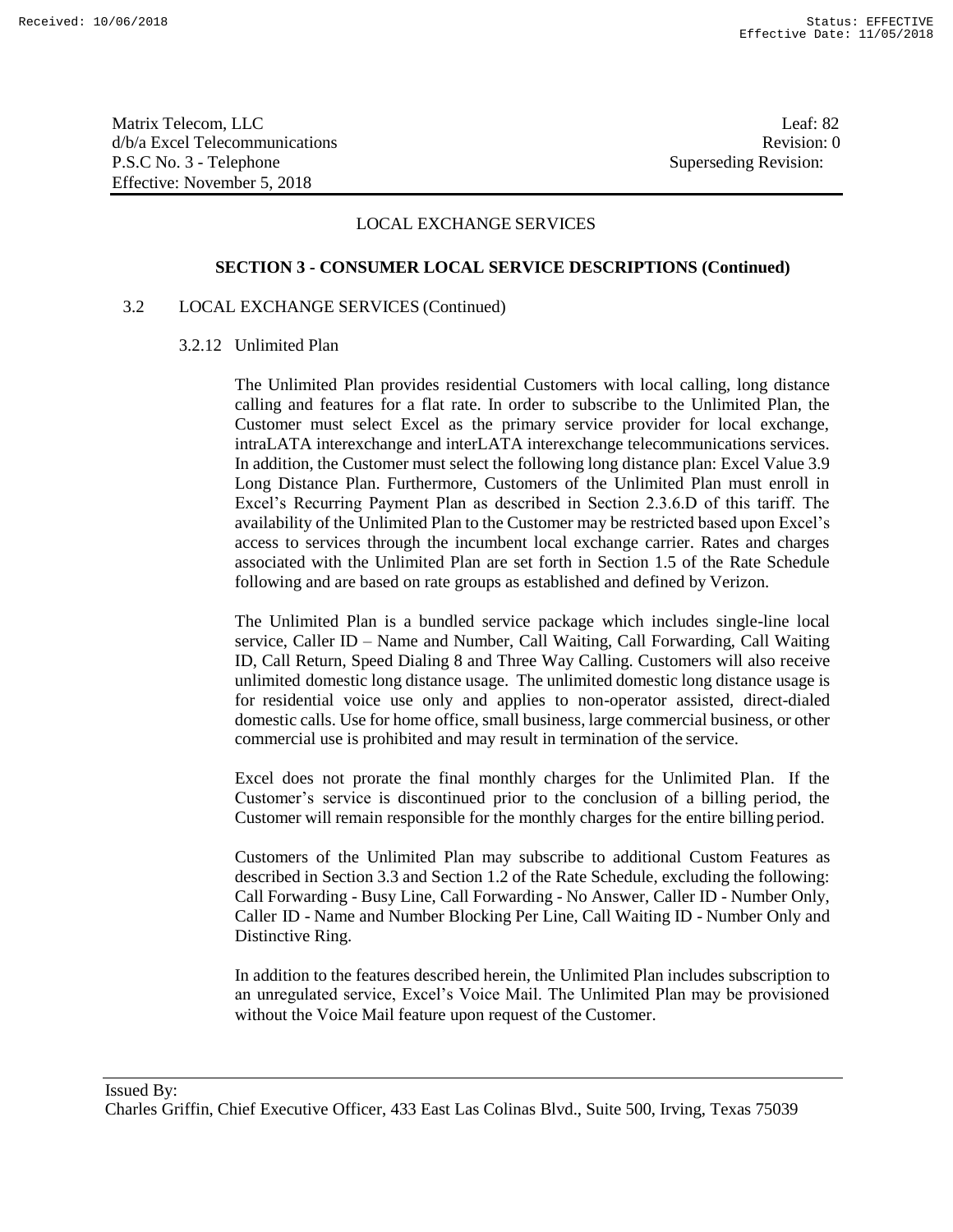Matrix Telecom, LLC Leaf: 83 d/b/a Excel Telecommunications and the control of the control of the Revision: 0 P.S.C No. 3 - Telephone Superseding Revision: Effective: November 5, 2018

# LOCAL EXCHANGE SERVICES

# **SECTION 3 - CONSUMER LOCAL SERVICE DESCRIPTIONS - (Continued)**

## 3.3 CUSTOM FEATURES

The features in this section are made available on an individual basis or as a part of feature packages. Custom features are offered on a monthly basis where facilities are available.

### 3.3.1 Anonymous Call Rejection – ACR 77

Allows customers to automatically reject all calls that have been marked anonymous, unavailable or private by the calling party. When ACR is active, the called party receives no alerting (ringing) for a call that has been rejected. The call is routed to a denial announcement and subsequently terminated.

### 3.3.2 Auto Redial

This feature automatically redials the last outgoing number dialed by the Customer. Activation and deactivation of this feature is completed by the Customer. Auto Redial will attempt to call the number for a maximum of thirty (30) minutes after the feature is activated. Once the call is established, the Customer will hear a special ring when the call can be completed. NOTE: Some telephones are only capable of providing a standard ring. Customers must contact the manufacturer or distributor of their telephone set if they have any questions.

Auto Redial (usage sensitive) is available on a pay-per-use basis and the functionality is the same as Auto Redial. Auto Redial (usage sensitive) will be provisioned with local service unless customer requests the feature to be blocked or it is included in a package.

### 3.3.3 Call Forwarding

Permits a customer to transfer all incoming calls to another dialable telephone number. The customer pre-selects a second telephone number to which all incoming calls are to be transferred automatically. Calls may be transferred to a long distance message telecommunications point subject to the availability of the necessary facilities in the central office from which the calls are to be transferred. Call Forwarding shall not be used to extend calls on a planned and continuing basisto intentionally avoid the payment in whole or in part, of message toll charges that would regularly be applicable between the access line originating the call and the access line to which the call is transferred. Customers utilizing Call Forwarding service are responsible for the payment of charges for each toll call between his access line and the distant access line to which the call wastransferred.

# Issued By: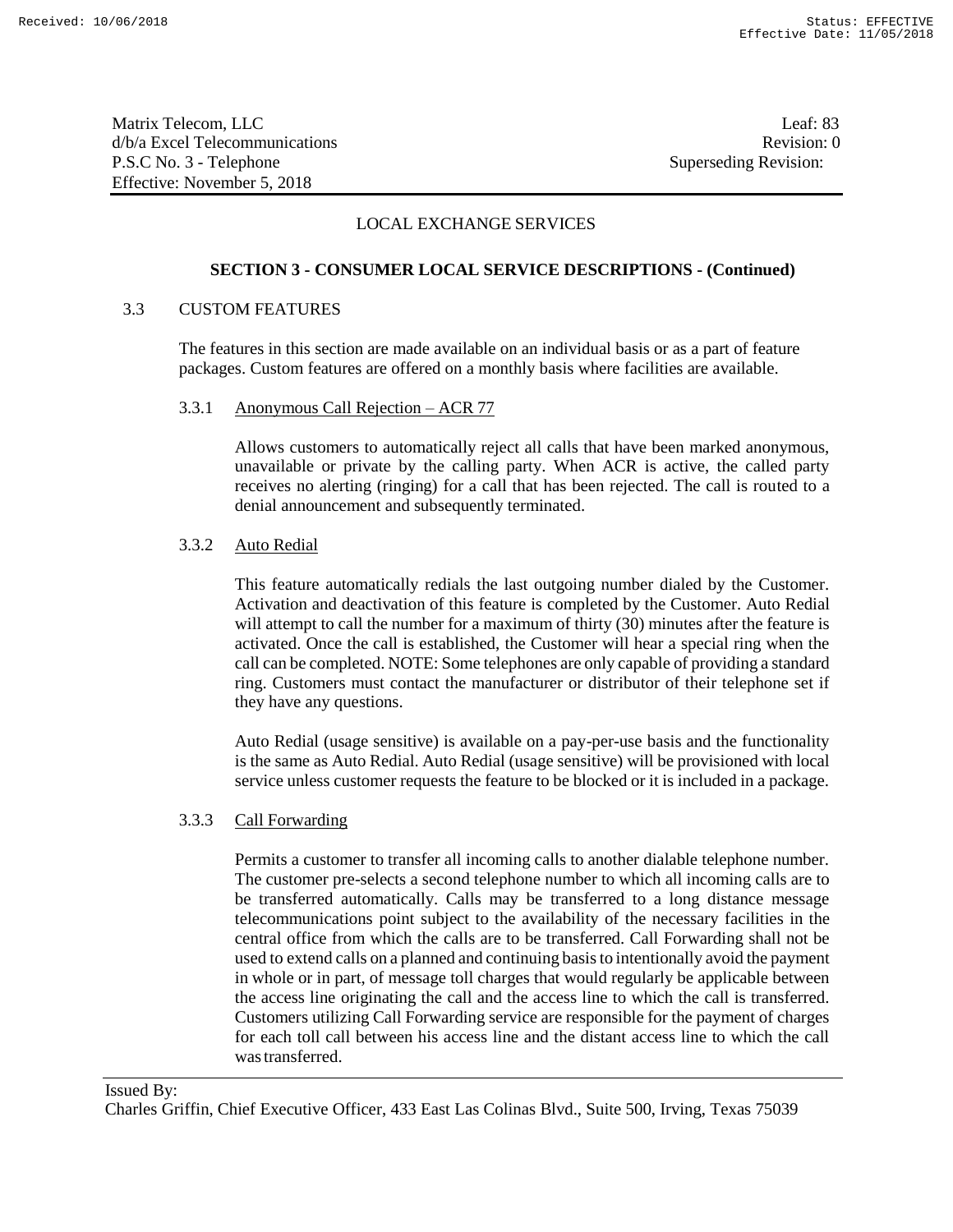Matrix Telecom, LLC Leaf: 84 d/b/a Excel Telecommunications **Review** and the set of the set of the set of the set of the set of the set of the set of the set of the set of the set of the set of the set of the set of the set of the set of the set of th P.S.C No. 3 - Telephone Superseding Revision: Effective: November 5, 2018

# LOCAL EXCHANGE SERVICES

### **SECTION 3 - CONSUMER LOCAL SERVICE DESCRIPTIONS - (Continued)**

### 3.3 CUSTOM FEATURES - (Continued)

3.3.4 Call Forwarding - (Busy Line)

Automatically reroutes an incoming call to a customer predesignated number when the called number is busy.

3.3.5 Call Forwarding - (No Answer)

Automatically reroutes an incoming call to a customer predesignated number when the called number does not answer within the number of rings programmed by the Company.

## 3.3.6 Call Return

This feature allows the Customer to automatically return the most recent incoming call, even if it is not answered. If the telephone number is busy, Call Return will attempt to call the number for a maximum of thirty (30) minutes after the feature is activated. Once the call is established, the Customer will hear a special ring when the call can be completed. This is accomplished by the Customer activating a code. NOTE: Some telephones are only capable of providing a standard ring. Customers must contact the manufacturer or distributor of their telephone set if they have any questions. The operability of this call back feature is dependent upon whether the caller's originating telephone number can be recognized or not.

Call Return (usage sensitive) is available on a pay per use basis and the functionality is the same as Call Return. Call Return (usage sensitive) will be provisioned with local service unless customer requests the feature to be blocked or it is included in a package.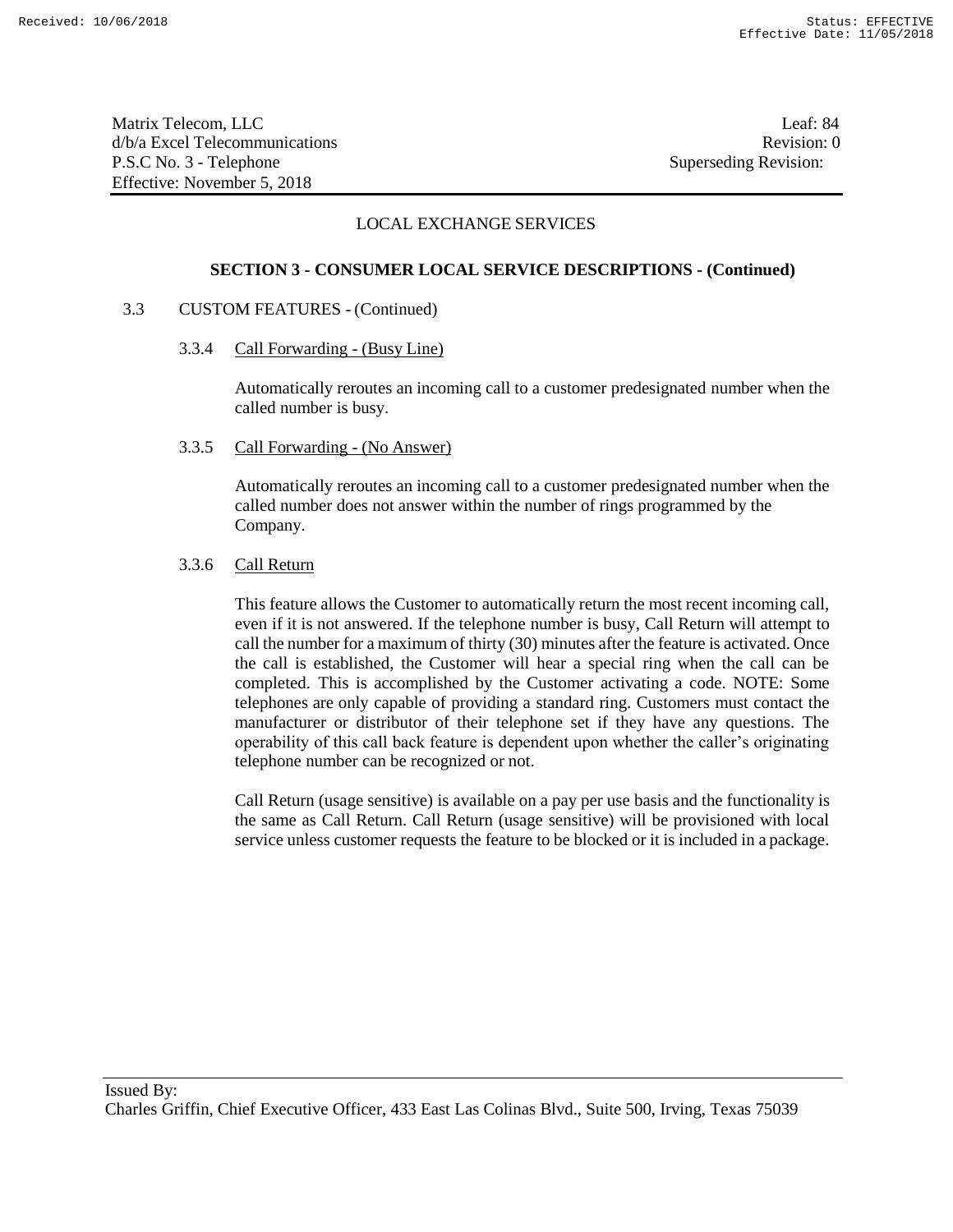Matrix Telecom, LLC Leaf: 85 d/b/a Excel Telecommunications and the control of the control of the control of the Revision: 0 P.S.C No. 3 - Telephone Superseding Revision: Effective: November 5, 2018

# LOCAL EXCHANGE SERVICES

## **SECTION 3 - CONSUMER LOCAL SERVICE DESCRIPTIONS - (Continued)**

### 3.3 CUSTOM FEATURES - (Continued)

### 3.3.7 Call Trace - (Customer Originated)

Allows a customer to request an automatic trace of the last incoming call. This provides an easy way to trace obscene, threatening or harassing calls. A Call Trace may be activated at any time during or immediately following the call to be traced. The incoming call detail recorded by the Company showing the results of the trace (i.e., telephone number traced) will not be released to the customer. Such call detail shall be provided only to law enforcement authorities upon request. A trace cannot be successfully completed if the incoming call originates in a telephone central office not equipped for Call Trace Service.

At its option or upon receipt of a proper request from a law enforcement agency, the Company will set up a temporary tracing arrangement using Call Tracing at no charge to the customer when in the judgment of the Company or law enforcement agency, the unwanted call(s) present a serious threat of harm or destruction of property.

### 3.3.8 Call Waiting

This feature provides a tone signal that alerts the Customer talking on the line when a second call is incoming. A maximum of two calls may be in process at one time. A Customer who subscribes to Call Waiting can also inhibit the reception of the Call Waiting tone for the duration of a single call, preventing interruption of the call by activating the code (\*70) to cancel Call Waiting. This functionality is automatically included with the Call Waiting feature at no additional cost to the Customer.

## 3.3.9 Call Waiting ID (With Name and Number)

Call Waiting ID with Name and Number is an enhanced version of Call Waiting ID. It is designed for use by a Call Waiting subscriber. A customer who is off-hook on an existing call, is able to receive the telephone number of a new incoming call on their customer- provided premise equipment attached to the Customer's subscriber line. Additionally, the name found in the Company's records, applicable to the line originating the call, including the non-published and non-listed service is displayed on customer- provided premise equipment. The Customer must purchase the equipment separately, and it is not available under this tariff.

Issued By: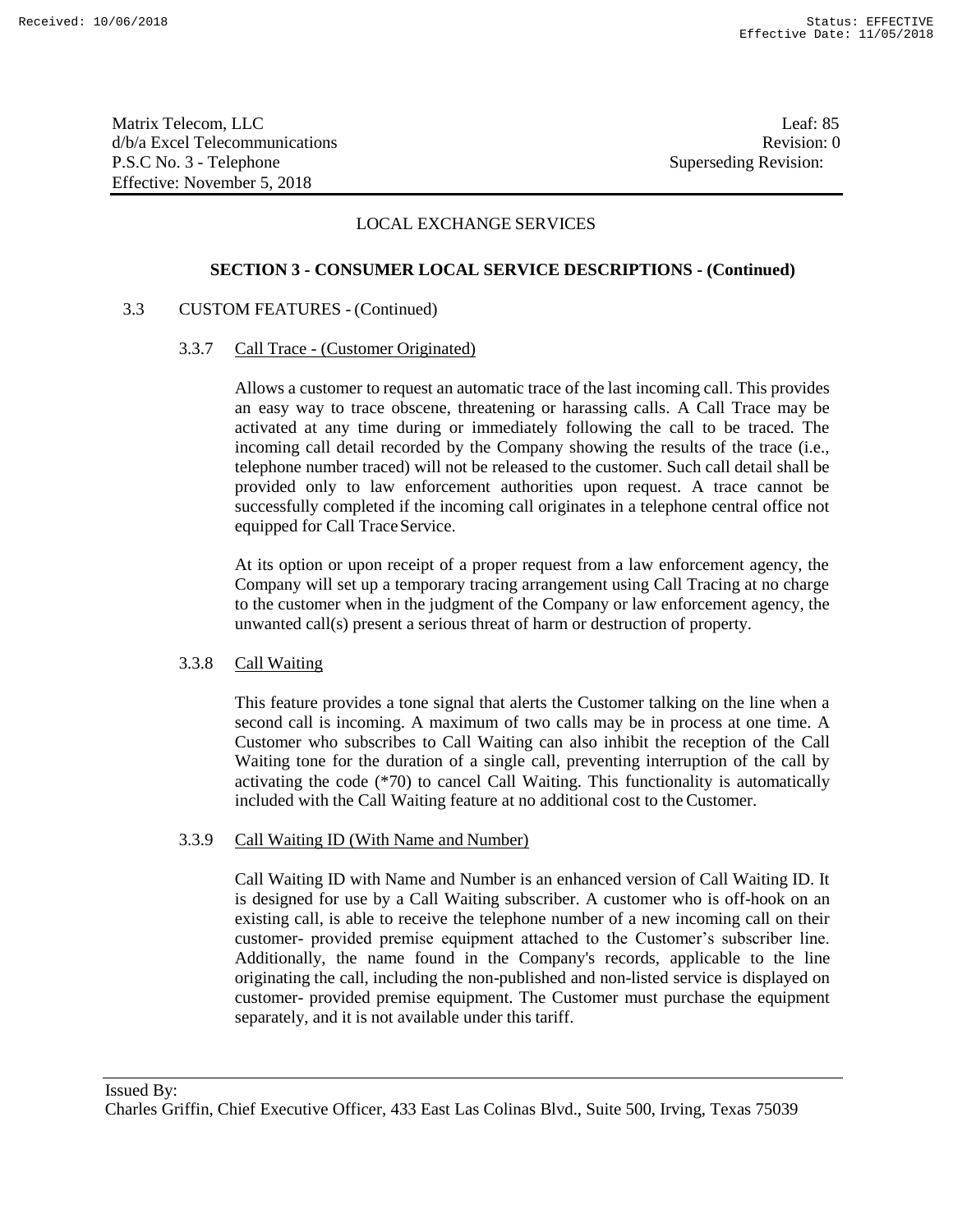Matrix Telecom, LLC Leaf: 86 d/b/a Excel Telecommunications **Review** and the set of the set of the set of the set of the set of the set of the set of the set of the set of the set of the set of the set of the set of the set of the set of the set of th P.S.C No. 3 - Telephone Superseding Revision: Effective: November 5, 2018

# LOCAL EXCHANGE SERVICES

### **SECTION 3 - CONSUMER LOCAL SERVICE DESCRIPTIONS - (Continued)**

### 3.3 CUSTOM FEATURES - (Continued)

### 3.3.10 Speed Dialing 8

This feature allows the Customer to reach a list of frequently called numbers by dialing an abbreviated code. The Customer may call up to eight pre-selected numbers by dialing one- digit codes. Programming of these numbers is completed by the Customer.

## 3.3.11 Three-Way Calling

Enables a customer to add a third party on an existing call without operator assistance, thereby establishing a three-way conversation. The transmission quality may vary depending on the distance and routing necessary and may not necessarily meet normal standards.

Three-Way Calling (usage sensitive) is available on a pay per use basis and the functionality is the same as Three-Way Calling. Three-Way Calling (usage sensitive) will be provisioned with local service unless customer requests the feature to be blocked or it is included in a package.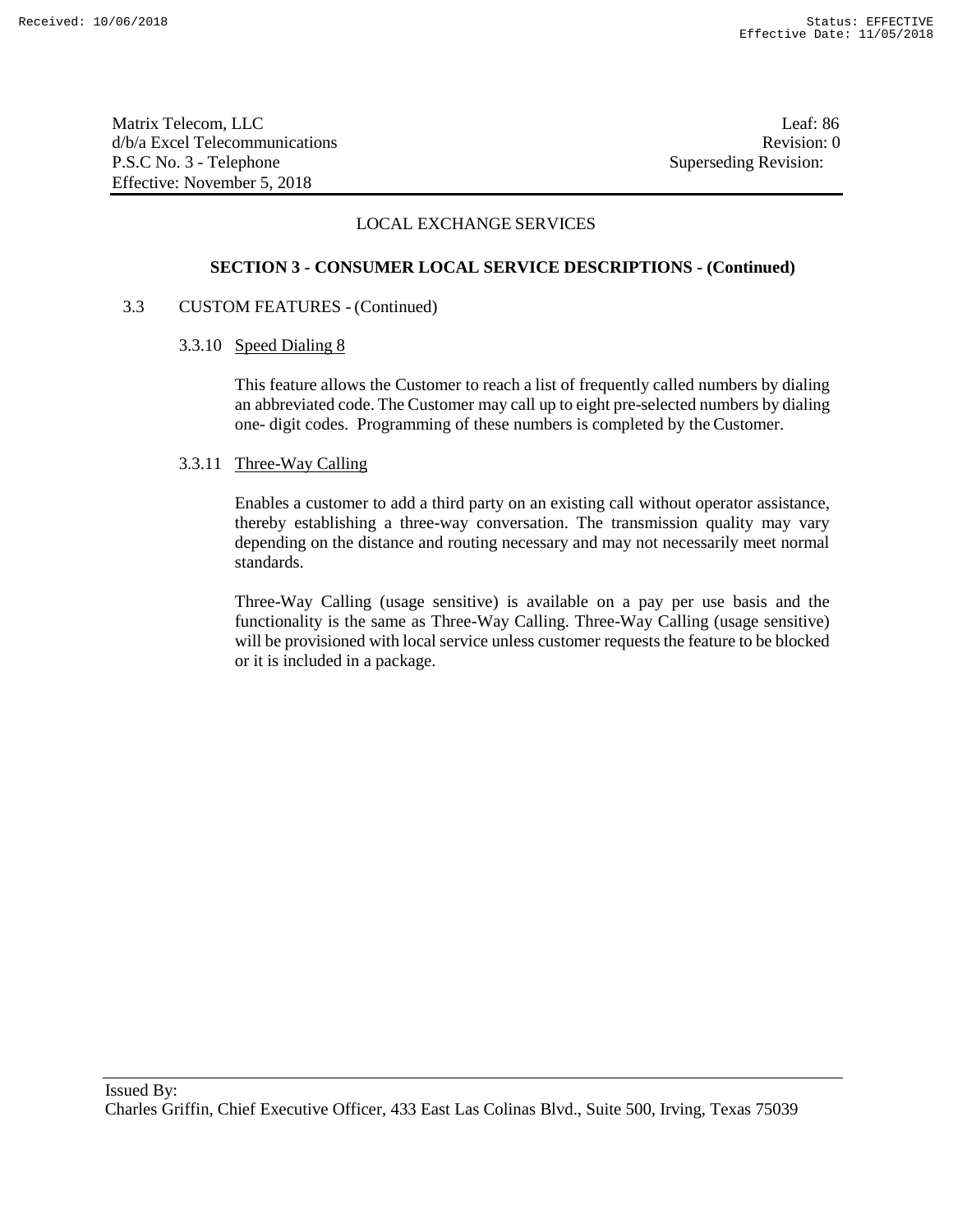Matrix Telecom, LLC Leaf: 87 d/b/a Excel Telecommunications Revision: 0 P.S.C No. 3 - Telephone Superseding Revision: Effective: November 5, 2018

# LOCAL EXCHANGE SERVICES

### **SECTION 3 - CONSUMER LOCAL SERVICE DESCRIPTIONS - (Continued)**

# 3.3 CUSTOM FEATURES - (Continued)

### 3.3.12 Caller ID - (Number Only)

This feature automatically displays a caller's telephone number, including nonpublished and non-listed service on a customer provided display unit. The customer must purchase the equipment separately, and it is not available under this tariff.

### 3.3.13 Caller ID - (Name and Number)

Allows the Customer to identify most callers by letting him/her see the names and phone numbers on special display equipment. The customer must purchase the equipment separately, and it is not available under this tariff

### 3.3.14 Caller ID - Name and Number Blocking Per Call - (\*67)

Any Company calling party may prevent the delivery of Calling Party Number and Calling Party Name to the called party by dialing an access code (\*67 on their touchtone pad or 1367 from a rotary telephone) immediately prior to placing a call. The access code will activate blocking on a per call basis.

### 3.3.15 Call Waiting ID - Number Only

Call Waiting ID - Number Only allows the Customer to identify the calling party on a waiting call prior to the telephone being answered. Call Waiting ID - Number Only displays the number of the calling party on a Customer's Provided Equipment (CPE) while a call is in progress. Call Waiting ID - Number Only requires a period of time equivalent to two ringing tones in order to produce the telephone number display on the CPE. Call Waiting ID - Number Only displays non-published telephone numbers, unless the Customer who has a non-published listing activates a call identificationblock.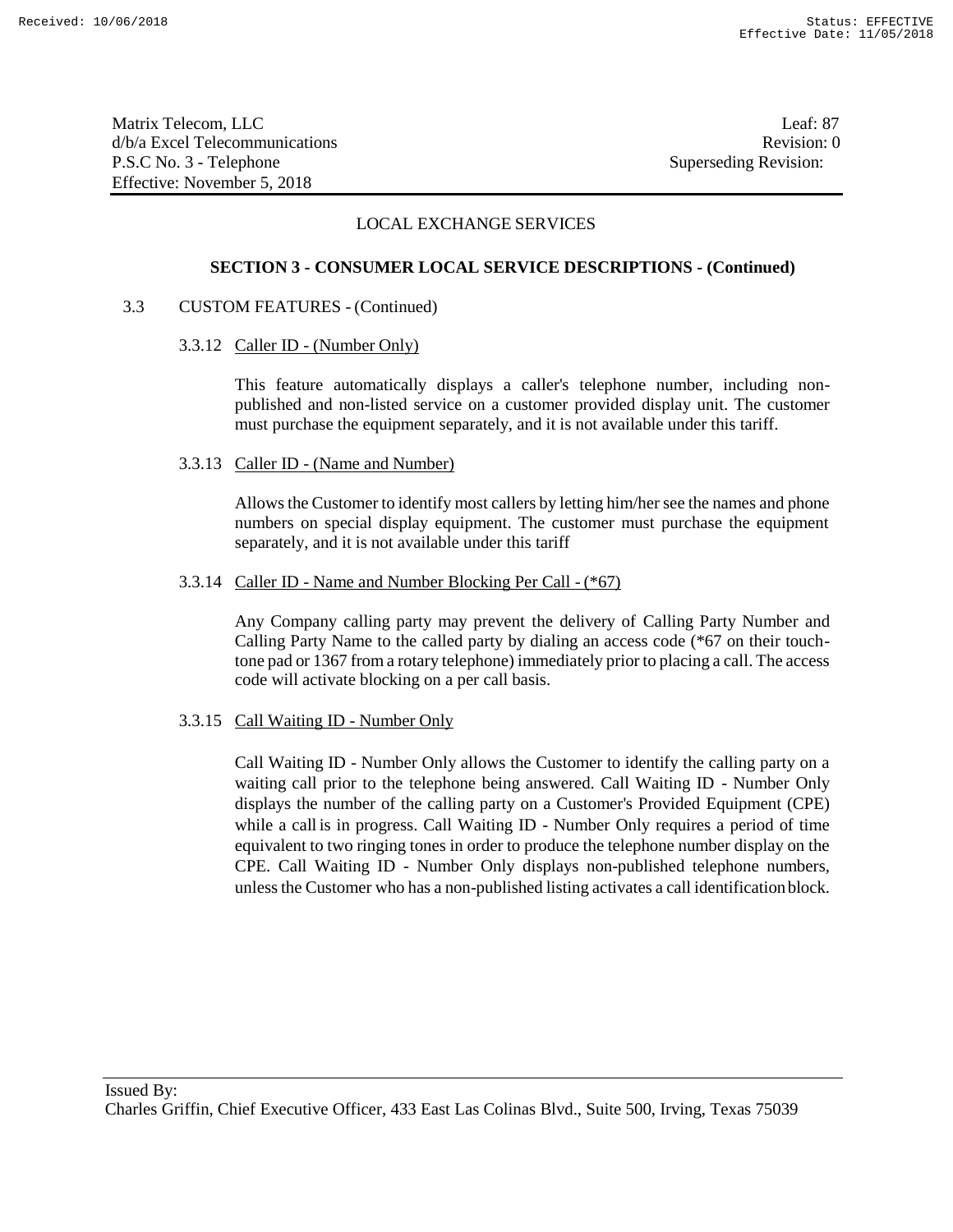Matrix Telecom, LLC Leaf: 88 d/b/a Excel Telecommunications and the control of the control of the control of the Revision: 0 P.S.C No. 3 - Telephone Superseding Revision: Effective: November 5, 2018

# LOCAL EXCHANGE SERVICES

## **SECTION 3 - CONSUMER LOCAL SERVICE DESCRIPTIONS (Continued)**

## 3.3 CUSTOM FEATURES (Continued)

### 3.3.16 Distinctive Ring

Distinctive Ring allows a Customer to establish up to two telephone numbers on the same access line and to distinguish calls to each number by distinctive ringing patterns. The standard ringing pattern applies to the billing telephone number, while the dependent telephone number receives a distinctive ringing pattern for incoming calls. Distinctive Ring is available to single line residential customers where facilities are available.

When a Distinctive Ring Customer also subscribes to Call Waiting, incoming calls to the billing telephone number will activate the standard Call Waiting tone. Calls to dependent telephone number will activate a distinctive Call Waiting tone. When a Distinctive Ring Customer subscribes to any Call Forwarding service, the dependent telephone number may be forwarded to the same number asthe billing telephone number or receive no forwarding treatment.

### 3.3.17 Caller ID Name and Number Blocking Per Line

Prevents the delivery, display and announcement of the Customer's Directory Number and Directory Name on all calls dialed from an exchange service equipped with this option When active, the Customer's name and telephone number will not appear on the called party's Caller ill equipment or be disclosed in another way.

### 3.3.18 Call Forwarding - (Busy Line /No Answer)

Provides for the automatic routing of incoming calls to a preselected telephone number when the called telephone number is busy and/or does not answer within a determined number of rings. When Call Forwarding service is provisioned in a central office, the pre- selected forwarded telephone number must be within the same central office control group. No assurance can be given that transmission will be fully satisfactory during Call Forwarding service calls.

Issued By: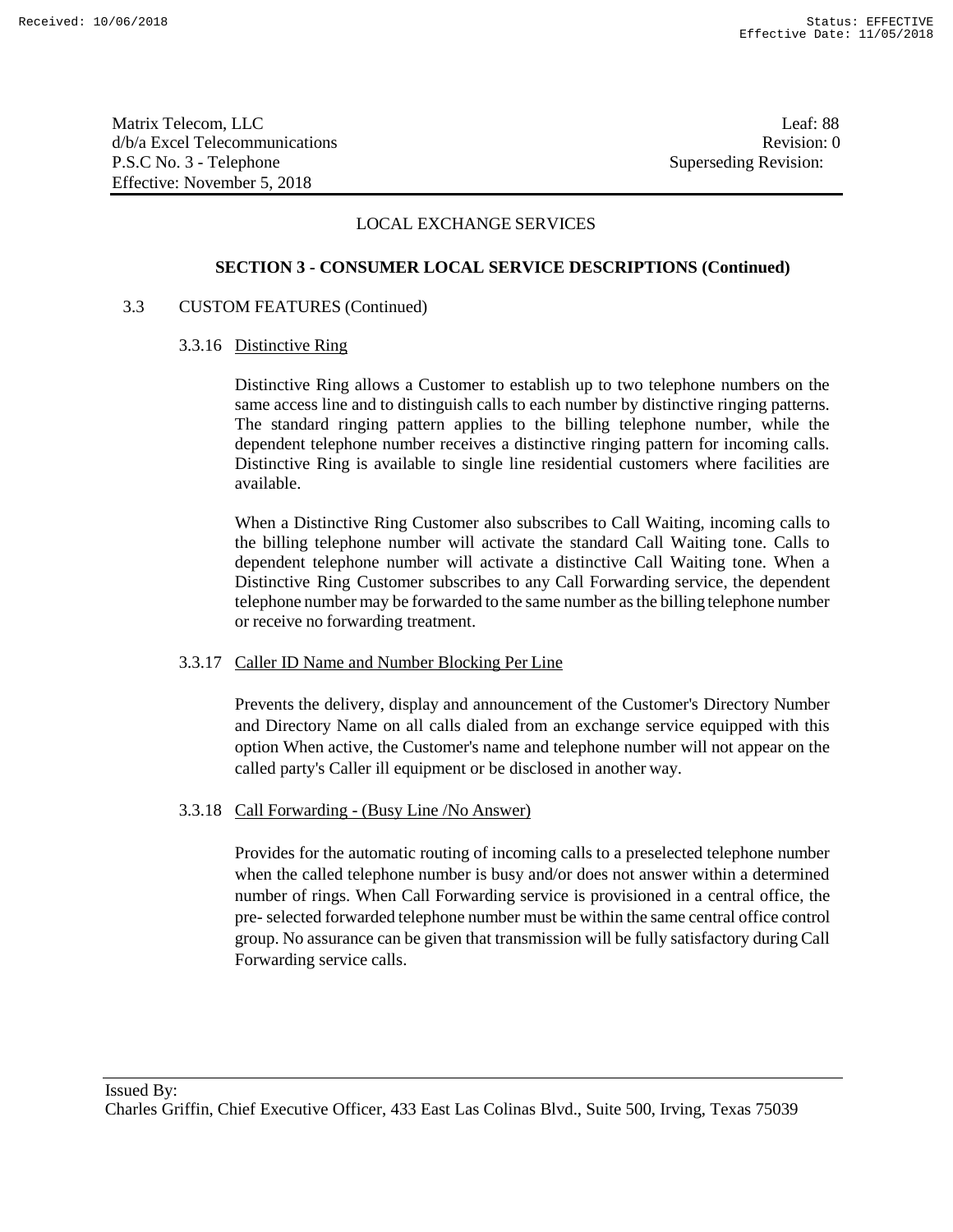Matrix Telecom, LLC Leaf: 89 d/b/a Excel Telecommunications **Review** and the set of the set of the set of the set of the set of the set of the set of the set of the set of the set of the set of the set of the set of the set of the set of the set of th P.S.C No. 3 - Telephone Superseding Revision: Effective: November 5, 2018

# LOCAL EXCHANGE SERVICES

# **SECTION 3 - CONSUMER LOCAL SERVICE DESCRIPTIONS - (Continued)**

### 3.4 DIRECTORY LISTINGS

- 3.4.1 General Customers shall provide the Company with information for all listings. The Company will include the Standard listing in the White Leafs (Alphabetical Section) of the telephone directory and will offer one additional listing to the Customer. The Customer must identify its non-published and non-listed telephone numbers for directory purposes.
- 3.4.2 Directory Listing Standard The Customer will receive one Standard listing per telephone number, in the alphabetical section of the directory, at no additional charge.
- 3.4.3 Directory Listing Additional The term Additional listing denotes any White Leaf listing, regardless of form, in addition to the Standard listing. A monthly rate applies for one Additional listing. An additional listing may be any of the following:
	- A. Names of members of the Customer's family or of persons residing in the Customer's household.
	- B. When the Customer's name or names of other personsresiding in the household is spelled in more than one way, additional listings of the alternative spelling are permitted.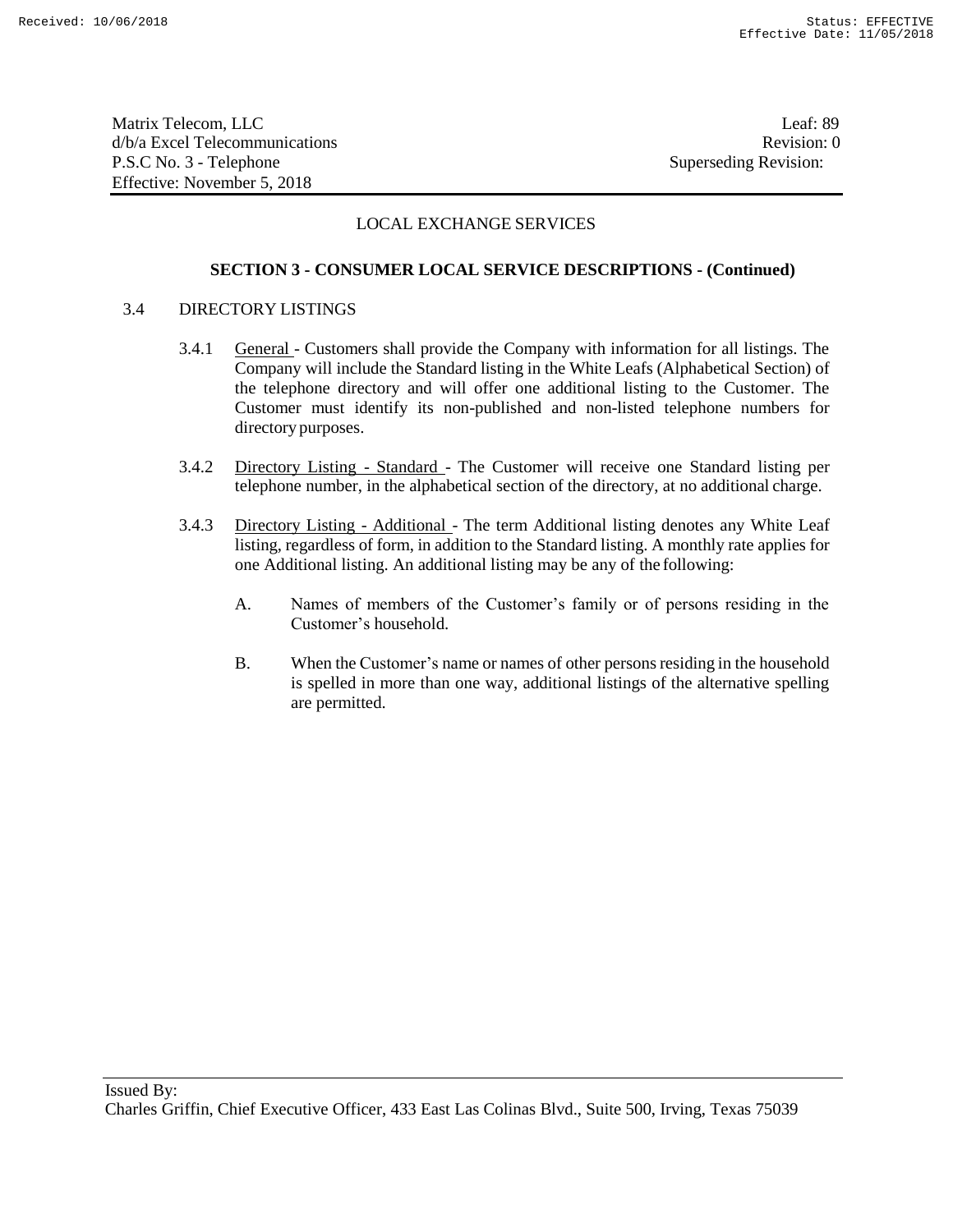Matrix Telecom, LLC Leaf: 90 d/b/a Excel Telecommunications **Review** and the set of the set of the set of the set of the set of the set of the set of the set of the set of the set of the set of the set of the set of the set of the set of the set of th P.S.C No. 3 - Telephone Superseding Revision: Effective: November 5, 2018

# LOCAL EXCHANGE SERVICES

### **SECTION 3 - CONSUMER LOCAL SERVICE DESCRIPTIONS - (Continued)**

### 3.4 DIRECTORY LISTINGS - (Continued)

- 3.4.4 Non-Published Directory Listings Non-published telephone numbers are not listed in either the Company's directories or directory assistance records available to the general public. When a call is placed from a telephone number associated with a non-published listing, the number and name may be disclosed if the called party has equipment to display Calling Number Delivery and/or Calling Name Delivery. Customers may prevent the display of the calling number and name by activating Caller ID blocking.
- 3.4.5 Non-Listed Directory Listings Non-listed numbers are not listed in the Company's directories but are included in directory assistance records available to the general public.
- 3.4.6 Regulations Incoming calls will be completed by the Company only when the calling party places the call by dialing the telephone number. The Company will adhere to this practice notwithstanding any claim of emergency the calling party may present. The acceptance by the Company of the Customer's request to refrain from publishing his/her telephone number in the directory does not create any relationship or obligation, direct or indirect, to any other person than the Customer.

The Company's liability, if any, for its gross negligence or willful misconduct or the right of the Customer to seek any legal remedy available for the same is not limited by this tariff. In the absence of gross negligence or willful misconduct with respect to any claim or suit brought by, or other legal remedies available to, the Customer for damages associated with publishing the telephone number of non published service in the directory or disclosing said number to any person, the Company's liability, if any, shall not exceed the monthly charges which the Customer may have made for such unpublished service for the period during which the service was affected. Except as otherwise indicated, the Customer indemnifies and saves the Company harmless against any and all claims for damages caused or claims to have been caused, directly or indirectly, by the publication/non- publication of the non published listed number or the disclosing/non-disclosing of said number to any person.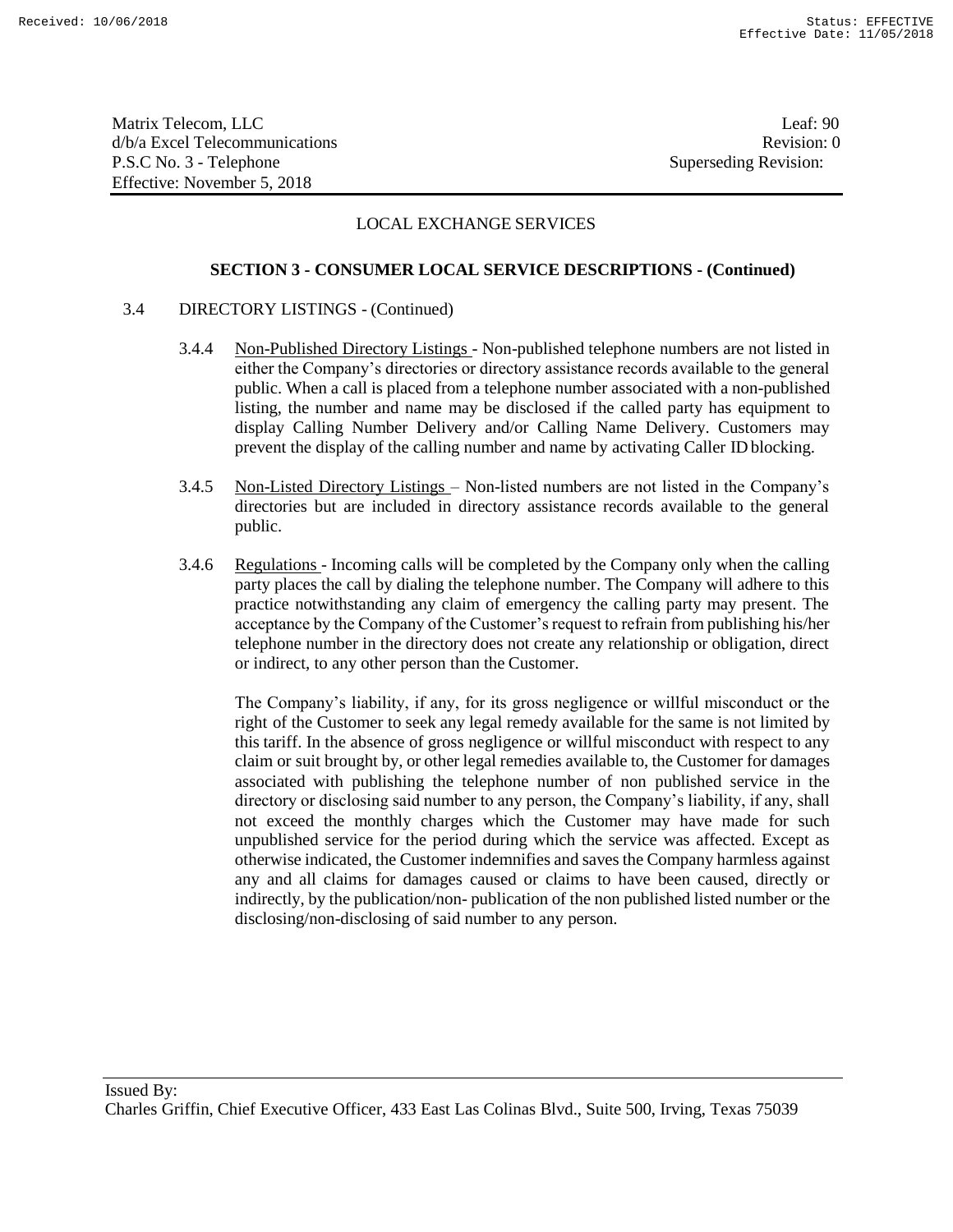Matrix Telecom, LLC Leaf: 91 d/b/a Excel Telecommunications **Review** and the set of the set of the set of the set of the set of the set of the set of the set of the set of the set of the set of the set of the set of the set of the set of the set of th P.S.C No. 3 - Telephone Superseding Revision: Effective: November 5, 2018

# LOCAL EXCHANGE SERVICES

## **SECTION 3 - CONSUMER LOCAL SERVICE DESCRIPTIONS - (Continued)**

## 3.5 LOCAL OPERATOR SERVICES

#### 3.5.1 Directory Assistance

Allows Customers to obtain help determining listed telephone numbers. A maximum of two (2) requested telephone numbers will be provided for each Directory Assistance call.

### 3.5.2 Directory Assistance Call Completion Service

Directory Assistance Call Completion (DACC) provides a Customer calling Directory Assistance with the option of having the call to the requested numbers completed. Directory Assistance Call Completion Service is furnished only where facilities are available.

For local calls, charges for DACC are not applicable to Customers with disabilities that qualify for exemptions from Directory Assistance charges. Two types of Directory Assistance Call Completion are offered:

- A. Fully Automated: The Customer receives the requested directory number from an automated voice system. The Customer accepts DACC by depressing "1" from a Touch-Tone telephone when prompted by the DACC announcement.
- B. Semi-Automated: The Customer receives the requested directory number and then requests the operator to provide call completion to the requested number.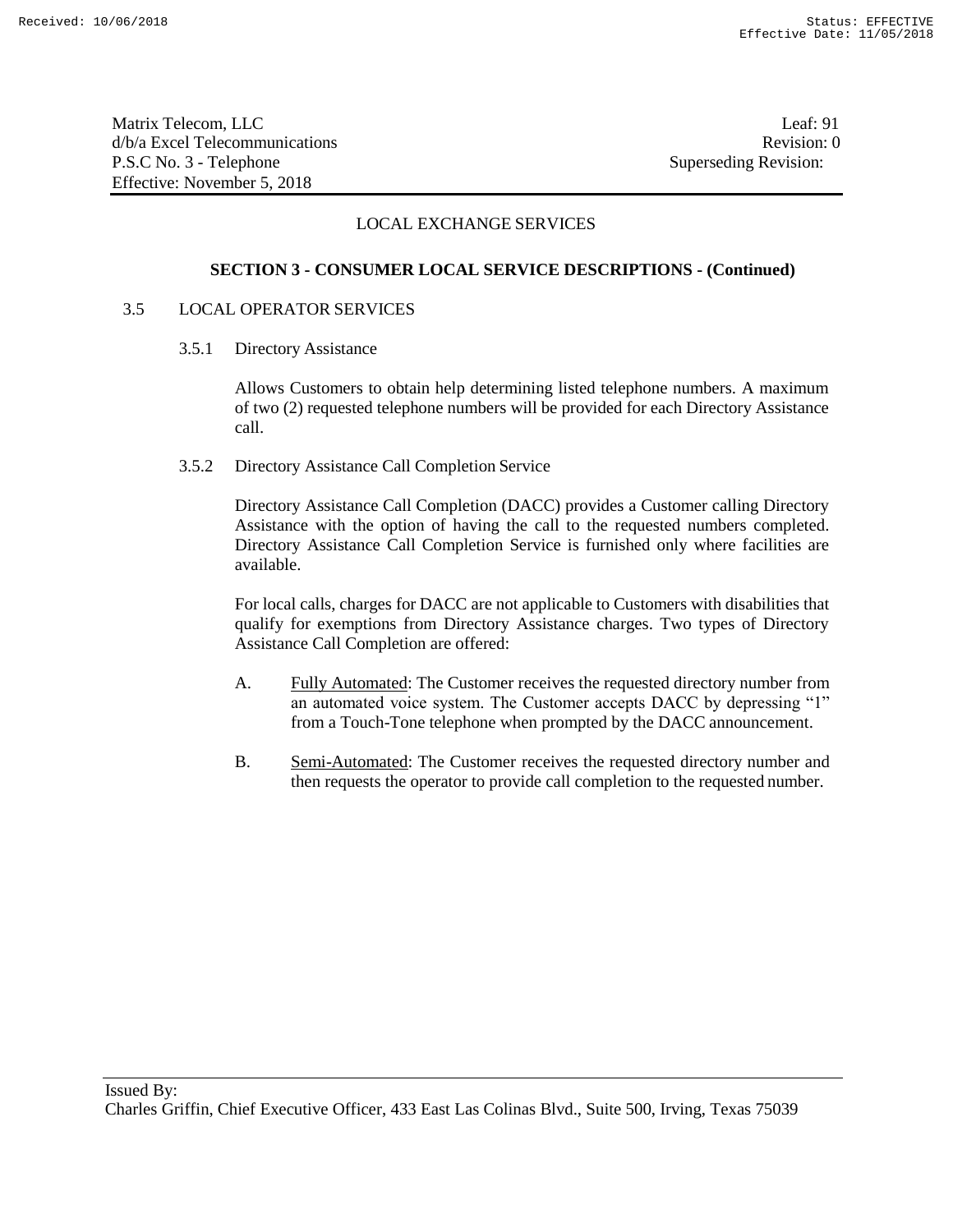Matrix Telecom, LLC Leaf: 92 d/b/a Excel Telecommunications **Review** and the set of the set of the set of the set of the set of the set of the set of the set of the set of the set of the set of the set of the set of the set of the set of the set of th P.S.C No. 3 - Telephone Superseding Revision: Effective: November 5, 2018

# LOCAL EXCHANGE SERVICES

### **SECTION 3 - CONSUMER LOCAL SERVICE DESCRIPTIONS - (Continued)**

### 3.5 LOCAL OPERATOR SERVICES - (Continued)

3.5.3 Busy Line Verification

Provides operator assistance in determining if there is a conversation in progress at the called station. The charge only applies if 1) a conversation is detected, or 2) the line is detected to be off-hook but no conversation.

3.5.4 Busy Line Interrupt

Provides for operator interruption of a conversation in progress on a called station. A charge applies for each attempt to interrupt regardless of whether or not the called station releases the call. A Busy Line Verification must be made prior to a Busy Line Interrupt and both service charges will apply.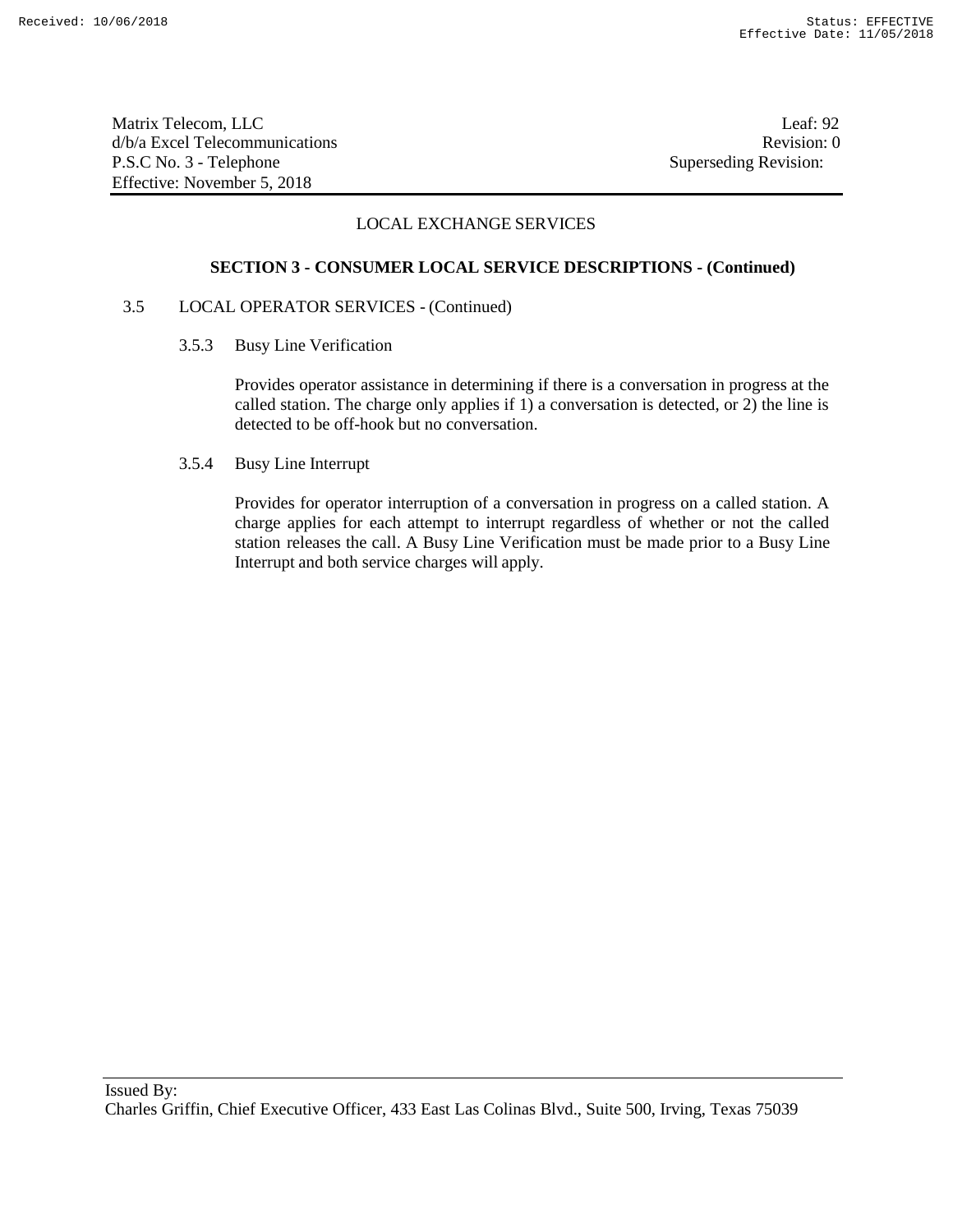Matrix Telecom, LLC Leaf: 93 d/b/a Excel Telecommunications **Review** and the set of the set of the set of the set of the set of the set of the set of the set of the set of the set of the set of the set of the set of the set of the set of the set of th P.S.C No. 3 - Telephone Superseding Revision: Effective: November 5, 2018

# LOCAL EXCHANGE SERVICES

### **SECTION 3 - CONSUMER LOCAL SERVICE DESCRIPTIONS - (Continued)**

### 3.5 LOCAL OPERATOR SERVICES - (Continued)

3.5.5 Operator Assisted

Operator Assisted station-to-station and person-to-person charges are determined by adding the appropriate Operator Assisted service charge and/or surcharge, including the applicable calling rate.

The service charge categories for station-to-station Operator Assisted Calls are as follows:

- **Collect**
- Bill to Third Party
- All Other Operator Assisted Calls

A surcharge applies to Operator Assisted station-to-station and person-to-person calls. The surcharge applies in addition to any applicable service charges.

Incoming Collect and Billed to Third party Calls can be blocked at the customer's request.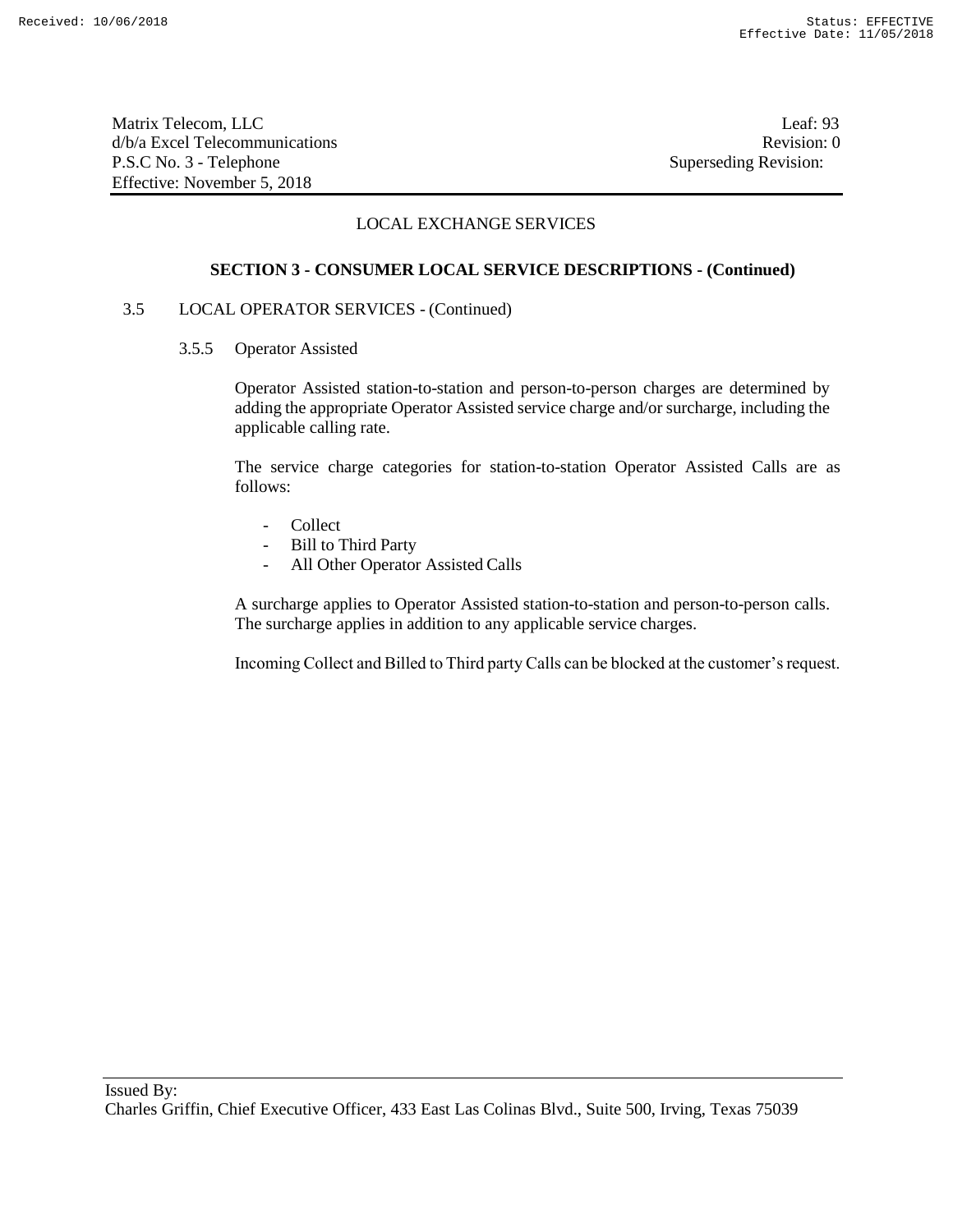Matrix Telecom, LLC Leaf: 94 d/b/a Excel Telecommunications Revision: 0 P.S.C No. 3 - Telephone Superseding Revision: Effective: November 5, 2018

# LOCAL EXCHANGE SERVICES

## **SECTION 3 - CONSUMER LOCAL SERVICE DESCRIPTIONS - (Continued)**

# 3.5 LOCAL OPERATOR SERVICES - (Continued)

## 3.5.6 Application of Service Charges and Surcharges

|                                            | <b>OPERATOR</b> | <b>OPERATOR</b>  |
|--------------------------------------------|-----------------|------------------|
|                                            | <b>SERVICE</b>  | <b>DIALED</b>    |
| TYPE OF CALL                               | <b>CHARGE</b>   | <b>SURCHARGE</b> |
| - Busy Line Interruption                   | Yes             | N <sub>0</sub>   |
| - Busy Line Verification                   | Yes             | N <sub>0</sub>   |
| - Operator Must Assist $(0+)$              | Yes             | No.              |
| - Operator Assisted $(0+)$                 | Yes             | No.              |
| - Operator Station-to-Station (Customer    |                 |                  |
| dialed $0+$ ) collect, billed to third     |                 |                  |
| number, sent paid                          | Yes             | No               |
| - Operator Station-to-Station              |                 |                  |
| (operator dialed 0-) collect,              |                 |                  |
| billed to third                            |                 |                  |
| number, sent paid                          | Yes             | Yes              |
| - Person-to-Person (Customer dialed $0+$ ) |                 |                  |
| collect, billed to third number, sent paid | Yes             | N <sub>0</sub>   |
| - Person-to-Person (operator dialed 0-)    |                 |                  |
| collect, billed to third number, sent paid | Yes             | Yes              |
|                                            |                 |                  |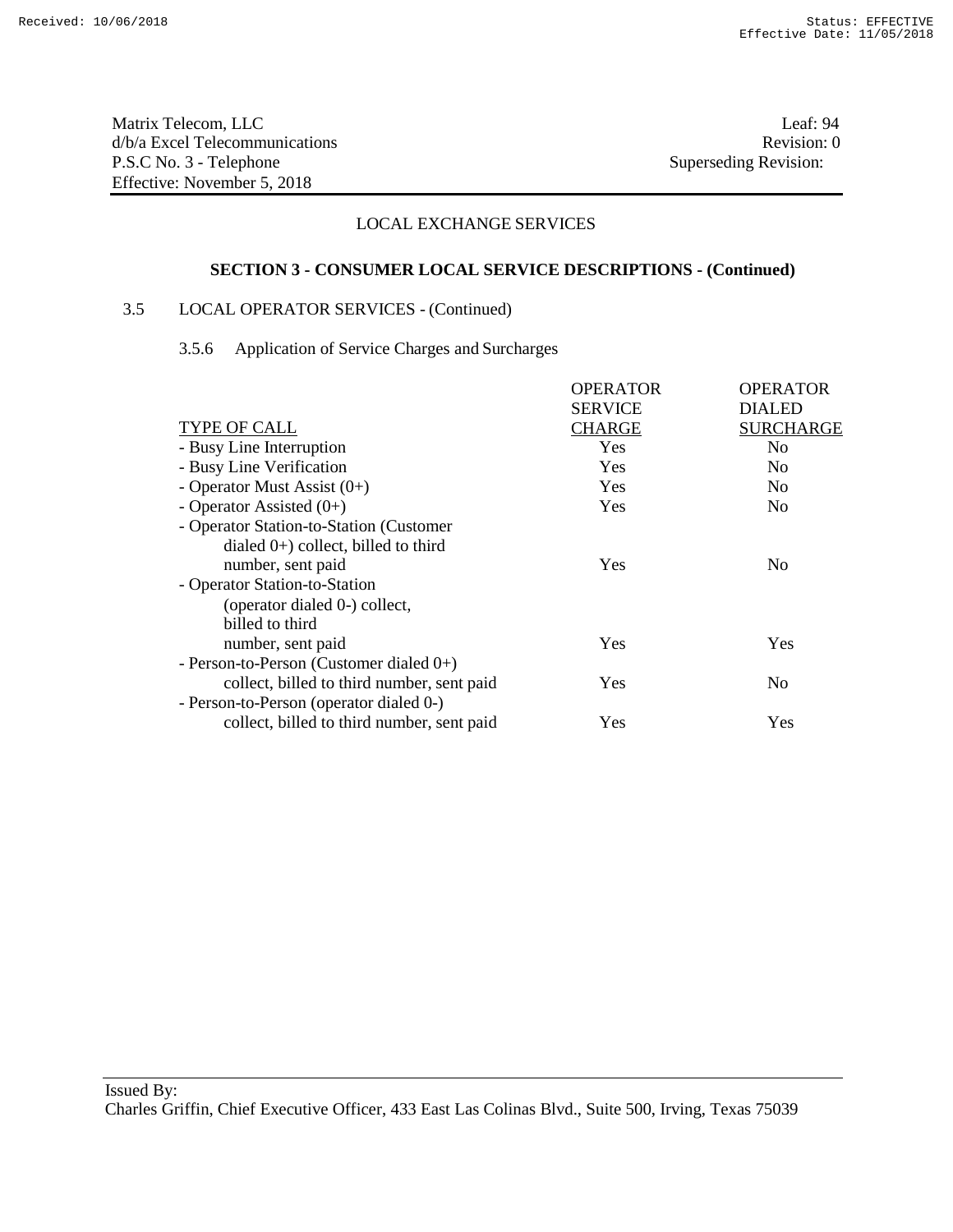Matrix Telecom, LLC Leaf: 95 d/b/a Excel Telecommunications **Review Revision: 0** P.S.C No. 3 - Telephone Superseding Revision: Effective: November 5, 2018

# LOCAL EXCHANGE SERVICES

# **SECTION 4 - CONSUMER LOCAL RATES AND CHARGES**

# 4.1 NON-RECURRING CHARGES

The Non-Recurring charges listed below will apply only to existing Excel local customers as of November 29, 2009. The following charges are applicable to customers located in Local Calling Areas 1 and 2 as set forth in Sections 2.2.2.A and 2.2.2.B of this tariff.

| 4.1.1 |                 | <b>Service Connection Charges</b>                              | <b>Non-Recurring Charge</b>                                            |
|-------|-----------------|----------------------------------------------------------------|------------------------------------------------------------------------|
|       | A.              | Local Service Connection (New Service) Charge                  | Min. $$15.00$ per line<br>Max. \$50.00 per line                        |
|       | <b>B.</b>       | Local Service Activation Charge                                | Min. $$15.00$ per line<br>Max. \$50.00 per line                        |
|       | C.              | Local Service Change Order Charge(s)                           |                                                                        |
|       |                 | -Feature Service Charge                                        | Min. \$1.00 per line                                                   |
|       |                 | -Record Order Charge                                           | Max. \$10.00 per line<br>Min. \$1.00 per line<br>Max. \$10.00 per line |
|       | D.              | Local Service Move Order Charge                                | Min. $$15.00$ per line<br>Max. \$60.00 per line                        |
| 4.1.2 |                 | Miscellaneous Charges                                          |                                                                        |
|       |                 |                                                                | Recurring/Non-Recurring<br>Charges                                     |
|       | A.              | Line Installation Charge and Outside Move                      | Min. \$20.00 per line<br>Max. \$104.00 per line                        |
|       | <b>B.</b>       | Additional Line Installation Charge and<br><b>Outside Move</b> | Min. $$10.00$ per line<br>Max. \$33.00 per line                        |
|       | $\mathcal{C}$ . | <b>Restoration of Service Charge</b>                           | Min. \$10.00<br>Max. \$40.00                                           |
|       | D.              | <b>Special Construction</b>                                    | (ICB)                                                                  |
|       |                 |                                                                |                                                                        |

Issued By: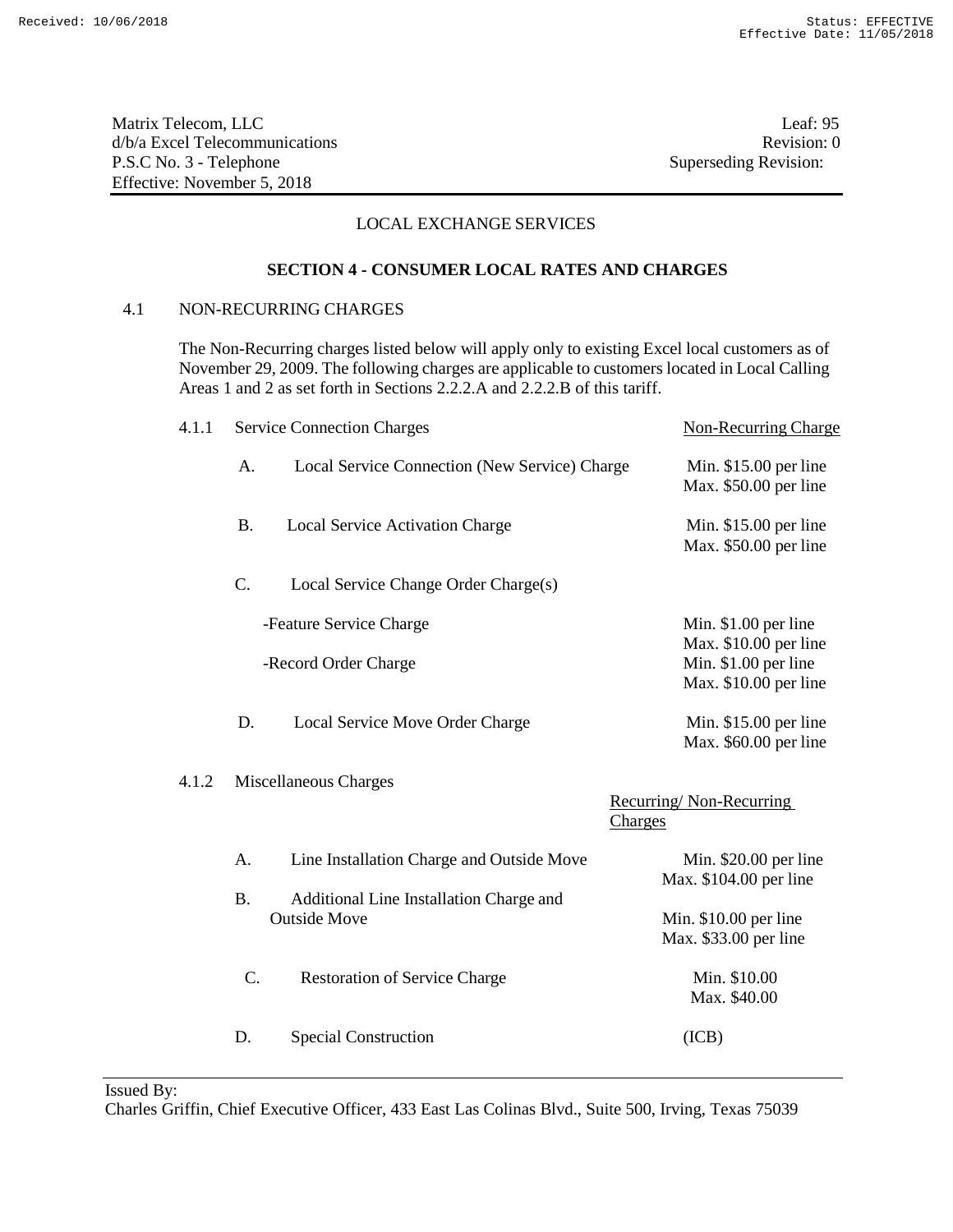Matrix Telecom, LLC Leaf: 96 d/b/a Excel Telecommunications Revision: 0 P.S.C No. 3 - Telephone Superseding Revision: Effective: November 5, 2018

# LOCAL EXCHANGE SERVICES

### **SECTION 4 - CONSUMER LOCAL RATES AND CHARGES**

# 4.2 NON-RECURRING CHARGES (Continued)

Customers of the Simple Plan, Basic Plan, Select Plan, Value Plan, Premium Plan and Unlimited Plan will be billed at the following per line rates for orders and changes:

| 4.1.3 |                      | <b>Service Connection Charges</b>                              | <b>Non-Recurring Charge</b>                         |
|-------|----------------------|----------------------------------------------------------------|-----------------------------------------------------|
|       | A.                   | Local Service - New Order Charge(s)                            | Min. $$15.00$ per line<br>Max. \$104.00 per<br>line |
|       | <b>B.</b>            | Local Service - Activation Charge(s)                           | Min. $$15.00$ per line<br>Max. \$50.00 per line     |
|       | $\mathcal{C}$ .      | Local Service - Change Order Charge(s)                         |                                                     |
|       |                      | -Feature Service Charge                                        | Min. $$1.00$ per line<br>Max. \$50.00 per line      |
|       | -Record Order Charge |                                                                | Min. \$1.00 per line<br>Max. \$50.00 per line       |
|       | D.                   | Local Service - Move Service Order Charge(s)                   | Min. \$15.00 per line<br>Max. \$104.00 per line     |
| 4.1.4 |                      | Miscellaneous Charges                                          |                                                     |
|       | A <sub>1</sub>       | Line Installation Charge and Outside Move                      | Min. $$20.00$ per line<br>Max. \$104.00 per line    |
|       | <b>B.</b>            | Additional Line Installation Charge and<br><b>Outside Move</b> | Min. \$20.00 per line<br>Max. \$104.00 per line     |
|       | C.                   | <b>Restoration of Service Charge</b>                           | Min. \$10.00<br>Max. \$50.00                        |
|       | D.                   | <b>Special Construction Charge</b>                             | <b>Individual Case Basis</b>                        |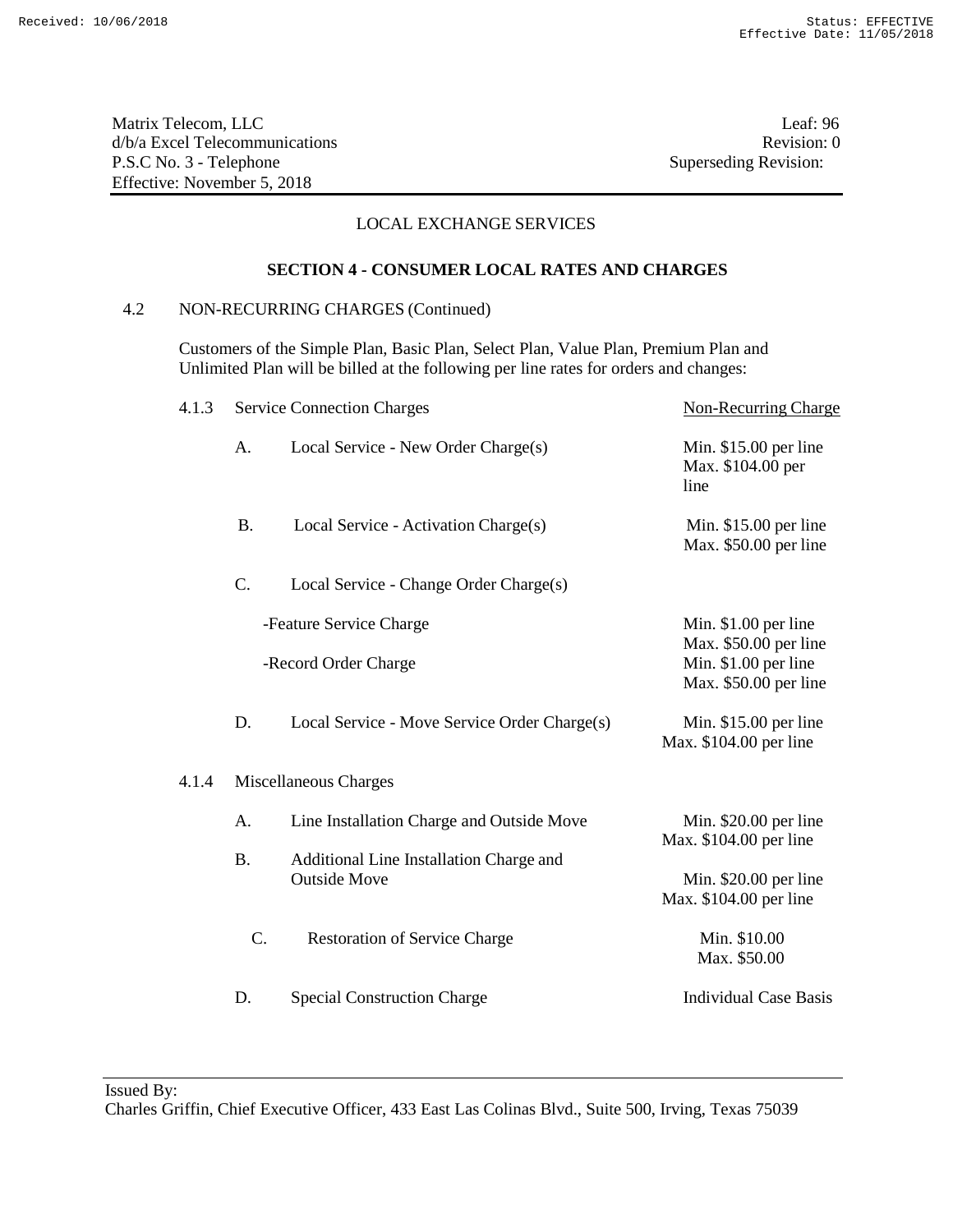Matrix Telecom, LLC Leaf: 97 d/b/a Excel Telecommunications **Review** and the set of the set of the set of the set of the set of the set of the set of the set of the set of the set of the set of the set of the set of the set of the set of the set of th P.S.C No. 3 - Telephone Superseding Revision: Effective: November 5, 2018

# LOCAL EXCHANGE SERVICES

# **SECTION 4 - CONSUMER LOCAL RATES AND CHARGES (Continued)**

### 4.2 EXCHANGE SERVICES

|       |                                                                                                     | Min. / Max.                |
|-------|-----------------------------------------------------------------------------------------------------|----------------------------|
| 4.2.1 | <b>Local Exchange Services</b>                                                                      | Price Range, Each, Per     |
|       | Month                                                                                               |                            |
|       | A. EXCEL MyLine <sup>SM</sup> StandAlone Local Service:                                             | \$15.00/\$60.00 per month  |
|       | B EXCEL Classic MyLine <sup>SM</sup> Basic Local Service Package:                                   | \$15.00/\$60.00 per month  |
|       | --Additional Line(s)                                                                                | \$10.00/\$40.00 each/month |
|       | C. EXCEL Classic MyLine <sup>SM</sup> Value Local Service Package:                                  | \$20.00/\$80.00 per month  |
|       | --Additional Line(s)                                                                                | \$15.00/\$60.00 each/month |
|       | D. EXCEL Classic MyLine <sup>SM</sup> Complete Local Service Package: \$25.00/\$100.00 per<br>month |                            |
|       | --Additional Line(s) <sup>1</sup>                                                                   | \$20.00/\$80.00 each/month |
|       |                                                                                                     |                            |

4.2.2 Touch Tone Calling Service

Prices for Touch Tone Calling Service, as defined in this tariff, are reflected in the Local Services Offers prices in 4.2.1.B, 4.2.1.C and 4.2.1.D preceding. Customers subscribing to Touch Tone Calling Service will be billed at the following rate in addition to all charges associated with the Customer's basic local service plan:

Monthly Rate: Min. \$0.10 / Max. \$0.50

<sup>1</sup> The additional line option for the EXCEL Classic MyLine<sup>SM</sup> Complete Service Package will not be available to new Customers after January 12, 2003.

Issued By: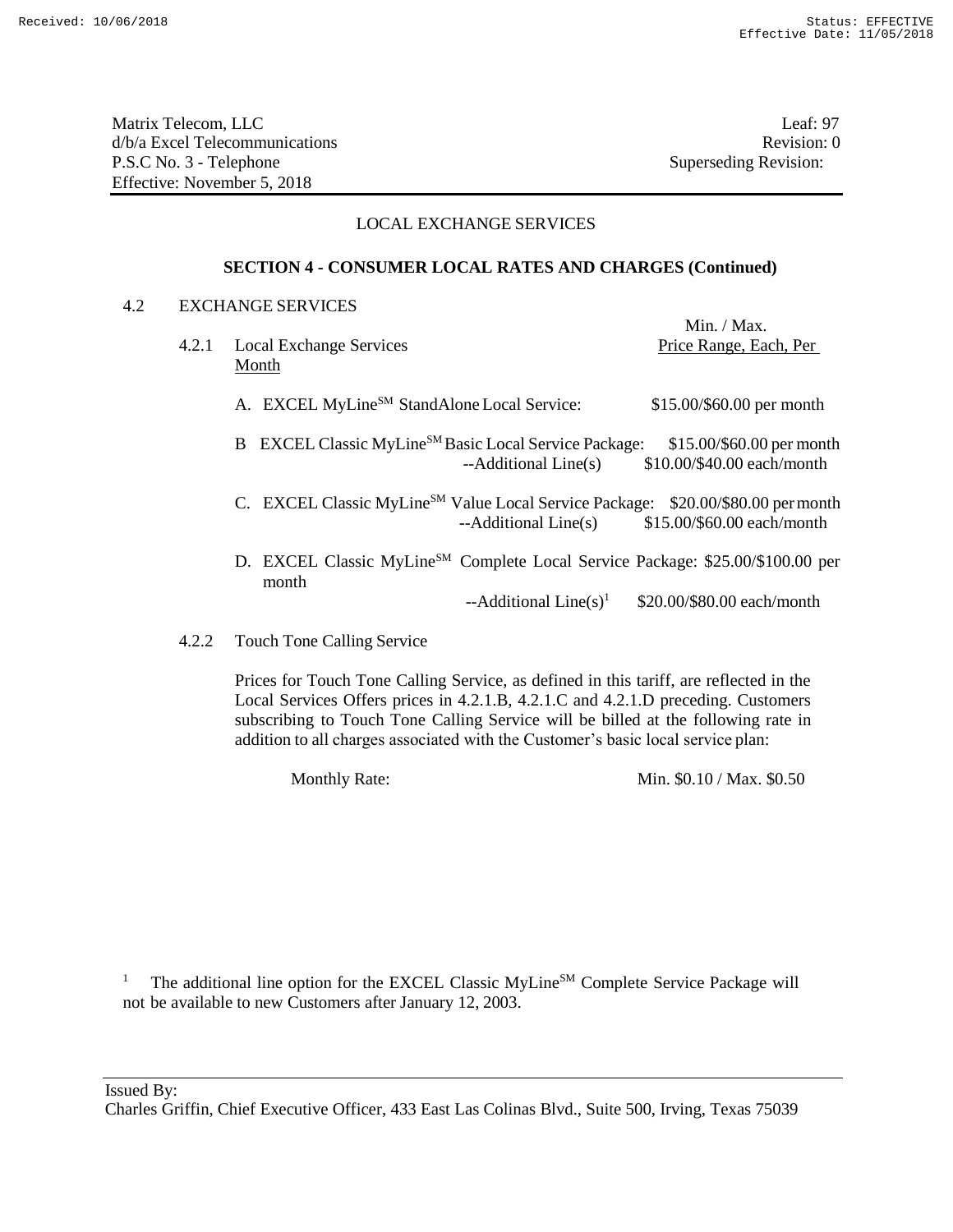Matrix Telecom, LLC Leaf: 98 d/b/a Excel Telecommunications Revision: 0<br>
P.S.C No. 3 - Telephone Superseding Revision: 0 P.S.C No. 3 - Telephone Effective: November 5, 2018

# LOCAL EXCHANGE SERVICES

# **SECTION 4 - CONSUMER LOCAL RATES AND CHARGES (Continued)**

## 4.2 EXCHANGE SERVICES

4.2.3 Local Exchange Bundled Services

The EXCEL MyLine<sup>SM</sup> bundled service packages will be billed at the following rates in addition to all charges associated with the Customer's optional services and/or additional long distance usage, if any:

| <b>EXCEL MyLine</b> <sup>SM</sup> Basic Package | <b>MONTHLY</b>            |
|-------------------------------------------------|---------------------------|
|                                                 | <b>RATE MIN /</b>         |
|                                                 | <b>MAX</b>                |
|                                                 | <u>Zones 1A, IB and 2</u> |
| -With MyLine <sup>SM</sup> \$.05 Plan           |                           |
| Primary Line                                    | \$15.00/\$60.00           |
| <b>Additional Line</b>                          | \$10.00/\$40.00           |
| -With MyLine <sup>SM</sup> \$.03 Plan           |                           |
| Primary Line                                    | \$20.00/\$80.00           |
| <b>Additional Line</b>                          | \$15.00/\$60.00           |
| <b>EXCEL MyLine</b> <sup>SM</sup> Value Package | <b>MONTHLY</b>            |
|                                                 | <b>RATE MIN /</b>         |
|                                                 | <b>MAX</b>                |
|                                                 | Zones 1A, IB and 2        |
| -With MyLine <sup>SM</sup> \$.05 Plan           |                           |
| Primary Line                                    | \$20.00/\$80.00           |
| <b>Additional Line</b>                          | \$15.00/\$60.00           |
| -With MyLine <sup>SM</sup> \$.03 Plan           |                           |
| Primary Line                                    | \$25.00/\$100.00          |
| <b>Additional Line</b>                          | \$20.00/\$80.00           |
| EXCEL MyLine <sup>SM</sup> Complete Package     | <b>MONTHLY RATE</b>       |
|                                                 | MIN / MAX                 |
|                                                 | $Zones$ 1A, 1B and 2      |
| -With MyLine <sup>SM</sup> \$.05 Plan           |                           |
| Primary Line                                    | \$25.00/\$100.00          |
| <b>Additional Line</b>                          | \$25.00/\$100.00          |
|                                                 |                           |

Issued By: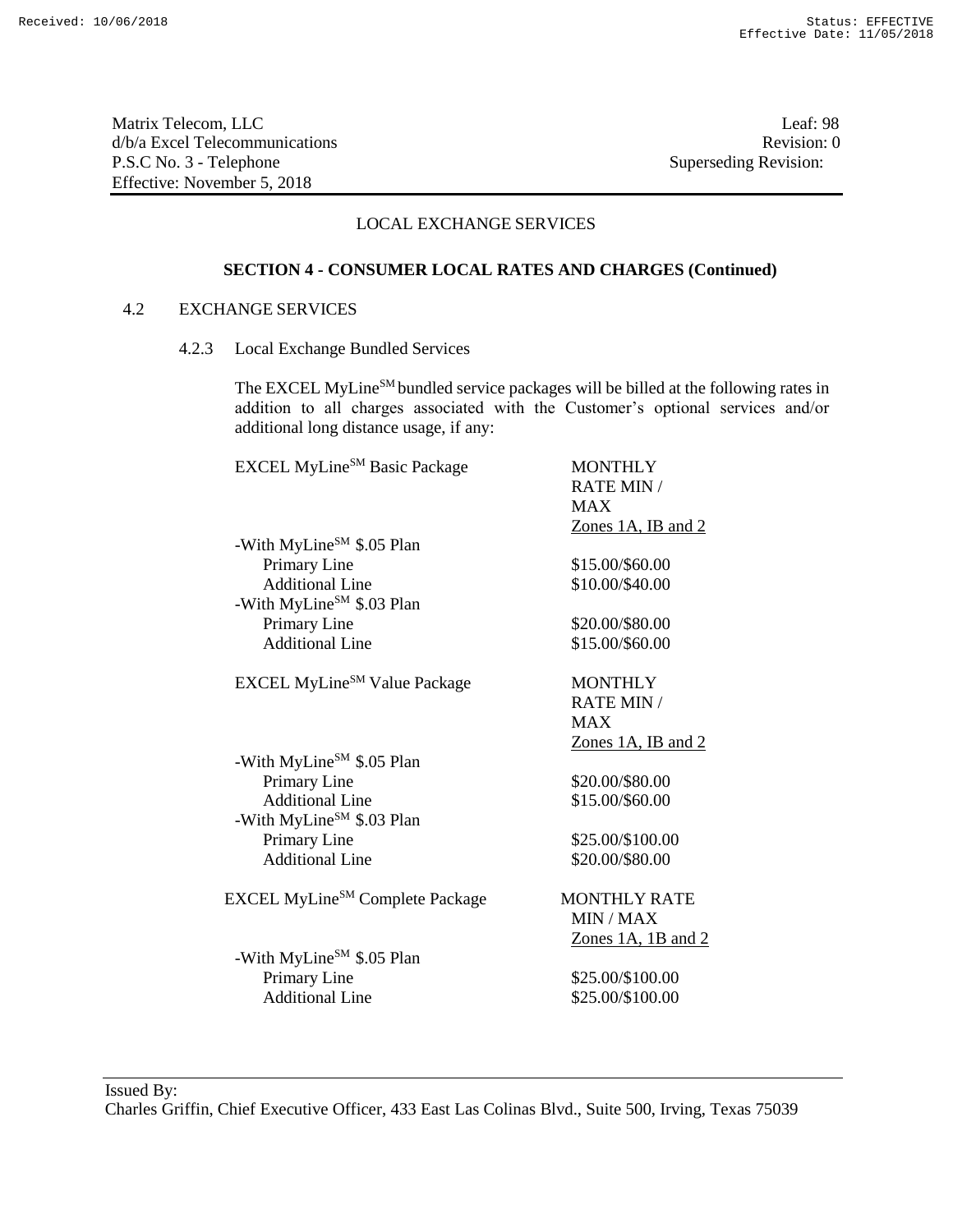Matrix Telecom, LLC Leaf: 99 d/b/a Excel Telecommunications **Review** and the set of the set of the set of the set of the set of the set of the set of the set of the set of the set of the set of the set of the set of the set of the set of the set of th P.S.C No. 3 - Telephone Superseding Revision: Effective: November 5, 2018

# LOCAL EXCHANGE SERVICES

### **SECTION 4 - CONSUMER LOCAL RATES AND CHARGES (Continued)**

## 4.2 EXCHANGE SERVICES

4.2.4 Rates and Charges

Customers of the Simple Plan, Basic Plan, Select Plan, Value Plan, Premium Plan and Unlimited Plan will be billed at the following monthly rates in addition to all charges associated with the Customer's optional services and/or additional long distance usage, if any:

### MIN / MAX

| \$10.00/\$40.00               |
|-------------------------------|
| \$10.00/\$50.00               |
| \$10.00/\$80.00               |
| \$10.00/\$90.00               |
| Rate Groups 1a and 1b:        |
| \$10.00/\$80.00 Rate Group 2: |
| \$10.00/\$90.00               |
| Rate Group 1a:                |
| \$10.00/\$90.00 Rate Group    |
| 1b: \$10.00/\$100.00 Rate     |
| Group 2: \$10.00/\$110.00     |
|                               |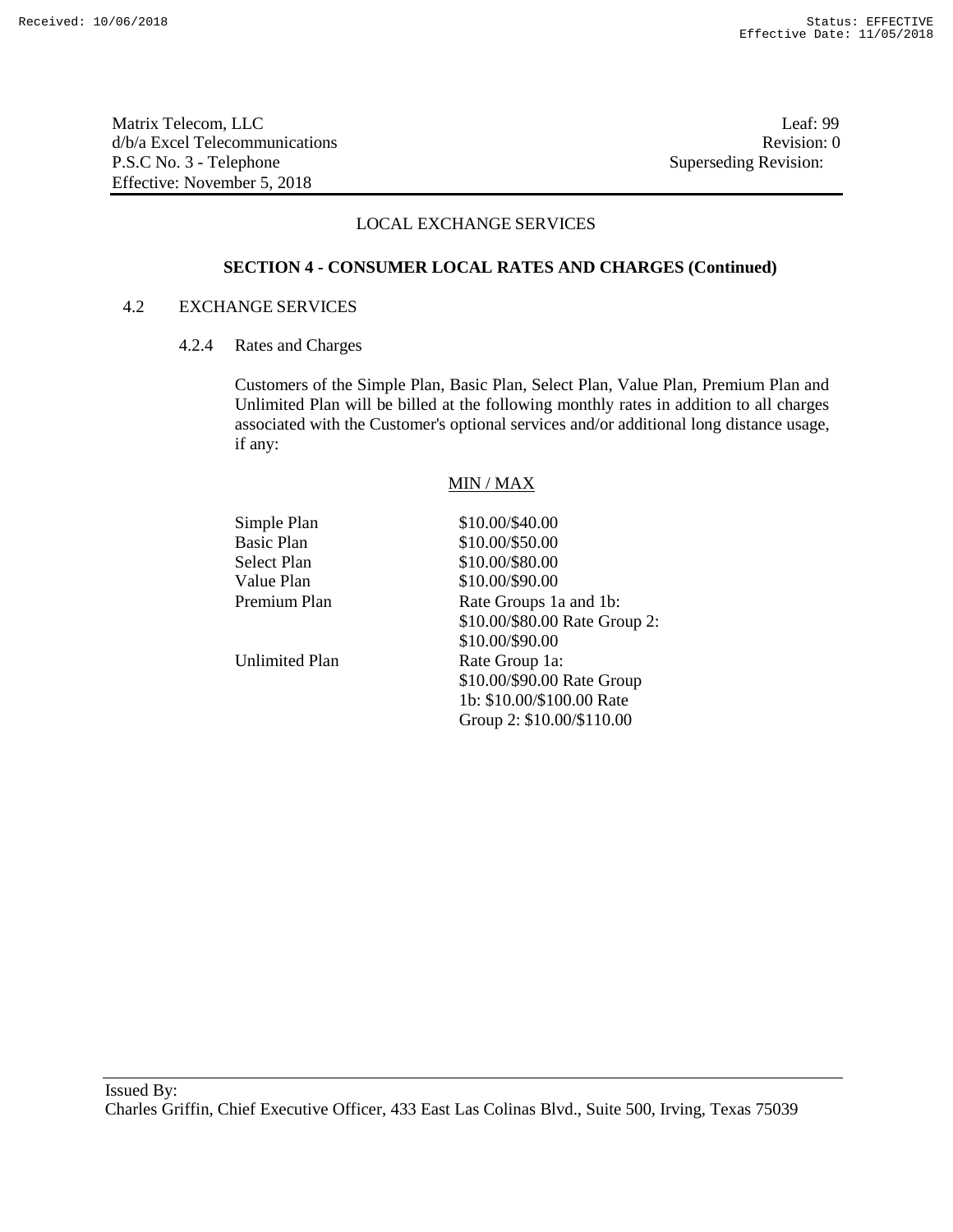Matrix Telecom, LLC Leaf: 100 d/b/a Excel Telecommunications **Review** and the set of the set of the set of the set of the set of the set of the set of the set of the set of the set of the set of the set of the set of the set of the set of the set of th P.S.C No. 3 - Telephone Superseding Revision: Effective: November 5, 2018

Per Month or Per Use Charge

# LOCAL EXCHANGE SERVICES

### **SECTION 4 - CONSUMER LOCAL RATES AND CHARGES (Continued)**

## 4.3 CUSTOM FEATURE RATES

4.3.1 The Customer Feature rates listed below will apply only to existing Excel local customers as of November 29, 2009. The following a la carte features are furnished as specified below:

|                                                | Min./Max.                  |
|------------------------------------------------|----------------------------|
| Anonymous Call Rejection $-(*77)/ACR$          | \$2.00/\$6.00 per month    |
| Auto Redial - (*66)                            | \$2.00/\$6.00 per month or |
|                                                | \$0.35/\$2.00 per use      |
| Call Forwarding                                | \$2.00/\$6.00 per month    |
| Call Forwarding - Busy Line                    | \$2.00/\$6.00 per month    |
| Call Forwarding - No Answer                    | \$2.00/\$6.00 per month    |
| Caller ID - Number Only                        | \$3.00/\$10.00 per month   |
| Caller ID - With Name and Number               | \$4.00/\$14.00 per month   |
| Caller ID - Name and Number Blocking Per Line* | \$2.00/\$6.00 per month    |
| Call Return (*69)                              | \$2.00/\$6.00 per month or |
|                                                | \$0.35/\$2.00 per use      |
| Call Trace (*57)                               | \$3.00/\$14.00 per month   |
| Call Waiting - Without ID                      | \$2.00/\$6.00 per month    |
| Call Waiting ID - Name and Number              | \$2.00/\$6.00 per month    |
| Call Waiting ID – Number Only                  | \$2.00/\$6.00 per month    |
| Distinctive Ring                               | \$2.00/\$6.00 per month    |
| Speed Dialing 8                                | \$2.00/\$6.00 per month    |
| Three Way Calling                              | \$2.00/\$6.00 per month or |
|                                                | \$0.35/\$2.00 per use      |
| <b>Touch Tone Service</b>                      | \$0.10/\$0.50 per month    |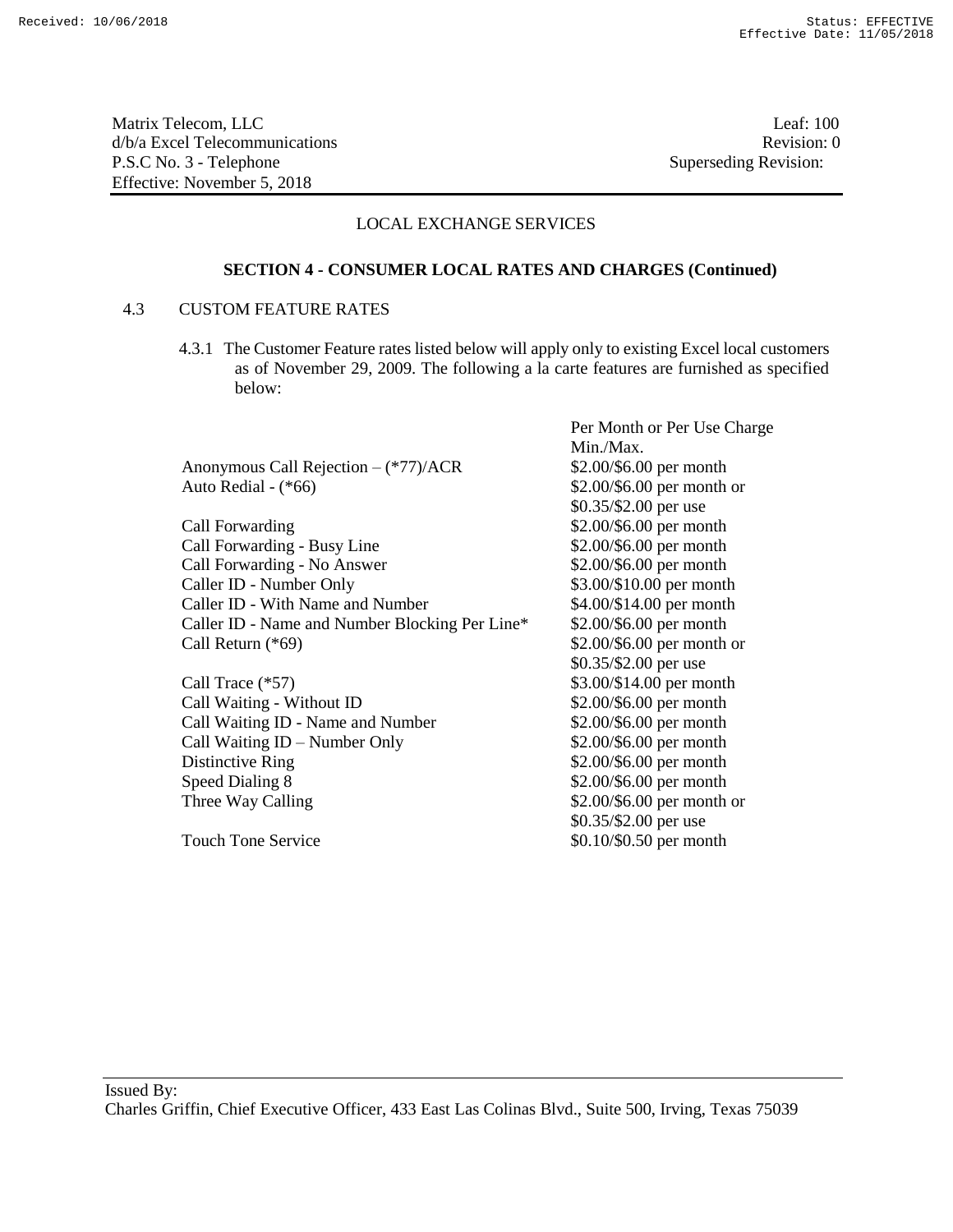Matrix Telecom, LLC Leaf: 101 d/b/a Excel Telecommunications **Review Revision:** 0 P.S.C No. 3 - Telephone Superseding Revision: Effective: November 5, 2018

# LOCAL EXCHANGE SERVICES

### **SECTION 4 - CONSUMER LOCAL RATES AND CHARGES (Continued)**

## 4.3 CUSTOM FEATURE RATES (Continued)

4.3.2 Customers of the Simple Plan, Basic Plan, Select Plan, Value Plan, Premium Plan and Unlimited Plan will be billed at the following rates for CustomFeatures:

Anonymous Call Rejection - (\*77)/ACR \$2.00/\$8.50 per month Auto Redial - (\*66) \$2.00/\$9.50 per month or

Call Forwarding  $$2.00/\$10.50$  per month Call Forwarding - Busy Line/No Answer \$2.00/\$7.50 per month Caller ID - With Name and Number \$4.00/\$17.00 per month Call Return (\*69) \$2.00/\$9.50 per month or

Call Trace  $(*57)$  \$1.50/\$3.00 per month Call Waiting - Without ID \$2.00/\$12.00 per month<br>Call Waiting ID - Name and Number \$0.00/\$0.00 per month Call Waiting ID - Name and Number Speed Dialing 8  $$2.00/\$10.50$  per month Three Way Calling \$2.00/\$10.50 per month or

Per Month or Per Use Charge Min./Max. \$0.35/\$1.50 per use \$0.35/\$1.50 per use \$0.35/\$1.50 per use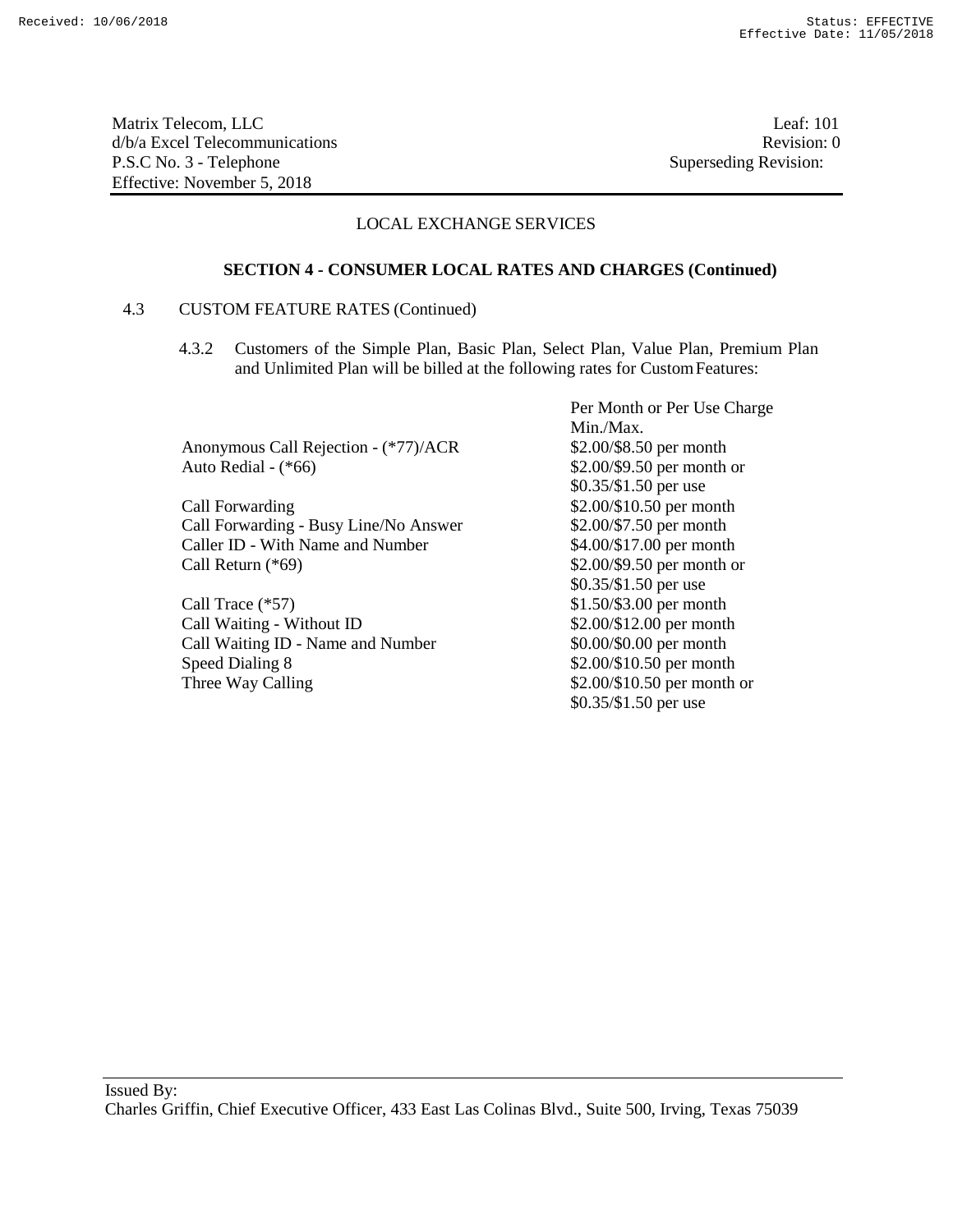Matrix Telecom, LLC Leaf: 102 d/b/a Excel Telecommunications **Review Revision: 0** P.S.C No. 3 - Telephone Superseding Revision: Effective: November 5, 2018

# LOCAL EXCHANGE SERVICES

## **SECTION 4 - CONSUMER LOCAL RATES AND CHARGES (Continued)**

## 4.4 DIRECTORY LISTINGS

4.4.1 The Directory Listing charges listed below will apply only to existing Excel local customers as of November 29, 2009.

|                                   | Min / Max<br><b>Monthly Recurring</b><br>Charge | Min / Max<br>Non-Recurring<br><b>Charge</b> |
|-----------------------------------|-------------------------------------------------|---------------------------------------------|
| Directory Listing - Standard      | N/A                                             | N/A                                         |
| Directory Listing - Additional    | $$0.60/\$3.00$                                  | \$5.00/\$20.00                              |
| Directory Listing - Non-Published | \$1.00/\$3.00                                   | N/A                                         |
| Directory Listing - Non-Listed    | $$0.60/\$3.00$                                  | N/A                                         |

4.4.2 Customers of the Simple Plan, Basic Plan, Select Plan, Value Plan, Premium Plan and Unlimited Plan will be billed at the following rates for DirectoryListings:

|                                   | Min./Max.      | Min./Max       |
|-----------------------------------|----------------|----------------|
| Directory Listing - Standard      | N/A            | N/A            |
| Directory Listing - Additional    | $$0.60/\$5.00$ | \$5.00/\$20.00 |
| Directory Listing - Non-Published | \$1.00/\$5.00  | N/A            |
| Directory Listing - Non-Listed    | $$0.60/\$3.00$ | N/A            |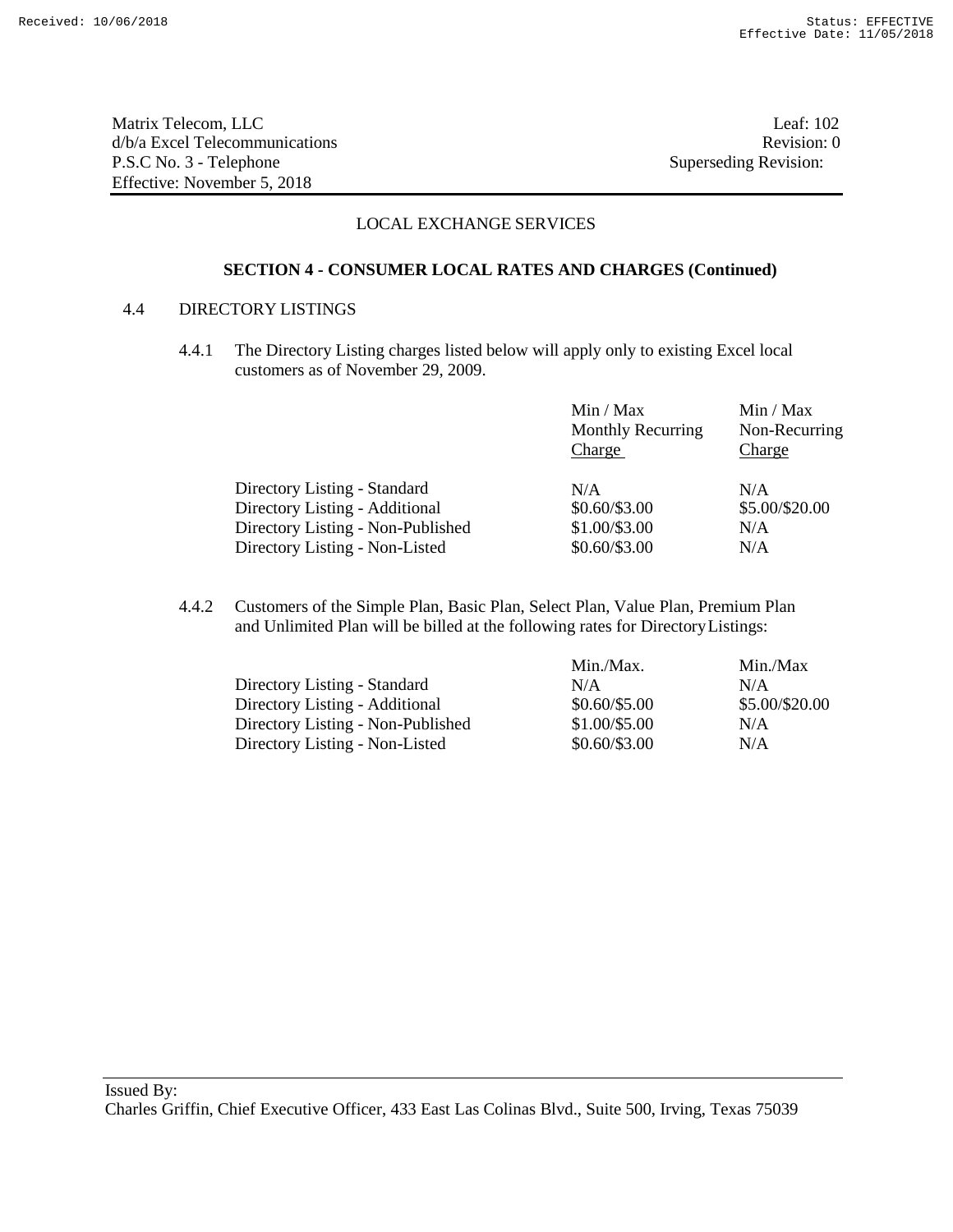Matrix Telecom, LLC Leaf: 103 d/b/a Excel Telecommunications **Review Revision: 0** P.S.C No. 3 - Telephone Superseding Revision: Effective: November 5, 2018

# LOCAL EXCHANGE SERVICES

## **SECTION 4 - CONSUMER LOCAL RATES AND CHARGES (Continued)**

### 4.5 LOCAL OPERATOR SERVICES

- 4.5.1 The Operator Services charges listed below will apply only to existing Excel local customers as of November 29, 2009.
	- A. Local Directory Assistance Service Charge, up to 2 listings per call

Min. \$0.20 - Per Call Max. \$2.00 - Per Call

B. Directory Assistance Call Completion

Min. \$0.20 - Per Call Max. \$4.00 - Per Call

C. Busy Line Verification/Interrupt Service

Charges Min. \$0.50 - Per Verification Max. \$2.00 - Per Verification

Min. \$0.75 - Per Interrupt Max. \$3.00 - Per Interrupt

### D. Operator Assisted Calling Service Charges

|    |                                        | Per Call Charge |        |
|----|----------------------------------------|-----------------|--------|
|    |                                        | Min             | Max    |
|    | -Sent Paid                             | \$1.00          | \$3.00 |
|    | -Station Collect                       | \$1.00          | \$3.00 |
|    | -Station Collect/Directory Assistance  | \$1.00          | \$3.00 |
|    | -Billed to Third Number                | \$1.00          | \$3.00 |
|    | -Billed to Third Number/Directory      | \$1.00          | \$3.00 |
|    | Assistance                             |                 |        |
|    | -Person-to-Person                      | \$2.00          | \$5.00 |
|    | -Person-to-Person/Directory Assistance | \$2.00          | \$5.00 |
| Е. | <b>Operator Service Per Minute</b>     |                 |        |
|    | Rate: Min. \$0.05 per minute           |                 |        |
|    | Max. \$2.00 per minute                 |                 |        |

Issued By: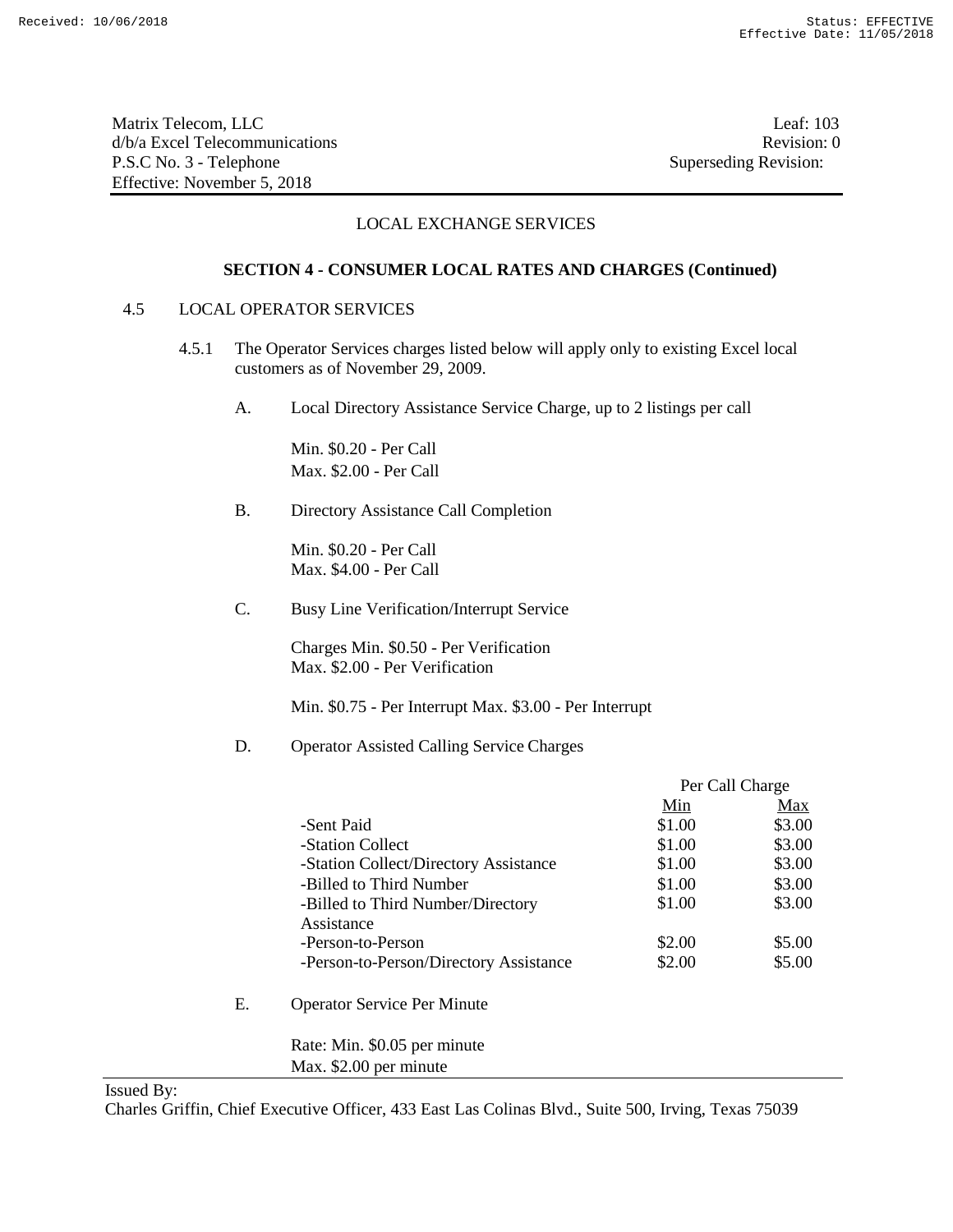Matrix Telecom, LLC Leaf: 104 d/b/a Excel Telecommunications **Review** and the set of the set of the set of the set of the set of the set of the set of the set of the set of the set of the set of the set of the set of the set of the set of the set of th P.S.C No. 3 - Telephone Superseding Revision: Effective: November 5, 2018

# LOCAL EXCHANGE SERVICES

### **SECTION 4 - CONSUMER LOCAL RATES AND CHARGES (Continued)**

### 4.5 LOCAL OPERATOR SERVICES (Continued)

- 4.5.2 Customers of the Simple Plan, Basic Plan, Select Plan, Value Plan, Premium Plan and Unlimited Plan will be billed at the following rates for Local Operator Services:
	- A. Local Directory Assistance Service Charge, up to 2 listings per

call Min. \$0.20 - Per Call Max. \$3.00 - Per Call

B. Busy Line Verification/Interrupt Service

Charges Min. \$0.50 - Per Verification Max. \$5.50 - Per Verification

Min. \$0.75 - Per Interrupt Max. \$5.50 - Per Interrupt

# C. Operator Assisted Calling Service Charges

|                                            | Per Call Charge |        |
|--------------------------------------------|-----------------|--------|
|                                            | Min             | Max    |
| -Sent Paid                                 | \$1.00          | \$3.00 |
| -Station Collect                           | \$1.00          | \$3.00 |
| -Station Collect/Directory Assistance      | \$1.00          | \$3.00 |
| -Billed to Third Number                    | \$1.00          | \$3.00 |
| Number/Directory<br>Third<br>-Billed<br>to | \$1.00          | \$3.00 |
| Assistance                                 |                 |        |
| -Person-to-Person                          | \$2.00          | \$5.00 |
| -Person-to-Person/Directory Assistance     | \$2.00          | \$5.00 |

D. Operator Service Per Minute

Rate Min. \$0.05 per minute Max. \$2.00 per minute

Issued By: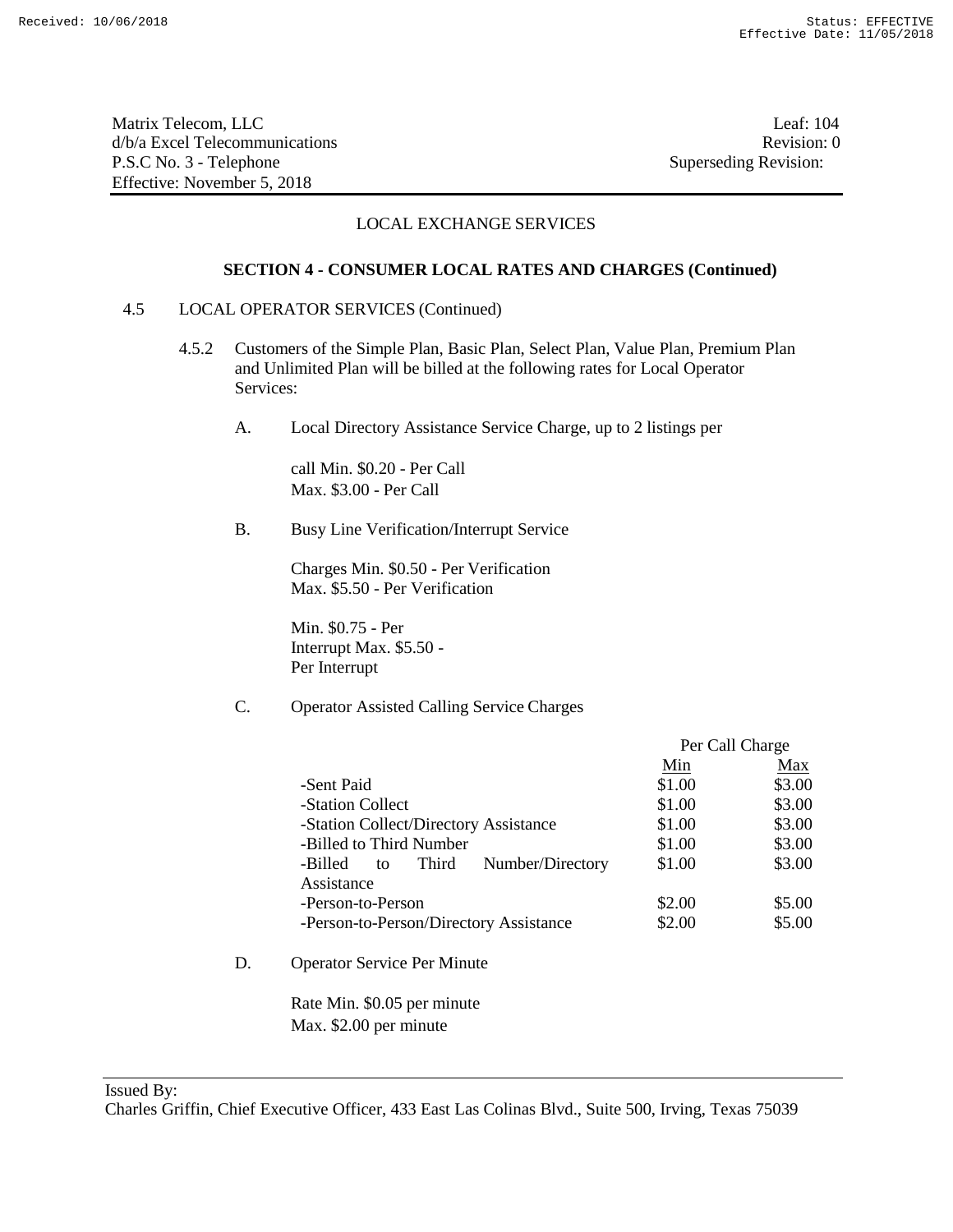Matrix Telecom, LLC Leaf: 105 d/b/a Excel Telecommunications **Review Revision: 0** P.S.C No. 3 - Telephone Superseding Revision: Effective: November 5, 2018

# LOCAL EXCHANGE SERVICES

# **SECTION 5 - CHARGES APPLICABLE UNDER SPECIAL CONDITIONS**

## 5.1 SPECIAL CHARGES

5.1.1 Applications

Special charges may be applied in addition to the usual service connection charges and monthly rates. Special charges apply primarily when unusual investment or expense will be incurred by the Company. Special charges will apply when:

- A. conditions require or the Customer request the provision of special equipment or unusual or nonstandard methods of plant construction, installation or maintenance or a move of equipment or necessary facilities;
- B. the Customer's location requires the use of costly private right-of-way; and
- C. the proposed service is of a temporary nature, and the plant to be placed would not be useful to the Company in the general conduct of its business after that service was discontinued.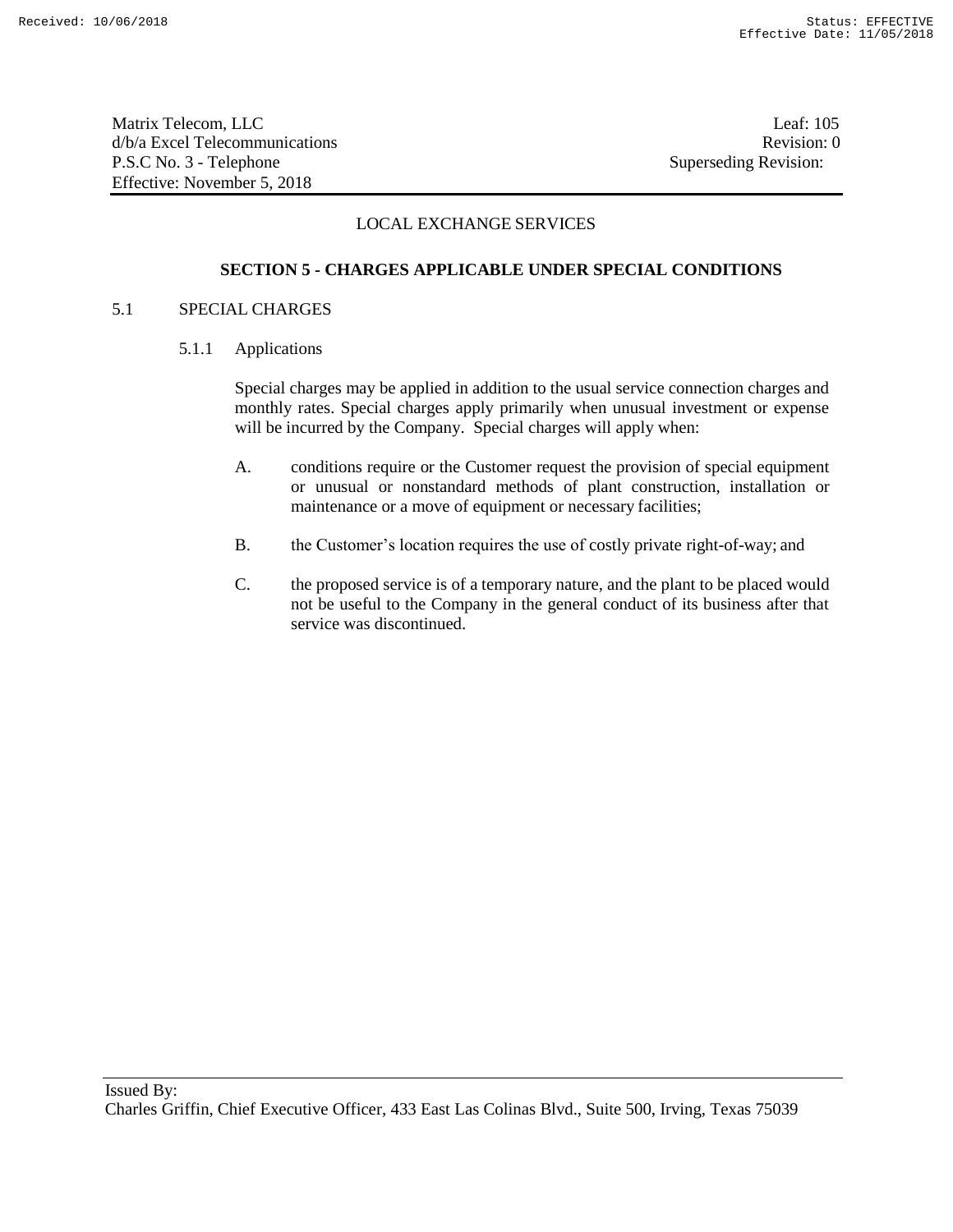Matrix Telecom, LLC Leaf: 106 d/b/a Excel Telecommunications **Review Revision:** 0 P.S.C No. 3 - Telephone Superseding Revision: Effective: November 5, 2018

## LOCAL EXCHANGE SERVICES

### **SECTION 5 - CHARGES APPLICABLE UNDER SPECIAL CONDITIONS - (Continued)**

- 5.1 SPECIAL CHARGES (Continued)
	- 5.1.2 Customer Requirements
		- A. Temporary Construction The Customer shall be charged the estimated cost of construction and removal of the plant which would not be of value to the Company, less the estimated net recovery value of the material used. The Company may require the Customer to pay the cost of construction plus the cost of removal, less salvage, for temporary construction performed in advance of permanent construction or to provide temporary service.
		- B. The Company shall retain title (if applicable) to all plant constructed, as specified within this tariff, provided wholly or partially at a Customer's expense.
		- C. When attachments are made to poles of other companies, instead of providing construction for which the Customer would be charged under the provisions of this section, the Customer shall pay the other company's cost for such attachments.
		- D. The Customer is required to pay the construction charges made by another telephone company providing facilities to connect with the facilities of the Company]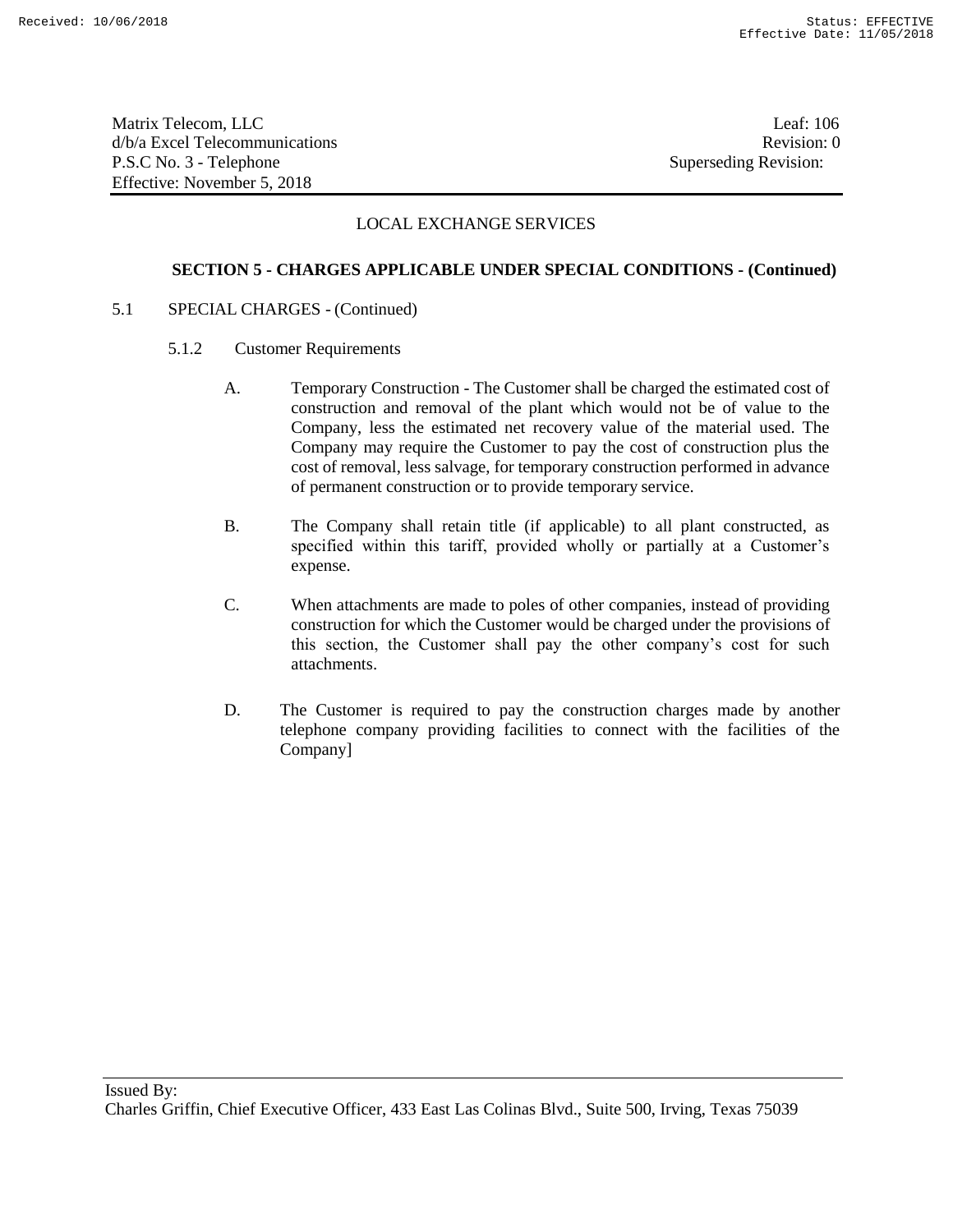Matrix Telecom, LLC Leaf: 107 d/b/a Excel Telecommunications **Review Revision:** 0 P.S.C No. 3 - Telephone Superseding Revision: Effective: November 5, 2018

## LOCAL EXCHANGE SERVICES

### **SECTION 5 - CHARGES APPLICABLE UNDER SPECIAL CONDITIONS - (Continued)**

#### 5.2 LINE EXTENSIONS

.

5.2.1 Conditions for Line Extension Charges

Construction Charges for line extensions are applied to Customer's with abnormally long extension requirements to prevent unreasonable burdening of the general body of existing Customers or service subscribers.

- 5.2.2 Rules for Line Extension Charges
	- A. All costs will be computed on a current basis, and material cost will be computed on the basis of the extension of the minimum sized cable used by the Companyor its designated facilities provider to theCustomer.
	- B. The Company will determine the type of cable plant extension required on the basis of current and projected conditions and estimate the cost accordingly.
	- C. The construction charge for line extensions is apportioned equally among all Customers of a group.
	- D. Customers may be required to make advance payments to cover all or a portion of the excess construction charges for exchange service or special service arrangements when in the Company's judgment there is evidence of credit risk. A cash deposit may also be required as specified in Rules and Regulations, Section 2.3.5, on Deposits.
	- E. Payments for line construction are not refundable, and no credit will be allowed for future installations on line extensions constructed under the above regulations.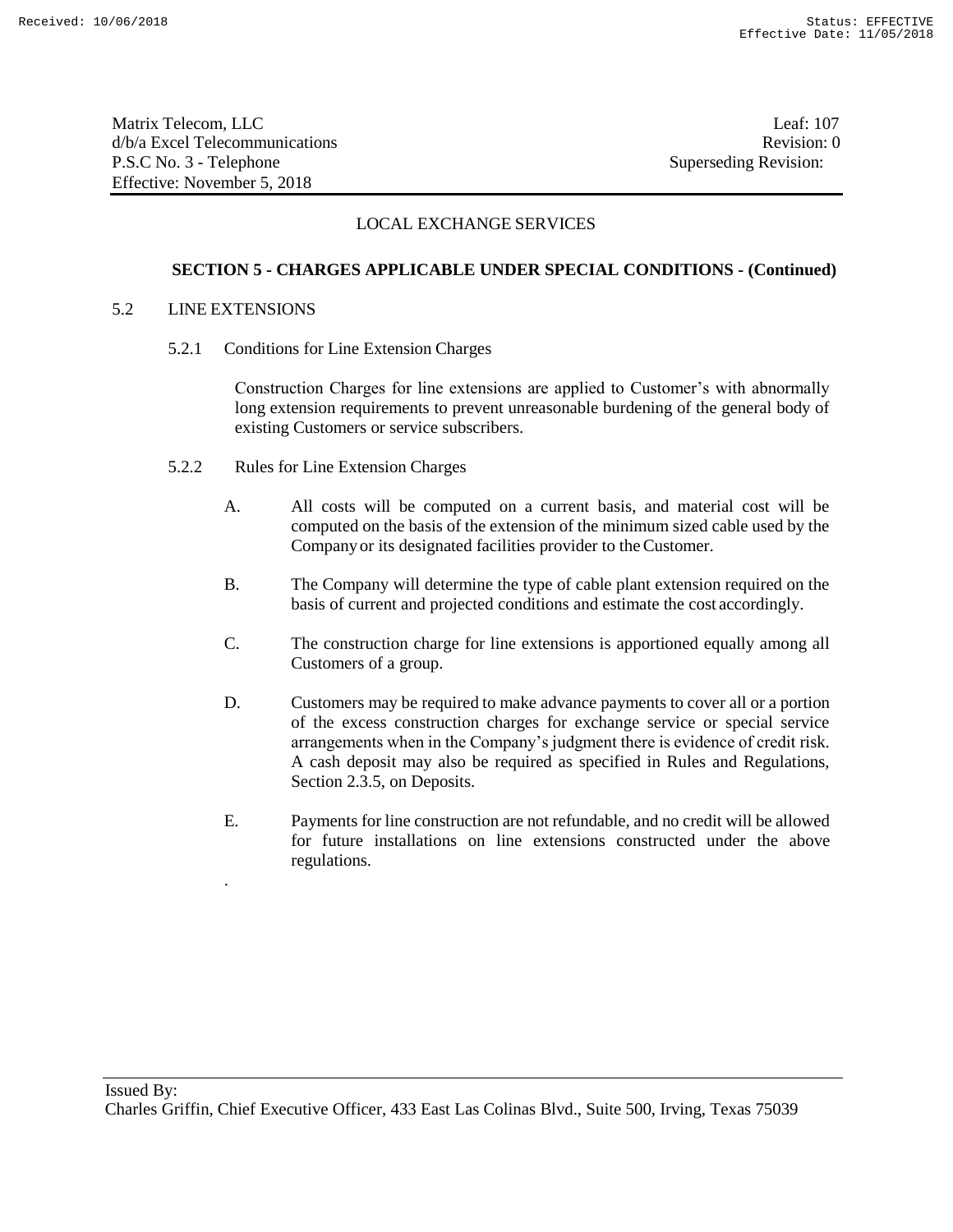Matrix Telecom, LLC Leaf: 108 d/b/a Excel Telecommunications **Review Revision:** 0 P.S.C No. 3 - Telephone Superseding Revision: Effective: November 5, 2018

### LOCAL EXCHANGE SERVICES

#### **SECTION 5 - CHARGES APPLICABLE UNDER SPECIAL CONDITIONS - (Continued)**

#### 5.2 LINE EXTENSIONS - (Continued)

5.2.3 Poles on Private Property

The Company or its designated facilities provider will provide the poles on private property which are used in serving an individual Customer at no cost to the Customer except in cases where the Customer is required to pay for constructing the line extension. Poles requested by the Customer, in excess of those deemed necessary by the Company, will be charged to the Customer at the installed cost.

5.2.4 Provisions of Private Rights-of-Way

The Company's obligation to provide service through line extension depends entirely on its ability to secure, retain and maintain suitable rights-of-ways without incurring unreasonable expense. When conditions require, Customers shall provide, without expense to the Company, private rights-of-way as needed. Any and all private rightsof- way permit requirements and any and all associated costs will be the responsibility of the Customer and must be furnished before a plant extension project begins.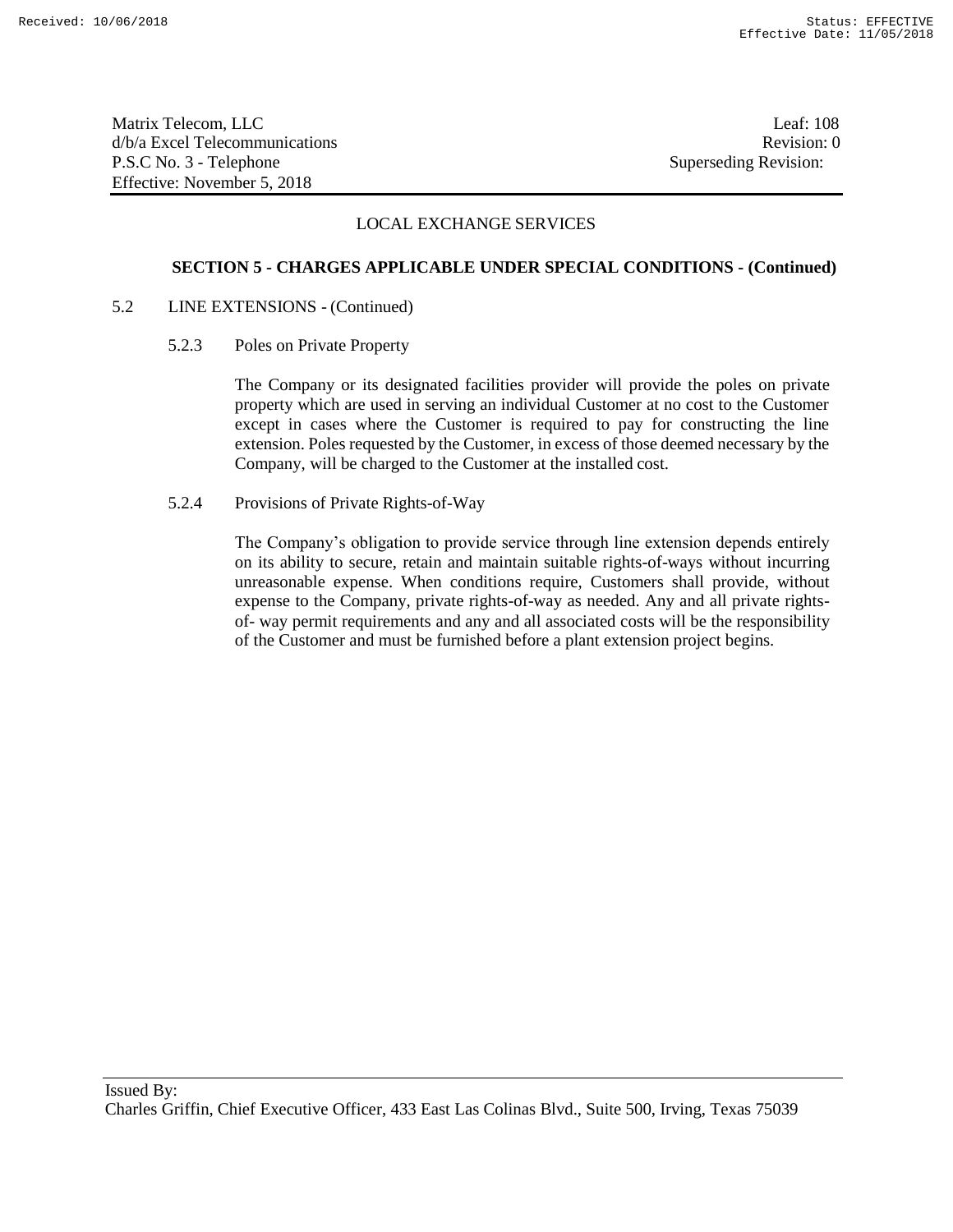Matrix Telecom, LLC Leaf: 109 d/b/a Excel Telecommunications **Review** and the set of the set of the set of the set of the set of the set of the set of the set of the set of the set of the set of the set of the set of the set of the set of the set of th P.S.C No. 3 - Telephone Superseding Revision: Effective: November 5, 2018

## LOCAL EXCHANGE SERVICES

### **SECTION 5 - CHARGES APPLICABLE UNDER SPECIAL CONDITIONS - (Continued)**

#### 5.3 SPECIAL CONSTRUCTION

- 5.3.1 Construction on Private Property
	- A. The Company or its designated facilities provider will furnish an average amount of entrance and distribution facilities, provided the facilities are of the standard type normally furnished for the particular location or kind of service.
	- B. If additional entrance or distribution facilities are required, or if conditions require special equipment, maintenance or methods of construction, if the installation is for a temporary purpose, or if for any other reason, the construction costs are excessive as compared with the revenue to be derived from the project, the Customer may be required to pay for costs over and above the costs applicable for a normal installation.
	- C. The Customer will provide the Company upon request and without charge written permission for the placement of Company facilities (or the facilities of a Company- designated service provider) on their property.
	- D. The Customer is responsible for providing satisfactory entrance to the building and space for mounting any necessary network protection equipment.
- 5.3.2 Temporary Service

Where plant construction is required to provide any temporary service or facility, or where it is necessary to place temporary construction in advance of permanent construction in order to meet the Customer's requirements, the Company may require the Customer to pay the nonrecoverable costs of the temporary construction or to contract for service beyond the initial period, or both.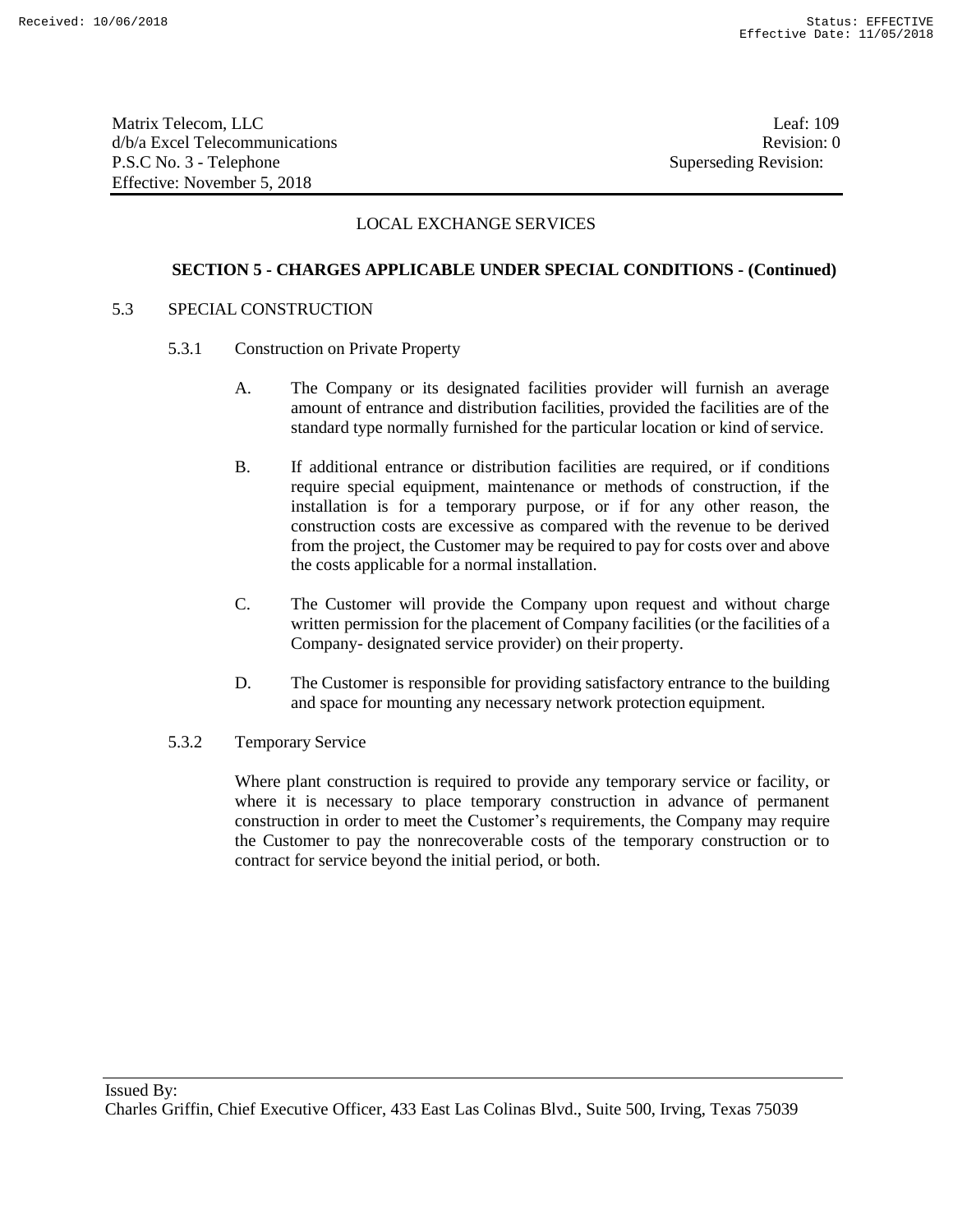Matrix Telecom, LLC Leaf: 110 d/b/a Excel Telecommunications **Review Revision:** 0 P.S.C No. 3 - Telephone Superseding Revision: Effective: November 5, 2018

### LOCAL EXCHANGE SERVICES

#### **SECTION 5 - CHARGES APPLICABLE UNDER SPECIAL CONDITIONS - (Continued)**

- 5.3 SPECIAL CONSTRUCTION (Continued)
	- 5.3.3 Service Provided to Movable Premises
		- A. When telephone service is provided to movable premises by means of aerial plant, the Customer shall provide a clearance pole if the Company considers it necessary. The clearance pole must comply with the Company's specifications. TheCustomer shall place, own and maintain the pole. However, if the Customer elects and the Company agrees, the Company or its designated service provider will place, own and maintain the pole and bill the Customer the cost of placing the pole.
		- B. Where plant construction is required to provide any service or facility to a movable premises, and it is necessary to place temporary construction in advance of permanent construction in order to meet the Customer's requirements, the Company may require the Customer to pay the nonrecoverable costs of the temporary construction or to contract for service beyond the initial period, or both.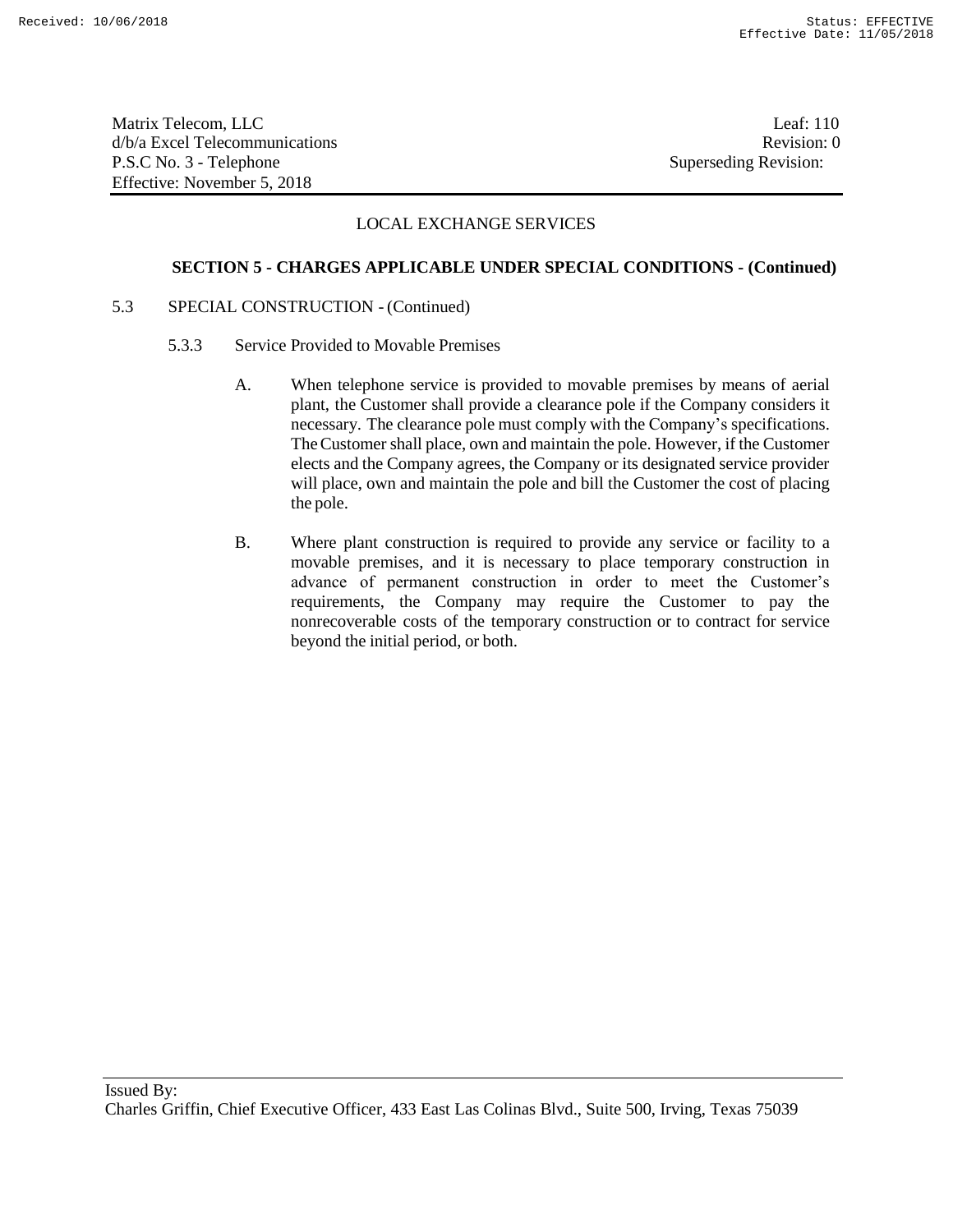Matrix Telecom, LLC Leaf: 111 d/b/a Excel Telecommunications **Review** and the set of the set of the set of the set of the set of the set of the set of the set of the set of the set of the set of the set of the set of the set of the set of the set of th P.S.C No. 3 - Telephone Superseding Revision: Effective: November 5, 2018

### LOCAL EXCHANGE SERVICES

#### **SECTION 5 - CHARGES APPLICABLE UNDER SPECIAL CONDITIONS - (Continued)**

### 5.3 SPECIAL CONSTRUCTION - (Continued)

5.3.4 Service to Residential and Commercial Developments

The construction charges, allowances and provisions previously specified in this Section contemplate the extension of facilities into areas of normal growth and development. Where facilities are to be extended into new areas of residential or commercial real estate development which, in the Company's opinion, are of a promotional or speculative nature, the Company may require an advance deposit equal to all or a portion of the costs of such construction, depending on the circumstances in each case. This advance deposit will be payable prior to the start of construction.

- A. The Company and the developer may enter into a contractual agreement that provides for the periodic refund of portions of the deposit as Customers in the development receive telephone service, and other terms of the contract are met. The contract will specify the estimated number of telephone customers expected to receive service within the area and the time required to complete the project(not to exceed five years). The contract will provide that the construction charge be recomputed to reflect regular tariff allowances, design changes made by the developer, damage to telephone facilities by persons other than Company employees or agents or unusual construction requirements. Periodic refunds to the developer will be adjusted accordingly.
- B. The Customer for telephone service to a development is required to provide the Company, at his own expense, the necessary easements for installation and maintenance of telephone facilities, clear the ground where facilities are to be installed according to Company specifications and request installation of telephone facilities at an appropriate time during construction of the project to avoid unnecessary costs to the Company.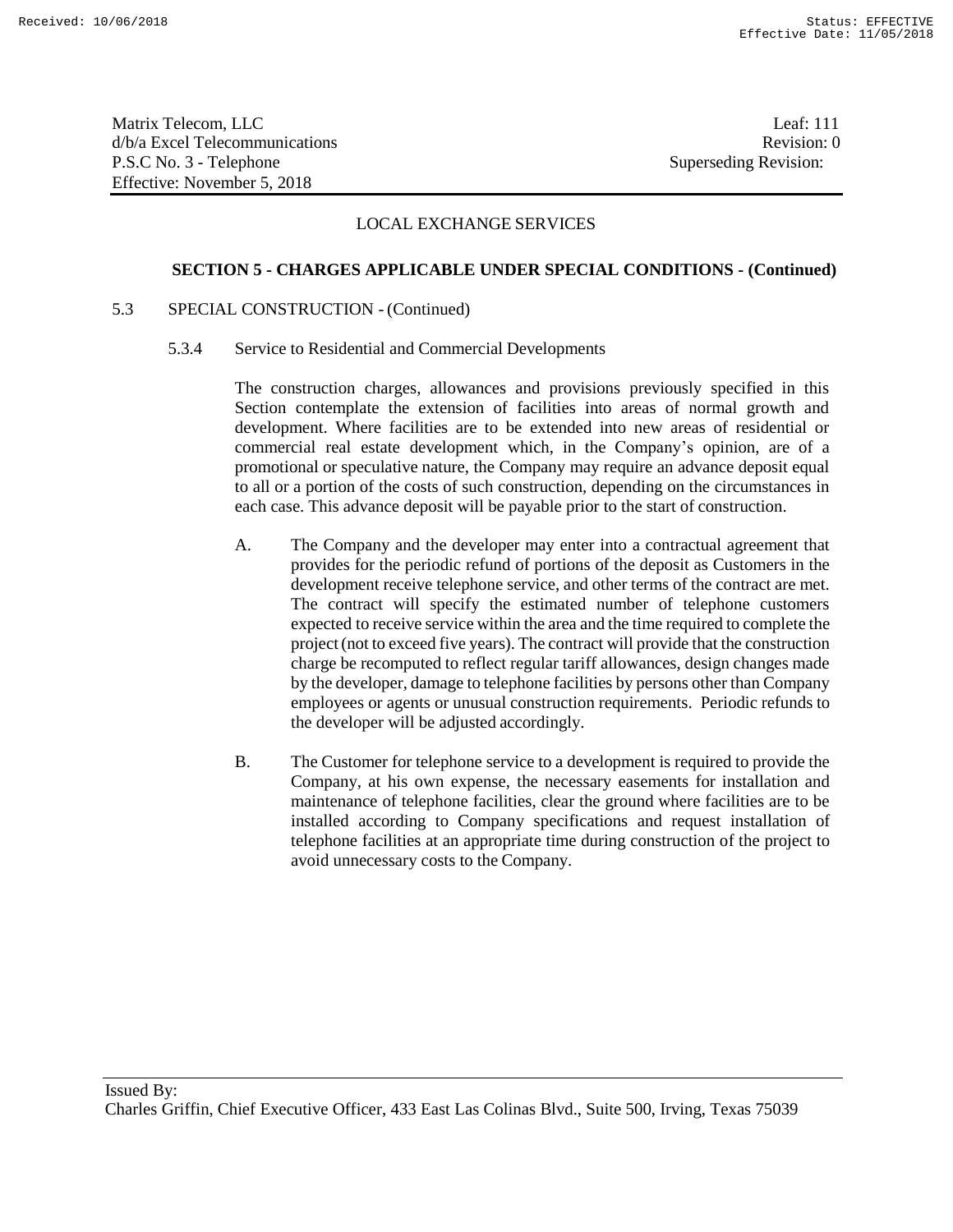Matrix Telecom, LLC Leaf: 112 d/b/a Excel Telecommunications **Review** and the set of the set of the set of the set of the set of the set of the set of the set of the set of the set of the set of the set of the set of the set of the set of the set of th P.S.C No. 3 - Telephone Superseding Revision: Effective: November 5, 2018

## LOCAL EXCHANGE SERVICES

### **SECTION 5 - CHARGES APPLICABLE UNDER SPECIAL CONDITIONS - (Continued)**

### 5.3 SPECIAL CONSTRUCTION - (Continued)

5.3.5 Underground Service Connections

When a Customer requests that underground service connections be installed instead of aerial facilities which would ordinarily be used, or when aerial facilities are used to provide service, and the Customer subsequently requests that facilities be placed underground, the following regulations apply:

- A. the Customer shall pay the cost on constructing and maintaining underground conduits which will be built according to Company specifications or according to the specifications of the Company's designated service provider;
- B. any ducts required in the underground conduit by the Company to furnish service shall be reserved for its exclusive use;
- C. if a Customer requests that cable be installed in a trench, the trench shall be constructed and back filled under the Company's supervision at the Customer's expense;
- D. the Company or its designated service provider will maintain and replace cable installed in conduit where the Company has inspected and approved the conduit. The Company or its designated service provider will repair or replace cable in conduit or trench necessitated by damage caused by the Customer or his representatives, only at the Customer's expense; and
- E. the Company or its designated service provider may replace existing aerial facilities with underground facilities in connection with planned projects or during its normal operations. If a Customer requests the removal and replacement of existing aerial facilities with underground facilities prior to the time of normal replacement, the Customer will be responsible for the expense incurred by the Company in making the replacement.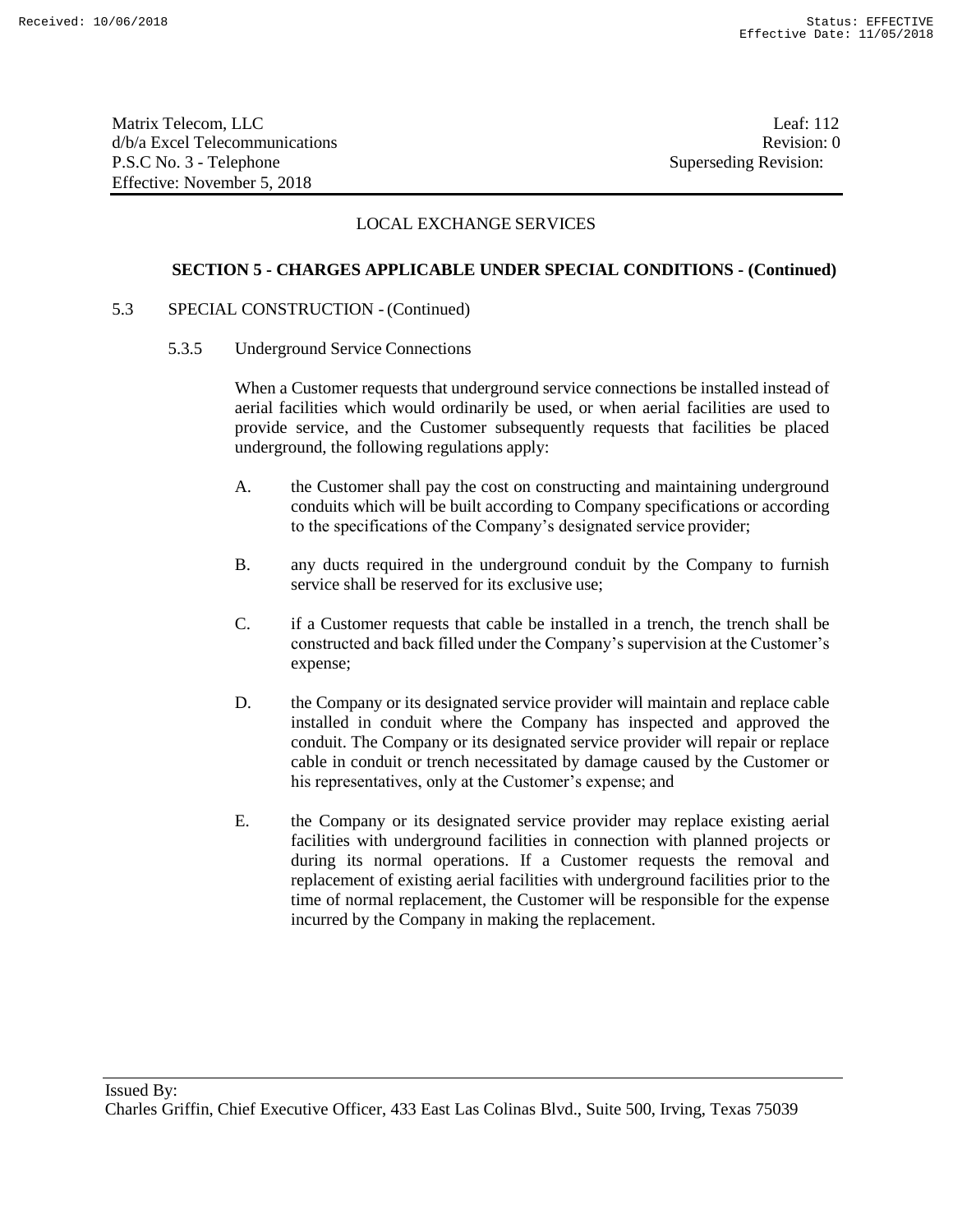Matrix Telecom, LLC Leaf: 113 d/b/a Excel Telecommunications and the control of the control of the control of the Revision: 0 P.S.C No. 3 - Telephone Superseding Revision: Effective: November 5, 2018

## LOCAL EXCHANGE SERVICES

### **SECTION 5 - CHARGES APPLICABLE UNDER SPECIAL CONDITIONS - (Continued)**

#### 5.4 SPECIAL SERVICE ARRANGEMENTS

- 5.4.1 General
	- A. If a Customer's requirements cannot be met by regular service arrangements, the Company will provide, where practical, special service arrangements at charges equal to the estimated cost of furnishing such facilities. These special service arrangements will be provided if the provision of such arrangements is not detrimental to any other services furnished under the Company'stariffs.
	- B. If any type of qualifying special assembly device is subscribed to by more than three (3) customers, the Company may file the offering as a general service offering in the appropriate tariff section.
- 5.4.2 Rates and Charges
	- A. Rates for special service arrangements are equivalent to the estimated costs of furnishing the special service arrangements.
	- B. Estimated costs, which consist of an estimate of the total cost to the Company of providing the special service arrangement, may include the following:
		- 1. cost of maintenance;
		- 2. cost of operation;
		- 3. depreciation on the estimated installed cost of any facilities used to provide the special service arrangement based on anticipated useful service life less estimated net salvage value;
		- 4. general administration expenses, including taxes on the basis of average charges for these items;
		- 5. any other item of expense associated with the particular special service arrangement; and
		- 6. an amount, computed on the estimated installed cost of the facilities used to provide the special service arrangement, for return on investment.

Issued By:

Charles Griffin, Chief Executive Officer, 433 East Las Colinas Blvd., Suite 500, Irving, Texas 75039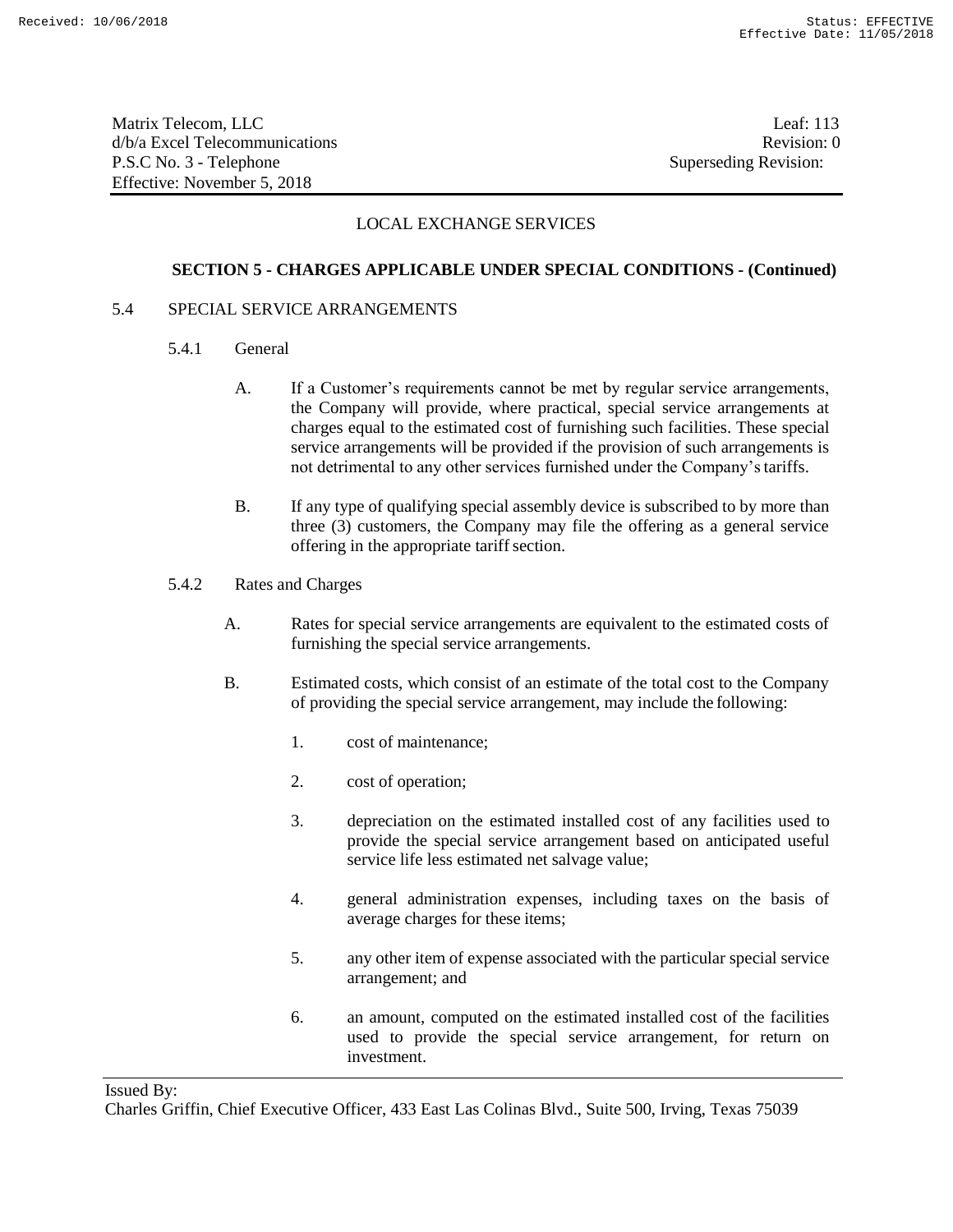Matrix Telecom, LLC Leaf: 114 d/b/a Excel Telecommunications **Review** and the set of the set of the set of the set of the set of the set of the set of the set of the set of the set of the set of the set of the set of the set of the set of the set of th P.S.C No. 3 - Telephone Superseding Revision: Effective: November 5, 2018

## LOCAL EXCHANGE SERVICES

### **SECTION 5 - CHARGES APPLICABLE UNDER SPECIAL CONDITIONS - (Continued)**

### 5.4 SPECIAL SERVICE ARRANGEMENTS - (Continued)

- 5.4.2 Rates and Charges (Continued)
	- C. The estimated installed cost described above will include the costs of equipment and materials provided or used, plus estimated labor costs, including the cost of installation, engineering, supervision, transportation, rights-of-way, in addition to other items chargeable to the capital accounts.
	- D. Special service arrangement rates are subject to revision depending on changing costs.
	- E. If and when a special service arrangement becomes a tariffed offering, the tariffed rate or rates will apply from the date of tariff approval.
	- F. The following rate treatments may be used in connection with charges for special service arrangements:
		- 1. monthly rental or termination agreement with or without an installation charge; and
		- 2. installation charge only.

### 5.5 OTHER REGULATIONS

Line extensions and special service arrangements are further subject to the regulations specified in the tariffs of this Company, or in the tariffs of the Company's designated service provider, as they now exist, and any revisions, additions or supplements which may be made in the future.